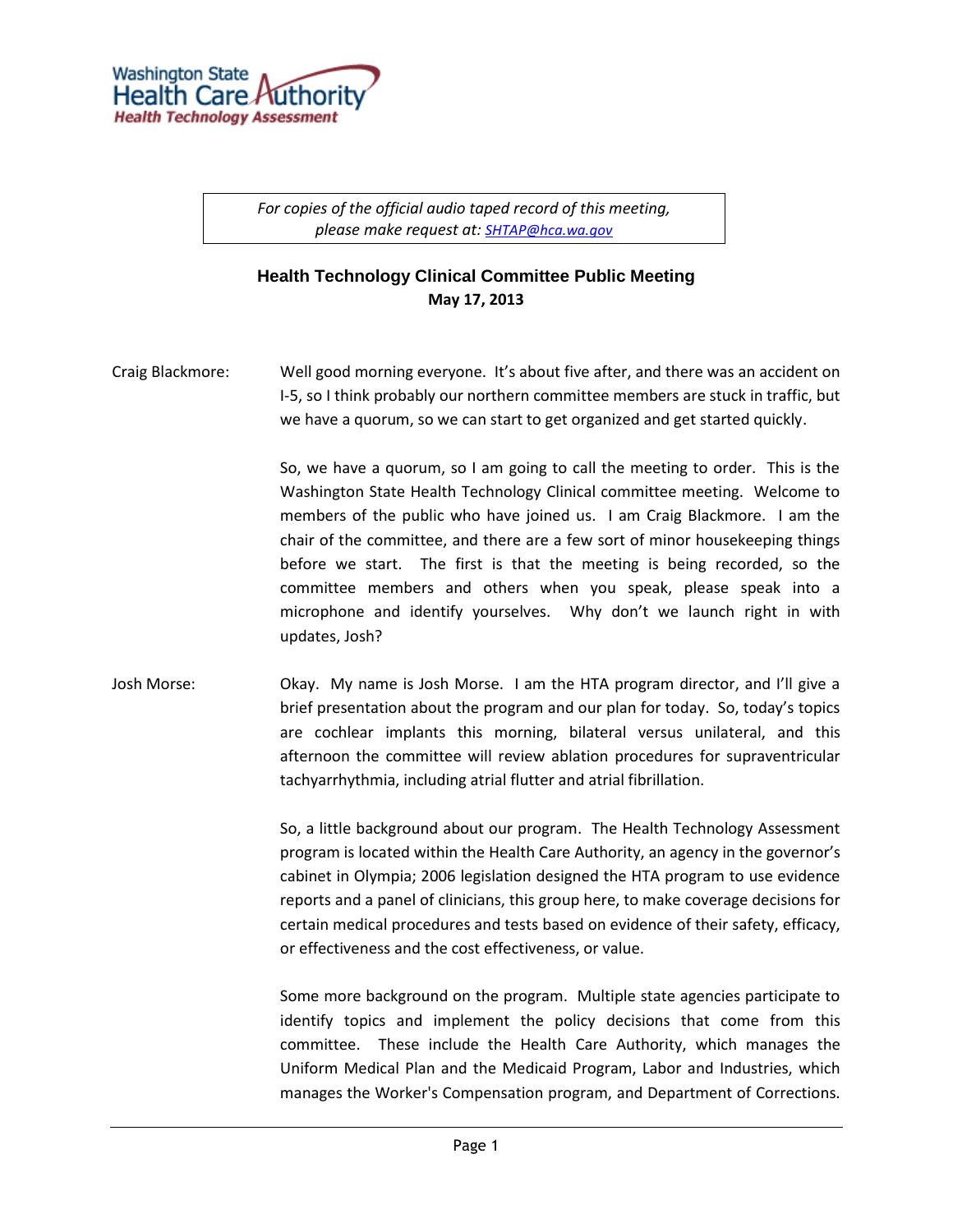The agencies implement the determinations within their existing statutory frameworks. So, the purpose of this program is to pay for what works, work to ensure that medical treatments, devices, and services paid for with state healthcare dollars are safe and proven to work. We provide a resource for the state agencies that purchase healthcare. We develop scientific, evidence-based reports on medical devices, procedures, and tests, and we facilitate, we provide staff, for this independent committee to help determine which medical devices and procedures meet the test of safety, efficacy, and value. Our objectives, overall, are better health for our citizens. We strive for transparency. We work to minimize bias. We make efforts to be consistent in what we do. We evolve, as we need to, and we review old decisions, as new evidence becomes available or cyclic in that nature.

This is a high level overview of our process. Our technologies are typically nominated by our agencies, though anybody may nominate a technology for review through this process. The Health Care Authority director ultimately selects technologies that go through this process. We contract with evidence vendors, as we refer to them, or technology assessment centers, to generate technology assessments, or reports of the available evidence. To accomplish that, we developed key questions. We then publish a report and throughout that process, we publish drafts for public review. We then bring that information to this committee where we are today. Following this, we will have a set of draft determinations for another public review process and then the agencies will work to implement those decisions.

Our main key questions are, is it safe? Is it effective? Does it provide value? So, again, we strive for transparency. We work to identify the best evidence. We use a formal, systematic process for review of the evidence for the selected healthcare technologies, and the decisions come from this independent committee.

The decision basis includes: We look for objective factors for evidence consideration including the nature and the source of the evidence, the empirical characteristics of the studies or the trials on which the evidence is based, and the consistency of the outcomes. Additional factors may include the recency of the evidence, its relevance or applicability, and issues around bias.

Currently, this is our topic list for review in 2013: Following this meeting, the meeting in September, the next meeting of this committee, this committee is scheduled to review carotid artery stenting and cardiac nuclear imaging. In November, we are slated for a re-review of hyaluronic acid, which is an injection for knee osteoarthritis, and hip resurfacing. Those are both the first re-reviews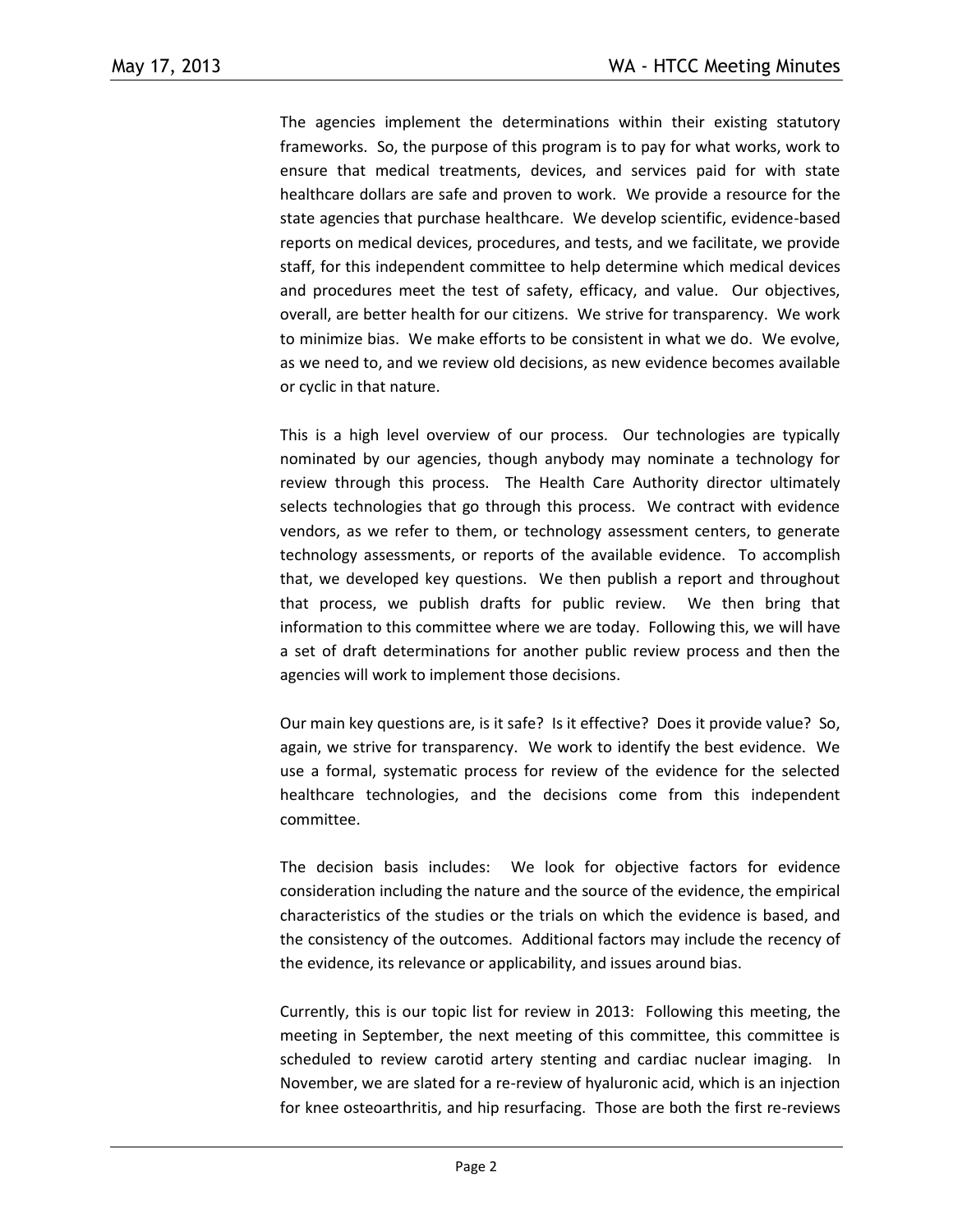for our process. Beyond that, we have facet neurotomy scheduled for 2014 and not shown here along with that will be proton beam treatment.

How to participate with our program: We have a website where all of our work products are published, including the transcript from this meeting and prior meetings. The transcript from this meeting will be available in three or four weeks. You can join our stakeholder distribution list. The e-mail address is shown here. There is public comment on all of our deliverables, including proposed topics, those that are selected or proposed for review, key questions, draft and final reports, and draft decisions. One may attend these public meetings on the phone or in person. You can present comments to this committee, and you can nominate technologies for review. Thank you, very much.

- Craig Blackmore: Thank you, Josh. Next item on the agenda pertains to previous meeting business, and first is to review the minutes from the last meeting. This has been provided to the committee members and is in the packet, and it is posted on the web. So, committee members, I will accept a nomination to approve the minutes or any comments.
- Joann Elmore: So move.
- Craig Blackmore: Do I have a second?
- Seth Schwartz: This is Seth. I second.
- Craig Blackmore: Alright, so please raise your hand if you favor approval of the minutes, which is all.
- Josh Morse: Seven.
- Craig Blackmore: Next item of business relates to the decisions that we made in the last meeting. Those decisions have been formalized into a document, a draft findings and decisions document by the staff, and again, this has been distributed to the committee members and our task, at this point, is to provide final approval or amendment, or whatever action we deem necessary at this point. So, starting with hyperbaric oxygen therapy, I will accept a recommendation for approval or further discussion.

Richard Phillips: Move to approve.

Craig Blackmore: Do we have a second?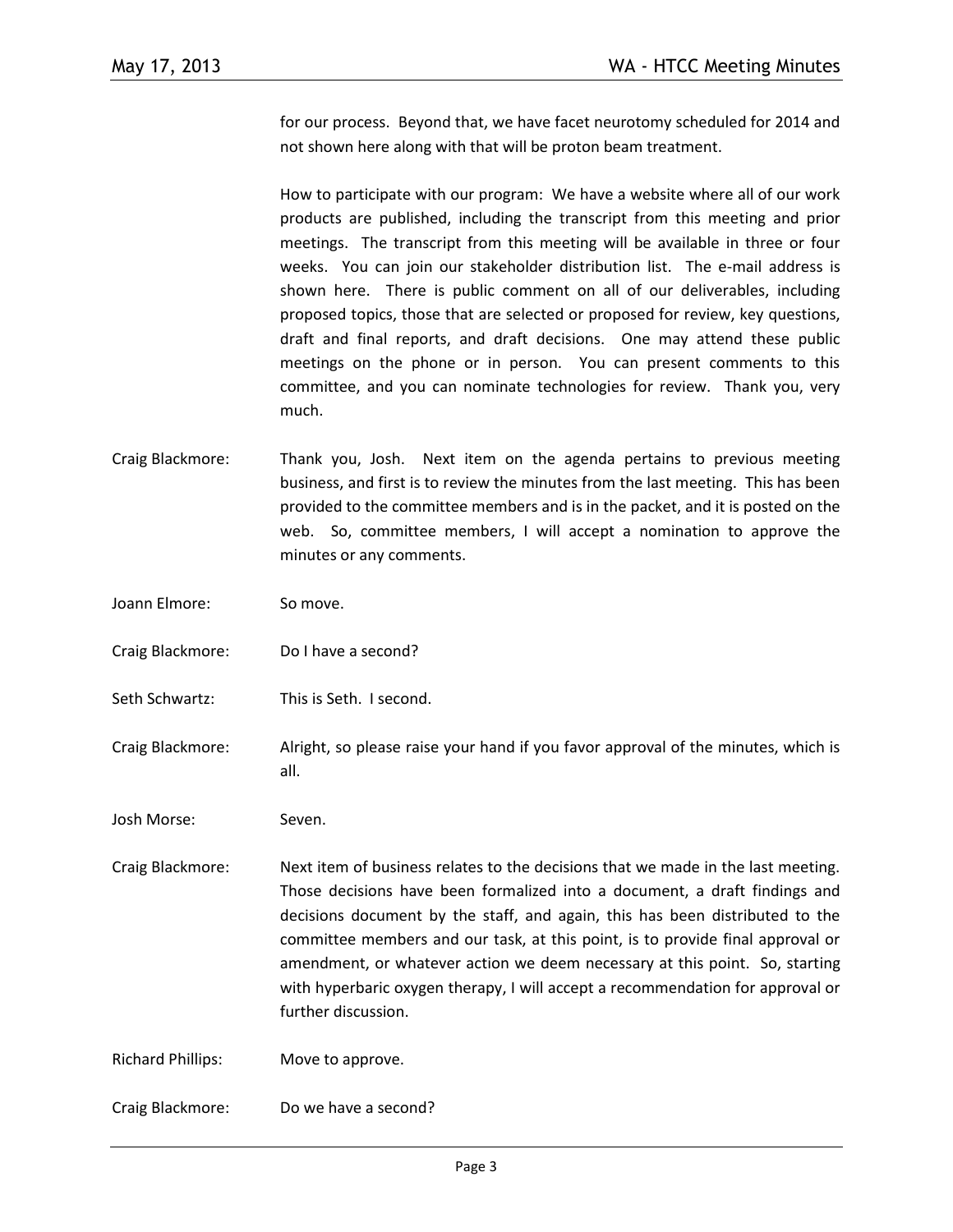Michael Souter: Second.

Craig Blackmore: Alright, so please show a show of hands for approval of our draft findings and decision on hyperbaric oxygen therapy. It's unanimous.

Josh Morse: Seven.

Craig Blackmore: The second decision we made in our last meeting pertained to cervical fusion for degenerative disk disease, so the same procedure. I am looking for a motion to approve or any other comments.

Richard Phillips: Move to approve.

Craig Blackmore: Do we have a second?

Joann Elmore: Second.

Craig Blackmore: We have a second, alright. Please, a show of hands for approval of the draft findings and decision on cervical spinal fusion, which is unanimous. So, that brings us to the agenda for the current meeting, and the first item is cochlear implants, bilateral versus unilateral, and we start the discussion of the topic by accepting public comments, both scheduled and unscheduled. Have we received any?

Josh Morse: I believe we have four scheduled, and the first two will be via the telephone.

- Craig Blackmore: Okay, I am told we have four people who have signed up in advance, and each will be allowed five minutes to address the committee. We also have the opportunity for people who may not have signed up ahead of time to speak. If you wish to do so, there is a sign-up sheet right outside the door, and we will include you after we have gone through the people that have given us some advanced notice.
- Josh Morse: Okay, our first public commenter is Kathy Sie.
- Craig Blackmore: And the procedure, if you could please again identify yourself and tell us if you are speaking as an individual or if you are representing another organization or organizations, and please tell us also if you have any financial conflicts related to the topic under discussion. Thank you.
- Josh Morse: Dr. Sie, are you on the phone?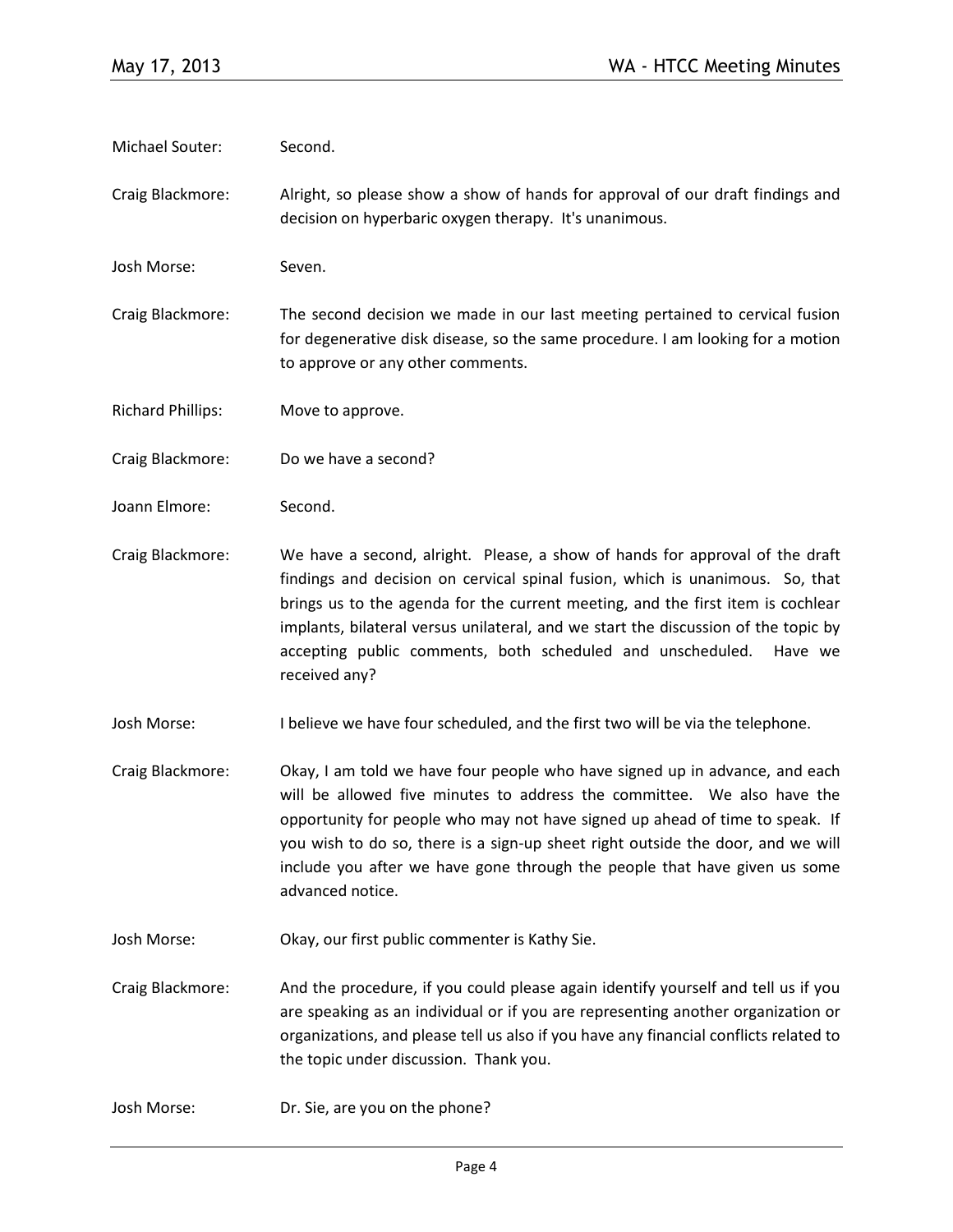- Craig Blackmore: Okay, we are a little in advance of our scheduled time, so we will circle back after we have heard some of the other comments and give Dr. Sie another opportunity.
- Josh Morse: Okay, our second public commenter is John Niparko. This is also on the phone. Dr. Niparko, are you on the phone?
- Craig Blackmore: Apparently not. So, we will move to number three.
- Christine Masters: We are 15 minutes ahead of schedule.

Craig Blackmore: We'll circle back. We will give them another opportunity.

Josh Morse: Okay. So, the third, Douglas Backous. Do you have slides?

Douglas Backous: Uh, I have three slides, but you don't – if you don't show them, that's okay. Are you going to bring them up, or?

Josh Morse: Yes, momentarily.

Douglas Backous: Good morning, everyone. Thank you for hosting this discussion. We are talking today about cochlear implants, bilateral versus unilateral. Could you go to my second slide? I represent the Swedish Neuroscience Institute and my patients. I am on the cochlear surgical advisory board. Can we go to the next slide? Okay, so as far as the Swedish program, I have been in Seattle for about 13 years, and I did my first cochlear implant in 1993, so I have been in this industry for quite awhile, and there have been a lot of improvements in the technology over time. We started our program at Swedish where I changed jobs in town back in 2010. So, we started our program in 2011. I went back and looked at our data, and we have 11 bilateral implants that have been placed. Four of those are in adults, seven of those are in children, and when we talk about cochlear implants bilaterally, we talk about simultaneous versus sequential. The sequential patients are done not in the same setting. Some of these folks will actually have months to years in between their cochlear implants. The simultaneous patients are done in the same operation, which is much more cost effective but oftentimes with adults, we don't know whether they are going to benefit from a bilateral implant at the time of the first implant. Our seven children, they range from just under 23 months to 9 years of age. Three of those were simultaneous and four of those were sequential. We have had no surgical complications in that group. The average operating time is approximately 45 minutes more for a bilateral than a unilateral. All of them were activated between seven to ten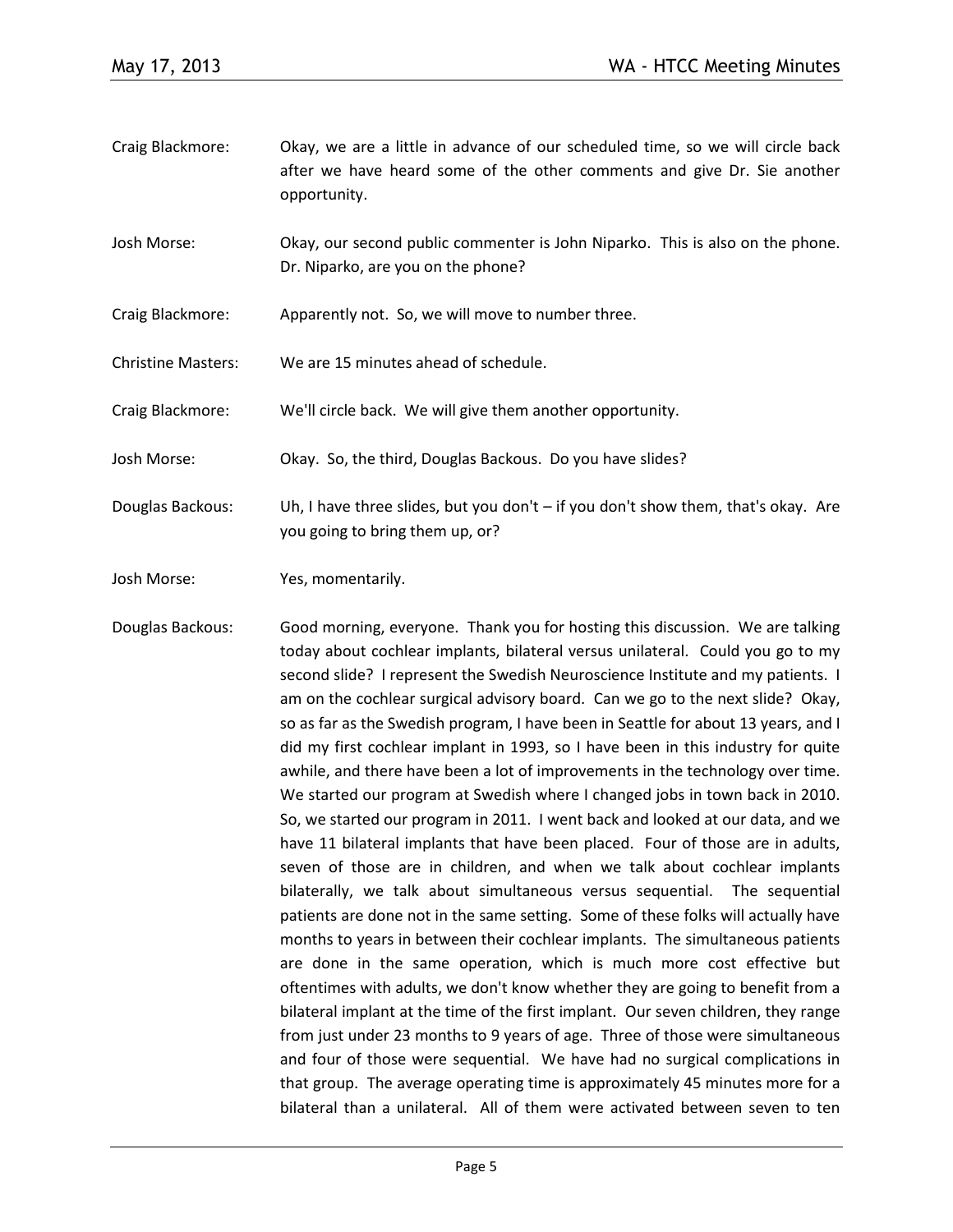days of their implant, and one of those children we had device failure, which was a Nucleus 5 failure, and the Food and Drug Administration currently has the Nucleus 5 device on recall, and they are working out the bugs with that device. It turned out to be a hermeticity issue.

What is very important is all of our patients are using both implants. The sequential patients have each subjectively talked about an increased improvement in performance with their second device. A large group of those patients in the sequential group got their first cochlea implant, and when we put in implants, we are not exactly sure if we are implanting the better ear. There is no real test that can tell us that. When you put in a bilateral implant, you're always getting the better ear, because we're getting both of them, and each of those patients has shown a step in performance improvement, and that may be because we got the better ear.

One of the concerns is, when you put in a cochlear implant, can you actually damage the vestibular system or the balance system? None of our patients have had vestibular deficits from their implantation. Another thing I would like to suggest is that the National Institute for Health and Care Excellence, the NHS, the National Health Service in the U.K., underwent a multi-year project looking at bilateral cochlear implantation. They looked at all of the medical literature. It was woefully inadequate when it pointed to specific outcomes type of research, and as we all know in medicine, we are all striving for goals of good outcomes. We're not quite there yet, but they did come up with a core number of papers and made a very tough decision as a National Health Service where they approve unilateral implants for severely profound patients with hearing loss with no hearing aid benefit. That's a classic criteria for unilateral cochlear implant, but they have approved bilateral implants for all children, and I think a lot of that, which some of you are MHAs and outcomes people, so you're smarter than I in that category, but it definitely improves the cost utility of the cochlear implants when they are applied over a lifetime, as opposed to when they're put in later, but they also have approved it for adults who are blind who have other sensory disabilities and depends on hearing, and I apologize for the typo. It's not 'haring.' I have a problem with my own. People who really rely on hearing for their principle sensory contact with the world.

So, this is a very significant piece of work done by a large health system governing the entire U.K., and it is monitored very closely. The other part of their outcome was that the bilateral implants had to be negotiated to the best price and as an NHS, they have the ability to do that, and I don't know if the state of Washington wants to get involved with saying we're going to have a vendor for cochlear implants to make these accessible to people, but indeed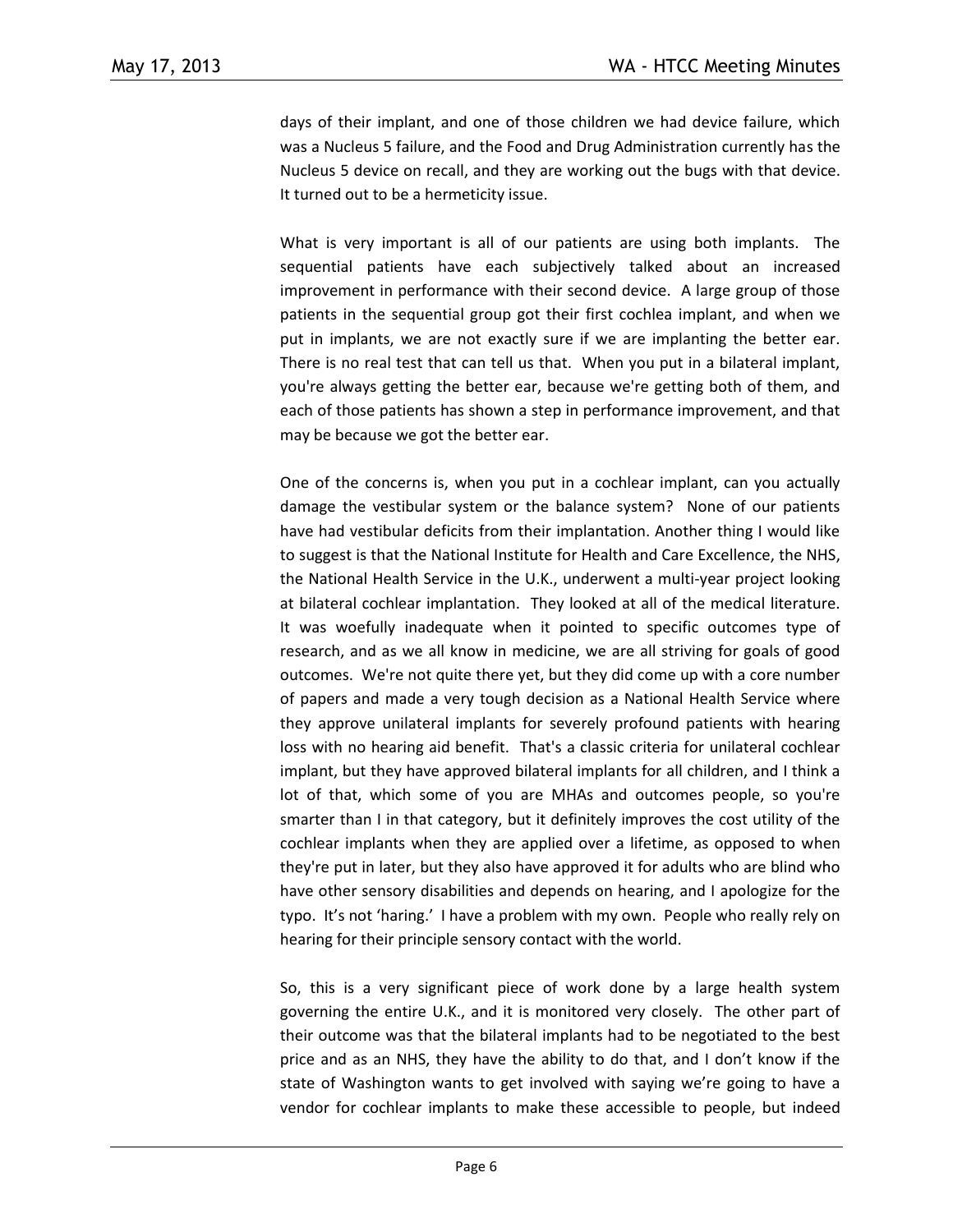bilateral cochlear implants have made a significant step in improvement in our patient population, and I think the growing body of literature in the world is supporting that to the point where the largest health system in the world has actually accepted them. So, I am going to relinquish my last minute and just say thank you very much for hearing our arguments today.

Craig Blackmore: Thank you.

Josh Morse: Okay, Stacy Watson. If you could please state if you have any conflicts, thank you.

Stacy Watson: Thank you, very much, for allowing me to talk with you today. I am a cochlear implant audiologist here at Swedish Medical Center. I work with Doug Backous, and I am on the cochlear implant advisory board for Cochlear America. Slide two.

> So, thank you for allowing me to bore you with some data today. I am going to start off talking about some of the numbers that we are going to be looking at today. I am just going to get a groundwork of what we're looking at. What number is actually better? What implies better performance? When we look at measures of hearing, we measure that in dB HL, or hearing level. The smaller the number, the better their hearing is. However, when we're looking at speech perception scores, whether they are understanding more in everyday communication, a larger number is what you want there. So, smaller and larger kind of keep track of all of those. Your speech perception threshold, again, smaller is better. So, we're turning down the volume to see how well they're understanding speech. At 50% of the level and how low we can go and they can still understand that. So, it is a little softer volume there, as well.

> The signal-to-noise ratio is a lot of what we're going to be looking at today with you in my data sets, and it's a little bit difficult to understand. So, a smaller number, or a more negative number, is actually a better score. So, if we look at that chart on the bottom on the far left, my other right, it shows signal-to-noise ratio plus 55, meaning it's very quiet like we are in the room now, and there's no background noise going on. You can hear my voice comfortably. Now, on the far right, the signal-to-noise ratio of -12 is related to a noisy restaurant. So, you've got lots of background noise and maybe your speech signal is not as loud as that noise, and sometimes the noise is covering up that information. So, if we look at scores on the more negative side on the right side of the graph, it's better performance. So, you want a lower number in the SNR, or even a negative number.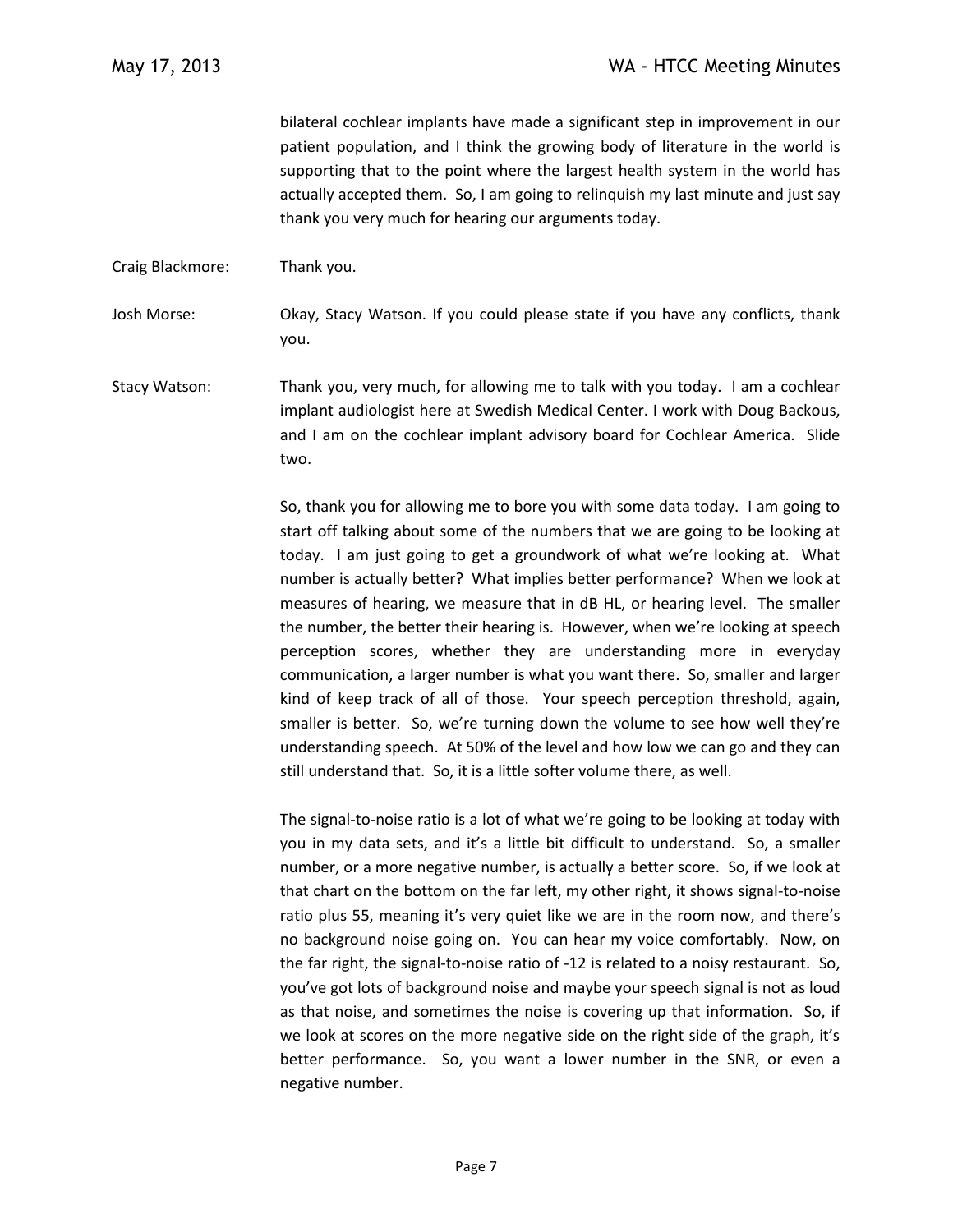So, what do we know is signal-to-noise ratio is unilateral versus bilateral? We have two ears, right? We're born with two ears. We don't go to the eye doctor and ask for a monocle. We need two eyes to see depth perception and give us some other information about the world around us. The ears are the same way. There are three things that the brain normally does that help us process out that information. It uses bilateral squelch information, pulling out and suppressing the background noise, binaural summation, getting two ears together is better than one. If you plug one of your ears, you will get kind of that concept of you've lost that binaural summation. The sound is very different, and we use the head shadow effect to tell – the head is going to block one ear over the other and give the brain a little bit more information about which side the sound is coming from.

Some of the research of, looking at the data out there on signal-to-noise ratios, there are a couple of different studies. One showed a 4dB signal-to-noise ratio improvement when they added in a second cochlear implant side. The other showed a 3dB improvement for bilateral compared to unilateral cases. So, there is definitely an improvement. Again, the smaller the number the better, so they are decreasing that performance.

When we look at how do we translate the signal-to-noise ratio into speech perception scores, there are a couple of studies that support that. The Mueller-Diele study out of 2009 illustrates that a 1dB improvement in signal-to-noise ratio improves speech perception scores by 8-11%, which is not a lot, but when you apply the study of Litovsky in 2006, a 1.5-3dB signal-to-noise ratio improvement could result in as large as a 33% improvement in speech understanding. That is a significant amount for somebody that only has one ear versus two. The Schoen study of 2002 also expected a 28% improvement, so it's supportive there.

When we look at pediatric cases, however, we have to look at learning environments. So, if we have someone in a classroom, we know the ideal signal-to-noise ratio in the classroom is +15. So, the speech is 15 decibels louder than any of the background noise. If anybody's been in a classroom lately, you know that there is a lot of commotion and stuff going on in the room. It's not always +15 signal-to-noise ratio. Another study illustrating 29 children found that unilateral cases were able to understand 21% to 78% correct in speech in unilateral implantation, but it improved significantly to 56 to 100% correct, and who doesn't want their child to understand 100% of what's going on in the classroom?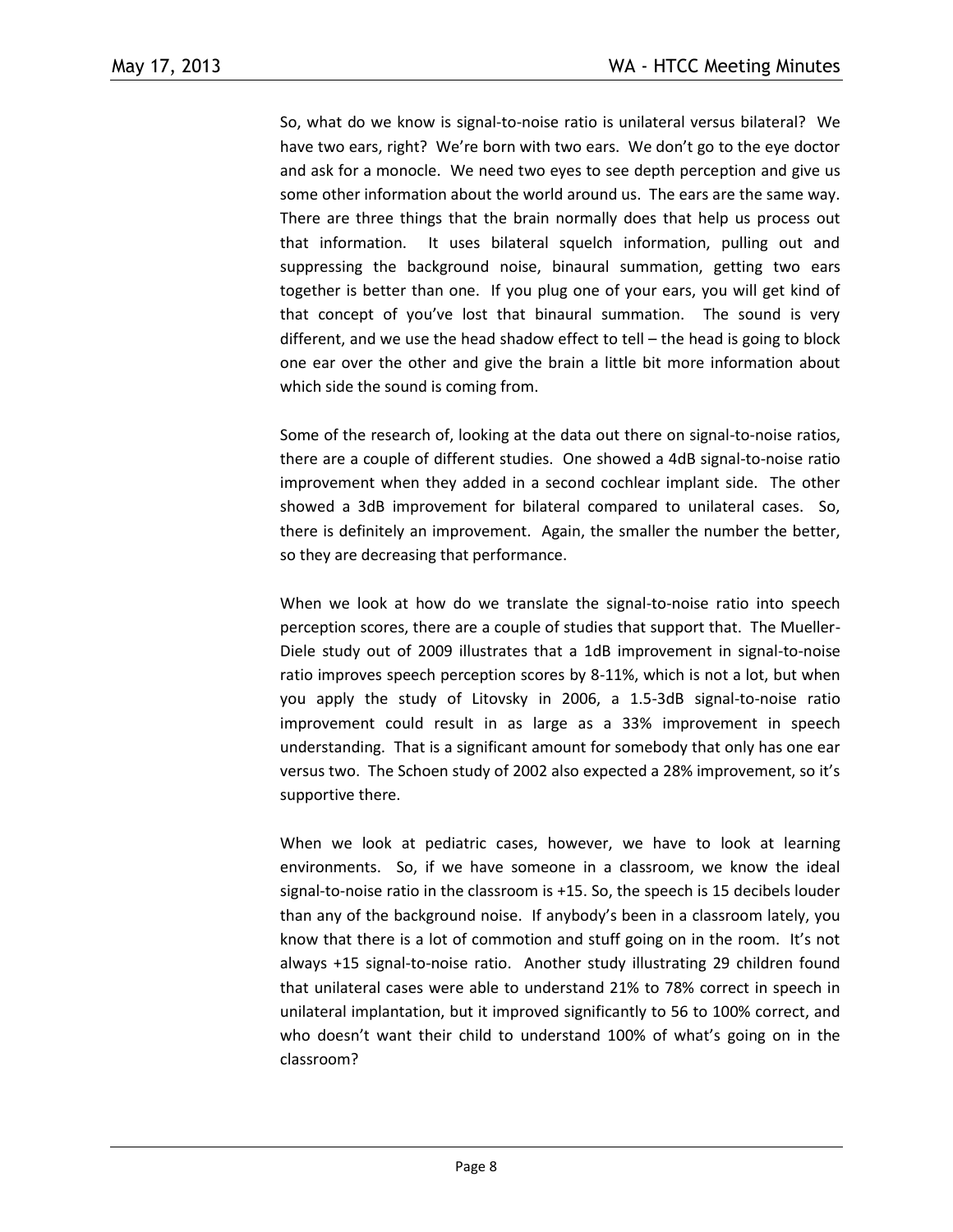This is a graph of that same study set. The lighter colored bars are the bilateral cases of the test results in the bilateral condition, and the darker bars are the test results in the unilateral condition. So, what we know from research is that listening in noise is challenging. We all know that just from general everyday listening. The brain has normal abilities, normal natural abilities to pull out the speech from background noise, and bilateral implant users, adults and children, are able to take advantage of the natural processes if they have two ears. Thank you.

- Josh Morse: Should we go back to the phone? Dr. Sie, are you on the phone? Dr. Niparko?
- John Niparko: Well, good morning, everyone.
- Josh Morse: Good morning, Dr. Niparko. I'm Josh Morse, the program director. Do you have a slide presentation?
- John Niparko: I do.
- Josh Morse: Okay, we'll get that up and then we'll give you a signal.
- Joann Elmore: Hello, Dr. Niparko.
- John Niparko: Good morning.
- Joann Elmore: We were testing the sound. Go ahead.
- John Niparko: Yes, thank you. Shall I begin?
- Christine Masters: Yes.
- Craig Blackmore: We're pulling up your slides, so just give us one more second here. Alright, Dr. Niparko, if you could please just identify yourself and tell us if you are speaking as an individual or if you're representing other organizations, and if you have any financial conflicts of interest, please, and then go ahead.
- John Niparko: Yes, I'm John Niparko. I'm calling from Los Angeles on behalf of The American Cochlear Implant Alliance. I have to disclose to you that I do provide medical consultation to two of the manufacturers of cochlear implants, but I do wish for everyone to be aware that I receive no remuneration for that, and it is on a volunteer basis only that I provide that input.

Craig Blackmore: Okay, Dr. Niparko.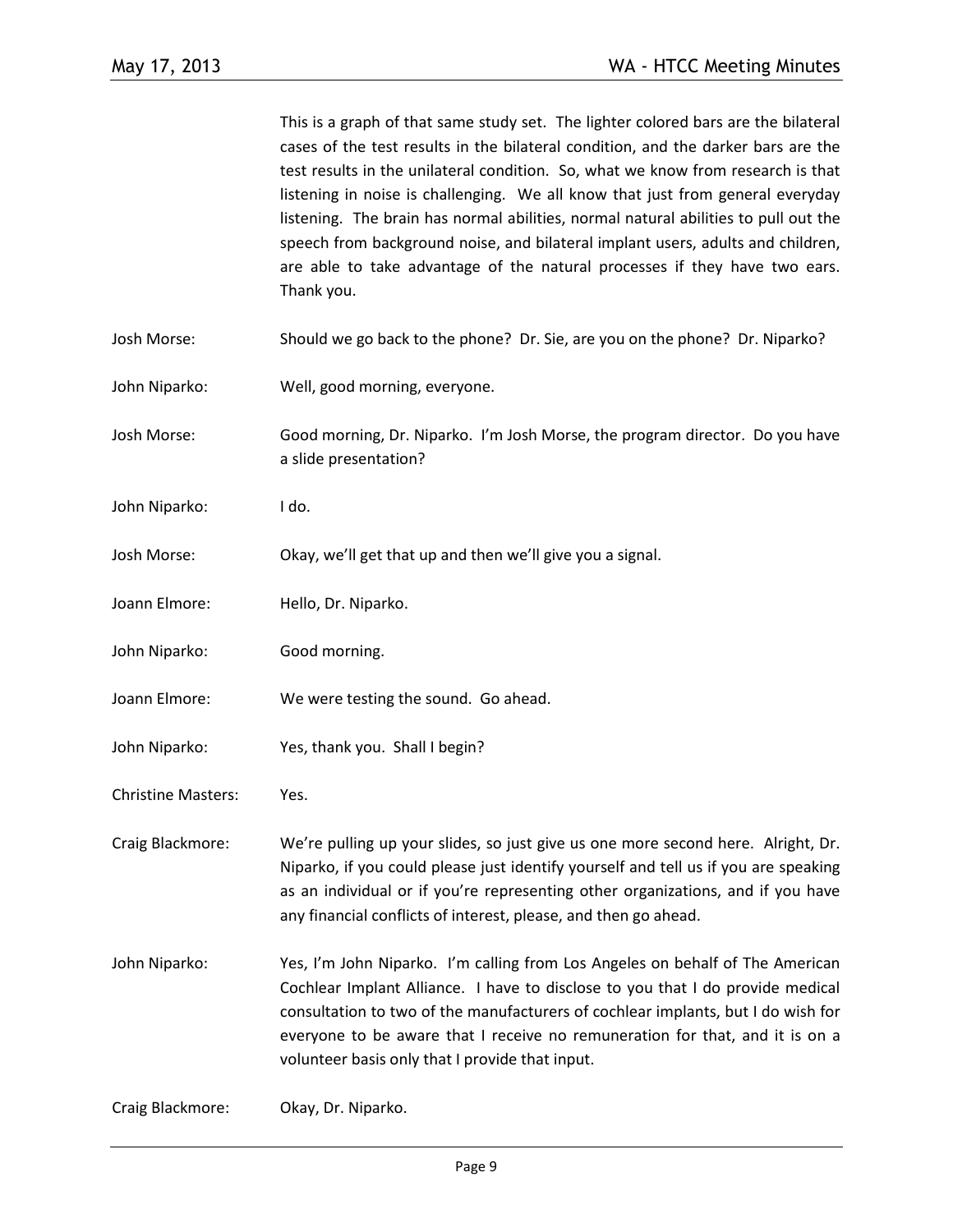John Niparko: If the slides are queued up, I would appreciate it.

Craig Blackmore: Slides are queued up, and we are ready.

John Niparko: Thank you, okay. So we can go down to the first slide to provide a little bit of background on The American Cochlear Implant Alliance. We are a unique organization of members that are concerned with cochlear implantation and access to care. Our membership is comprised of providers, both medical and communication specialists, working with cochlear implant recipients throughout the United States. Go to the third slide please. The title is binaural hearing.

> As we have just heard, this is fundamental to human perception. Two sets of Alliance comments to provide summaries of the literature on the benefits of bilateral cochlear implantation. As we've already heard, there is a summation effect that can improve detection and vocalization of sound, and this can result in enhanced accuracy in both production and perception of speech and signals. This carries functional benefits, reduced social isolation, and early [inaudible] with respect to development and learning. It can be absolutely a lifeline. Finally, there are no measurable health-related quality of life enhancements that are associated with such bilateral implants. I will move on to the fourth slide titled Effect of Unilateral Hearing Loss in Real World Environments.

> We provide a couple of analogies, assessments, as well as the data to underscore the importance of binaural hearing, considerable effects of even mild unilateral untreated hearing loss are noted when we look at educational outcomes, somewhere between one and five and one in three children with mild untreated hearing loss will fail at least one grade. Permanent unilateral mild loss can impact a child's educational outcomes because of the challenging environment in which they are attempting to develop their scholastic skills. This can also affect their psychosocial well-being. The impact is only greater when the hearing loss is more significant. We'll move on to the fifth slide.

> Minimal unilateral hearing loss references are provided here to give you a sense of scope of the problem. Again, the stakes are high when we deny the brain of bilateral stereo hearing. Going onto the sixth slide, Unilateral Hearing Loss in Adults.

> The problems here are related to the loss of the summation effect and effective use of the head shadow, as you have already heard. Adults with normal hearing in one ear and un-aidable ear on the other side experience significant difficulty in the work place, social settings, and in many other aspects of daily life. The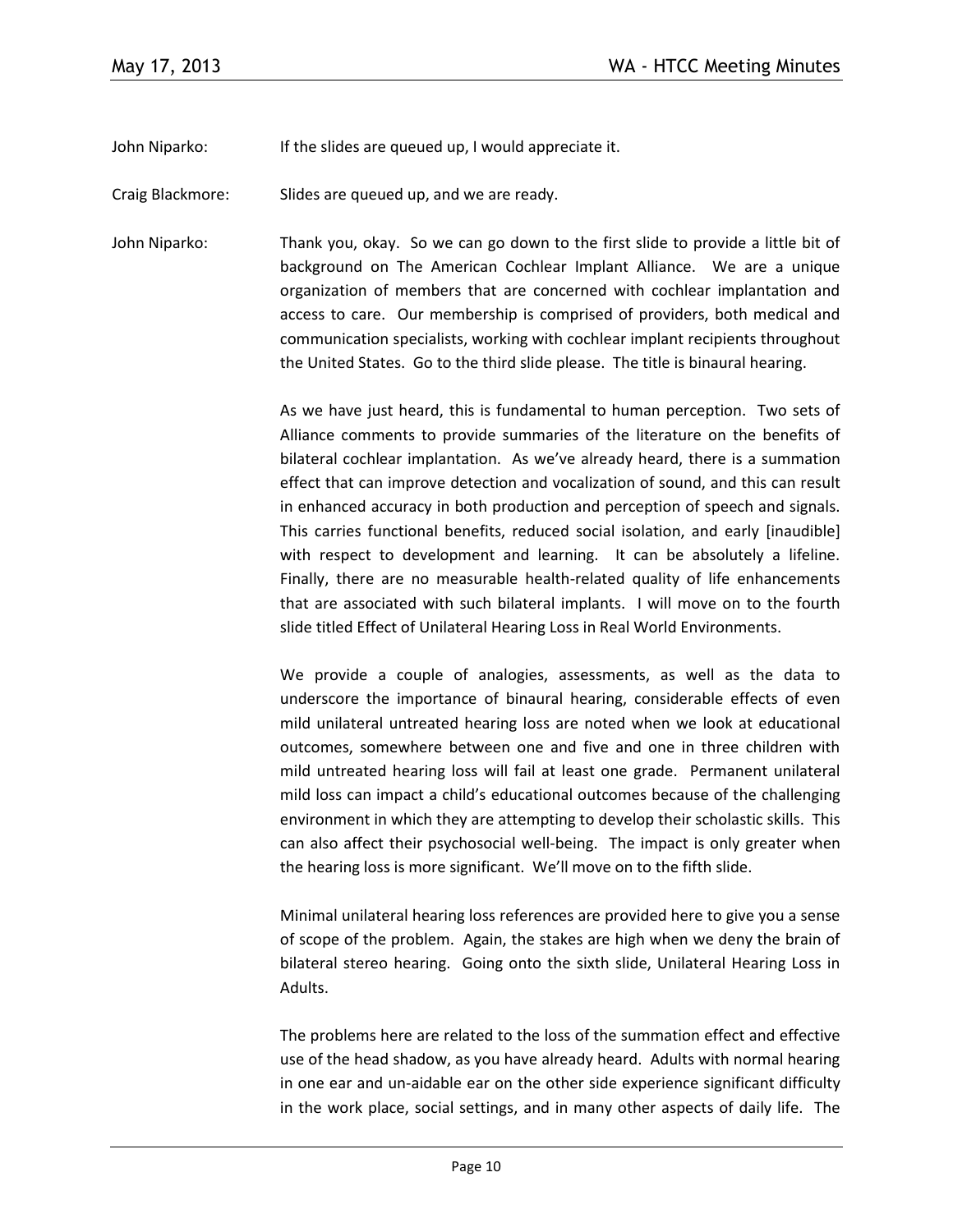problems of hearing speech, its localization, and hearing and noise are extensively documented. The impacts are far more significant for individuals who are bilaterally deaf and are able to only use one cochlear implant, because of the lack of input into that in an implanted ear, as well as the spectral limitations of the technology, which, fortunately, are becoming less and less severe.

Moving on to our summary slide, slide seven. Just as we use two eyes to develop our perception of scenes and landscape, binaural hearing is essential for spatial separation, salient speech from corrupting, background noise. That is, our ability to develop a sound state, if you will, and binaural listening is difficult to test in clinical settings, but it is essential in challenging listening conditions and those listening conditions, unfortunately, exist when our hearing should be at its very best, for example, in classrooms, workplace settings where people gather to learn new information and to maintain the social connectivity essential to cognition and to general health status. Thank you, very much.

- Craig Blackmore: Thank you.
- Josh Morse: So, our final scheduled commenter is Dr. Sie. Dr. Sie, have you joined us on the phone?
- Kathy Sie: Yes, hi. I'm Kathy Sie. I am the director of the Childhood Communications Center at Seattle Children's Hospital, and I appreciate the opportunity to make some comments. First of all, I want to compliment the Hayes Group for their health technology assessment report on cochlear implants bilateral versus unilateral. I thought they did really a commendable job in synthesizing on a large body of literature to address some of these questions. As the director of the Childhood Communications Center at Children's, I would want to focus my comments on the pediatric group, and I will say that not all families would choose cochlear implantation for their children who are deaf, so our goal at Seattle Children's is to support families in whatever option they choose, with the focus of consistently exposing their children to language, but over 95% of deaf children are born to hearing families, and so these families often choose cochlear implants to help their children communicate in the hearing world. The improved speech perception and noise and sound localization was [inaudible] that I think is test and demonstrated in the data. It's very important to children, in the daily lives of young children, because they need to integrate large amounts of auditory information to acquire language and to me, the benefits will have a favorable impact on their speech and language development, as well as their safety. In addition to these benefits that can be demonstrated of auditory function and language, having two implants minimizes the chances the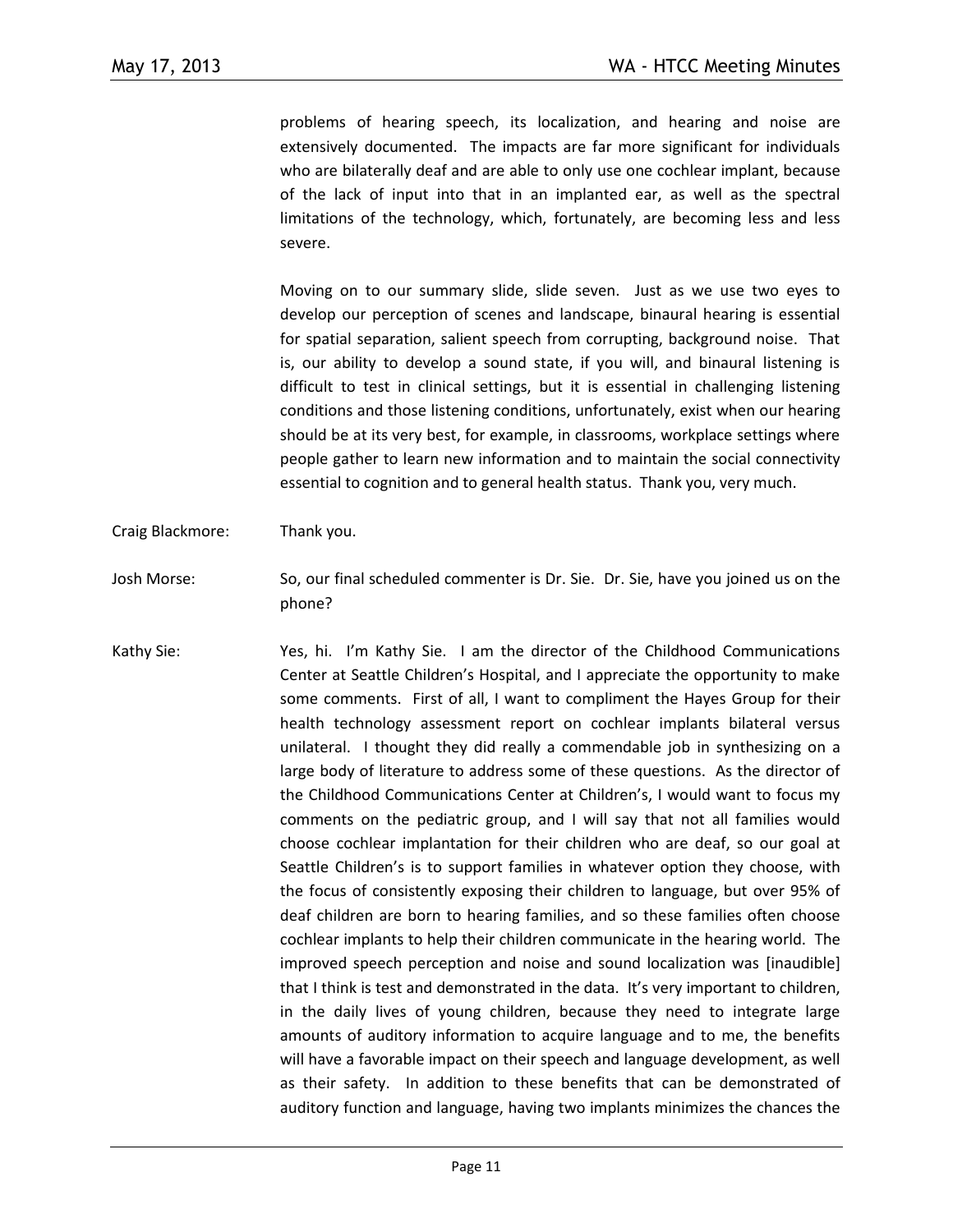child will be out of sound for any extended period of time. Kids have implant failures, hardware problems, and having a second side implant really helps them continue to function in all of the settings that they participate in.

The risks, I think, of having the second side implant are very low and they show this in their review literature. I will have to say that in the interest of responsible stewardship of limited healthcare dollars, I think one of the issues that needs to be addressed is taking [inaudible]. I think it is very important to have a carefully defined – patients undergo second-side implants. Some patients, such as those with severe developmental delay at the cochlear nerve, severe cochlear anomaly can be expected to get more limited benefit from a second cochlear implant. However, for those patients who can be expected to derive benefit from a second-side implant, perhaps we should be considering bilateral simultaneous cochlear implantation as the cost of bilateral simultaneous are less than bilateral sequential.

Unfortunately, I think there is little direct evidence by the cost effectiveness of bilateral cochlear implants compared to unilateral cochlear implants in the pediatric population, and part of this is that for the pediatric population the question is very complicated, because the potential impact of active auditory information on their language and cognitive development and optimizing a child's cognitive development will have trickled down to their academic performance and ultimately to their employment options. So, the potential economic advantages of optimizing a child's cognitive development are going to be difficult to calculate. So because of these long-term consequences, I fully support [inaudible] implant in carefully selected children with bilateral deficits.

- Josh Morse: Thank you, Dr. Sie. Thank you.
- Craig Blackmore: For clarity, we ask all of the presenters to the committee to tell us if they have any financial conflicts of interest. Do you have anything to share?
- Kathy Sie: No. I have no financial conflict of interest.

Craig Blackmore: Thank you.

Kathy Sie: Thank you.

- Josh Morse: And we have no day-of signups. Stacy Watson has spoken.
- Craig Blackmore: Is there anyone else who is here who wanted to address the committee but did not have a chance to signup? Okay, then we will close the open comment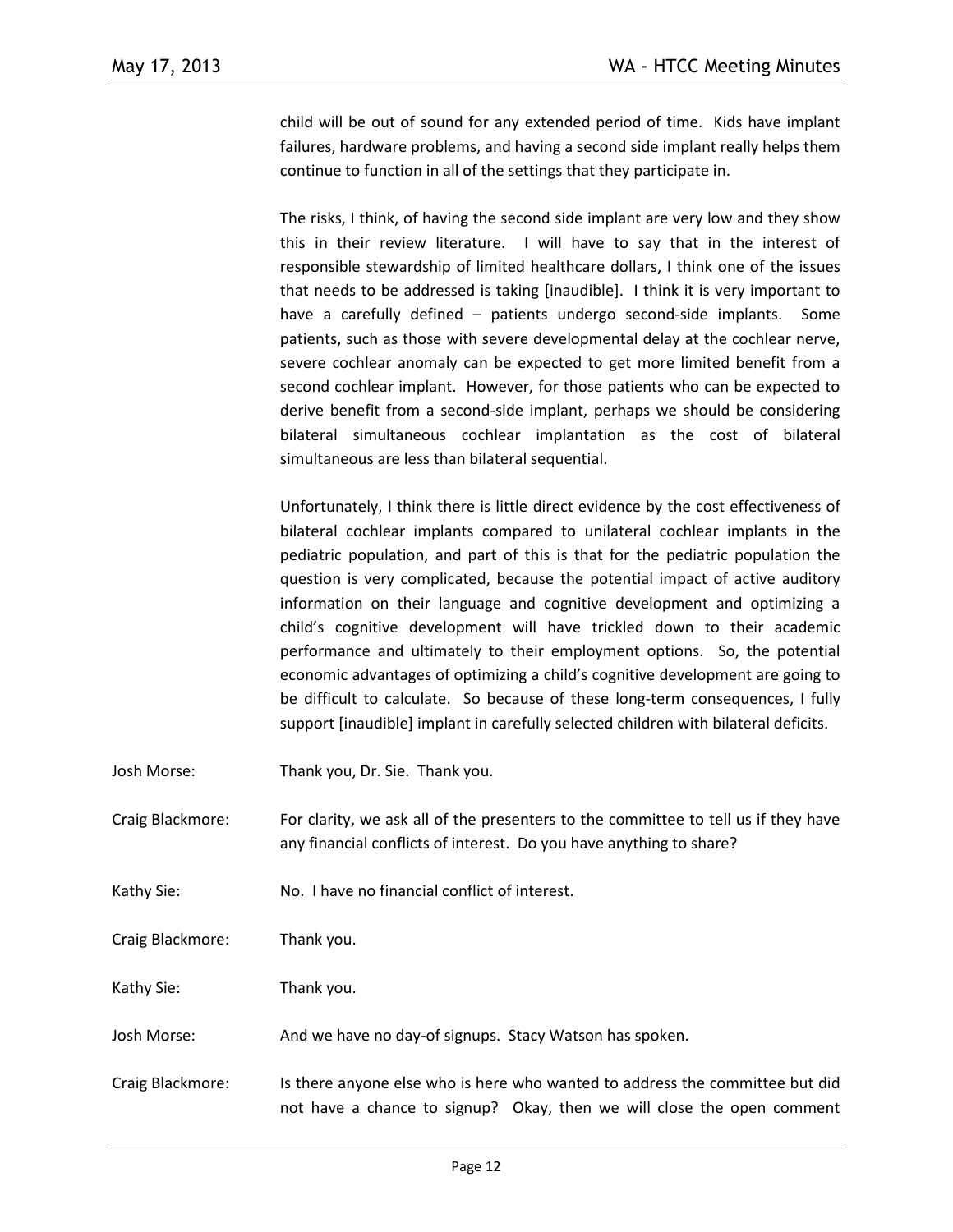period, and we will proceed with the next item on the agenda, which is the agency utilization and outcomes.

Kerilyn Nobuhara: I'm Kerilyn Nobuhara. I'm the senior medical consultant with Washington Medicaid and will be presenting state agency data for bilateral versus unilateral cochlear implants.

> Cochlear implants are intended to replace the function of an absent or nonfunctioning cochlea. This technology differs from amplification devices, such as hearing aids, the implanted bone conduction device known as the Baha and an auditory brainstem implant. Its use does require both surgical implantation, as well as an extensive post-implantation therapy in order to learn or re-learn the sense of hearing. In 2000, the FDA lowered the age of eligibility of cochlear implants to 12 months, and these devices are either on 510K or premarket approval with the FDA. I did include the FDA labels of the different devices in this slide set, primarily so that you had reference to the similarities and differences between the different devices available on the market. They all have a separation in terms of the adult versus the pediatric population of patients, and they all share a similarity in terms of the patients needing to fail a trial of amplification or hearing aids. There needs to be a confirmed diagnosis of hearing, severe to profound hearing loss, and that can vary depending on decibel levels or the type of functional tests, which are performed to elucidate that diagnosis, and you can see that there is a little bit of a difference in the language in terms of how, again, profound to severe hearing loss is defined in the pediatric and adult populations. So, here is the label for advanced bionics for cochlear, again, there is an age stipulation, a diagnosis of severe to profound hearing loss, a trial and fail of some type of amplification, as well as different functional hearing tests to kind of confirm that diagnosis of severe to profound hearing loss, and here is the Med El label.

> So, for your consideration today and the director workgroup would like to thank you for taking this topic on. It is the question of whether or not the added costs for a second cochlear implant is offset in terms of clinical effectiveness and benefit versus a unilateral cochlear implant. There is a little bit of confusion in the public comment section about whether or not the question was bilateral cochlear implants versus no cochlear implant. That is not the question. The question is two cochlear implants versus one.

> Current state policy for L&I and DOC, cochlear implantations are in prior authorization. For Washington Medicaid fee-for-service clients, presently prior authorization is required for clients 20 years of age or younger. Washington Medicaid only covers unilateral cochlear implants. There are no hearing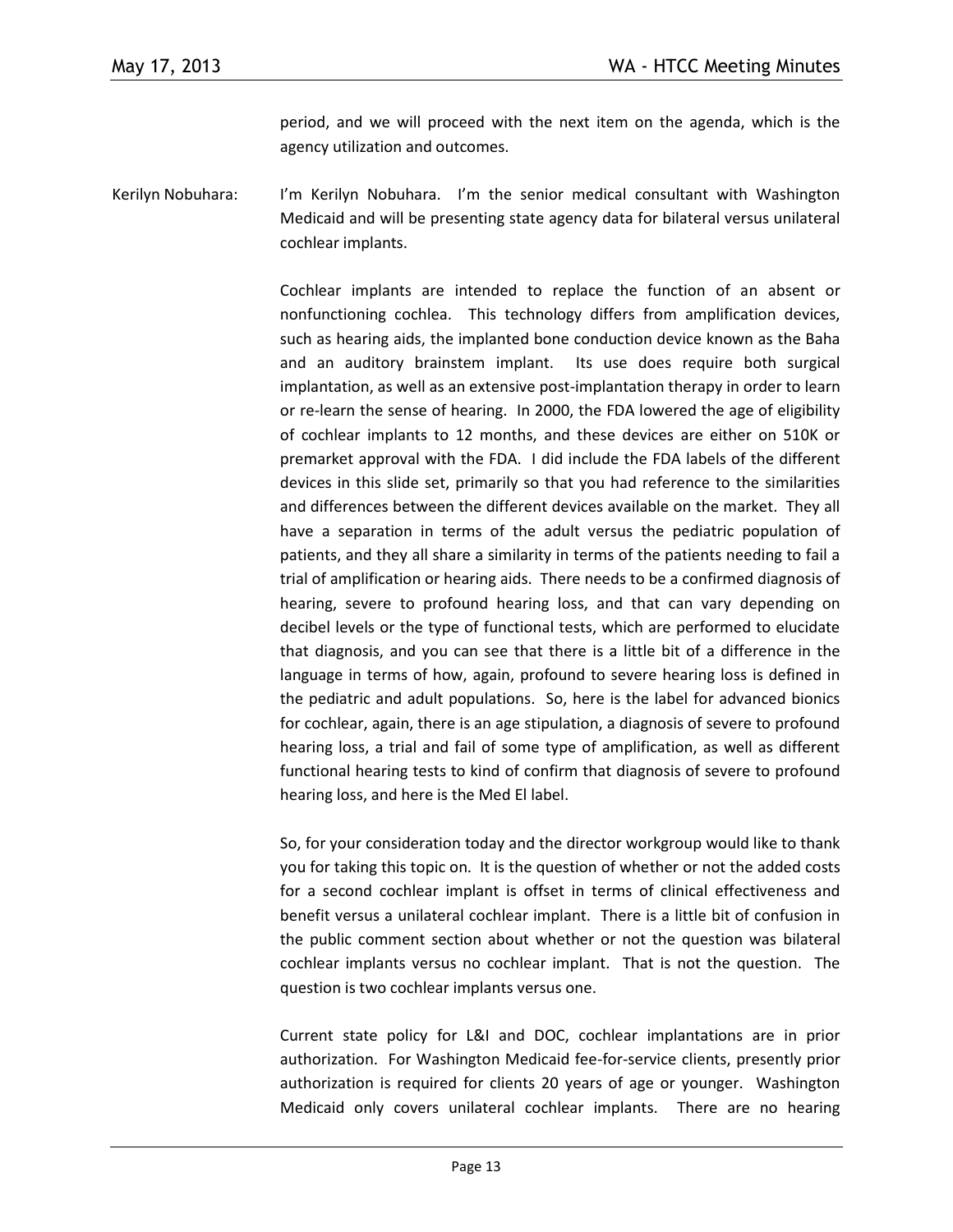services or hardware benefit for adults in Washington Medicaid. For the pediatric population for the Washington Medicaid fee-for-service clients, there are a number of clinical criteria, which have been published in order for determination of a unilateral cochlear implant. The diagnosis of severe to profound hearing loss needs to be ascertained. The client needs to have both the cognitive ability to be a sufficient recipient for the cochlear implantation and needs to be able to participate in the extensive rehabilitation process after the implant is placed. There needs to be an anatomically accessible cochlear lumen in order for the child to qualify for this service, and there has to be no other contraindication to surgery.

The Regence policy is very similar. Regence is our contractor for UMP, Uniform Medical Plan. Regence actually covers bilateral cochlear implants for both children and adults. They also have a number of clinical criteria published in order to qualify for this service. So, again, Regence covers ages 12 months or older. Their clinical criteria for the diagnosis of severe to profound hearing loss is by decibels. They also have some functional tests, which are required in order to establish criteria for cochlear implantation. Again, Regence covers bilateral cochlear implants for children and adults.

There is a Medicare NCD in place. This has been in place, since 2005. Medicare also covers bilateral cochlear implantations for their adults. They do have clinical criteria published in terms of who may qualify for this benefit. It includes having the cognitive ability to use auditory clues and a willingness to undergo an extensive program of rehabilitation following implantation. They need to have no contraindications to surgery, and the device must be used in accordance with the FDA approved label.

From the AMDG Workgroup perspective for the criteria ranking, safety was a high concern; effectiveness, medium; and cost also high for this technology. Some of the questions, which came up from the workgroup include those around safety, and those really were primarily based on what are the associated harms, and which of these result in permanent explantation and whether or not these harms are additive in the setting of a bilateral cochlear implantation. We also wondered about whether or not there is an established clinical standard in terms of sequential versus simultaneous approaches to bilateral implantation and what is the evidence basis for either method?

For effectiveness, one of the primary concerns was in the absence of true randomized control trials, what is the preferred study design, and you'll hear more about how our vendor actually delineated the different study designs for the cochlear implantation literature. Some of the other concerns that came up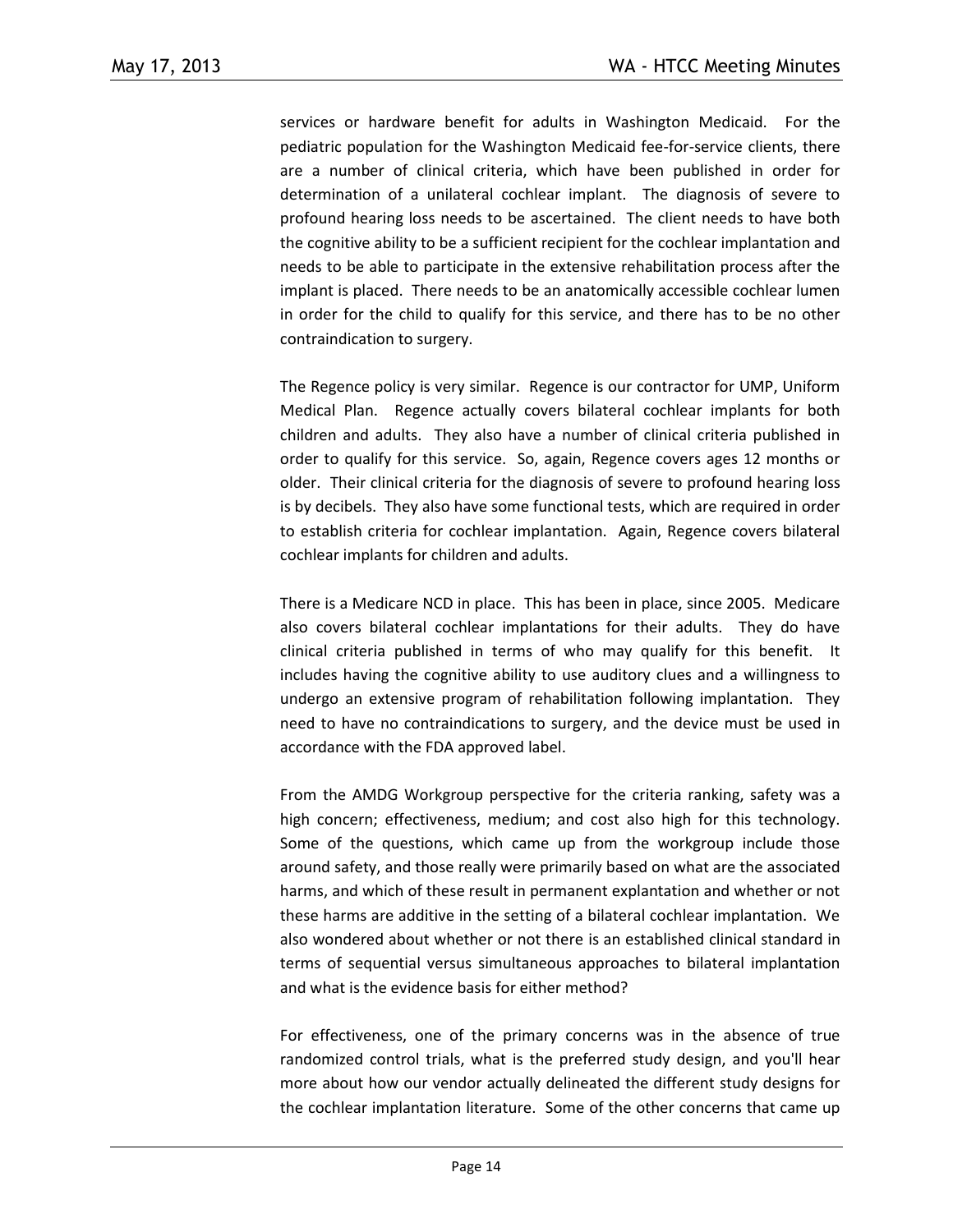from the workgroup are whether or not measured outcomes, such as sound localization, open and closed set speech perception tests, speech comprehension, and speech production tests serve as accurate surrogate markers appearing related function and overall health outcomes, and really the biggest question is whether or not there is any evidence for the contribution of unilateral versus bilateral cochlear implantation to neural development in children, return to work for adults, and prevention of dementia in older adults.

Cost was a high concern, primarily because of the present body of evidence, and the question is whether or not utility estimates derived from an adult experience really apply to pre-lingual children with severe to profound bilateral hearing loss, and I don't know if we'll be able to answer this question today based on the available evidence. The other question which came up for the workgroup was, what is the economic burden of hearing loss, whether or not this is actually known, and whether or not an ICER for unilateral versus bilateral cochlear implantation can actually be calculated in this context.

For the state data, this is from the PEBB population for years 2008 to 2011, there were 32 patients who received 36 cochlear implants. PEBB paid \$1.4 million for these 32 patients. The per-procedure-average was \$52,000 with the per-procedure-maximum of \$160,000.

For the Medicaid population, there were 79 patients who underwent 83 procedures over the four-year period. The agency paid \$1.9 million dollars. The per-procedure-average was \$23,000 and the per-procedure-maximum was \$74,000. We do have some bilateral implantation patients within our Medicaid population, and you can see that the costs really are not additive in terms of the unilateral versus bilateral cochlear implants.

For the populations for the PEBB cochlear implant patients, you can see that as would be expected, the PEBB population is an older patient set, so age 50 and older, and for the Medicaid population, the age of the patients, most frequently, are the pediatric.

Spread out by age for the Medicaid population, most of our clients are five years of age or younger at the time of their first cochlear implantation.

Facility fees. So, these are broken down by the facility and professional fees for PEBB for unilateral cochlear implantation, the per-procedure-average is \$67,000. For Medicaid, it is between \$28,000 and \$30,000, and you can see that the majority of the fee is actually the facility fee, which does include the cost of the implant, itself.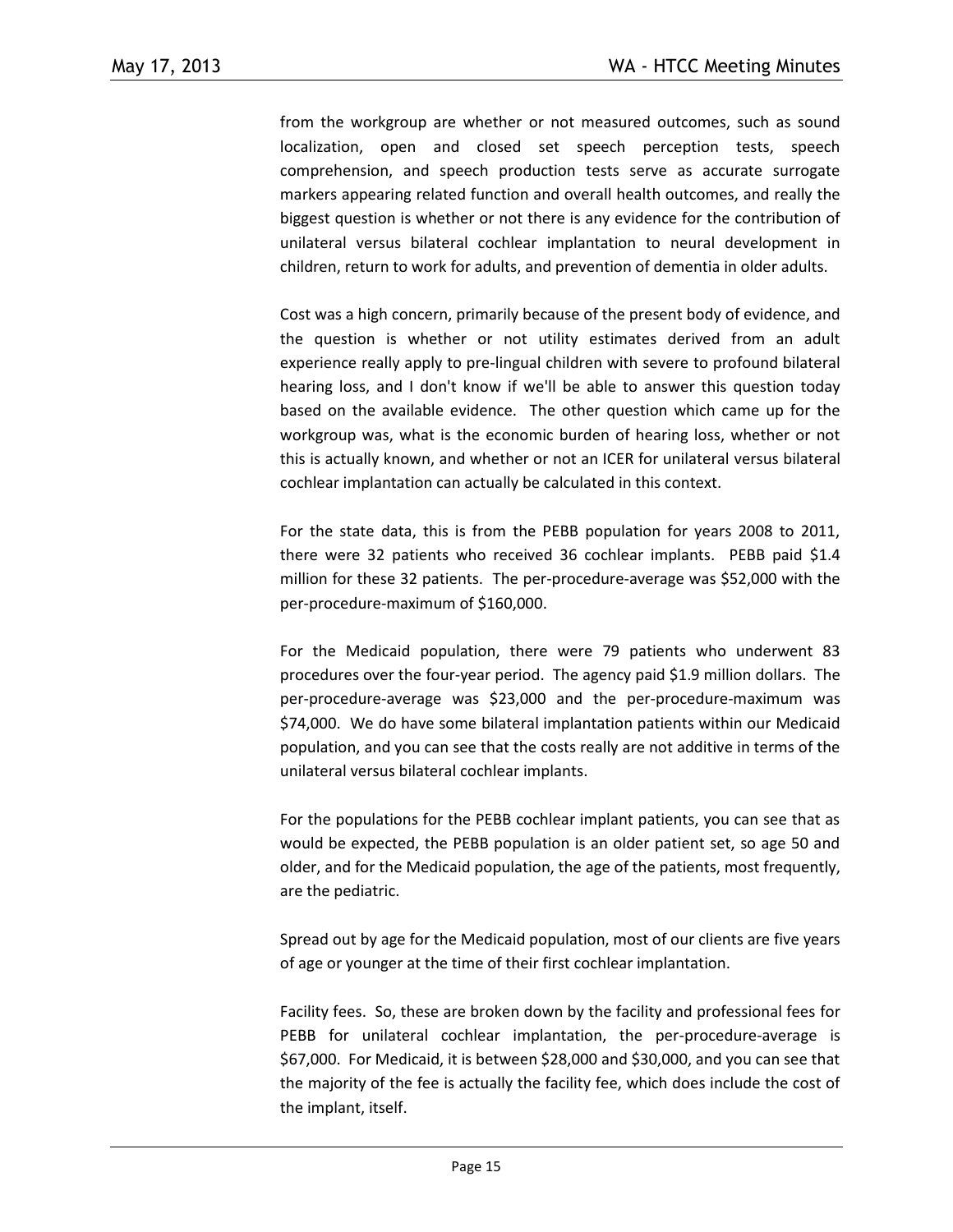There are some batteries and other repair charges that are associated with having a cochlear implantation, and this is from the Medicaid population. So, on average, per patient per year, a battery claim, which is paid out, is approximately \$300 per patient, for service and repair \$1,600, and replacement of major components \$85.

Also from the Medicaid population, there are a number of rehab services and speech therapy services, which are involved in relation to having the implant device before implantation. Their per-patient average is \$1,400 and after implantation \$2,500, and that just reflects the training and reprogramming that is involved with the implantation service.

So, what are some of the agency considerations? As you will hear from our vendor, there are moderate levels of evidence demonstrating benefit for speech perception and sound localization in favor of bilateral cochlear implantation in the pediatric population. Very low quality evidence for speech comprehension and speech production in the pediatric population. For adults, there are moderate levels of evidence demonstrating benefit for speech perception in noise and sound localization in favor of bilateral cochlear implantation. The AMDG workgroup does understand that there are very unique challenges to testing the pre-lingual pediatric population, and that needs to be taken in to account, as these may have had adverse impacts on the quality rating of the evidence, particularly for the pediatric population of patients.

Overall, the workgroup impression was that there is inadequate evidence at present regarding addressing simultaneous versus sequential bilateral cochlear implantation.

So, the recommendation from the workgroup to the committee would be to cover with conditions for clients age 12 months or older, clients who have bilateral severe to profound hearing loss who demonstrate limited or no benefit from an amplification trial. These patients need to have the cognitive ability to participate in an extensive auditory rehabilitation program following their cochlear implantation. They need to have an accessible cochlear lumen and stimulable auditory nerve. There needs to be no other lesion present within the auditory nerve. No other contraindications for surgery, and the device must be used in accordance with the FDA label. Questions?

Craig Blackmore: Thank you, Dr. Nobuhara. So, at this point, we will see if there are any questions from the committee related to the agency presentation before we move on to the evidence presentation from the vendor.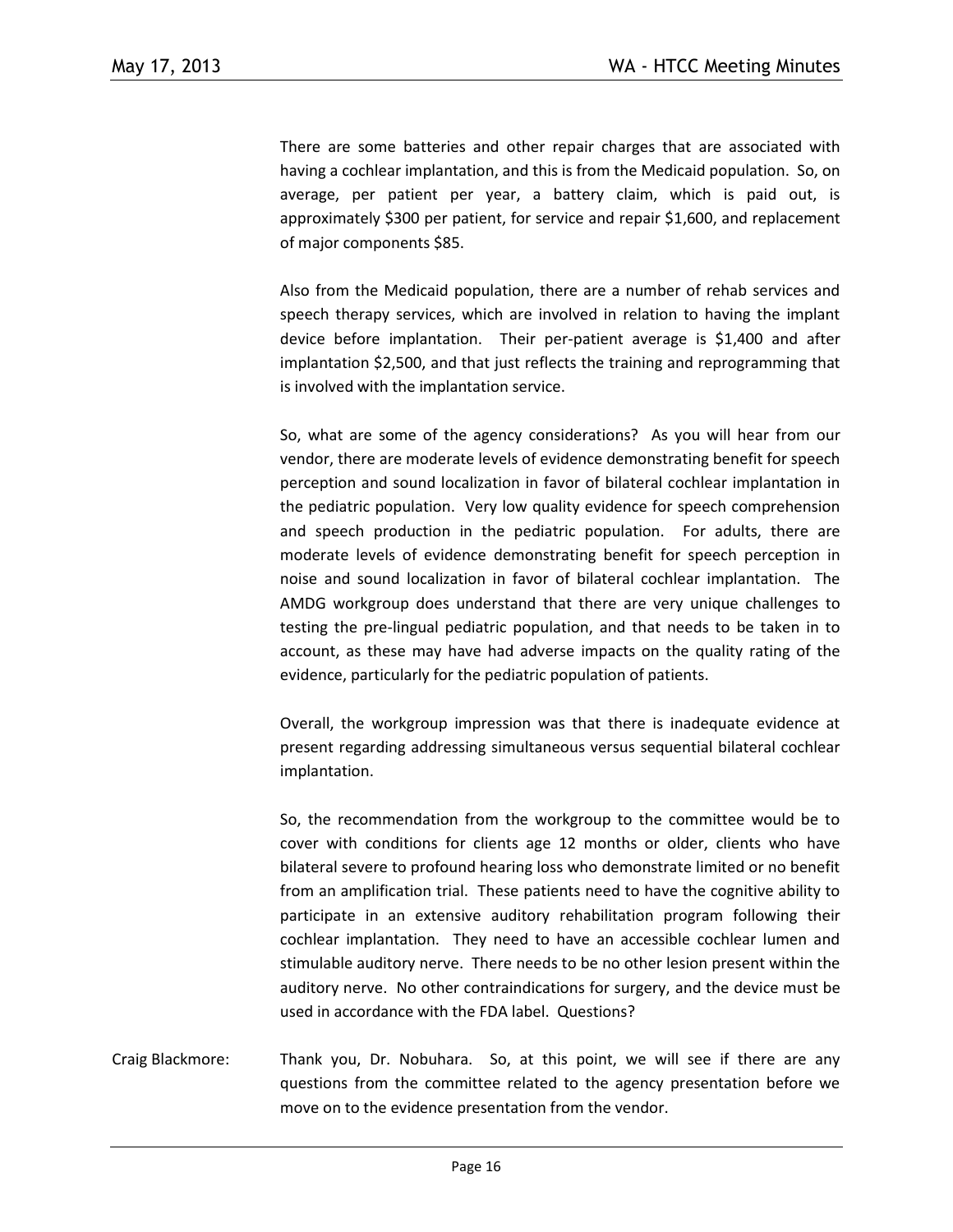- Male (50:44): I just had a quick question. When you were talking about the Medicaid coverage and you were talking about the cost of unilateral versus bilateral and you said there was no added cost. I have two questions, I guess. One is, my understanding was that you don't cover bilateral, so I'm curious how those patients got in, and then what I'm wondering is did they get in but then only one side was paid for or why was the cost no different?
- Kerilyn Nobuhara: The policy change happened in January of 2011. I think four of those clients had their bilateral cochlear implantations before that time. One of those clients had a bilateral implantation, which was done under the ETR process. That was a client who had the original cochlear implant, and he had a bilateral device failure. So, the request was made for reimplantation for both sides, and that was approved. The other two clients had authorization for unilateral implantation, bilateral implantations were placed, and they were actually paid by the agency.
- Craig Blackmore: Richard?
- Richard Phillips: Yes, I had a question regarding the last slide. It was just a clarification. You said that you recommended coverage above age 12 months and over. Now, is that just the pediatric population you're talking about, or is that everything?
- Kerilyn Nobuhara: So, presently for Washington Medicaid fee-for-service, there is no hearing benefit. So, as this would apply to our population of patients, it would apply only to the pediatric population.
- Richard Phillips: Only the pediatric.
- Kerilyn Nobuhara: But for the other agencies, it would apply for all ages.
- Richard Phillips: Okay.
- Craig Blackmore: Other questions? We'll have an opportunity to ask further questions as we move along. The next item is the vendor report, but before we get to that, I want to introduce – actually, I want to ask him to introduce himself, but that is our clinical expert. We have a clinical expert at all of these meetings because the topics under discussion may not be areas that are directly within the practice domain of the committee members, and we want to ensure that the decisions that we made are with an appropriate understanding of the clinical circumstances and context, which they would be applied. So, thank you, for being here, and I will ask you to introduce yourself and tell us if you have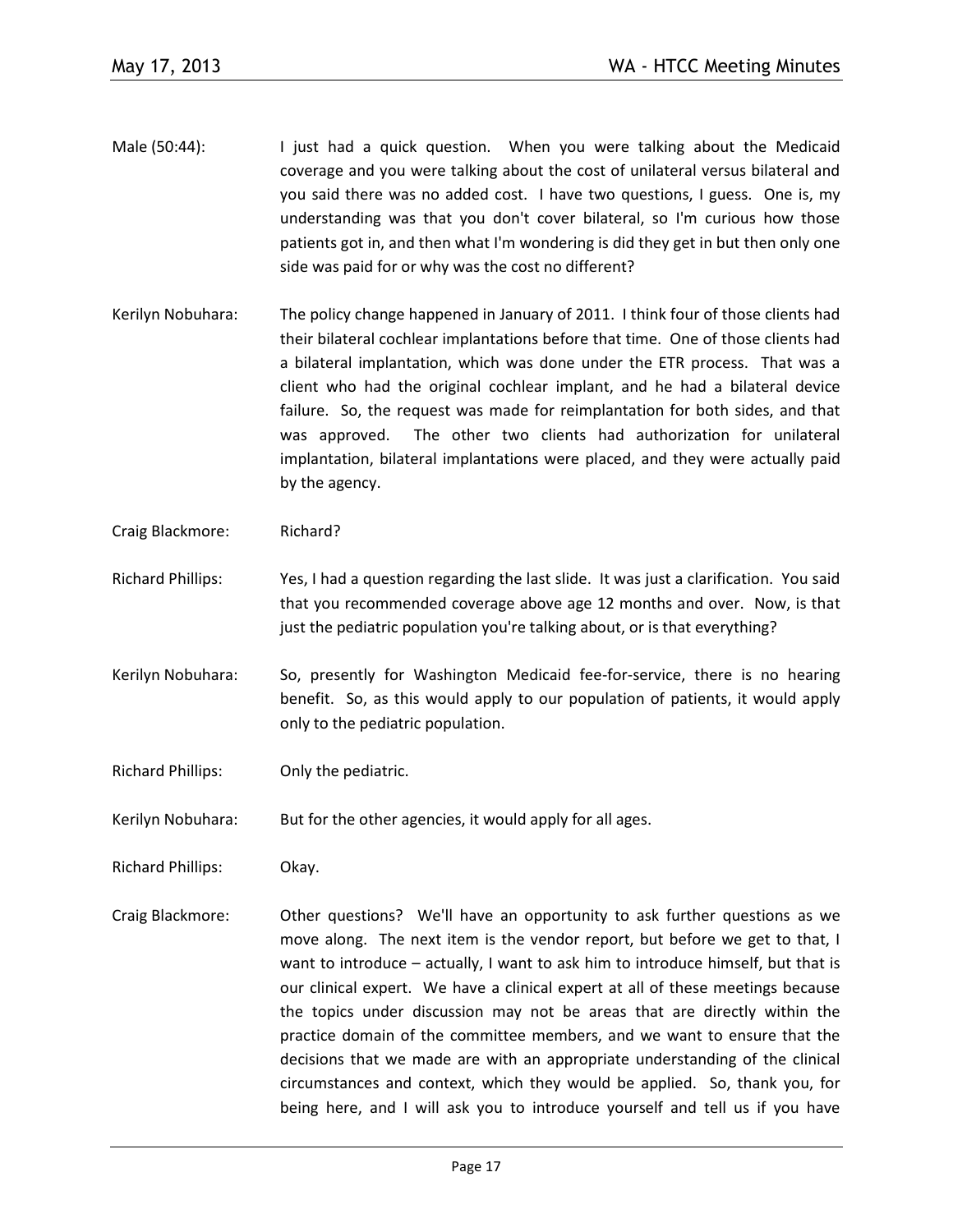conflicts of interest, as we do with all the speakers. Your role here is to be a resource, and we thank you for coming. We don't ask you to make a specific presentation, but inevitably we will have questions for you about the clinical domain, and I will point out that even in those circumstances when we have a committee member who works in the area that we are examining, we would expect the clinical expert to be our clinical resource to allow – to prevent having one individual from being in two different roles. So, thank you.

- Jay Rubinstein: Thank you. My name is Jay Rubinstein. I'm the Virginia Merrill Bloedel professor of hearing science at the University of Washington. I'm the director of the hearing research center of the same name at the University of Washington. I am also a surgeon who does cochlear implants in adults and children and run an NIH-funded laboratory that studies hearing perception and technologies in cochlear implants. I also have conflicts of interest. I have received research funding from both Cochlear and Advanced Bionics over the course of the years. I am not currently receiving any funding from either company but have many times in the past.
- Craig Blackmore: Thank you. So, the next item on the agenda is the evidence report.
- Teresa Rogstad: Thank you. Today's presentation will follow the usual format by very briefly going through the background and the way the report was structured, and then proceeding to the findings, describing practice guidelines and payer policies and an overall summary at the end. If you are unfamiliar with some of these abbreviations and you have a copy of the slides with you, you may need to refer back to this slide, as we go through the presentation.
- Joann Elmore: Thank you for doing that.
- Teresa Rogstad: You're welcome. It's been estimated that about 5 per 1,000 children in the U.S. have some form of hearing loss, and 16% of adults. The type of hearing loss that is appropriate for cochlear implantation is called sensorineural hearing loss, and this entails a loss of the cochlear hair cells or cilia, and once they're lost they don't regenerate. Hearing loss can occur pre-lingually, before language development, or post-lingually.

Cochlear implants were developed for individuals with severe to profound hearing loss, which means that they have no residual hearing or nearly no residual hearing, which is sometimes measured by how much benefit they have from an acoustic hearing aid. Audiologists can measure hearing loss in terms of what's called the pure tone average. That's the minimum sound intensity that can be detected, averaged across a range of frequencies. The threshold for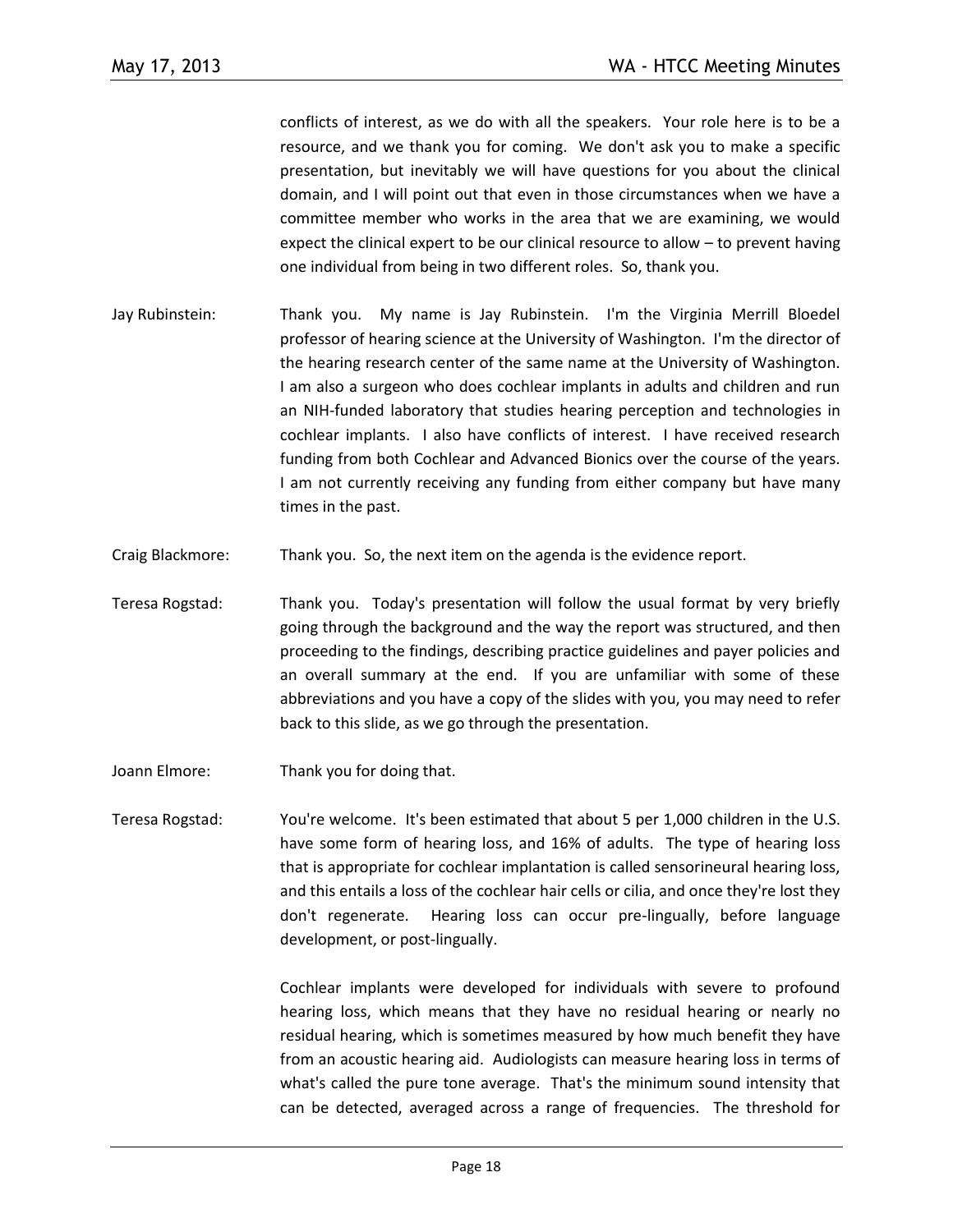severe hearing loss is 70 to 90 decibels hearing loss. The threshold for profound hearing loss is 95 decibels, and normal hearing individuals can generally detect sounds at 20 decibels or lower. The way cochlear implants works, in general, is that electrodes inserted into the cochlea deliver electric signals and perform the function of the missing cilia by stimulating the auditory nerve.

This slide presents the theoretical rational behind two implants. As you have already heard, in normal hearing individuals there are measurable effects that occur from having two ears. So, the idea is that two implants might be better than one.

You have seen a slide also that shows the different components of the implant system. On the outside, that piece right above the ear is an external microphone that converts sound into electrical signals, and then sends those to an external speech processor, which is the part right behind the ear. That converts the electrical signals into radiofrequency waves that are then transmitted to the internal processor. That translates the coding strategies into very complex patterns that can be detected by the brain as speech. Those coded signals are then sent down through electrodes, which have been inserted into the cochlea, and they serve to stimulate the auditory nerve in the absence of hair cells.

This slide just shows that there are two external parts and then the two components of the implant itself.

The reason for addressing this issue is that a second implant, obviously, increases the cost and the risk, and the benefit is uncertain. It's a good time to do a report, because in the last several years, quite a substantial body of literature on bilateral cochlear implantation has accumulated.

The PICO specified that we look at both pediatric and adult populations and that we focus on comparing bilateral implantation with unilateral implantation. The outcomes ranged from detection of sound all the way up to more patient important, or especially patient important outcomes, like functional status and quality of life.

We also looked at complications. We identified some secondary outcomes that we would look at if they were addressed in the literature. One of those was tinnitus. That's a complication that sometimes accompanies hearing loss in adults. So, an improvement in tinnitus would be a potential benefit from an implant, and then things like employment, job performance, educational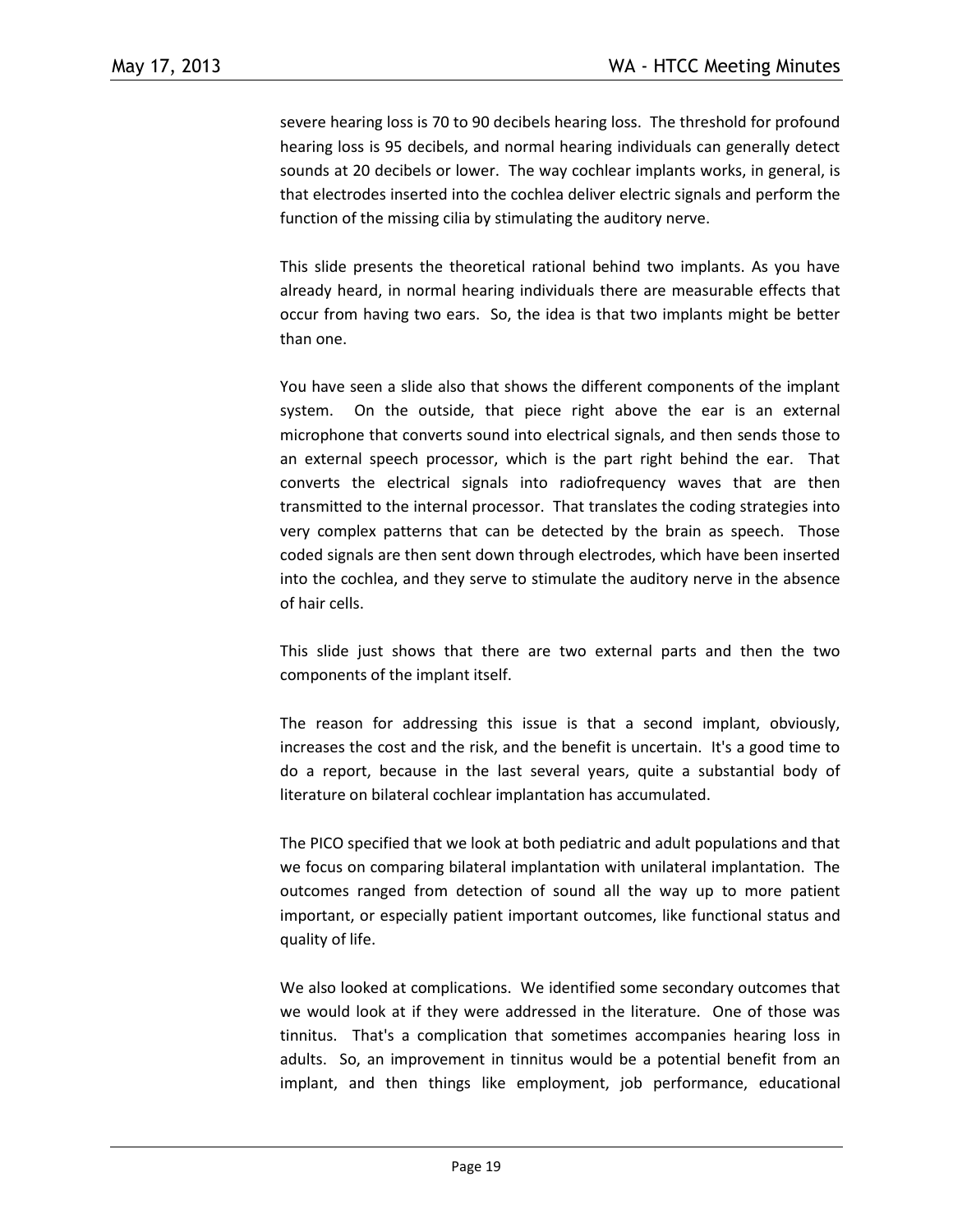achievement. The key questions followed the standard format of effectiveness, safety, differential effectiveness and safety, and cost implications.

We started by looking at systematic reviews that had been recently published. There were quite a number of systematic reviews, but most of them were missing a lot of studies, either because they were published several years ago and there has been a lot of research published since then, or they had inadequate search strategies. Some of them also had very little study detail, no quantitative data from the individual studies, for example. So, we chose to do a de novo approach and did a search for primary studies, and you can see when our last search dates were.

We also looked at the websites of professional associations and disease associations to pickup guidelines that didn't show up in our other searches.

Studies that were designed to compare bilateral with unilateral implants were eligible, if they included 20 evaluable patients who were assessed according to an objective measurement or a formal instrument. We also considered case series, if they provided extra data on treatment success predictors or complications.

The Hayes approach to quality assessment is very similar to the GRADE system, and it is outlined in Appendix III. We start with appraising individual studies focusing mainly on the risk of internal bias. So, can we believe the evidence produced by the study? When we evaluate the body of evidence for a particular outcome, we take into account not only the study design and weaknesses, but also whether the evidence that's produced actually matches the PICO statement, the quantity of data, and whether or not the studies were consistent in the direction of findings. Obviously, the best study design for addressing this question would be a randomized controlled trial where one group was randomized to receive two implants and one group received only one implant. There is only one such study in the literature. It was conducted in adults in 2006. The bulk of the studies fall into one of these four categories. We labeled them A, B, C, and D. That's not meant to convey any sort of hierarchal order. Design A is not the best and design D is not the worst. The designs A, C, and D are fairly familiar designs. They're observational studies, so they're subject to confounding.

The one that we labeled as design B is an intrasubject design, and I will get into that in a little bit more detail on the next slide. These labels of very poor, good, poor, and poor refer to the initial quality that we ascribed to a study based on study design, but then of course we took other things into consideration, such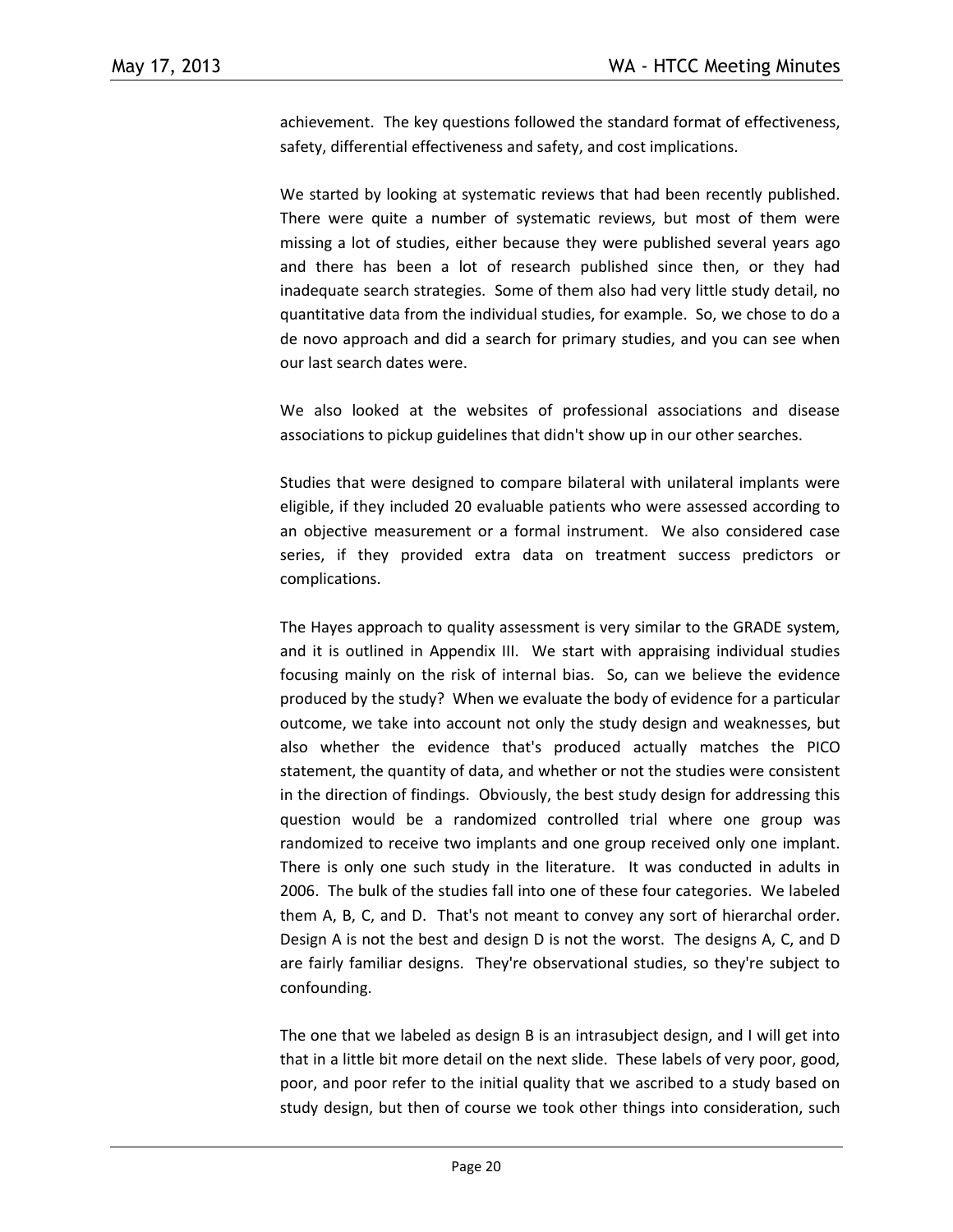as loss to follow-up and appropriate statistical analysis and so forth. So, looking at that study design that we call design B, in this type of study, all of the individuals had gotten bilateral implantation, but it was an experimental design, because the investigators manipulated the testing conditions. What they did was after the second implant, they applied their tests. This design was used quite frequently for measuring auditory outcomes. So, the tests were administered with both implants switched on and with one implant switched off. In the pediatric populations, usually the one that was left on for that monaural testing condition was the first implant, and in adults usually the comparison was made with the better hearing ear.

We considered this design to be subject to very little bias, because the patient related confounders were controlled. There also would be no temporal confounders, because both the binaural and the mononeural testing were done at the same point in time. Some of these studies did longitudinal assessments at different followup intervals. Some just reported testing at a single point in time. We considered whether that monaural testing condition of having one implant left on matched the preoperative condition of one implant, and we did not find any reason to believe that it changed. The studies that reported longitudinal data did explicitly report that the performance in that first implant remain stable over time.

So, the types of outcome measures, as you have already heard, are often reported in terms of the percentage of correct scores, or the mean percent of correct responses across several trials of a particular test for an individual. Some speech perception tests reported results in terms of a speech reception threshold, and that is the lowest sound intensity or the quietest sound at which an individual could perform at a pre-specified level, such as 79% of the responses being correct. You heard about the signal-to-noise ratio already, so that measures how quiet you can make the signal of interest in relation to the background noise before the participant can't hear it any longer, or cannot perform adequately on the speech perception test. Localization is measured in terms of the ability to distinguish between left and right sources of sound, and the studies either reported results in terms of the percentage of responses that were correct, or in terms of a minimal audible angle, that would be the minimal angle at which the participant could differentiate between two sources of sound, or the error between the true source of the sound and the direction identified by the participant. Functional hearing and quality of life were generally measured according to formal questionnaires. Most of them were disease-specific, but some generic questionnaires were also used. As far as we could tell from the literature, there is no standard test or protocol for measuring the auditory outcomes of speech and localization, and we really did not see that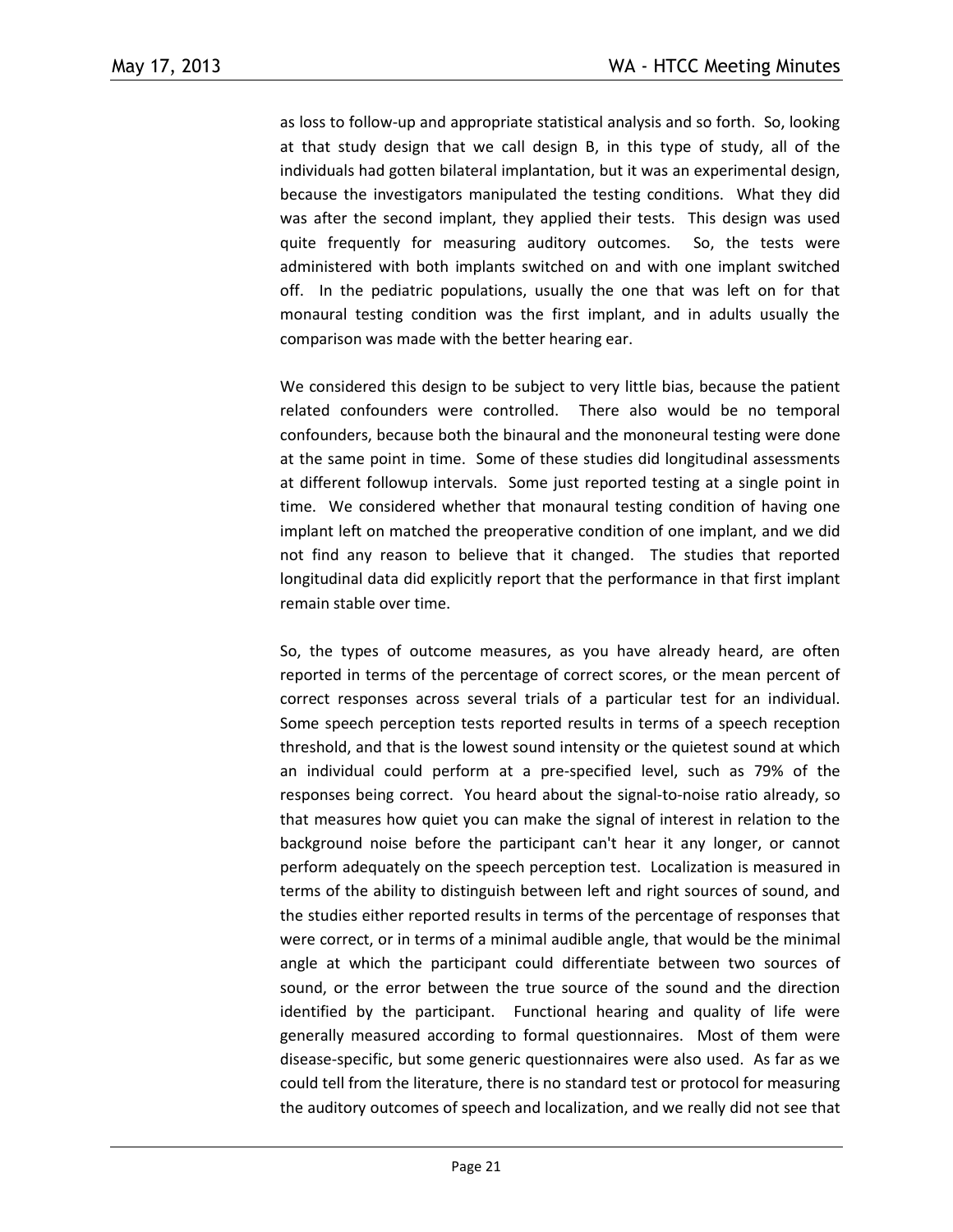there was a standard questionnaire for function and quality of life either, although some questionnaires do seem to be used more often than others.

As you can see from this slide, there was a large body of primary studies, both in adults and children. We relied on a technology assessment conducted in the U.K. for safety data, and then we found four additional case series published after that, that had safety data. Some of the studies selected for that key question #1 having to do with effectiveness also had differential effectiveness data, and we found some additional studies in children to help with that question. We relied primarily on a systematic review for covering the five economic evaluations that have been published on bilateral versus unilateral implants.

Before I get into the details of the findings, I am going to give you a preview, at least for those areas where the data is kind of complicated. For children, there was one poor quality study that evaluated sound detection and no studies that looked at neurocognitive development. So, we could not draw conclusions about those outcomes, and I won't be presenting any slides for those. The evidence was positive, and we considered it to be of moderate quality with regard to the auditory outcomes of speech perception and localization. Speech comprehension and production were assessed by some studies. The findings were completely mixed, so we could not draw conclusions there either. Evidence regarding functional and quality of life outcomes was positive, but we considered it to be of low quality, and the positive evidence only came when disease-specific scales were used, disease-specific functional hearing scales.

So, I will go into a little more detail now. I just wanted to point out, for those outcomes that are measured in terms of decibels, a decibel scale is logarithmic, so a 1 decibel improvement represents something like a 10-fold improvement in nature. I sought some guidance from Dr. Rubinstein about how to evaluate the clinical relevance of outcomes that were expressed in terms of decibels, and he advised that a 5-decibel improvement, when you are testing in noise, represents a large, clinically-meaningful benefit, and that a 2-decibel improvement is small but still noticeable to the participant. If you are testing in quiet, then these improvements would not be considered clinically meaningful. For tests of localization, or sometimes it's called lateralization, the studies generally looked at how well do people perform – or how much above a purely chance level of performance are the participants able to perform after the second implant? How well do they perform compared with a level that would represent pure guessing? Then, of course, oftentimes the outcomes were expressed in terms of the percentage correct responses. We don't have a way of mapping those to clinical or functional relevance.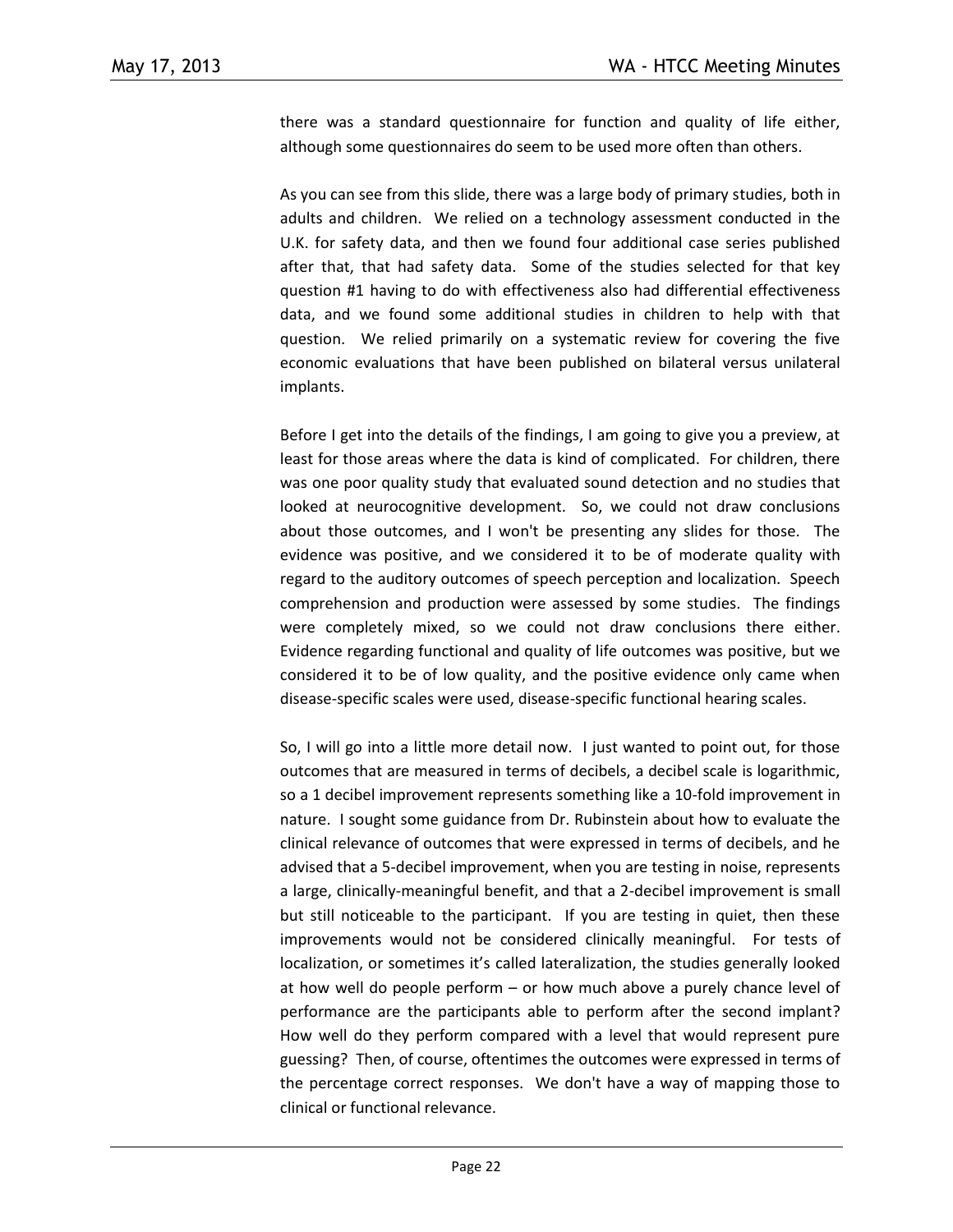The slides that look like this are taken from the summary of findings tables that you find in the evidence summary portion of the report. Each slide represents one row from one of those tables. It's been condensed a little bit to fit on a slide. The structure of these tables was patterned after the summary of findings tables that are currently being recommended by the GRADE system, and I understand the committee spent some time looking at those at a retreat in January.

I will take a minute to explain how the results section was set up. If we had been working with pooled data, what you would see here instead of all these numbers is a single event rate for the comparator and a single pooled event rate for bilateral implantation, and then down in the bottom section of that results section, you'd see a single-pooled relative risk, or you might see pooled means up above and a pooled effect size or something like that at the bottom, but we didn't have pooled data, so what we did was present ranges of results up above. These are all the results across all studies whether there was a difference and whether or not it was significant, and we had to present them in different sets according to how the results were expressed, and then down below, we described the number of studies that had positive significant findings, and we give you the absolute differences between groups or testing conditions, the range across studies. So, for children, the evidence was positive. We considered it to be of moderate quality. There were consistent findings across all eight studies that favored bilateral implantation. We don't know how to evaluate the magnitude of benefit. At the bottom part of this slide, there is some detail on mean age, the time between implants and followup. A piece of information that is missing from these slides is how long the participants had been using their first implant. In studies of children, for the studies that we rated as fair to good, children had been using that first implant from four to nine years at the time they underwent testing with their two implants.

For speech perception and noise, the results were also positive here, and we considered the evidence to be of moderate quality. The absolute differences in terms of the mean percent correct scores was 6 to 37 percentage points, a bit higher than what we saw in quiet, and for outcomes that were expressed in terms of a decibel difference, the differences were 4 to 6 decibels, so that's right around that value that was identified by Dr. Rubinstein as representing at least a clinically-meaningful improvement.

The next slide gives a lot of detail about the studies that were most influential in this body of evidence, and I won't take time to go through this right now, but we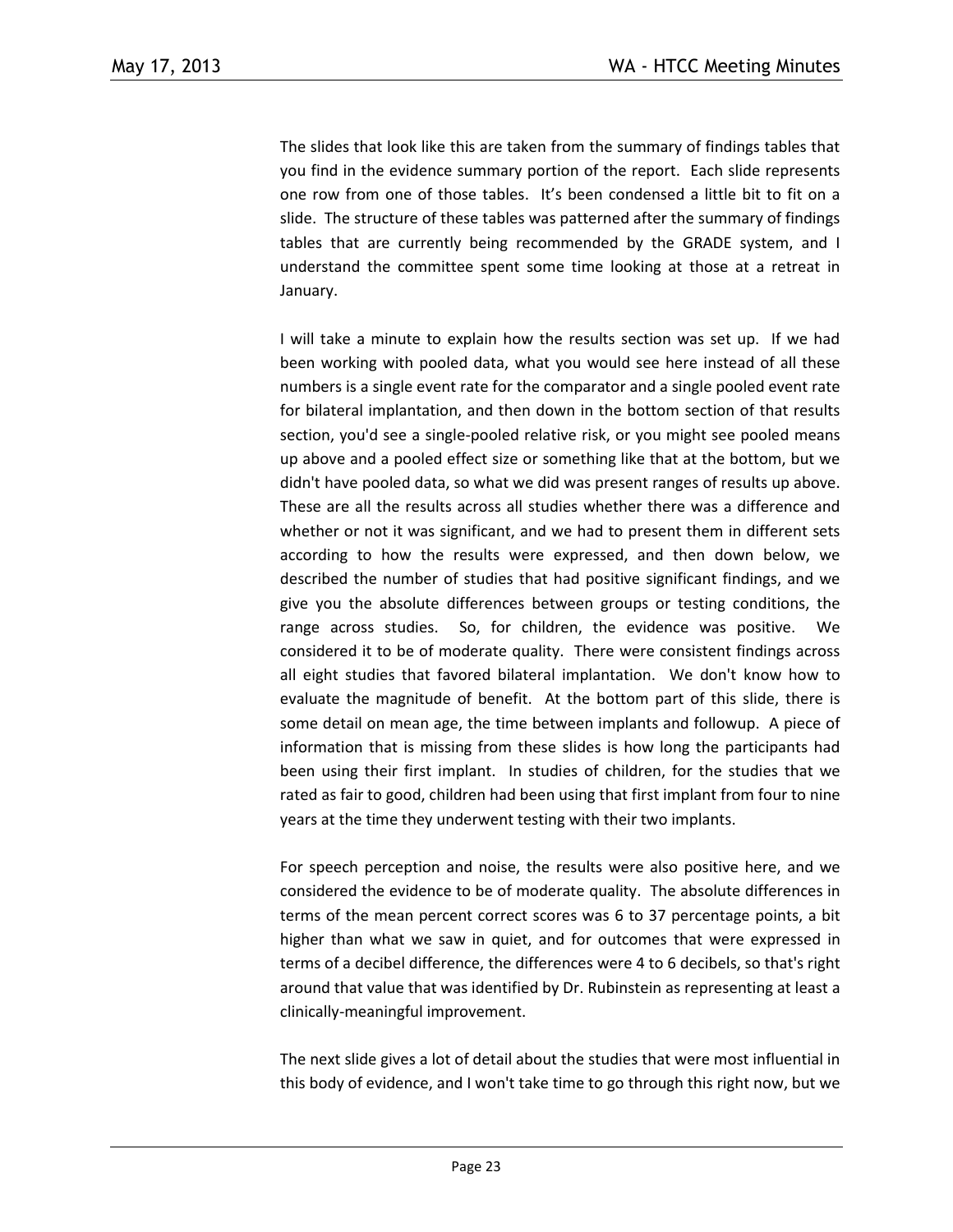can return to this if you have questions about how the studies were actually conducted.

The evidence was consistent and positive favoring bilateral implantation with regard to the ability to localize the source of sound. With performance in the comparator groups or conditions being close to chance levels and being considerably above that level with bilateral implantation. Again, we don't know exactly how to map these findings to a score on a functional or a quality of life scale.

Speech comprehension and production was measured by four very poor-quality studies. These were looking at things like the quality of the participants' spoken speech, for instance how hoarse their voice was. One study observed young children in a room with their parents, and the assessor looked to see if children turned their head appropriately when their parents were talking. We considered the studies to be a very poor quality, and they were completely split in terms of the findings, so we couldn't really draw any conclusions about this particular type of outcome.

Five poor-quality studies looked at functional and quality of life outcomes. The results consistently favored bilateral implantation if disease-specific scales or measures were used. When generic scales were used, no difference was detected. We considered the overall body of evidence to be of low quality. These underlined ranges here, those show you how large the scales were, what the perfect or maximum score was, so there was a lot of heterogeneity there, and when you look down here where we give absolute differences, they are all in different terms, but if you converted all of those scales to a 0-100 scale, then the differences would be in the range of about 12 to 21 percentage points.

So, to review, we could not draw any conclusions on an impact in sound detection, neurocognitive development, or speech comprehension and production. We did conclude that there was moderate quality evidence showing an improvement in speech perception and localization, but no studies have been done that map those kinds of outcomes to a score on a functional or quality of life scale. So, it is somewhat difficult to interpret those in terms of ultimate outcomes. For studies that did directly measure functional hearing and quality of life, outcomes were positive when disease-specific scales were used, but the evidence was considered, overall, to be of low quality.

In adults, we see a similar pattern of findings. No conclusions can be drawn about sound detection and neurocognitive development because there were no studies that looked at those in adults. There were also no studies that looked at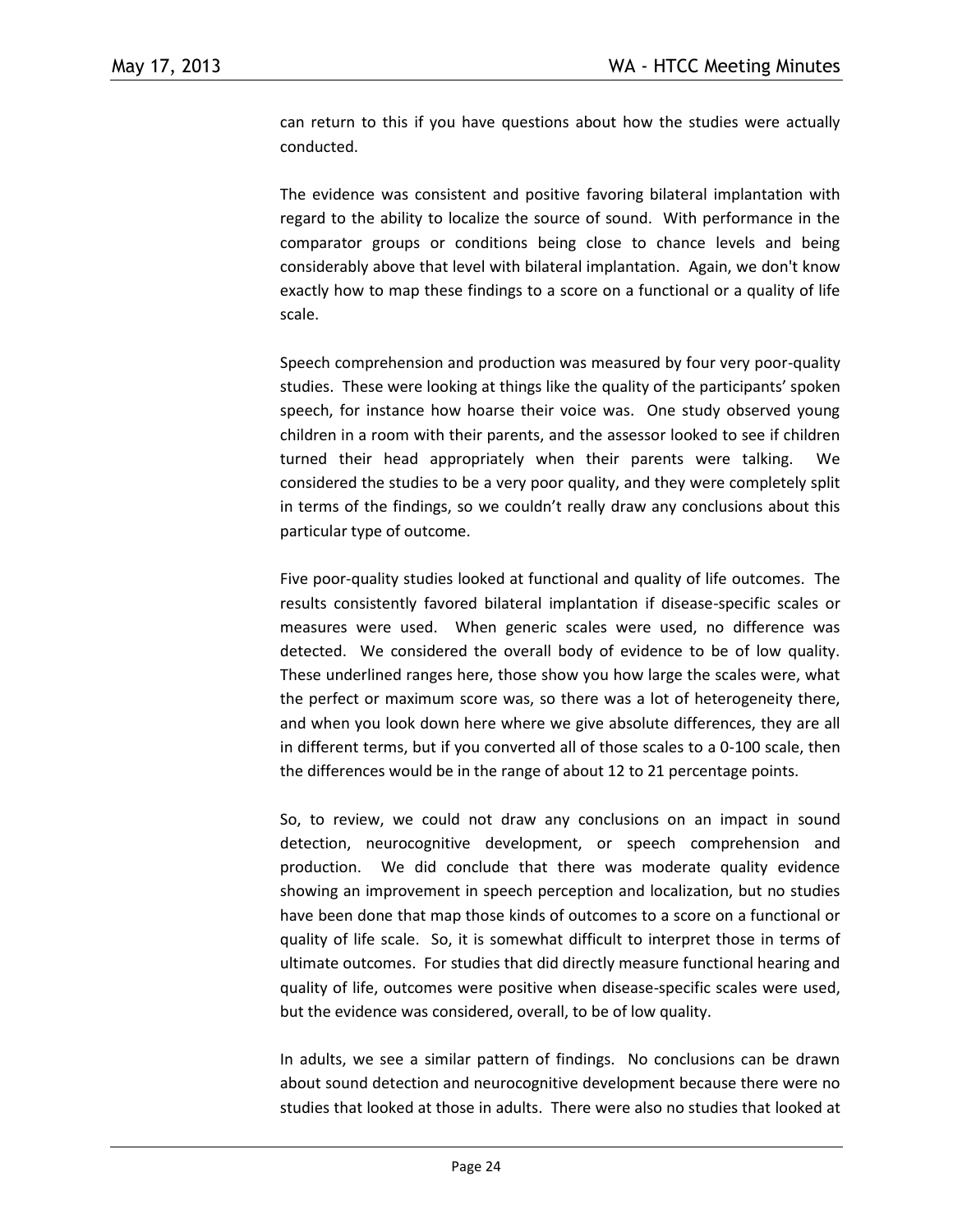speech comprehension and production in adults. Regarding some of the secondary outcomes, there was insufficient evidence to draw any conclusion about those. There was positive evidence, as in children, regarding the impact on speech perception and localization, especially speech perception in noise, and there was positive evidence regarding functional hearing and quality of life measured according to disease-specific scales. We considered the evidence to be a bit better than in children.

So, going into a little more detail, 11 studies provided what we considered to be low-quality evidence, suggesting a benefit for speech perception in quiet. It was ranked as low quality because of some unexplained inconsistency in study findings. In noise, the evidence was more consistent. We considered it to be of moderate quality. Absolute differences ranged from 8 to 37 percentage points in terms of correct responses, and 0.53 to 11 decibels for signal-to-noise ratios, so that represents quite a wide range of findings. It does include that 5 decibels that we would consider to be clinically relevant. There is some more study detail.

Localization was consistently found to be better with bilateral implantation, and then, as with children, functional hearing and quality of life were found to improve with bilateral implantation, as long as disease-specific scales were used. If we converted all of these scales that showed positive findings to a common 0 to 100 point scale, then the differences would be in the range of 6 to 30-some percentage points. So, the magnitude of benefit here is somewhat uncertain.

So, to review, the conclusions that we could draw from the adult set of studies was that there was a positive impact on speech perception, at least in noise, and in the ability to localize sound and disease-specific function and quality of life improved with two implants. Major complications are possible with cochlear implants. Major is defined as anything that requires surgical intervention or is life-threatening, such as meningitis. Rates of major complications were estimated at 1.7% in the first year following the implant to almost 9% over a mean followup of four years. By the way, these data apply to any type of implant. We did not find any data that was specific to bilateral implants. The studies included a mix of both, and I assumed they were mostly unilateral implants. Also, the studies did not always distinguish between children and adults, so we're considering safety for both of those populations together. The types of complications that are possible in children and adults are the same. So, I read the rates of major complications. If you're looking only at explantation, which is usually caused by device failure, the estimates for that occurrence were from about 1% over the first two years to rates of 5 to 10% over a long-term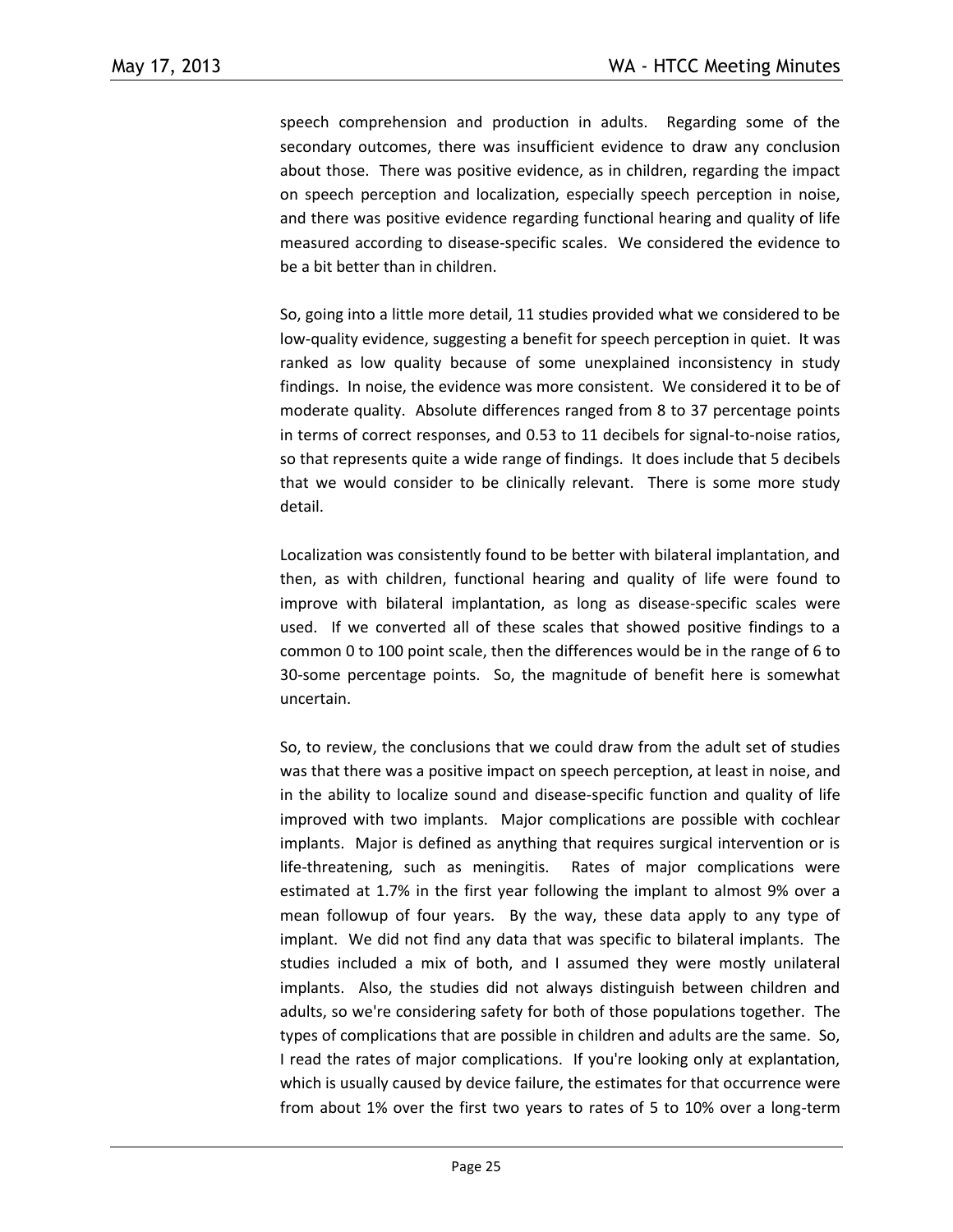followup. Minor complications include things like wound infection or an increase in tinnitus. In the published studies, the estimates ranged from 1% in the first several months to 7.8% over a mean followup of four years. There was one estimate of 35% in the first year. This came from unpublished data submitted in 2001 to the FDA by one of the manufacturers, and we don't know how their inclusion criteria may have differed from what was used in the published studies.

Regarding the differential effectiveness and safety question, the only conclusion that we can make with moderate certainty is highlighted in yellow on this slide, and that is that the time interval between the first and second implant does not seem to make a difference regarding improvements in speech perception and lateralization. There was also low-quality evidence represented in that second row suggesting that age at the time of the first implant doesn't make a difference on outcomes. These findings were contrary to the expectations of the researchers, because of brain plasticity and an expectation that maybe older children would resist that second implant. They expected earlier age to be associated with better outcomes, but that wasn't borne out in the studies. For some of these factors, the evidence is of very low to low quality, so those conclusions could change in the future with accumulating evidence.

So, to recap question #3, in children the only conclusion that we can make with moderate confidence is that the time between implants does not seem to affect the bilateral impact, the bilateral effect. There was very little data on differential effectiveness and no data on a lot of the subpopulations that were of interest.

In adults, there was no more than one study for any particular factor of interest, just one small study, and for most of the factors that the PICO specified there was no evidence at all. So, we can't draw any conclusions on this question in adults.

For cost, we did find two very poor-quality studies that, not surprisingly, showed that the accumulative hospital stay was shorter when the two implants were made simultaneously rather than sequentially, but most of the cost data came from a systematic review that evaluated the cost utility studies that have been published to date, bilateral versus unilateral. One was conducted in the U.S. and four in the U.K. This slide presents the ranges of incremental cost effectiveness ratios that were calculated by the systematic review authors. They converted all of the individual study findings into U.S. dollars for the year 2009 and if you convert those further to 2013 dollars, you get ICERS ranging from about \$30,000 per QALY up to \$136,000 per QALY. These were for long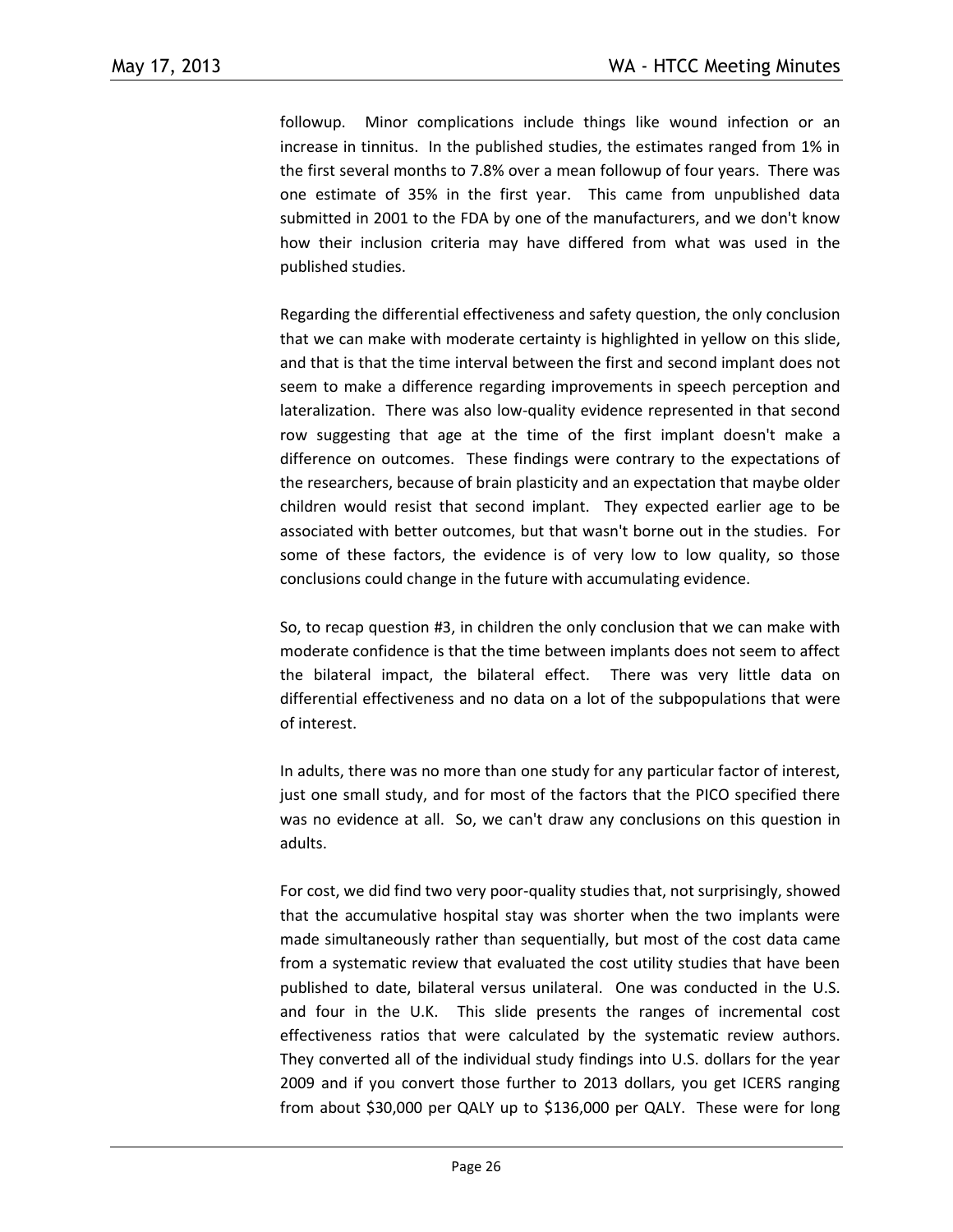timeframes, 30 years to a lifetime. We do not have a lot of confidence in these estimates, and the next slide explains why.

The utility estimates on which the QALY estimates were based were quite variable. They were derived from scales that measure utility from 0 representing death up to 1.0, which represents perfect health, and for children, those estimates range from 0.03 up to 0.076. Keep in mind that one would be a perfect score. This data is missing from the slide, but in adults the estimates range from 0.03 up to 0.11. Of course, those estimates were multiplied by the timeframe of the study to get the total QALYs. The sources of those utility estimates were not very high quality, and indeed, the systematic review authors did find that when they did a study level sensitivity analysis that the ICERs were sensitive to the utility estimates. Other weaknesses in these data include using different sources of cost and utility data in individual studies, and no studies that used current U.S. specific cost data. The systematic review authors concluded that more empirical data are required to estimate cost effectiveness for bilateral implantation.

We found two relevant guidelines and a position statement, and I apologize. There is quite an error on this slide. For the Cincinnati Children's Hospital Guideline, they do not recommend sequential bilateral CI. I am not sure how that ended up on this slide. What they actually concluded was that there was no consensus on the ability of bilateral implants to improve quality of life. Their conclusion is consistent with the findings for our report, even though their methods were poor and the conclusions were based on a rather limited evidence base. In 2009, NICE produced a good-quality guideline that recommended bilateral implantation if performed simultaneously for children who have an inadequate benefit from a hearing aid and also for adults, as long as they also have blindness or another relevant disability. The NICE guideline recommends against sequential implantation. The American Academy of Otolaryngology and Head and Neck Surgery does not have an evidence-based guideline on the topic, but they do have a position statement that says that cochlear implants are appropriate for adults and children with severe to profound hearing loss.

For the payers that we were asked to look at, they all cover cochlear implantation for bilateral hearing loss. The private payers cover both unilateral and bilateral implantation, and they cover it both for children and adults, as well as without any regard to when hearing loss occurred in terms of language ability. The CMS policy, which you've already heard about, of course applies to adults only, and they do not make a distinction between unilateral and bilateral implants.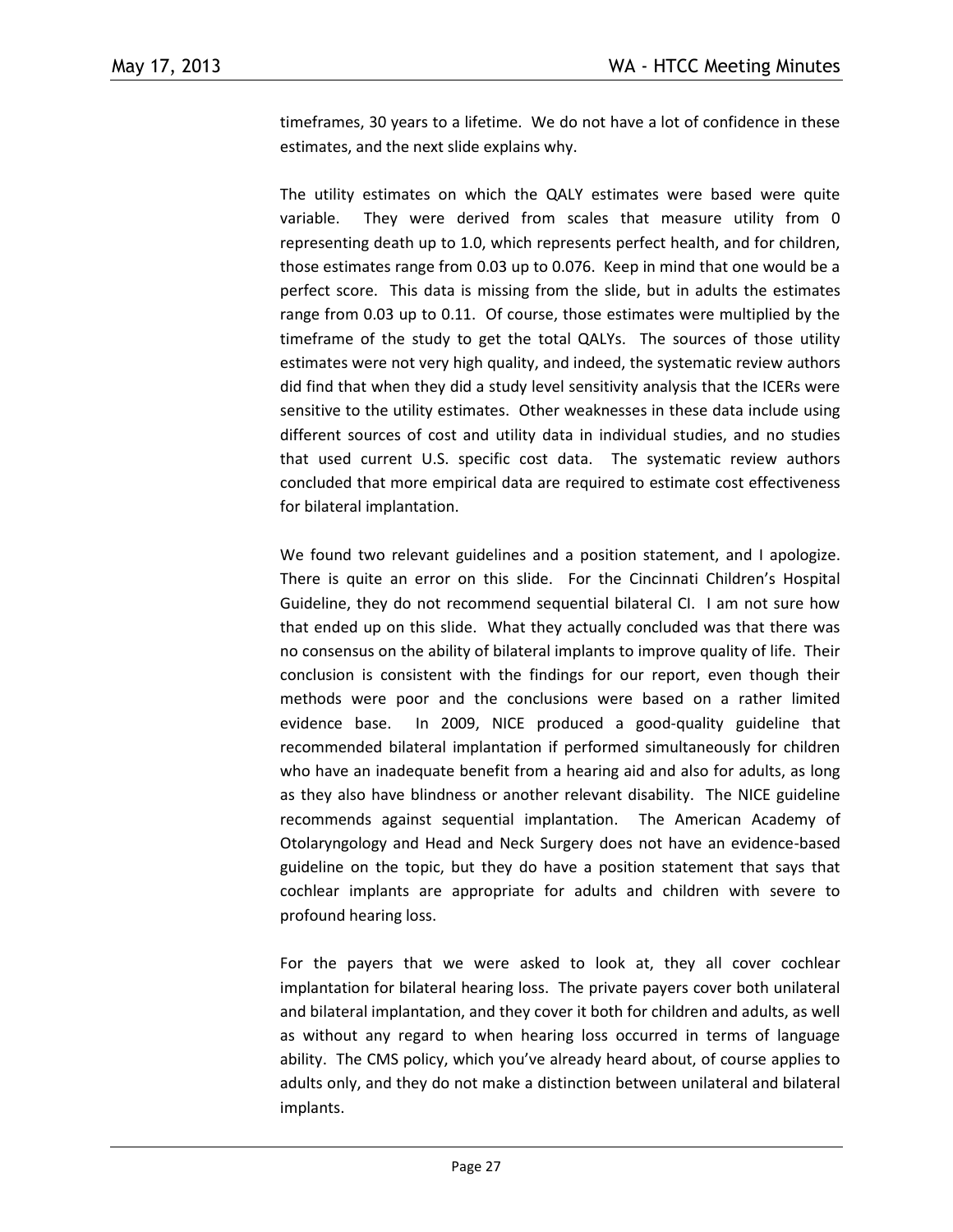So, our conclusions regarding children are that speech perception, particularly in noise and sound localization, appeared to improve with the second implant. There is low-quality evidence that functional hearing improves as a result of a second implant. We do not know how to map those auditory gains to functional and quality of life scores. Serious adverse effects are possible. There is insufficient evidence to evaluate the impact on sound detection and neurocognitive development, and many of the factors that are important for assessing differential effectiveness and safety. No conclusions can be drawn about cost effectiveness.

This slide describes the population to which the evidence applies. It is not meant to convey any conclusion about effectiveness in patients who meet these characteristics, but these are the characteristics of the patients that were eligible for enrollment in the studies or this matches the baseline data that was reported. So, the evidence applies to children with pre-lingual deafness who had a good success with their first implant and undergo auditory and language learning, and who have no significant disabilities or structural abnormalities that would interfere with the success of that second implant. Also, almost all of the children receive their second implant before adolescence.

For adults, the conclusions are similar to children, moderate quality of evidence showing an improvement in auditory outcomes. Also, what we considered to be moderate-quality evidence showing an improvement in functional hearing and disease-specific quality of life. We do not know how to map those auditory gains to functional improvement and conclusions about safety and differential effectiveness and cost effectiveness are similar to children. For adults, the evidence applies to adults who have post-lingual deafness. We assume that it also applies to adults who do not have any concomitant disabilities. Two studies specifically excluded patients who did not have the cognitive ability to participate in testing or the training that was involved, and we assumed that probably other studies did, as well, but we do not know that for sure.

Gaps in evidence include the optimal age at which to do the second implant, bilateral implantation in several subpopulations, including adolescents, children with post-lingual hearing loss, and adults with pre-lingual hearing loss, moderate hearing loss, individuals with concomitant disabilities. More studies are needed to assess the impact on function and quality of life, especially over the long-term. Research is needed that could map auditory gains to a score on a functional or quality of life scale. The comparative effectiveness of different devices was not addressed in the literature. Safety specific to that second implant was also not addressed, and more work needs to be done to assess cost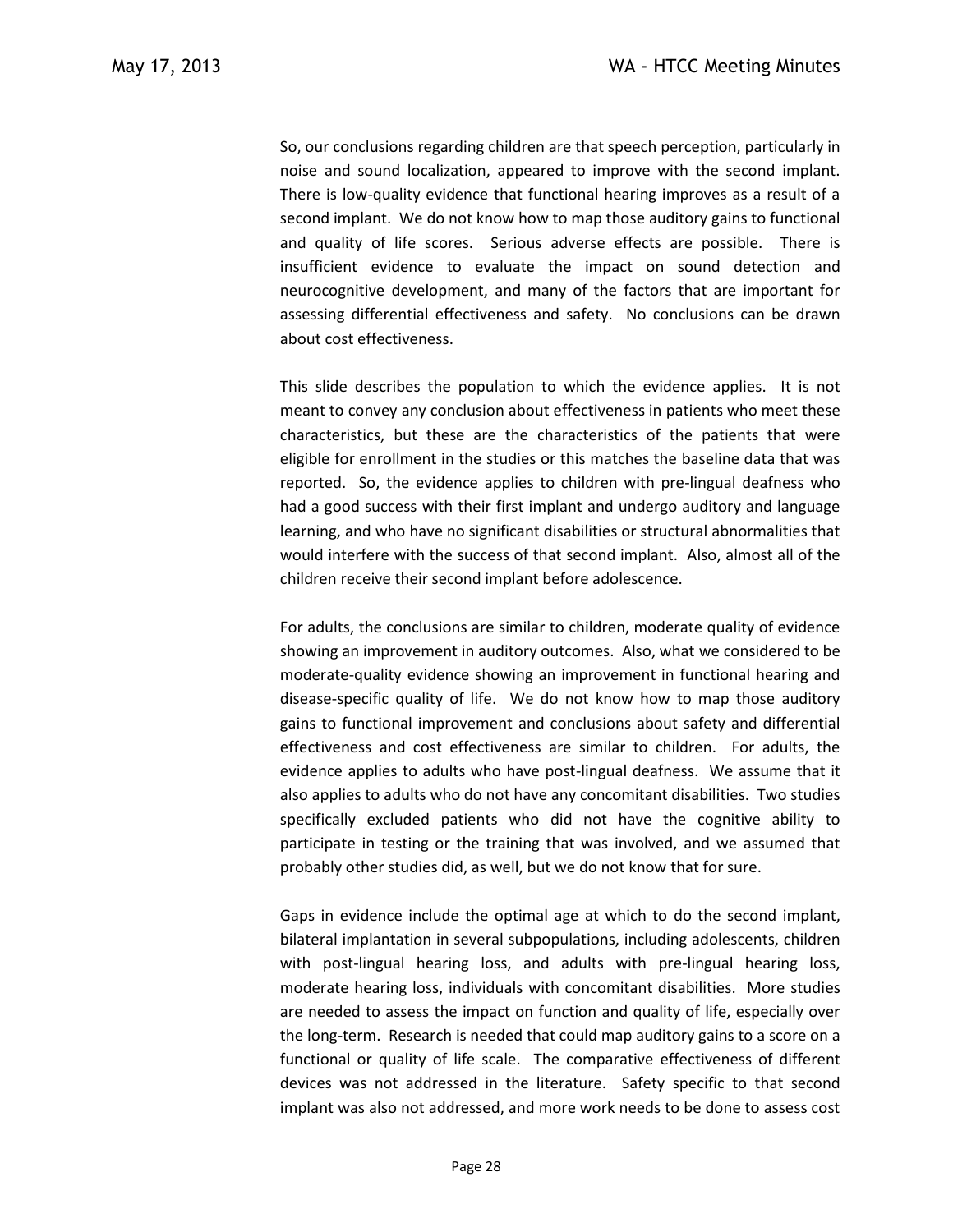effectiveness. We would also like to see more RCTs. Thank you, and I'd be happy to answer your questions, now.

- Craig Blackmore: Thank you. Do committee members have questions for the evidence vendor at this point?
- Richard Phillips: Yes, this is Dr. Phillips. I was questioning whether the in terms of the safety I was more interested in the explant data. Of those explants, how many of them basically returned the patient back to their original baseline? How many of them really gave irreparable harm? For example, one of the things I would be concerned about would be vestibulitis or some vestibular function injury. Did that kind of serious injury occur? Or maybe our clinical advisor would be appropriate to respond to this, too.
- Teresa Rogstad: Well, I will tell you what I know, and then Dr. Rubinstein can add to that. The explantations that were reported in the literature were usually because the device failed, and the technology assessment that was done in the U.K. looked at about 110 explantations over several studies and of those, seven of them resulted in permanent explantation. In other words, there was no reimplantation of a device, but they did not break it down according to the particular problem.
- Jay Rubinstein: When you explant and reimplant for device failure, you can usually expect that performance will be at least as good as it was with the previous device. A lot of times, these explants and reimplants are done several generations of device later from the original implant. I actually published a paper over 10 years ago that demonstrated that with later technologies you actually get better performance from the reimplant than you do with the original one. In particular, vestibular injury is – significant vestibular injury is pretty uncommon either in primary or in revision cochlear implantation.
- Joann Elmore: I had a followup question about the safety. The data that are described are in person years, and some of these are unilateral. Some are bilateral. I would be interested in the safety per ear. Can you help us with this question?
- Teresa Rogstad: There was nothing in the literature to help with that. Some of the data were in person years. Some of them were just absolute – just simple rates over…
- Joann Elmore: Well, if you know the underlying population, how many were bilateral how many were unilateral, and you know what the rates of bad outcomes were, you can kind of guess.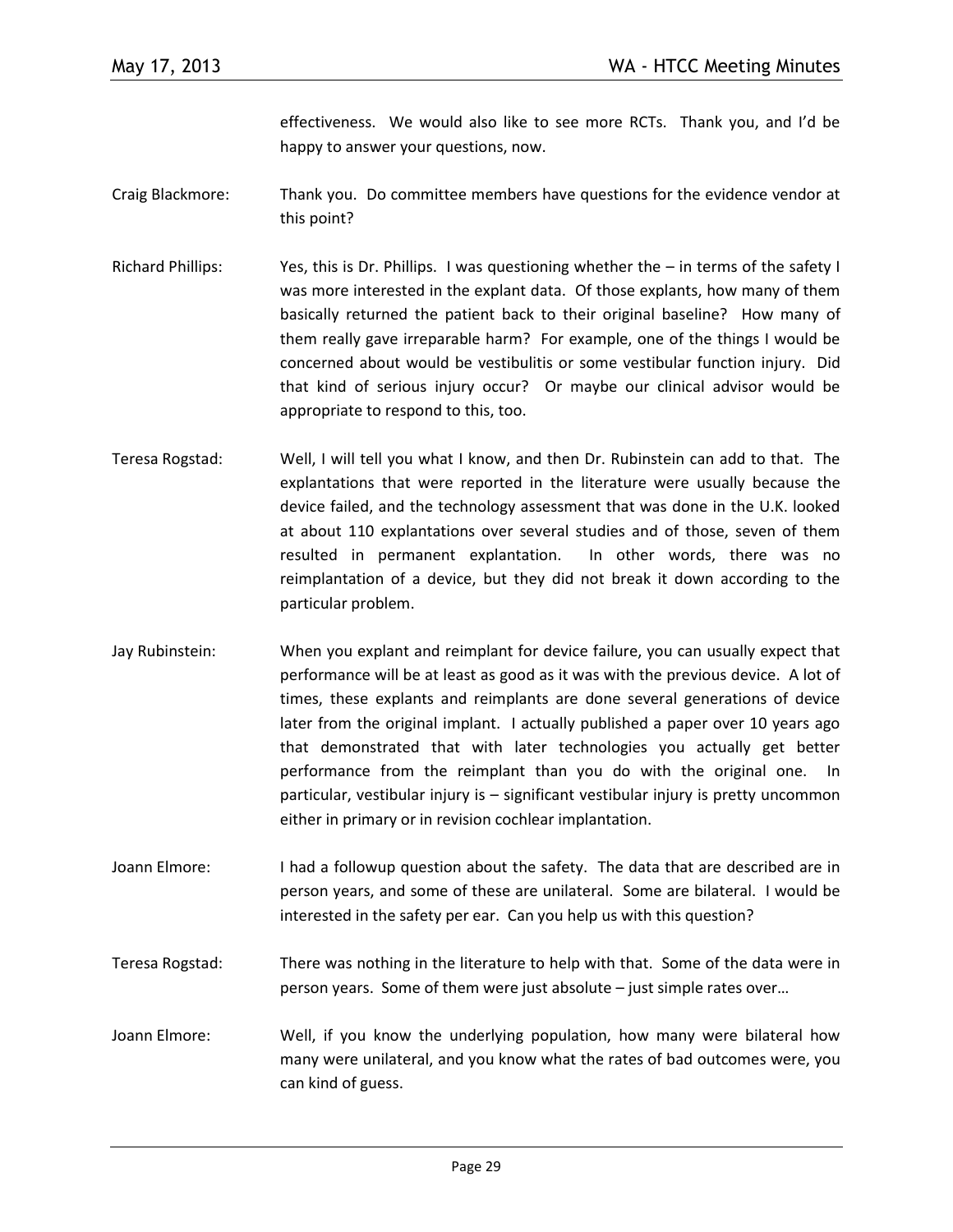- Teresa Rogstad: I don't even know that. I looked at every single case series, even the ones that were covered in the technology assessment, and they didn't tell you. They would tell you – some of them did acknowledge that some of the implants were a second implant, but they did not present data – they didn't tell you how many and they didn't present data separately.
- Jay Rubinstein: Yeah. So, the reason for that is that you don't expect any interaction between the two sides in terms of complications. So, the risk of complication when you have two implants is twice the risk of when you have one implant.
- Joann Elmore: But I just didn't know whether the data that was presented were for patients that had a single side done versus patients that had both sides. I'm trying to guess what is the risk per ear.
- Teresa Rogstad: The way I interpret the data is that's the risk for either a first or a second implant. It's the risk for a single-implant surgery without regard to whether it's the first or the second one. There was no reason, as Dr. Rubinstein said, there's no reason to believe the risk profile changes with the second implant, unless the devices have become safer. They do make improvements over time in the safety of the surgical techniques and the devices.
- Joann Elmore: Unless you talk about two hospitalizations. With each surgery, there is the anesthesia risk and/or the infection rate.
- Teresa Rogstad: Right. You're exposing the patient to the same set of risks a second time. So, the risk per procedure doesn't change, but the total risk exposure of the patient, of course, is greater if they get a second implant.
- Joann Elmore: And a second surgery. With just the surgery itself, not the...
- Teresa Rogstad: Right. Either a second implant at the same time or a second surgery.
- Jay Rubinstein: So, if you're comparing simultaneous with sequential, the surgical risks are twice whether you do them at the same setting or in separate settings. What is different is that the overall anesthesia time is less if you do a simultaneous implant than if you do sequential bilateral implants, but one way or the other, the total anesthesia time for two implants is greater than one implant whether it's done in the same setting or in separate settings. You could talk about, well, the other hospital-associated risks of just being in the hospital after a surgery, and those are very small and typically not the issues that are addressed in the cochlear implants literature, because they don't end up being major issues that require revision surgery. The issues that require revision surgery are twice for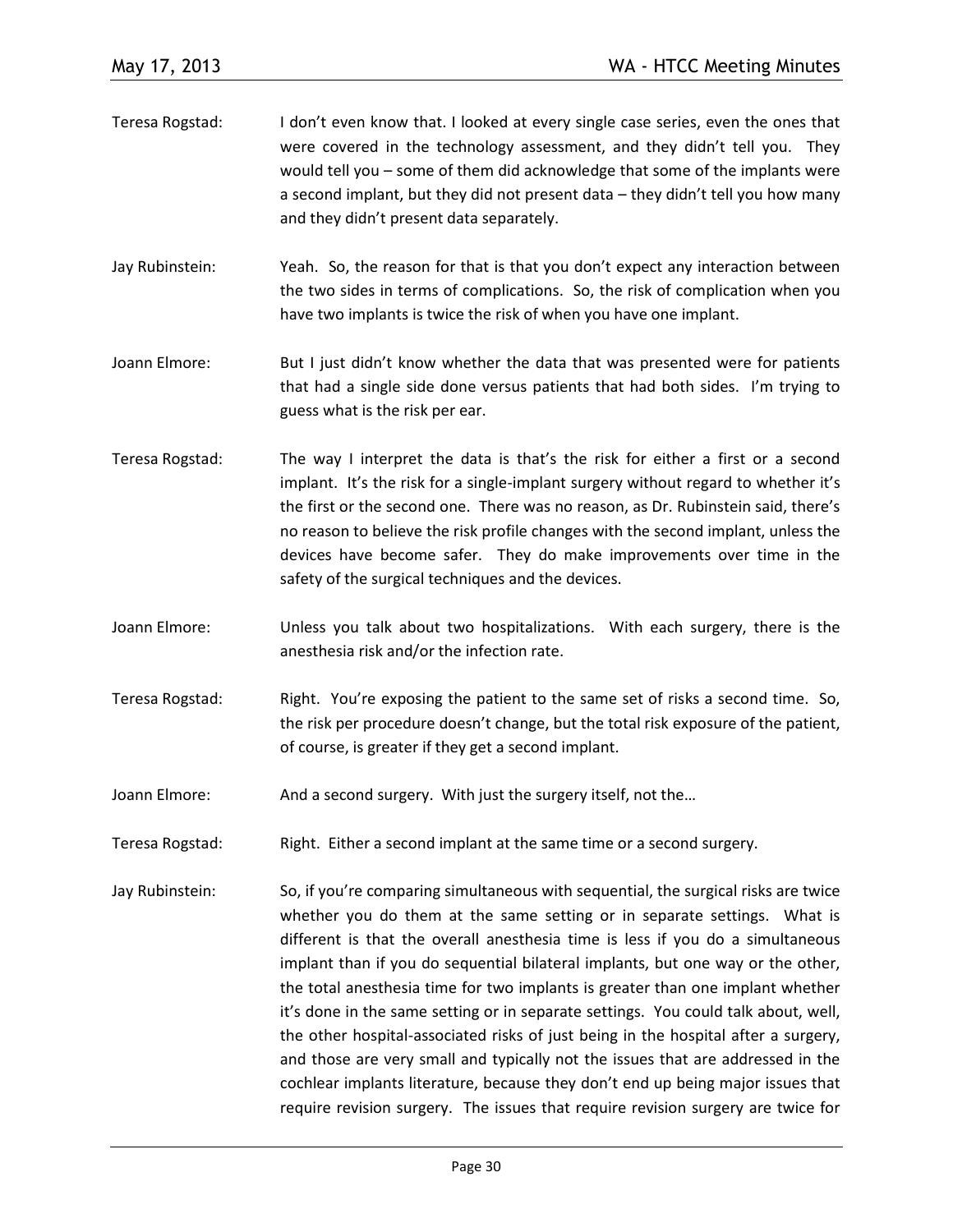two implants as they are for one. If you have two implants, you are twice as likely to have one of them fail in your lifetime than if you have one.

- Joann Elmore: So, the summary data that was presented on safety were in person years. The data that went into that, were most of those patients that had bilateral implants or were most of those data that went into the patients and studies that had single unilateral implants?
- Teresa Rogstad: I believe they were mostly unilateral.
- Joann Elmore: Okay, thank you.

Chris Standaert: Question. This is an outpatient procedure, or are people hospitalized for days? Is this like they get the procedure and go home?

- Teresa Rogstad: No, it's inpatient. They stay in the hospital for two or three days, I believe. Is that right?
- Jay Rubinstein: So, some centers will do it as day surgery. Patients will go home the same day. Other centers do it as an overnight stay.
- Chris Standaert: Maybe one night sort of deal?
- Jay Rubinstein: Yeah, so it's a 23-hour stay for other centers, and it's highly variable. I have patients in my own practice that don't want to stay in the hospital overnight. They want to go home the same day. Other patients want to stay in the hospital overnight and will.
- Chris Standaert: Is there a life expectancy of these devices? Like, how long do they typically last?
- Teresa Rogstad: It'll take me a minute to pull that up.
- Chris Standaert: I mean, you can predict with like orthopedic implants you have some ballpark of how long you expect them to last. I have no idea what that expectation is.
- Jay Rubinstein: The expectation is that it should not fail. This should be a lifetime device. The reality is it isn't always. What do we quote to patients? I typically would tell patients to expect a 1-2% failure rate per year. That actually varies dramatically depending on which generation of which manufacturer's device. There have been devices that have been recalled, because they have had very high failure rates. So, over the history of cochlear implantation, that number is a moving target, but in general, the failure rate is extremely low.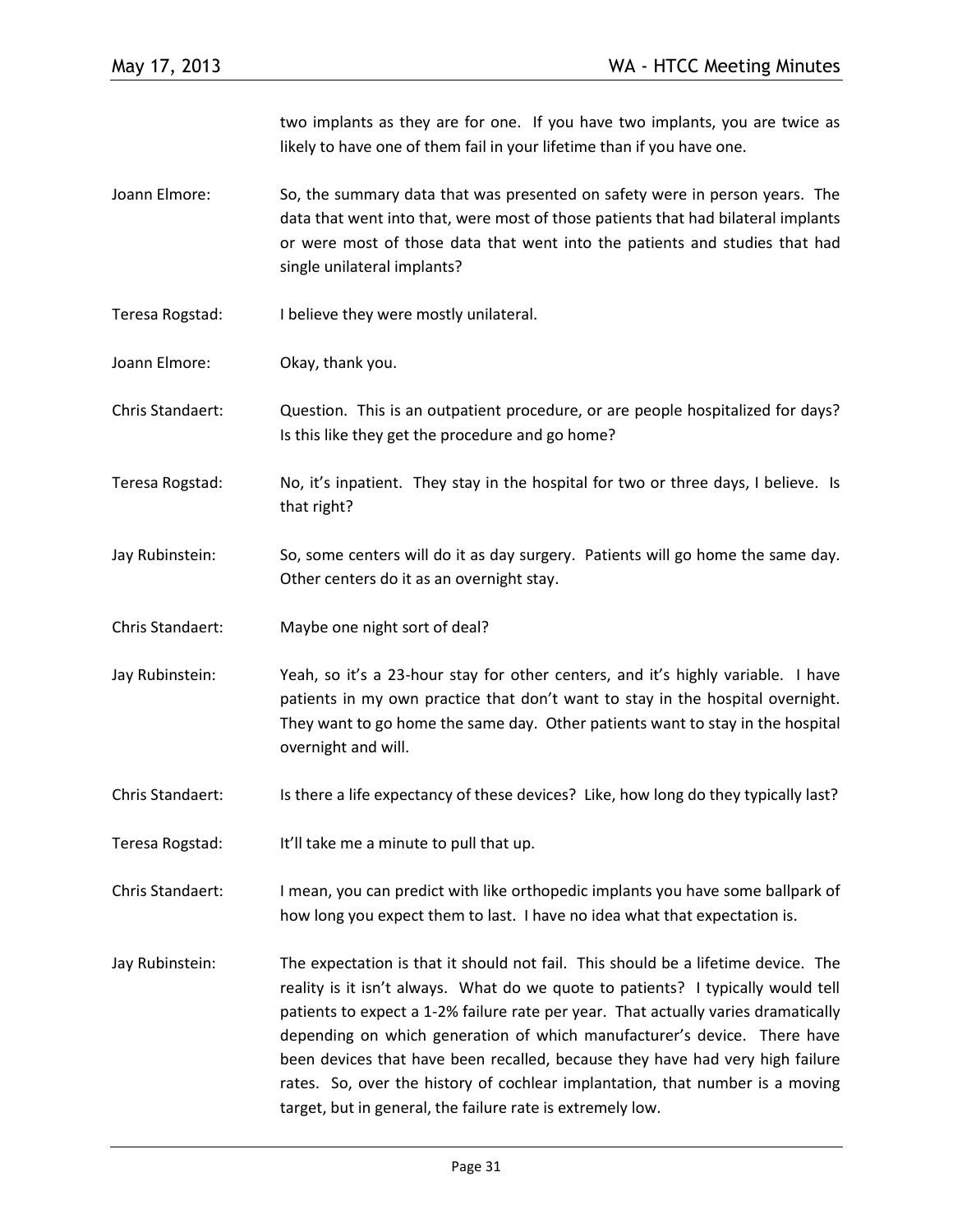- Chris Standaert: They're built to last forever, essentially? That's the intent?
- Jay Rubinstein: That's the intent.
- Chris Standaert: Okay.
- Craig Blackmore: But there are maintenance costs. I mean, you change batteries and things.
- Jay Rubinstein: That's external.
- Craig Blackmore: That's external, okay.
- Teresa Rogstad: We're looking to see if we have data on the mean life of an implant. I am not sure if we do or not, but we are looking for it.
- Carson Odegard: Well, I can ask a clinical question, Carson Odegard. To our expert, or to our vendor, as far as this design, I would like to dig a little deeper on that design B intersubject comparison. You mention that it was adjusted for confounders. What are the weaknesses of that study? For example, I had one question that would kind of tune into, when you switch one of these off and both on and one off, when you retest it, or when you test that on/off situation, is there consistency amongst the studies in regards to the time that that's done, switch on and switch off? Is it  $-$  my question is, is there a catchup time that the brain has to take in order to respond to the test that would be consistent across the studies?
- Teresa Rogstad: Do you mean the time between having both implants turned on and only one implant turned on?
- Carson Odegard: Correct.
- Teresa Rogstad: That was done in the same testing session, so there was virtually no time, and the studies – some of them explicitly reported that they randomized the order of testing, you know? Whether they did one implant or two implants at first, but they were both done in the same testing session. The time since the second implant was inserted, that ranged from – in children, that ranged from four to nine years, and we only reported the latest data in the report. In adults, it had been six months or more since the second implant and Dr. Rubinstein indicated that adults acclimate to the implant much quicker than children.
- Carson Odegard: I see. So, when it is tested, it is done at the same time.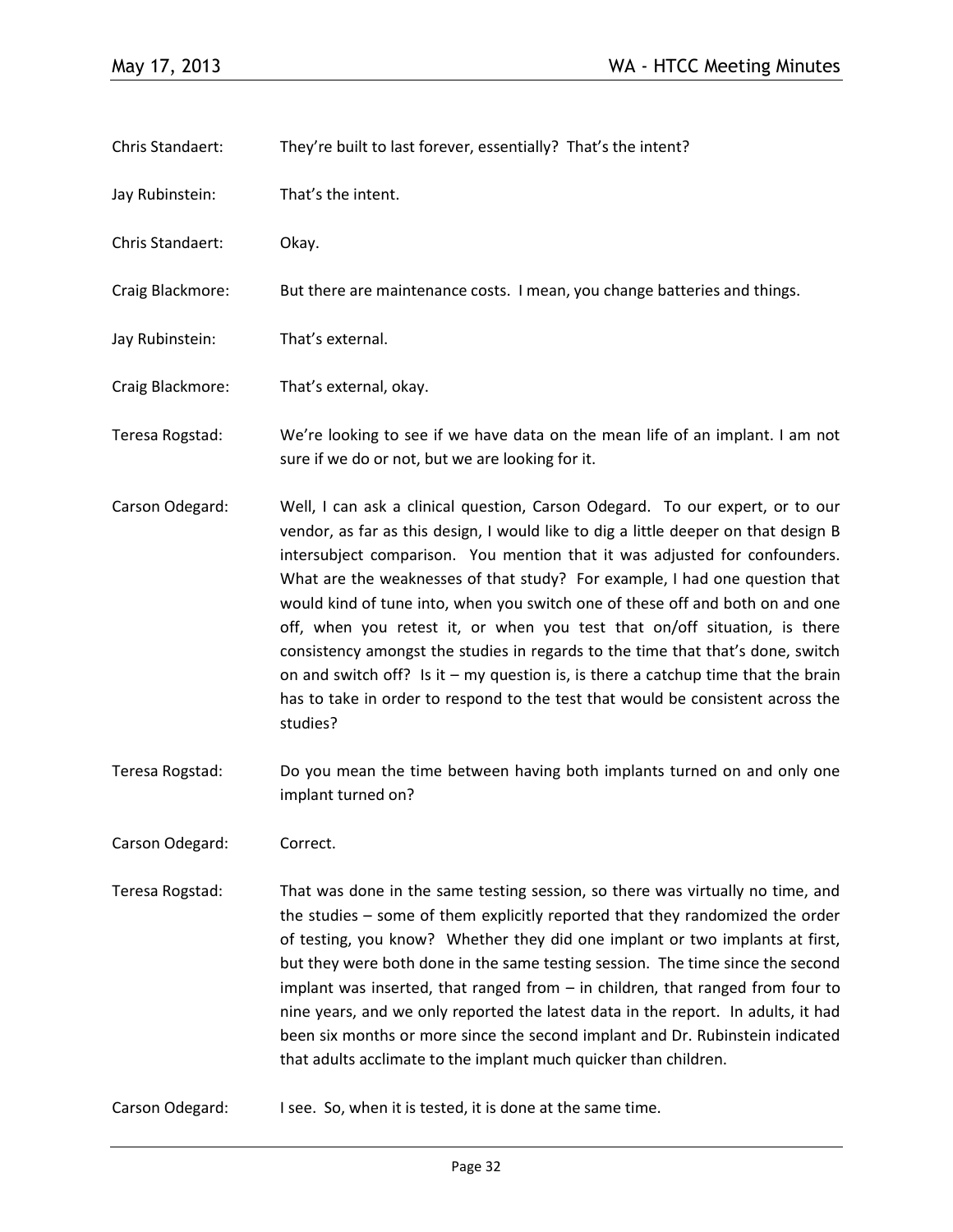| Carson Odegard:<br>in between and then you test somebody else and it's one minute in between?<br>Teresa Rogstad:<br>Oh, no. It's<br>It's all done at the same time?<br>Carson Odegard:<br>Teresa Rogstad:<br>Yeah. Immediate.<br>Carson Odegard:<br>Immediate, okay, thank you.<br>Jay Rubinstein:<br>binaural.<br>Carson Odegard:<br>I see. Thank you.<br>Chris Standaert:<br>ready.<br>Teresa Rogstad:<br>I'm sorry, what was that?<br>Chris Standaert:<br>studies?<br>Teresa Rogstad:<br>direction it's coming from?<br>So, those scales exist.<br>comprehensive. I don't know why more studies haven't been<br>Chris Standaert:<br>They just don't use them?<br>Teresa Rogstad:<br>been using them. Maybe | Teresa Rogstad: | Yes.                                                                                                                                                                                                                                                                                                                                                                                                                                                                                                             |
|---------------------------------------------------------------------------------------------------------------------------------------------------------------------------------------------------------------------------------------------------------------------------------------------------------------------------------------------------------------------------------------------------------------------------------------------------------------------------------------------------------------------------------------------------------------------------------------------------------------------------------------------------------------------------------------------------------------|-----------------|------------------------------------------------------------------------------------------------------------------------------------------------------------------------------------------------------------------------------------------------------------------------------------------------------------------------------------------------------------------------------------------------------------------------------------------------------------------------------------------------------------------|
|                                                                                                                                                                                                                                                                                                                                                                                                                                                                                                                                                                                                                                                                                                               |                 | When it's switched on and switched off, I mean, there's not like three minutes                                                                                                                                                                                                                                                                                                                                                                                                                                   |
|                                                                                                                                                                                                                                                                                                                                                                                                                                                                                                                                                                                                                                                                                                               |                 |                                                                                                                                                                                                                                                                                                                                                                                                                                                                                                                  |
|                                                                                                                                                                                                                                                                                                                                                                                                                                                                                                                                                                                                                                                                                                               |                 |                                                                                                                                                                                                                                                                                                                                                                                                                                                                                                                  |
|                                                                                                                                                                                                                                                                                                                                                                                                                                                                                                                                                                                                                                                                                                               |                 |                                                                                                                                                                                                                                                                                                                                                                                                                                                                                                                  |
|                                                                                                                                                                                                                                                                                                                                                                                                                                                                                                                                                                                                                                                                                                               |                 |                                                                                                                                                                                                                                                                                                                                                                                                                                                                                                                  |
|                                                                                                                                                                                                                                                                                                                                                                                                                                                                                                                                                                                                                                                                                                               |                 | The better executed studies are random with regard to order, left, right,                                                                                                                                                                                                                                                                                                                                                                                                                                        |
|                                                                                                                                                                                                                                                                                                                                                                                                                                                                                                                                                                                                                                                                                                               |                 |                                                                                                                                                                                                                                                                                                                                                                                                                                                                                                                  |
|                                                                                                                                                                                                                                                                                                                                                                                                                                                                                                                                                                                                                                                                                                               |                 | I had a question about quality of life measures and data, whenever you're                                                                                                                                                                                                                                                                                                                                                                                                                                        |
|                                                                                                                                                                                                                                                                                                                                                                                                                                                                                                                                                                                                                                                                                                               |                 |                                                                                                                                                                                                                                                                                                                                                                                                                                                                                                                  |
|                                                                                                                                                                                                                                                                                                                                                                                                                                                                                                                                                                                                                                                                                                               |                 | I had a question about quality of life data, measures and data. It looks like there<br>is data on hearing perception and language discrimination, but not much on<br>quality of life, and I was curious as to the cause of that. Is it that there aren't<br>well-validated scales correlating hearing to quality of life? There aren't good<br>scales to measure quality of life or hearing perception, so they don't exist so<br>they don't get studied, or that people didn't use them if they do exist in the |
|                                                                                                                                                                                                                                                                                                                                                                                                                                                                                                                                                                                                                                                                                                               |                 | I don't know why there are so few data. There are scales. There are scales that<br>have been validated in individuals with hearing loss, and they look at things like<br>if you're sitting at a table with several people, can you tell who's speaking, or if<br>you're crossing the street and you hear a bus or a car, can you tell what<br>They're pretty                                                                                                                                                     |
|                                                                                                                                                                                                                                                                                                                                                                                                                                                                                                                                                                                                                                                                                                               |                 |                                                                                                                                                                                                                                                                                                                                                                                                                                                                                                                  |
|                                                                                                                                                                                                                                                                                                                                                                                                                                                                                                                                                                                                                                                                                                               |                 |                                                                                                                                                                                                                                                                                                                                                                                                                                                                                                                  |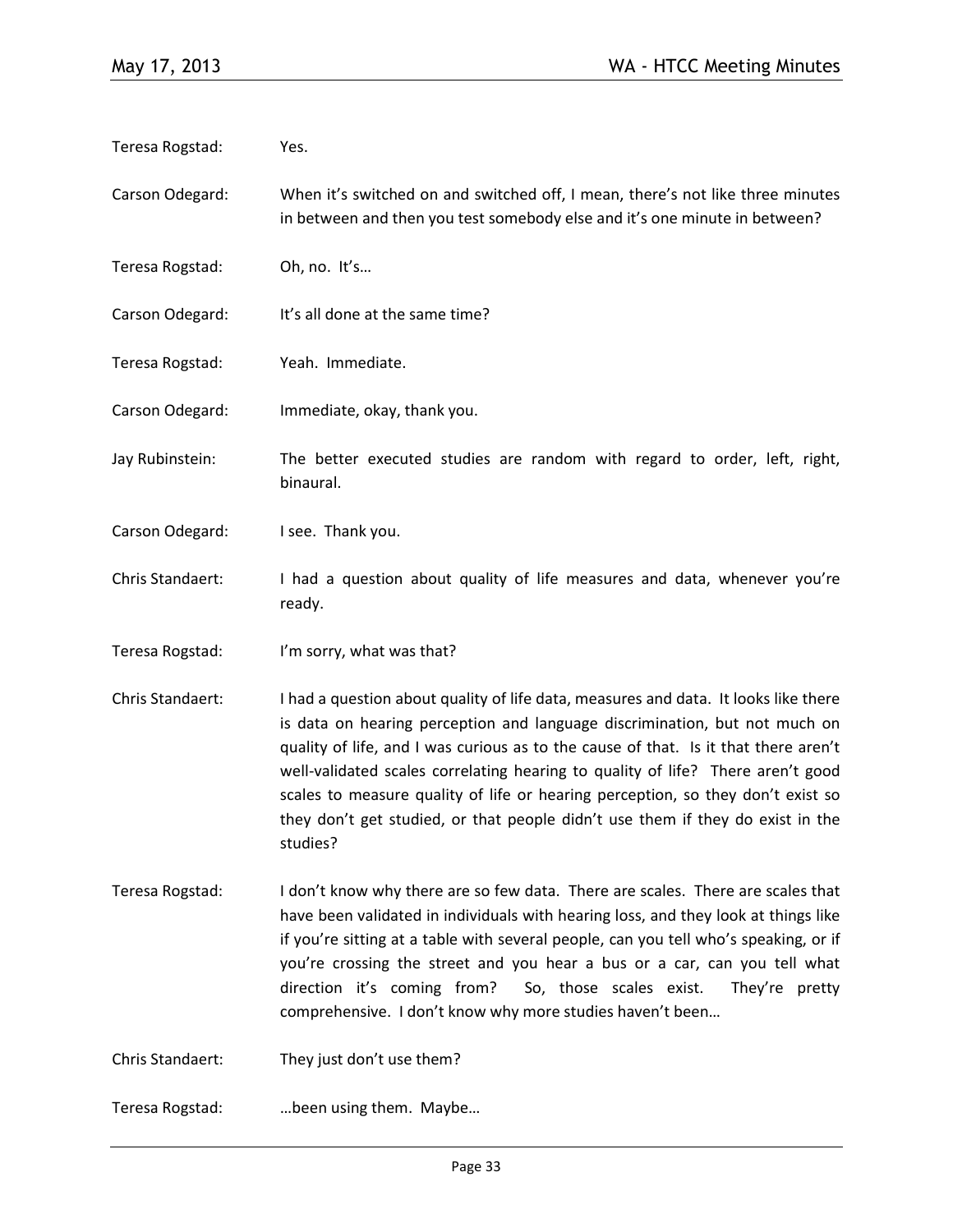- Chris Standaert: So are those I mean, are those scales also then sort of I hate to use the word scale, but those scales adjusted for use and cost utility data, like a number of quality of life scales have been adjusted into, or correlated into, cost utility scores. So, does the data exist and the people could have done better cost utility analysis if they had used these scales, and they just didn't do it, or we're not – the study – the scales aren't that advanced?
- Teresa Rogstad: Well, I actually wondered that myself and wondered if it would be easier to demonstrate cost effectiveness if you used a disease-specific scale to measure utility, because the cost utility studies use generic scales, and that's a limited…
- Chris Standaert: But those little those differences make a whopping difference in quality.
- Teresa Rogstad: They're not sensitive to the differences that you're looking for.
- Jay Rubinstein: The other problem that the field faces is that the utility effect of a first cochlear implant is so large that the second implant disappears in the noise, unless you use a disease-specific measure. One of the things that this whole exercise has made clear to me is we clearly need a technique to map disease-specific measures that are sensitive to these effects.
- Chris Standaert: So, this field just really doesn't have that at the moment. It's isn't in the literature at the moment to be utilized.
- Jay Rubinstein: That's right, but to give you a simple we talked about 5 dB being clinically significant. The person who is sitting directly in front of me, if he had a single cochlear implant, depending on his level of performance, we had an average level of performance with a single cochlear implant, he'd have a very difficult time understanding me talking behind him in a room that's reverberant like this. A 5 dB improvement in performance would mean that he'd be able to hear me talking behind him without turning around, just to put that into perspective.
- Chris Standaert: Are those numbers, your perception of those numbers, are well sort of studied, accepted NCID sort of numbers that people have gone out and studied in patients and looked for minimal clinical important differences and try to quantify – are they quantified, or are you giving us your estimate?
- Jay Rubinstein: No. I'm giving us examples.
- Chris Standaert: So, we're still in the same dilemma in the field, that the field has not really gone that far into the literature and the research to get there.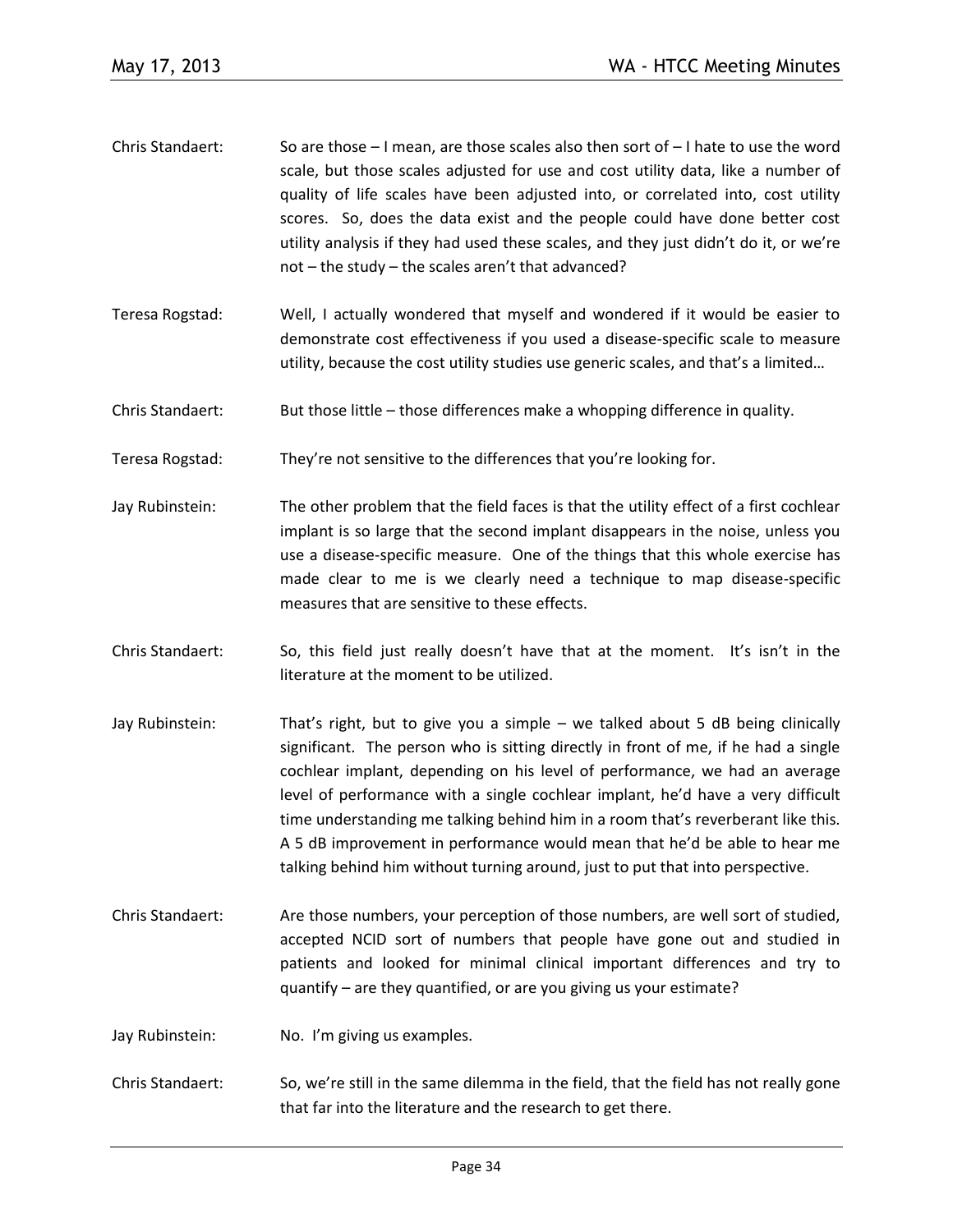- Jay Rubinstein: And part of it is that it seems to people in the field that it's so self-evident that if we can double your performance and background noise, that's pertinent, and patients who get that benefit will very clearly state it. Hey, I can hear people talking behind me now. So, to people in the field, that's pretty self-evident until you engage in exercises like this when you have to say, how does this rate compare to coronary artery stenting? The need for it becomes much more clear.
- Teresa Rogstad: We did find some data on how long the implants last. These are from some older studies, published like ten years or more, and they cover intervals of 11 and 13 years. One estimated an accumulative device survival of 90% or 13 years and the other one was 92% over 11 years. We don't have any longer-term data than that.
- Craig Blackmore: So, the implants that were put in 20 years ago had a failure rate of a little under 1% per year, is what we're hearing?
- Teresa Rogstad: Well, we don't know when they were.
- Craig Blackmore: Well, if they've been in for 13 years and the paper was published…
- Teresa Rogstad: Yeah, right. That's true.
- Chris Standaert: Don't those papers assume 1%. We just don't know if it's linear once you break 13 years, because they don't have the data yet.
- Teresa Rogstad: It was 11 years and 13 years at the time of the study was published.
- Craig Blackmore: Other questions for any of our presenters? Okay, at this point in the schedule, we usually take a break, so why don't we do that and we'll return and have the committee commence its discussion towards discussion making. I've got 5 of 10, so why don't we reconvene at 10 after?

Alright, I'm going to call the meeting back to order. The next step in the process is deliberation among the committee members towards a decision having all of our resources here to continue to answer questions. In the past, we have found it useful for one of the committee members to start off by sort of summarizing where we are, not necessarily a final position on this is how I want to vote, but just giving us a framework to start with. So, I would like to call on the committee members, if I can have a volunteer, to kind of put where we are into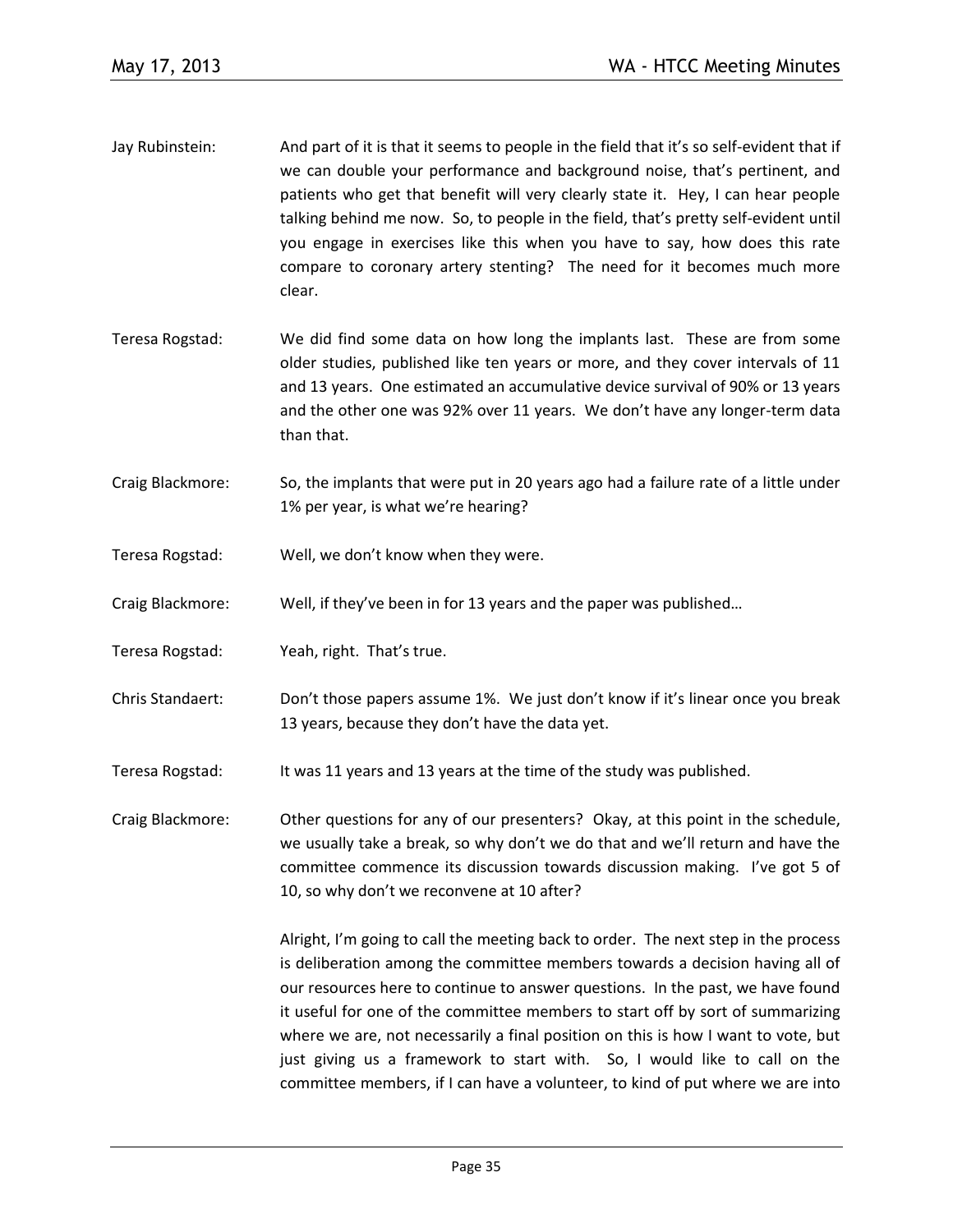context, as a starting point for our discussion. Of course, if nobody volunteers, I will not be shy of appointing somebody. Alright, Joann, where are we?

- Joann Elmore: I was looking for Chris. I think we need him here.
- Craig Blackmore: Richard, are you ready to start us off?
- Richard Phillips: Well, let me start from the very end of this then. I'm trying to figure out what conditions we wouldn't cover this for. Under what circumstances would we not cover it? Because I am really, my personal feeling looking at the data, is that there is pretty strong evidence it works for both adults and children. The question is, you know, the safety seems to be acceptable to me. So, where I guess I'm coming from is, you know, what conditions are we not going to cover as opposed to anything else? Are there any restrictions?
- Craig Blackmore: Okay. Can I get somebody else to reflect on that? Agreement or disagreement, or? Kevin?
- Kevin Walsh: I'm struggling with how to translate what are really surrogate markers into functional outcome, and this is similar to me to the using the computer to figure out the position of the holes for the knee replacement surgery versus doing it visually and realizing that there are two angles of – there's two degrees of improvement in accuracy, but there's no information on what functional benefit that means and deciding whether that's acceptable or not. So, this literature strikes me to say  $-$  I mean  $-$  I just don't know how much functional improvement there is. I struggle, as a provider who takes care of children, with the expectation that improved hearing translates into improved language development, which translates into a higher opportunity for success in school, but I don't see that reflected in any studies, and I don't know if that means that it's not been done, or it's not there.
- Teresa Rogstad: Isn't it another body of literature, do you think? That you would look at hearing perception that has nothing to do with CI but has to do with…
- Kevin Walsh: Well, no. I'm not talking I'm talking about CI. I'm just talking specifically about CI. I mean, I understand that, in general, that's the tenet that we operate under in terms of doing hearing testing in children and doing speech therapy in children. So, I'm saying, okay. That's a given, but if that's a given, how come I'm not seeing any of that here? I don't know why, but I'm left – so I feel like I have the opposite position of Richard. Richard is saying, well, give me a reason not to cover it, and I'm saying, give me a reason to cover it, because I don't see it. The only thing I'm held back by is the fact that it's a child, and that I feel morally that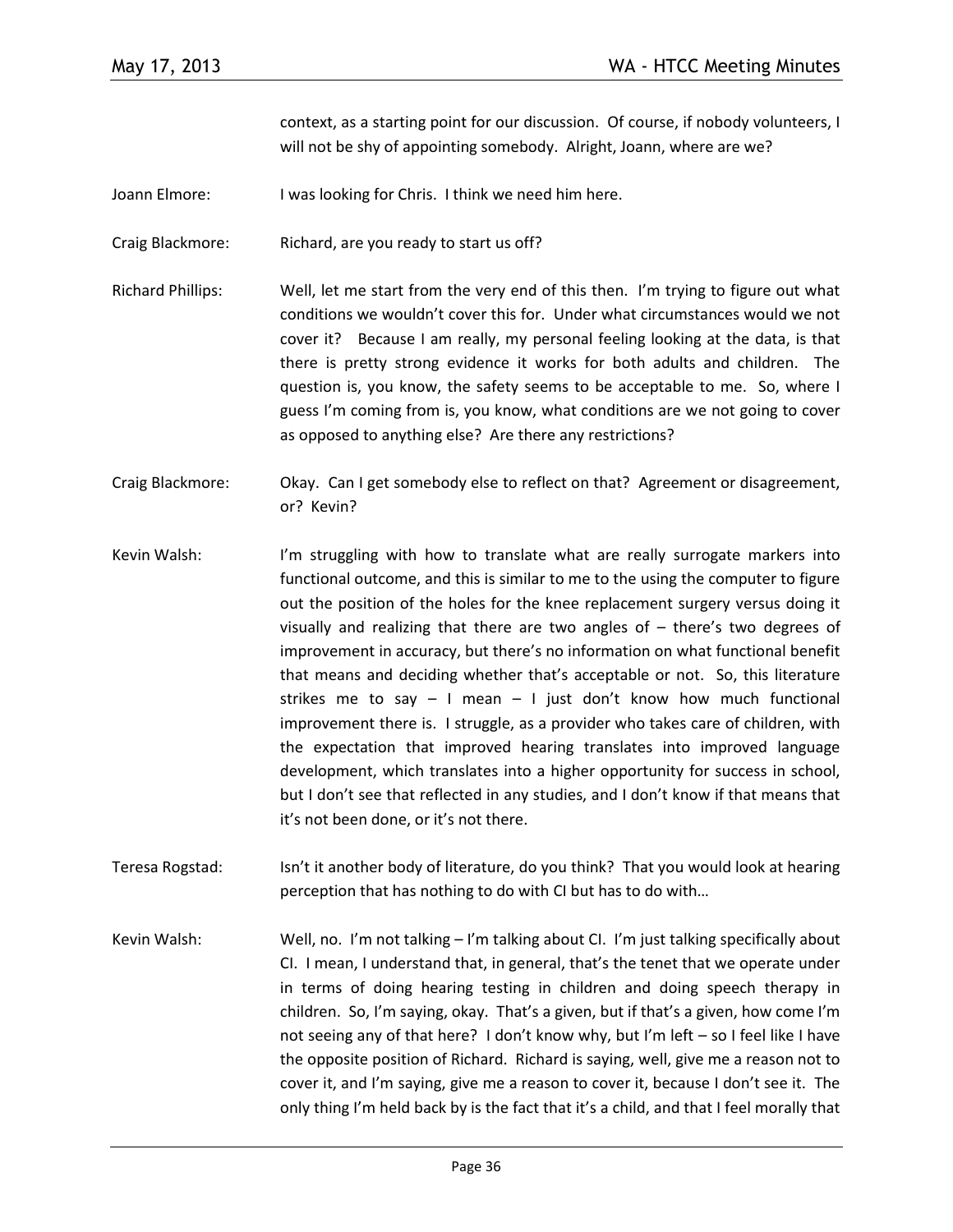we probably need to give them every benefit we can, just like we decided that autism – that behavioral therapy for autism was going to be covered, because there wasn't anything else to give those kids. So, I'm okay with that, but that's not a scientific decision. If I have to make a scientific decision, I say, there's no evidence.

- Seth Schwartz: I'd like to make a little response to that Kevin. I think we are looking at functional outcomes, but when you think about the measures of – the sound measures that we're hearing about, it's  $-$  you can kind of equate it to like a vision test. So, if you have a vision test and someone's got 20/20 vision versus someone who has 20/100 vision, you kind of know what that means. So, a lot of these are meant to be objective measures of what people are actually hearing. It's difficult to equate what that means in terms of quality of life when you're dealing with children. So, there's been kind of a surrogate measure with that looking at kids who – not who are implanted but just looking at the – what the impact of a unilateral deafness of unilateral hearing loss on kids is, and we heard a little bit about that before that in kids who have mild hearing losses, there is something like a 30% grade failure rate, which is huge, and they have not been able to show as clearly that if you put hearing aids on those kids and give them all the benefits that you should that they don't fail grades anymore, but that's sort of the empiric assumption, which is that if you reverse the unilateral handicap, then those kids are going to function more  $-$  or going to be less susceptible to that.
- Kevin Walsh: So, is it naïve of me to think that should be able to be demonstrated?
- Seth Schwartz: Well, I think there is some evidence of that, and there certainly is evidence of that and Dr. Rubinstein maybe you can kind of comment on some of what the evidence is, but I think there is some evidence that you can reverse the unilateral handicap by putting a second implant on these children. Do you want to comment on whether there is any evidence of that?
- Jay Rubinstein: There's more evidence for that in mild hearing loss but I'll give you an explicit example. One of your pediatric patients who is riding a bicycle with a unilateral cochlear implant has no idea where the car honking at them is coming from. If you have got bilateral cochlear implants, they know where the car honking at them is coming from. That's one of the things that you – part of why we measured these – do the measures we do is that it's something we can hang our hat on and statistically measure a clear advantage, and there's no question that bilateral cochlear implants provide better sound localization. So, it's very important in a variety of situations that children, and adults, encounter. So, if you're looking for a single reason to cover it, that's it.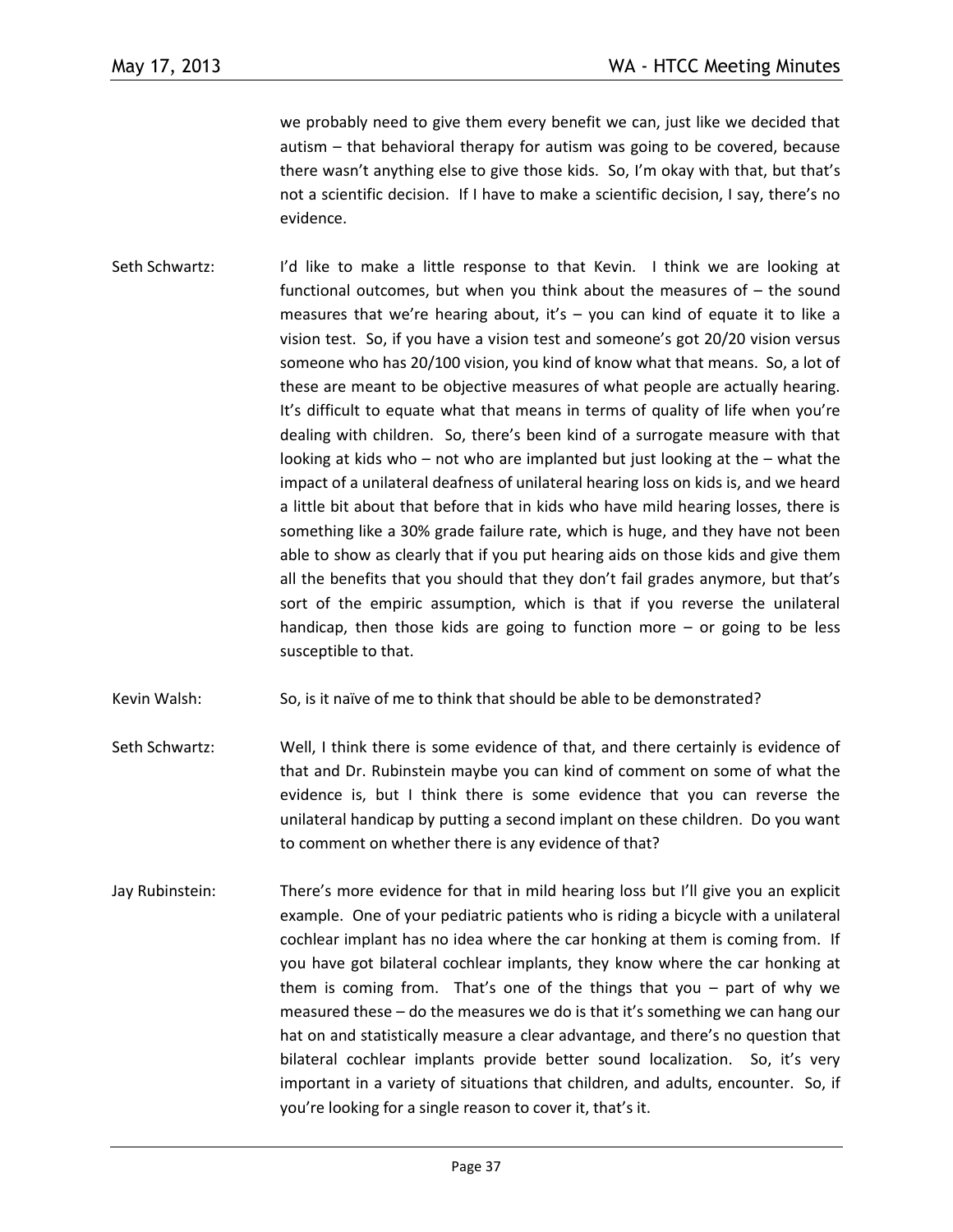- Craig Blackmore: So, we've heard the evidence about sound localization, but to get back to the question of grade failure and school outcomes, if you will, can you just tell us in terms of the evidence reviewed, I mean, did you seek those out? Was that part of the scope? What did you find? I mean, we've been through it, but I think we need to sort of hear that clarification.
- Teresa Rogstad: School performance was one of the outcomes listed in the PICO. So, if it had been there, we would have reported. I mean, we looked for virtually any and all outcome measures. There was a single study in children. It wasn't – I think we rated it as poor quality, that borrowed some questions from a particular functional scale, one of which included the participation in a mainstream classroom, and they showed that after the second implant, significantly more children were participating in a mainstream classroom than before. Of course, there was a time lapse in between. So, we don't know whether they improved because they were just maturing or because they got the second implant. That is the only thing of that nature that I came across.
- Craig Blackmore: So, I'm if I may in terms of grade failure, which we heard a lot about, you're saying that there was simply no evidence?
- Teresa Rogstad: Correct.
- Kevin Walsh: And then, I guess, to speak to adults, I'm left with the same thing but even less outcome measures that show functional benefit, return to work. I mean, I saw – I heard all the implications that were made, and they all make sense to me, but I don't see it demonstrated in any studies.
- Chris Standaert: That seems to be one of the problems, yeah. They didn't take that next leap into saying, does this really matter regarding job performance and job retention and all this.
- Kevin Walsh: Right. And part of me wonders, well did they look and didn't find anything, so they didn't publish, or did they not look?
- Joann Elmore: Well, it looks like in children, the function quality of life outcomes was positive and the quality of the  $-$  so the types of studies that were done were low. So, it looks like there is some evidence, not RCTs, but in functional and quality of life outcomes in their summary on page…
- Kevin Walsh: Quality of life outcomes are often self-reported.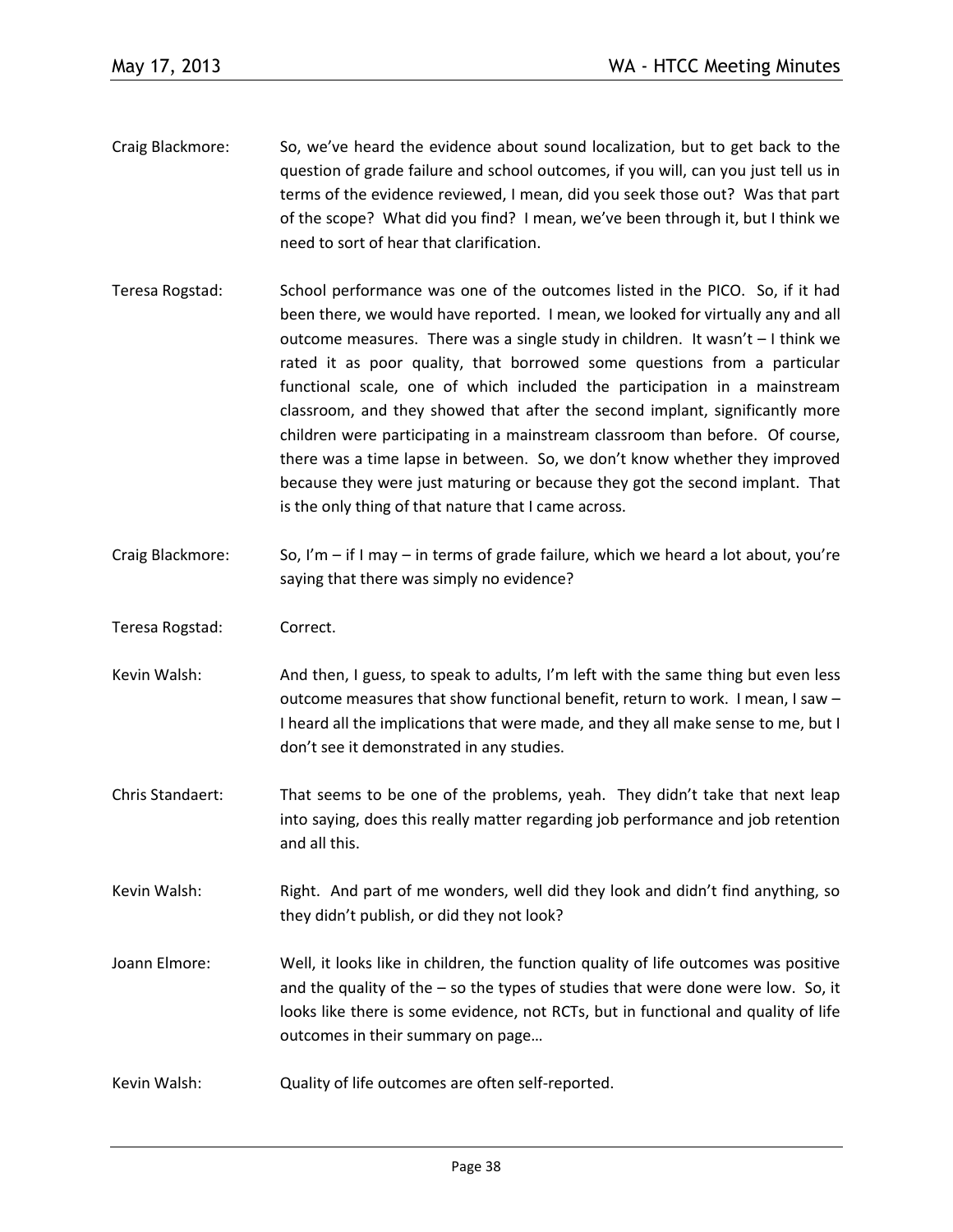Joann Elmore: Right, so you're looking on functional outcomes that are more…

- Kevin Walsh: That can be demonstrated, yeah.
- Chris Standaert: Was it just scores and dropout rates and things that are sort of more externally valid?
- Craig Blackmore: Yeah, I guess it depends on what constitutes a surrogate, if you will, and what constitutes a true outcome, and is improvement in hearing a true outcome? I mean, it's certainly more of true outcome than a blood glucose level or the diameter of an artery. If one is doing research, does one have to show that equates with educational gains, or is it sufficient to say that kids can hear better, we achieved our goal? I mean it seems to me that there is some value in hearing better, and I don't know if – is that – I don't know where the bar should be in this one, because it has face validity as an important outcome, but we haven't seen that it translates to more global outcomes.
- Michael Souter: Given that the country spends a lot of money in screening newborns for hearing deficit and given the other educational interventions that are focused on a hearing-impaired child, it seems entirely logical to me to support that very point you make, that hearing gained is an end in itself, and I think that there are a lot of other factors that come into what use you make of that hearing. That depends on the child's own intellect. It's volition to study the supportive social backgrounds, etc. There are a whole lot of other factors there that would play into those circumstances that would probably make it a very large and very complex study to do. Nonetheless, it would be nice to see something, but I do think that as  $-$  if you look at what our society is placing priorities on, it's clearly identified that hearing loss in children is an important goal to recognize and to do something about.

Joann Elmore: I agree with that.

- Richard Phillips: I had a question for the maybe for the state agencies. I saw that this was identified as an issue of high interest of cost. Cost was a big issue here, and yet we only have a hundred cases that have been done in the last four years between Medicaid and the PEBB and is it the cost per case that is the concern, or is it the overall cost to the state?
- Kerilyn Nobuhara: We came up with that high concern before we actually pulled all of the cost data. The question was whether or not the bilateral cochlear implants would double the cost to the state agencies and that obviously is dependent on whether or not they are done in a simultaneous fashion versus a sequential.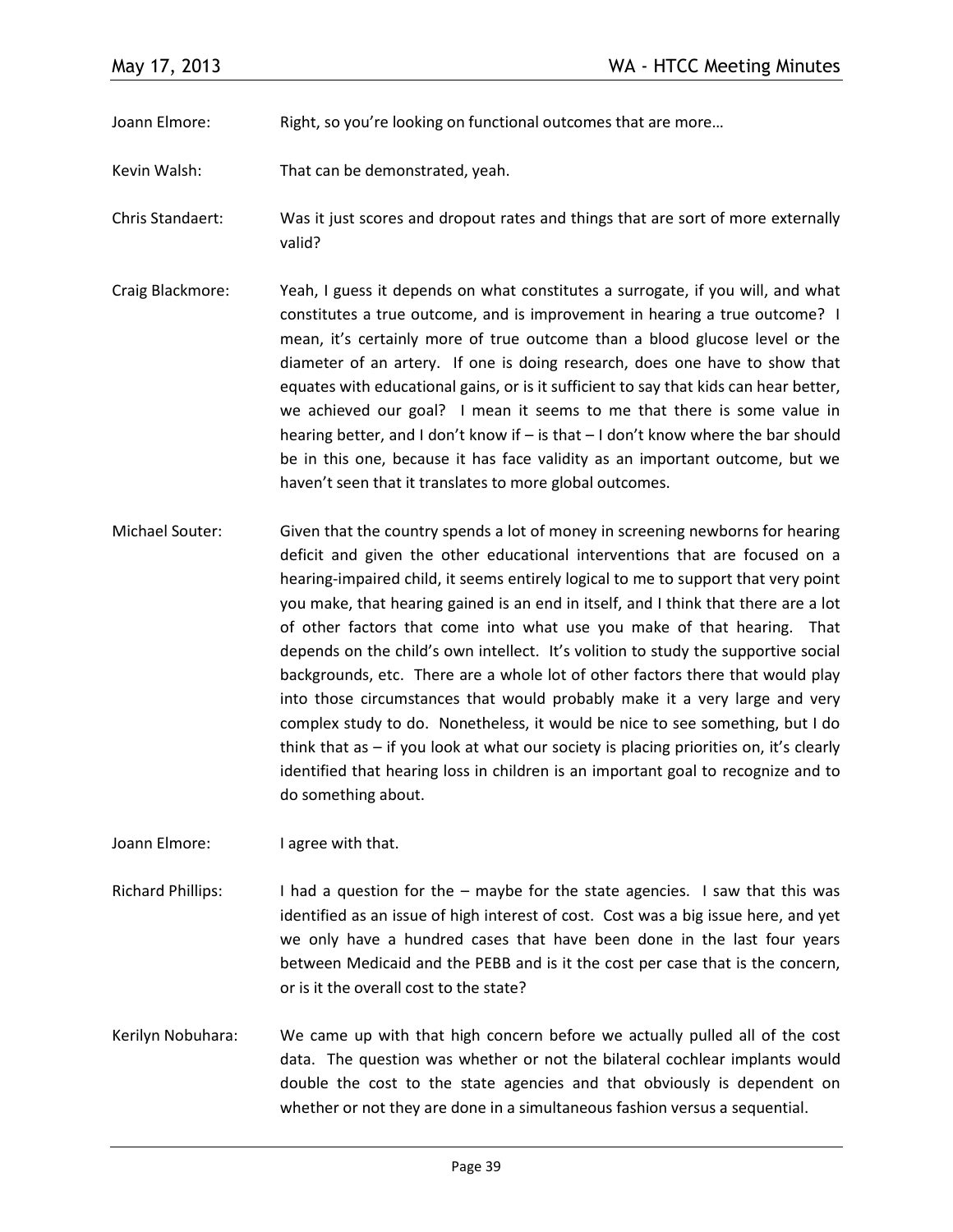Richard Phillips: In that regard, is it not reasonable that if the state can somehow either provide discounts or mandate that they be done simultaneously, or is that extending beyond your authority? Kerilyn Nobuhara: I think that would extend beyond what we would usually publish in terms of a coverage policy. Craig Blackmore: Can I just drill down on the numbers a little more? I mean, we heard 100, but I think that's the unilaterals, right? I mean, I'm looking at this and I'm seeing what looks like eight over four years? Chris Standaert: When I look at the Medicaid data, you have seven bilaterals and you have almost 70 unilaterals. Craig Blackmore: Seven under Medicaid and one under the PEBB? Chris Standaert: That's only maybe 10% or so that are actually bilateral. Most of them seem to be unilateral. Richard Phillips: Under Medicaid? Chris Standaert: Yeah, Medicaid. Richard Phillips: That would have been almost all unilateral. Chris Standaert: Agency slide 9. They have a few older people for whatever reason, but it's seven. Craig Blackmore: Slide 15, it looks like you did one under the PEBB and it looks like you did seven over four years under Medicaid on slide 16. Teresa Rogstad: What page? Craig Blackmore: Page eight, slide 15 and 16. So, bilateral I would agree with your question. Bilateral is very uncommon in this state it looks like. Jay Rubinstein: So, not every person who's a candidate for a unilateral cochlear implant is in fact a candidate for bilateral cochlear implants. So, the cost, even if you did them all sequentially, is not double unilateral implant. There are many patients who have one cochlear implant who can make effective use of the hearing aid in the opposite ear. Hearing aids in people who have significant loss of hearing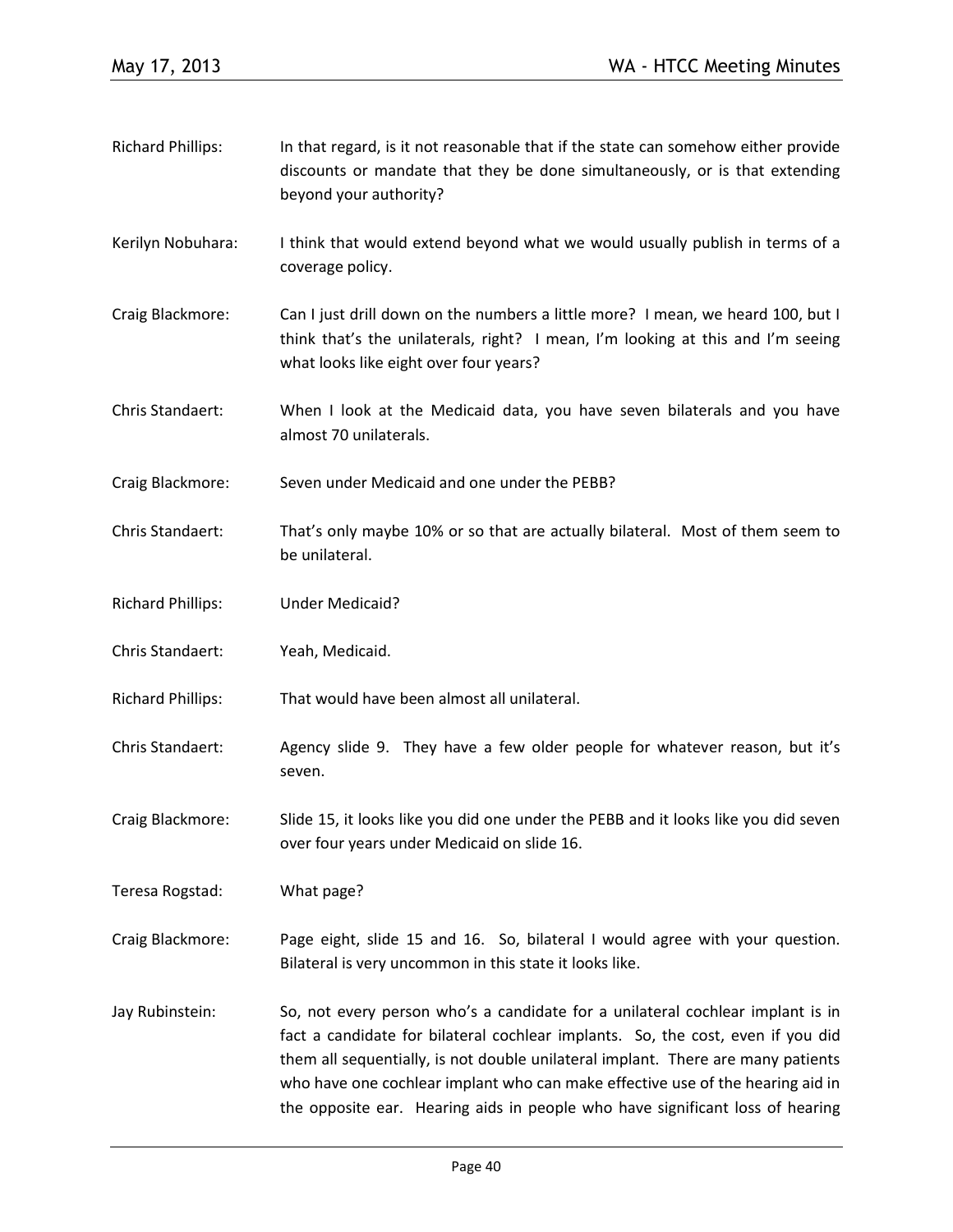can provide complementary information to a cochlear implant. So, some people are better off with a hearing aid and a cochlear implant than they are with two cochlear implants. Other people hear better with two cochlear implants than with a hearing aid on the other side. So, you can't just take the unilateral numbers and double them in order to figure out what it would cost if bilaterals are covered.

- Joann Elmore: But you did say earlier that you see the need for more specific criteria and specification of when you would do bilateral.
- Jay Rubinstein: I mean, I we do pretty elaborate evaluations, both in adults and children, and when a patient or family is seeking out advice on whether they should get a second cochlear implant or not, we assess their implant and their hearing aid and the two together in order to determine, do we want to put a cochlear implant in the opposite ear?
- Chris Standaert: So, while we're on that, I have a question on the decision making between simultaneous and delayed implantation. I assume there are all sort of patient variables that come into play when you decide that, and you may put one in somebody may actually have declining hearing in the other ear and become a candidate later down the road, so they become delayed, even though that wasn't the initial plan. I assume some of those you have no idea how somebody is going to even respond to one and so you put one in and see if they get anything out of it whether they have the cognitive, neurologic to work with it and then you put the other one in before you put them both in. I assume all of these things come into play. So, it's not an easy – it's not purely an economic decision to say unilateral versus – simultaneous versus delayed.
- Jay Rubinstein: That's absolutely correct and there are also families where you would expect them to want to do the second cochlear implant who will take years before deciding to have the other procedure because they're doing so well with the first one. They don't feel the need to do the other for extended periods of time.
- Chris Standaert: So you're finding that incremental benefit in the patients for whom their incremental benefit is of sufficient value to them and is probably very challenging given the magnitude of the benefit of one.
- Carson Odegard: I have a question about the cost analysis that we get at the end of some of these reports and the thing is that it comes down to a similar conclusion that  $-$  for example, this report states what society can bear, and I'm not sure what that even means. So, when we get these figures, we really don't know how to use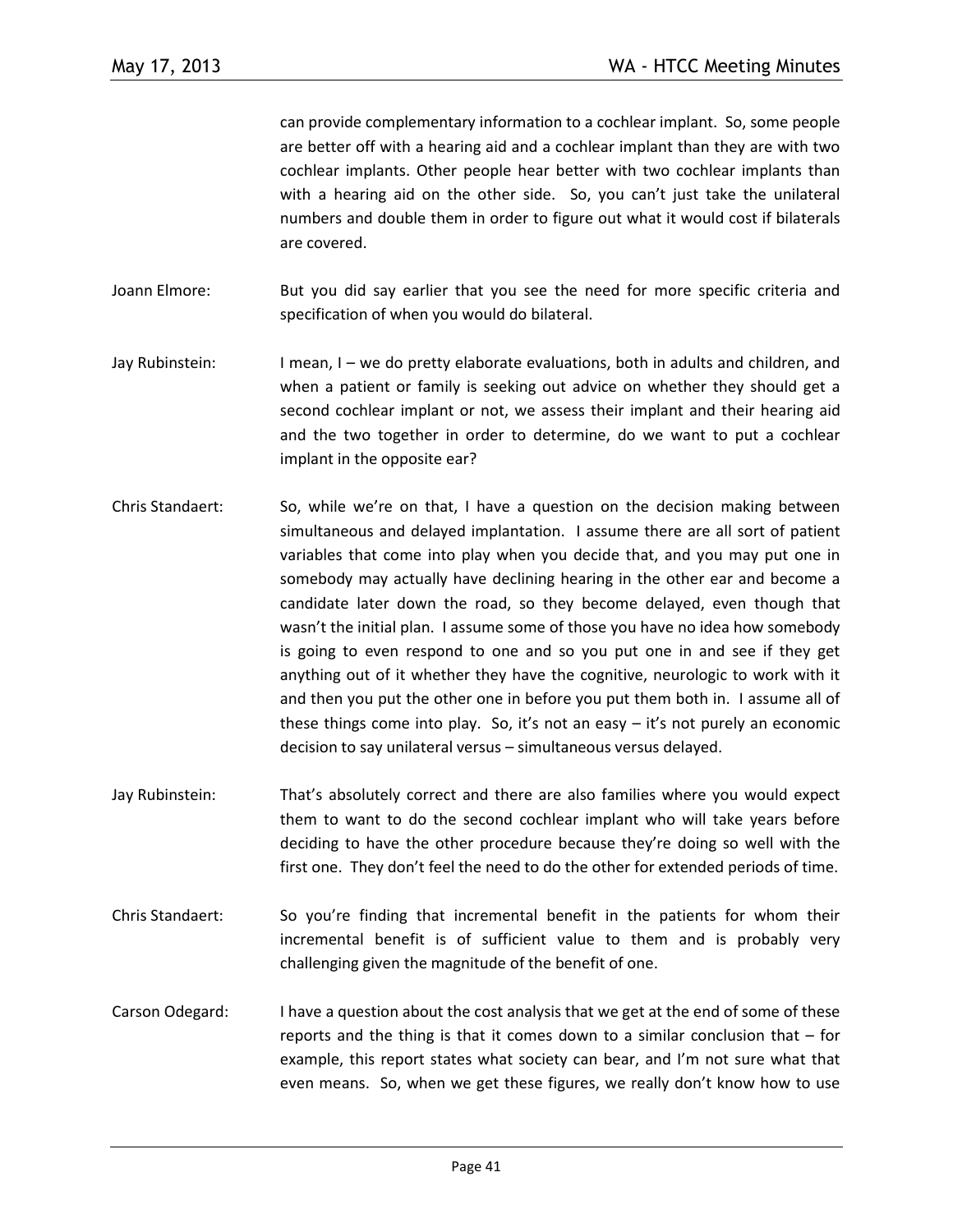them properly. So, does anybody have an idea of what – we've had a \$50,000 range in this country per QALY, so…

- Chris Standaert: Well, I think we have problems with our QALY because they don't have good quality of life data from which to estimate cost utility. Therefore, the cost utility data are next to meaningless, because you just don't have the data from which to – so even if you can say there are 30 to 150, you have no idea, really.
- Carson Odegard: Yeah, that's my concern.
- Chris Standaert: Yeah, I don't know how much value you can ascribe to the numbers we have, because none of these studies actually measured the true health quality utility of these devices, and since they haven't measured it, how do you calculate it?
- Carson Odegard: So, it's hard to put into our discussion that kind of data to evaluate that.
- Craig Blackmore: So, who have we not heard from? Joann?
- Joann Elmore: I don't have anything else to add.
- Michael Souter: I have one more technical question, I suppose. Once the internal implant is in, is that – will that work with other devices, external devices, in the future or are you thereafter tied to one proprietary manufacturer? Is there any interchangeability between the internal and the external devices?
- Jay Rubinstein: So, you can't interchange a cross-manufacturers, but all of the manufacturers strive to have their newer external devices be backward compatible with their older internal devices.
- Michael Souter: When you say strive, are they successful in that regard?
- Jay Rubinstein: For the most part, yes. In certain specific situations, no.
- Craig Blackmore: Other questions or comments?
- Richard Phillips: An implant from one company can't be used with another.
- Craig Blackmore: Okay, well, I think we're going to have to work our way towards a decision here, and we have three choices. As always, we can cover without limitation. We can not cover under any circumstances, or we can define some limited circumstances in which we can go for coverage. Sometimes when we go through this exercise, it is fairly apparent that the committee is sort of drifting in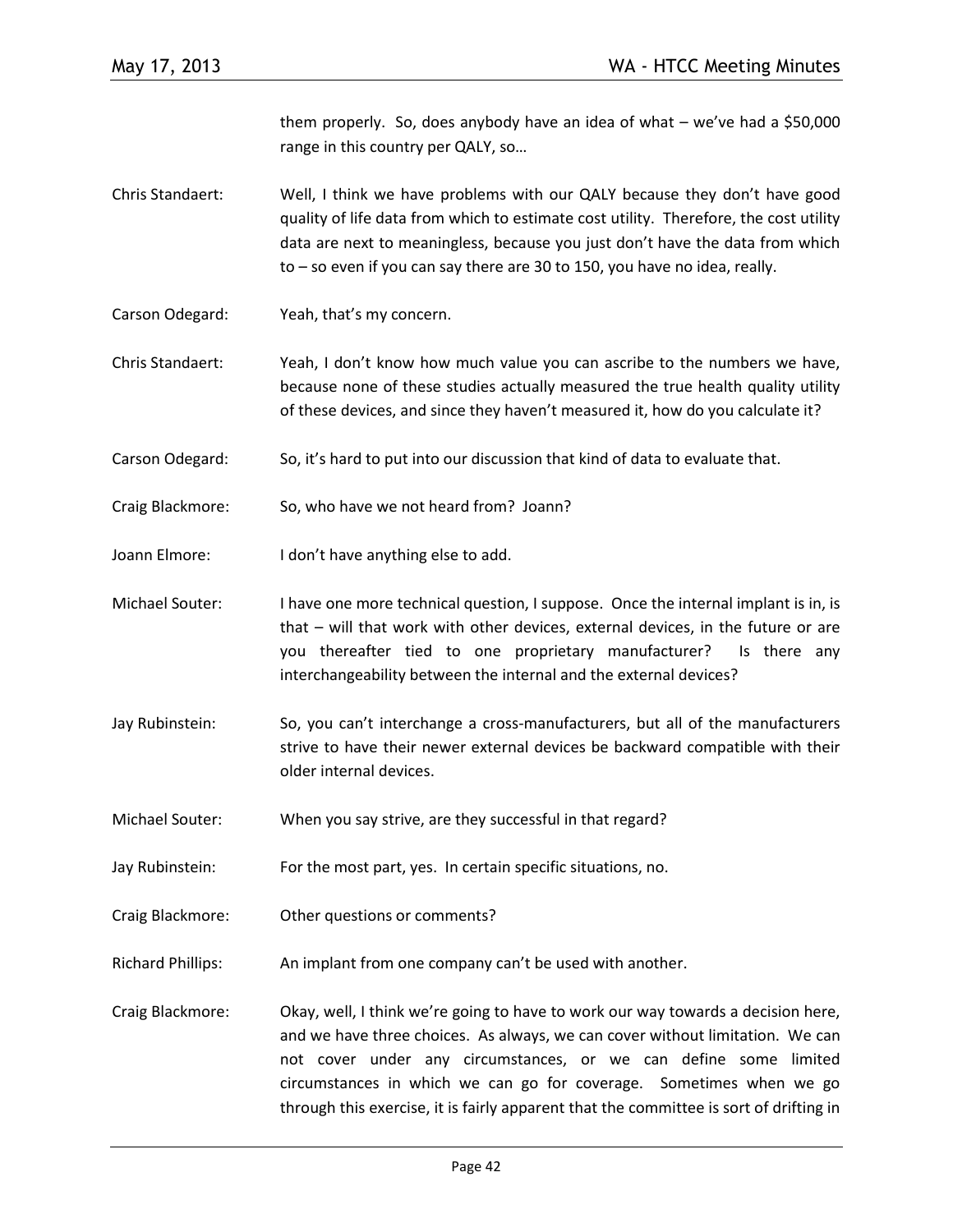one direction or another, and in this one I think it's a little – maybe there's a broader range of opinion at this point, but I would like to try to narrow things down a bit if I could, and I think maybe the way to do that is to turn to our tool, our HTCC Coverage and Reimbursement Determination Analytic Tool and the committee members are all familiar with this tool. It's to help us work towards a decision by making sure that we are considering all the outcomes in terms of effectiveness, safety, and cost effectiveness, and we work towards our nonbinding initial voting.

So, the first issue is, have we listed and delineated the safety outcomes that we believe to be of concern, and staff has prepopulated the document with outcomes of relevance, surgical complications, device failure, reoperation, revision, wound infection, tinnitus, etc. Are there are other safety outcomes that the committee should be noting that are not included on this list? Any of the committee members want to add? I'm sensing that we're fairly comfortable with that.

In terms of effectiveness, we had talked about outcomes related to hearing, sound detection, perception in quiet and noise, localization, and we had talked about sort of more global outcomes, like neurocognitive development, quality of life, functional outcomes, etc. Are there outcomes that aren't on this list that we should be considering?

- Chris Standaert: Functional outcomes is a huge range. I think our problem is that we don't have any data on any of them, to any great degree, so I don't know if we have to break that down more. You could break it down by all sorts of things if you had data on again job retention, school performance, and grade progression and all that, but we don't have it. So, if we don't have it I don't know if it's worth. In abstract, it would be nice to be able to subcategorize it thinking that we might have that data, but we don't.
- Craig Blackmore: Unfortunately, in the reality of the HTCC, we never have all the data we want. Then, in terms of cost, we talked about both fiscal cost and cost effectiveness. We haven't talked a lot about special populations. We have heard from our evidence vendor about certainly the age and differences between the pediatric and the adult age groups, and we haven't heard a lot about some of these other factors, but I think we have heard what is available. Are there other populations that should be on our list as considerations that we have not touched upon that are of concern to the committee?
- Carson Odegard: In response to that I raised the question about the national coverage decision. They have a lot of restrictions in the way that they apply  $-$  or they have not a lot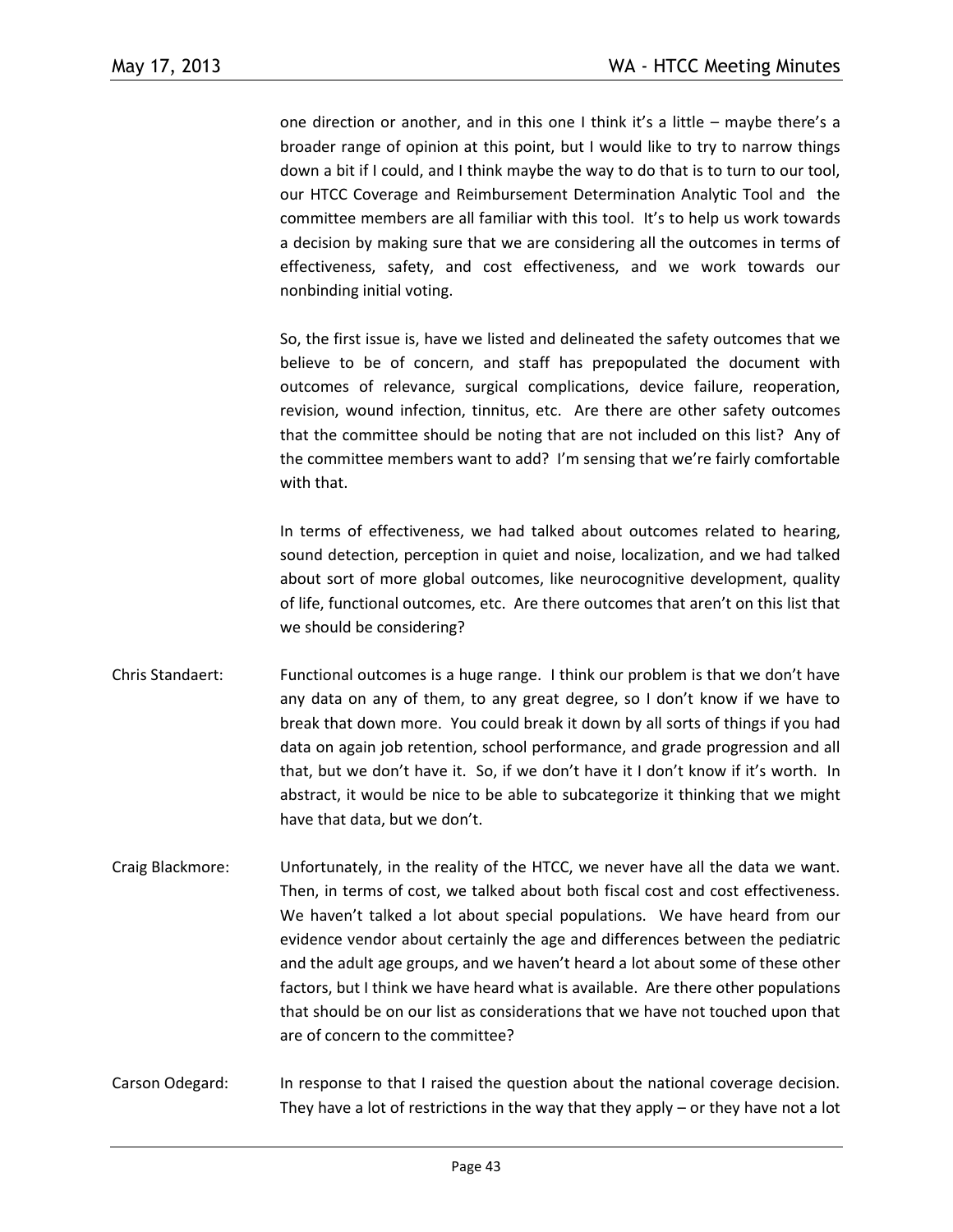but they have some restrictions that they apply. I don't know whether that has an effect on the way we make our decision or not. I mean, we have to be at least compliant with them or not go against what they say, but we can obviously be more liberal than what they ask. That may be something we want to incorporate.

Craig Blackmore: So, when we get to the point about talking about potential conditions, we will come back to that.

- Carson Odegard: Fair enough.
- Chris Standaert: I find it sort of interesting that NICE covers for adults with other impairments, yet I didn't hear you talk about studies of cochlear implants in people who are deaf and blind versus people who have eyesight and are deaf only. I didn't hear that, so I wonder how they came up with that.
- Teresa Rogstad: I don't know. There wasn't any evidence about that in the technology assessment that guidance was based on. I think they had a lot of expert testimony.
- Craig Blackmore: So, you looked for that and were unable to find the evidence? Okay, thank you.
- Carson Odegard: So, it's my understanding that the national coverage, they are recognizing speech perception as the outcome and not localization, is that correct?
- Craig Blackmore: We have a copy of the national coverage decision. It's in the tool that we're just working on, page three of your decision tool is, I believe, the national coverage decision. Yeah, national coverage determination is on page three.
- Josh Morse: It's also in the agency slides.
- Craig Blackmore: It might be a little easier to understand in the agency slide.
- Josh Morse: Carson, there are no criteria other than speech understanding that are used for cochlear implant candidate assessment, and there is no criteria that separate unilateral from bilateral. All the programs have their own methods for differentiating candidates for unilateral or bilateral, but the actual coverage decisions are simply based on the same criteria for unilateral implantation.

Carson Odegard: Great, thank you.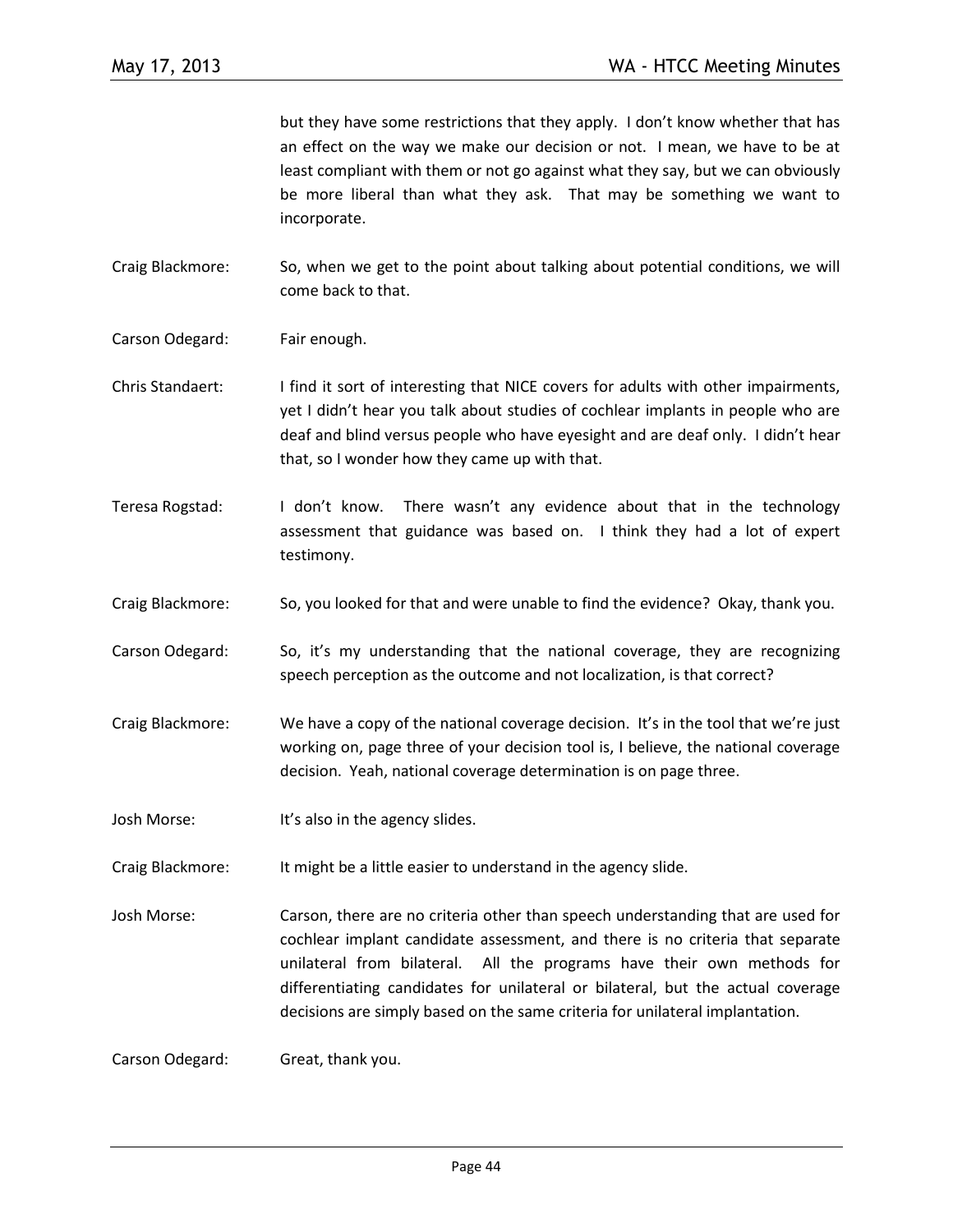Craig Blackmore: Okay, I'm going to move us on. Anything else the committee members want to weigh in on at this point? Okay, I'm going to move us on to the first voting question, and the purpose of the first voting question is not to be binding. It's not to commit the committee members. It's not even necessarily to lead directly to our binding vote, but rather to serve as an anchor so we can understand the range of understanding across the committee and that we can use that for further discussion as needed and refinement as needed. Nonetheless, it is a good sort of starting point.

> So, the way we structure this is, we vote separately on effectiveness, safety, and cost effectiveness, and the choices are unproven, equivalent, less effective, or less whatever and more, and it becomes very relevant what the comparator is, and the comparator in this case is unilateral. So, for effectiveness, the first question is, is bilateral cochlear implantation – how does the effectiveness compare to unilateral cochlear implantation, and you can vote that you don't know, it's unproven, that they are equivalent, that bilateral is less effective than unilateral, or that bilateral is more effective than unilateral, and effectiveness would be based on the criteria that the individual committee members believed to be most relevant. We understand where we want to get?

- Josh Morse: I see eight more, one unproven.
- Craig Blackmore: Okay. The next piece is safety, and again, so this would be the safety of bilateral implantation versus unilateral implantation.
- Marie Brown: Sequential or at the same time?
- Craig Blackmore: Not otherwise stated. So, generally we talk about some or all situations. So, in this case, I guess it would be we can't have some or all can you? It would have to be all. So, do you think it  $-$  okay, if you think under any situation  $-$  no, you can't do that. It's got to be all. It's either always safer, always less safer, equivalent, which might mean better under some circumstances and worse under others, or you don't know.
- Carson Odegard: Can I ask for some clarification here, because it seems to me that if we're going to be comparing against unilateral, then basically the safety concerns have to double, because the safety concerns have to double, because it is basically going to be double whatever is over here. On the other hand, if we say per ear, I would say equivalent.
- Craig Blackmore: Well, I don't think you can say per ear, because this is what happens to the patient. So, it's per patient.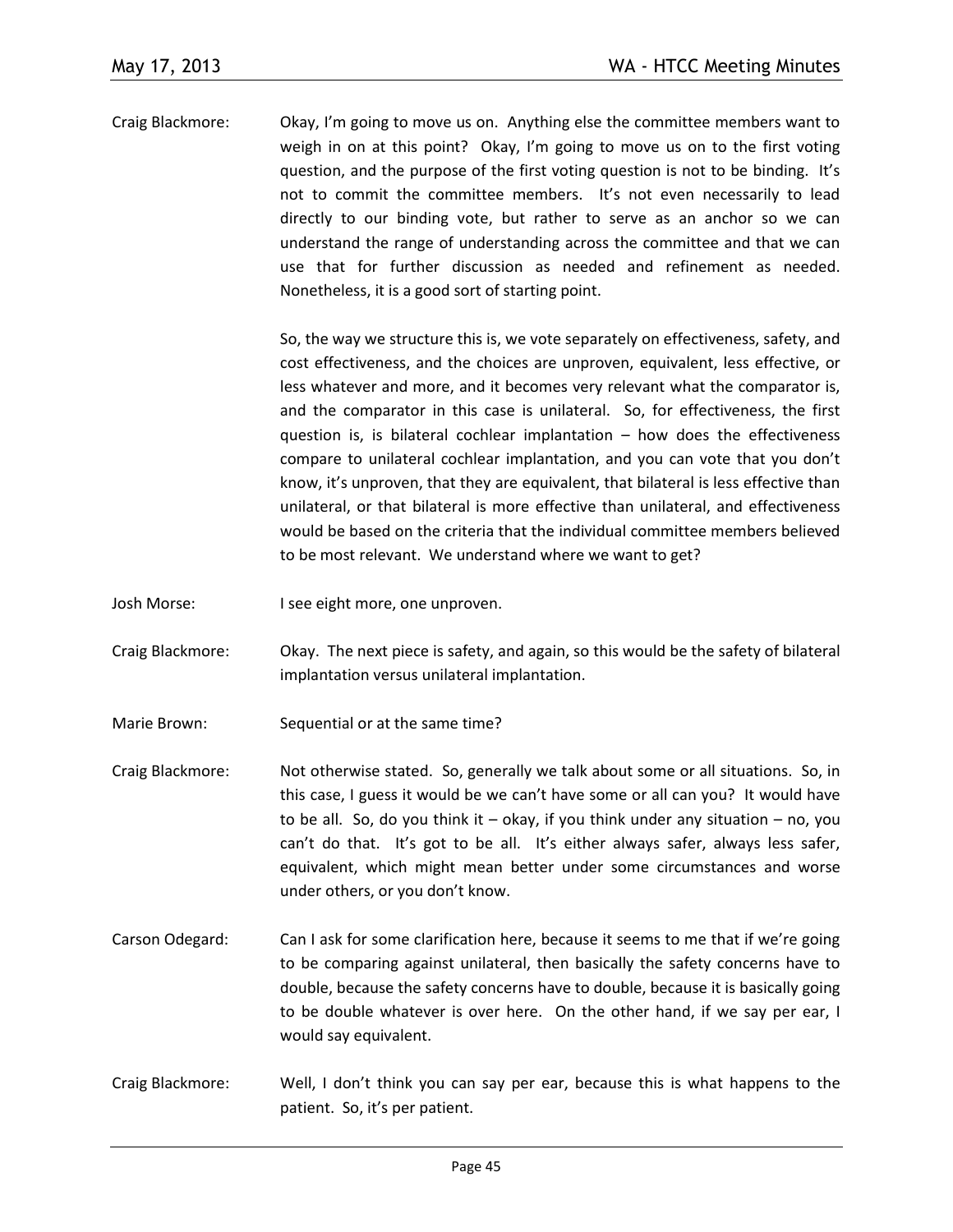- Carson Odegard: So, it's per person?
- Craig Blackmore: It has to be per person.
- Carson Odegard: Okay.
- Craig Blackmore: Is your chance of having a complication if you have two of them versus one. This is the nonbinding vote. It's just a starting point.
- Josh Morse: That's eight less and one unproven.
- Craig Blackmore: And then finally cost effectiveness.
- Josh Morse: Nine unproven.
- Craig Blackmore: Okay. So, where we are in the majority at least is that we have something that is effective, at least under some circumstances based on some outcomes, and it has risk in terms of safety. It is an invasive procedure, it has to have some risk, and we have unproven cost effectiveness. So, I think most of us are heading down a path towards either coverage or coverage with conditions, although that's not 100%. Do I need to confirm that, or is that evident? Maybe I'll confirm that.
- Joann Elmore: You're correct.
- Craig Blackmore: So, what we often do in this circumstance, which I think makes sense, is to define the conditions under which the group that believes we should cover with conditions, what conditions that would mean, and that group might be all of us or it might be a minority, and then we would subsequently have a vote on covering under all circumstances or covering on this predefined set of conditions that leaves open the possibility of voting for noncoverage at the end, but we are going this path, because we believe that's where we are. Is that consonant with everyone? Is that reasonable?
- Joann Elmore: Mm-hm.
- Craig Blackmore: Okay, so we'll do that. So, then what we do is we have Margaret or Christine put up a piece of paper and we start to write on it.
- Marie Brown: Could we use the medical director's recommendations? They had a list of conditions to work from.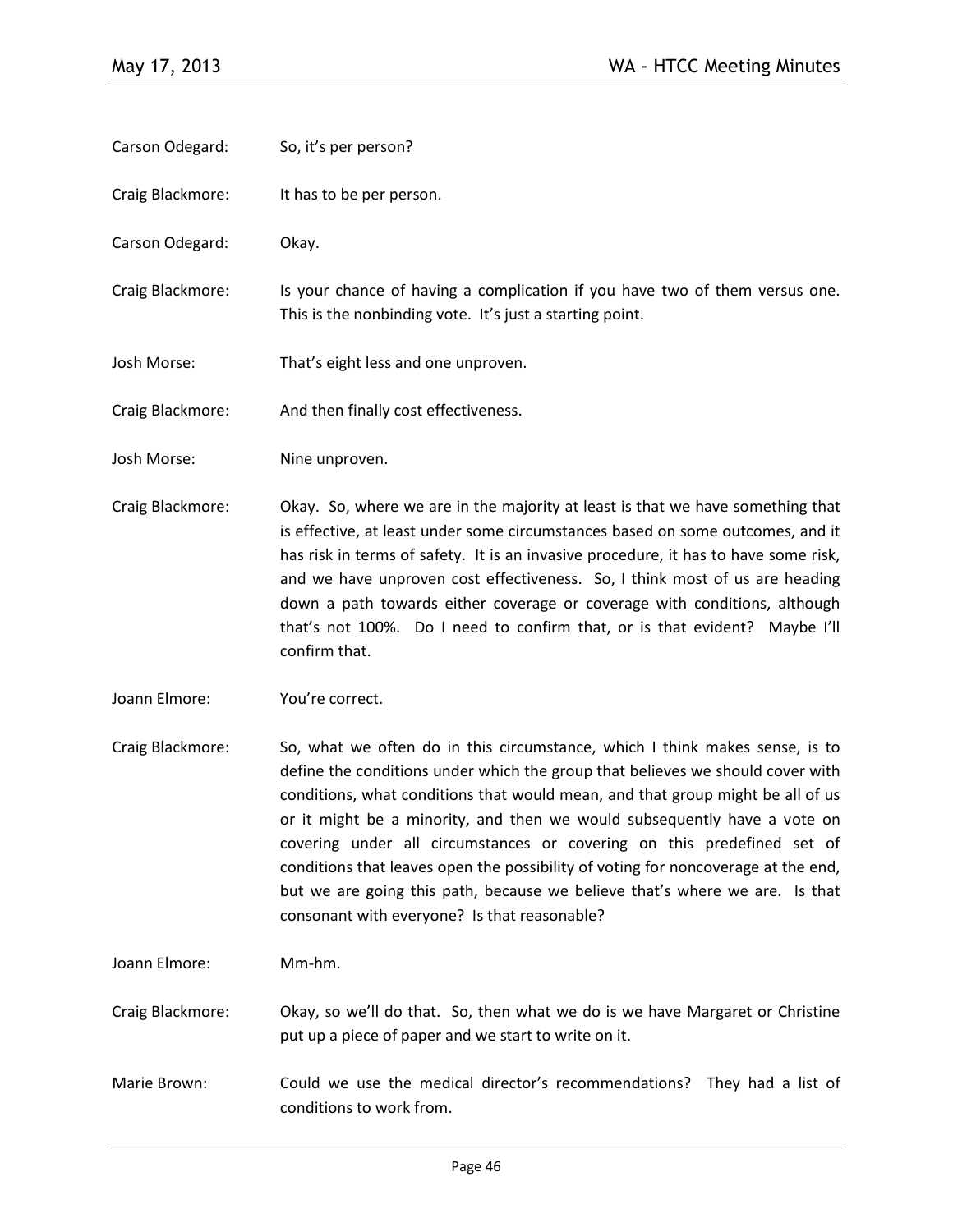- Craig Blackmore: We can start with that. We can start with a coverage decision. We can start with whatever we want to start with.
- Joann Elmore: Start with the recommendations.
- Craig Blackmore: Start with the recommendations?
- Chris Standaert: We have the NCD, too, so.
- Craig Blackmore: Okay, I think the committee wants to start with the agency medical director's recommendations as a starting point, and it's coming up on the screen. She's got it down already. It's coming on mine. You're looking at almost identical to the…
- Joann Elmore: Yeah, I would recommend two edits here under the cognitive ability, what about a willingness?
- Chris Standaert: You probably need both.
- Joann Elmore: In other words, you know, they have to be willing to undergo rehab, so cognitive ability and willingness to participate.
- Chris Standaert: Yeah, I'd go with that.
- Joann Elmore: And willingness. And then under the accessible maybe and structurally suitable. In other words, you can access it, but it has to be structurally suitable, and our clinical expert can advise us if my wording isn't appropriate, but you say accessible cochlear lumen, but it has to be accessible and structurally suitable.
- Seth Schwartz: Dr. Rubinstein, do you want to make any comment about that statement, because I find that a little bit problematic, because what we're talking about is, some children may have a cochlear that's effected and might make the surgery more difficult, but the implant may still be their only option for hearing improvement, and there may be opportunities to help those children anyway. So, maybe Dr. Rubinstein, could you talk a little bit about that situation?
- Jay Rubinstein: So, as Dr. Schwartz was just implying, this is a very, very complex question, and structurally suitable and accessible depends a lot on the surgeon involved and what their experience is. There are many children, and adults, who have cochleas that would not classically be called structurally suitable, yet we now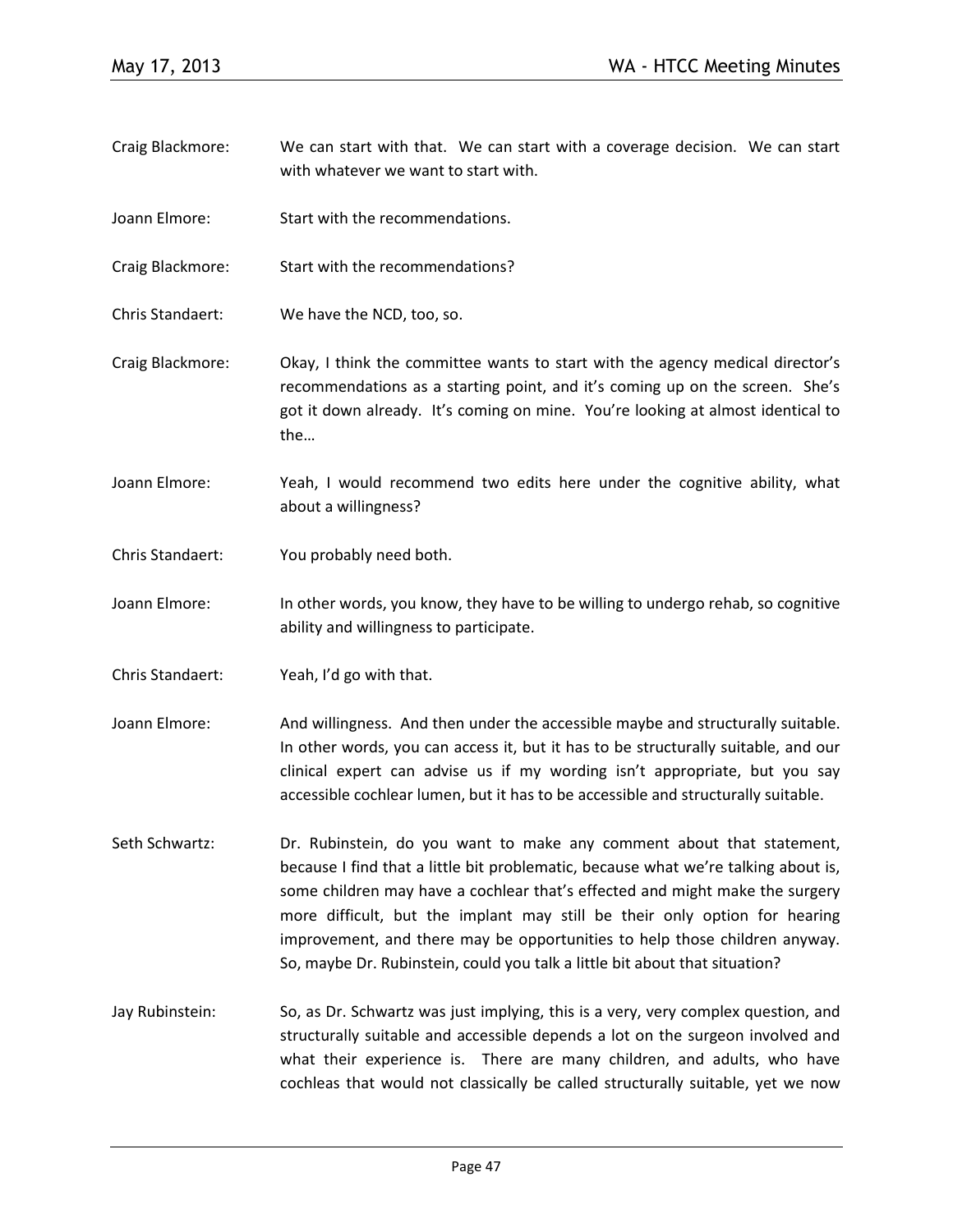know are entirely structurally suitable and that the patients can do quite well, may do very poorly, we just don't know in advance.

- Joann Elmore: Then maybe delete what I just suggested and it's covered under our nice and vague no other contraindications to surgery and leave it up to the surgeon.
- Chris Standaert: I mean, the language you took is from the Medicare NCD that says accessible cochlear lumen that is structurally suited to implantation. So, is that problematic? I mean, it's – these are very vague terms. I don't know what accessible means and I don't know what structurally suited means, so there's no definition of either. So, it's sort of what you think.

Craig Blackmore: Does it add anything?

- Seth Schwartz: Well, Dr. Rubinstein can talk about this as well, but I think part of what this comes up with are there are two scenarios that I think are most commonly referred to is, one is some children are born with a malformation where they have no cochlea, and that is a situation where an implant is generally not a good option for them. The other circumstance is that children and adults can both develop meningitis or a few other conditions which can lead to ossification or deposition of new bone into the cochlea, which can make implantation more difficult, or impossible if you're not skilled at accessing a cochlea in that circumstance, and yet there are some opportunities in those patients where you can actually do drillouts or other surgical procedures but you can still get the implant in effectively. There are some questions about whether the performance is equivalent. Some of those patients will do very well, as Dr. Rubinstein was saying. Some won't do very well, but to have it be an acrossthe-board just if you have something wrong with your cochlea you don't get one I think is a little bit restrictive. When I think about what Joann said about allowing the surgeon or the team in a discussion with the family to have that be a potential option is, I think, is more suitable.
- Jay Rubinstein: That same question actually applies to the following line. Historically, we never put cochlear implants in anybody who had any lesions of the auditory nerve, but now we've actually found that there are patients who have neurofibromatosis type 2 who have a vestibular schwannoma that is either not growing or has been radiated, and they have no hearing in that ear, and they will, in fact, get substantial benefit from a cochlear implant. So, that's an old criterion that really is not followed in the field anymore.
- Joann Elmore: I think we should delete that part, the lesions in the auditory nerve. Just delete that. Leave it up to the surgeon with no other contraindications for surgery.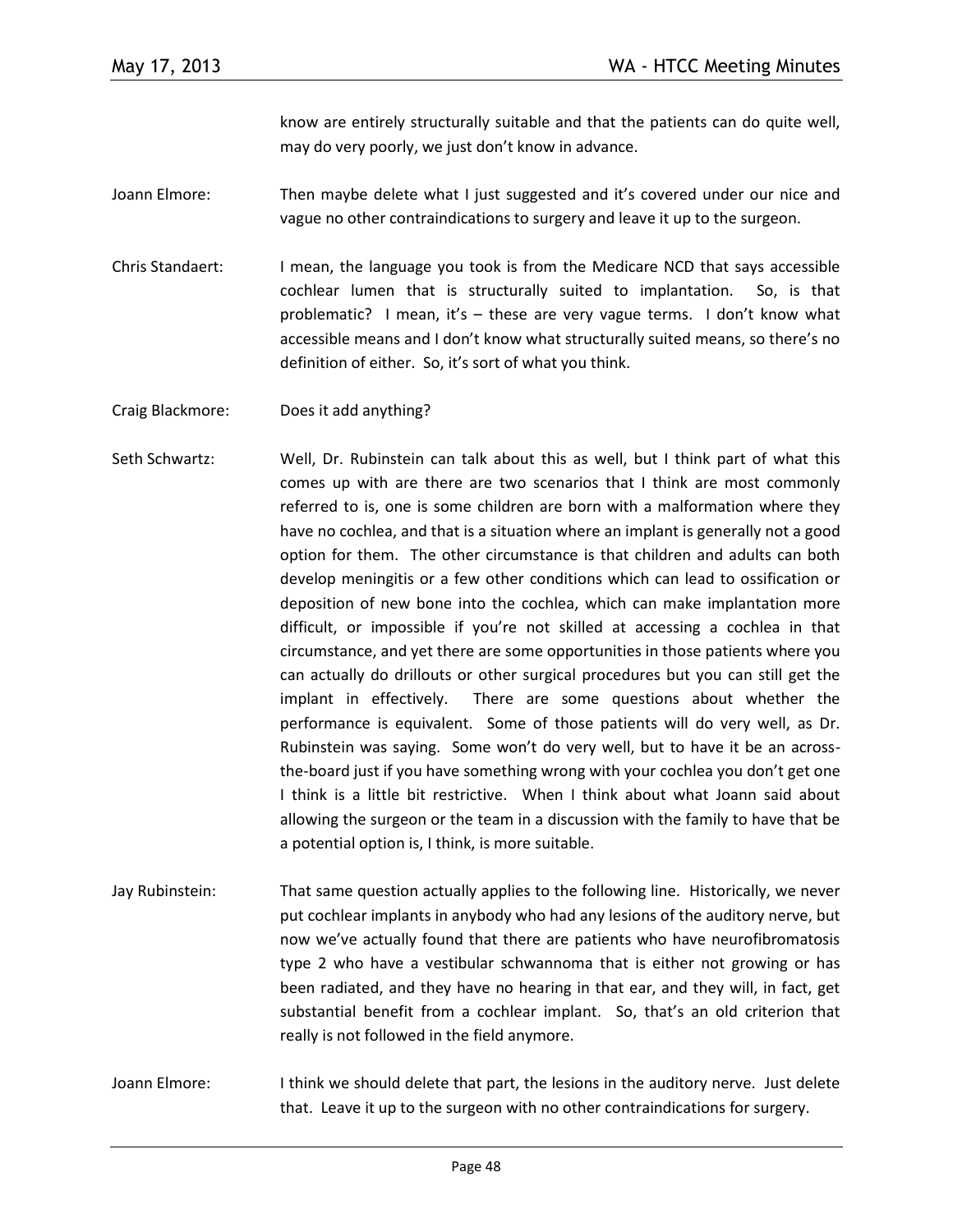Teresa Rogstad: Well, I don't think that was discussed in the evidence anyway.

- Carson Odegard: I have a question about audible frequency. Some of these guidelines mention the frequencies involved. The agencies didn't mention this. What is the importance placed on the frequencies? In the field if that's just self-evident, I mean that's just something that everybody knows about. Do you even need to include it?
- Michael Souter: You do have a threshold of loss defined. That's probably enough supportive criteria.

Carson Odegard: I don't think we see it here in his, but in the study there were.

- Seth Schwartz: I'm not sure what that was referring to. I think that there is a pretty acceptable frequency range, over which impact hearing and function. In other words, the ultra-low frequencies or ultra-high frequencies are not important for this. So, I think there is just the general speech frequencies that are likely to impact patients and the outside frequencies, we aren't concerned with those.
- Carson Odegard: That's what I figured.
- Michael Souter: I have a question on cost implications. I understand that there are now newer generations of implants that are MRI compatible, is there much of a price difference in those compared to the older established models?
- Jay Rubinstein: Well, I mean, each later generation of cochlear implant device costs more than the previous generation.
- Michael Souter: I mean, what's the typical variation in price that we see?
- Jay Rubinstein: When I first started in this field, I think a cochlear implant probably cost about \$15,000 for the device itself, and now I'd say it's about \$30,000. That's over a very long period of time, 20 years. But…
- Michael Souter: Is there uniformity across the different manufacturers in terms of within a fairly tight price band or is there a great variation?
- Jay Rubinstein: Yeah, there is, and there's also there's not a lot of uniformity across centers, because every center negotiates their own price with the different manufacturers. But yes, across the manufacturers it's pretty uniform. There's not that many.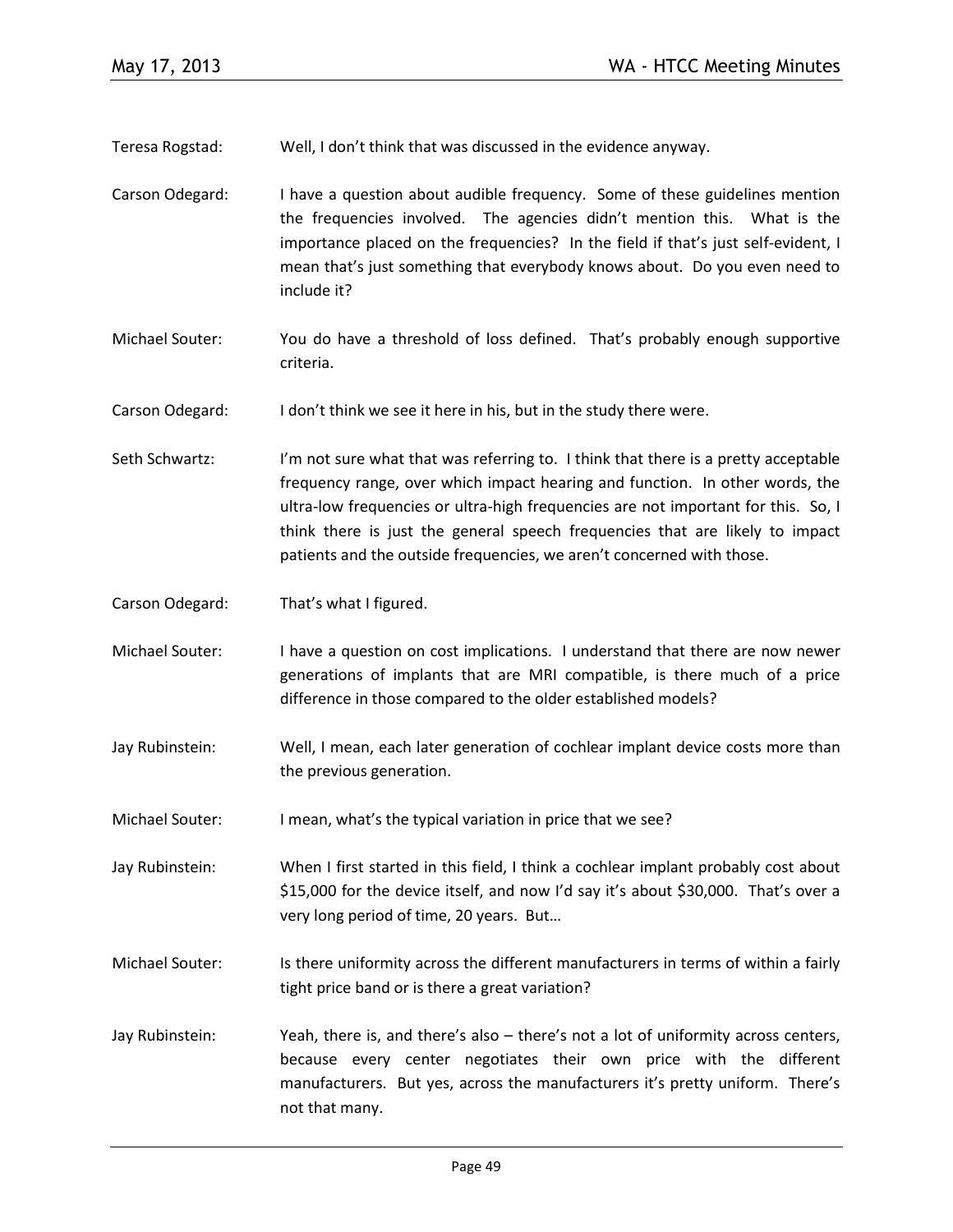- Marie Brown: Am I correct that the age 12 months and older is because that's when they did the evidence on children, it is on children 12 months and older?
- Jay Rubinstein: The evidence actually has now come out in the last few years that less than 12 months actually does result in more rapid improvement in outcomes and better outcomes and safe surgeries. The 12 months comes because that's the sort of earliest FDA criteria is 12 months, but in fact, many children now are getting implanted at 8 months.
- Craig Blackmore: But the data that we saw was all from children who were over 12 months, right?
- Jay Rubinstein: There is no bilateral data comparing bilateral to unilateral for less than 12 months that I'm aware of.
- Teresa Rogstad: I'm not entirely sure, but we looked to see. Since the FDA labeling requires a minimum of 12 months, basically the U.S. studies would do studies on children older than that.
- Jay Rubinstein: Actually, many of the U.S. studies would have children who got their first implant before 12 months and their second implant after 12 months, which is a very common clinical scenario. You have a child, you have very good data about their degree of hearing loss. They get a first implant that's nine months and then they get another implant six months later.
- Carson Odegard: Could you comment upon the first criteria there? The age of 12 months or older? Is that restrictive? Can that decision be made at six months, for example, from your perspective, or is that?
- Jay Rubinstein: So, I find 12 months to be highly restrictive, and we frequently find that we're needing to explain that this is a child that we know will benefit from an implant at an earlier age, and we now have very good language outcome data for unilateral implants only that are earlier than 12 months, at least in the short term, does significantly better than later than 12 months.
- Chris Standaert: But this doesn't restrict a unilateral implant at all. This is only you can't get the second one before you're 12 months.
- Jay Rubinstein: So, that I do not find restrictive at all, because I don't commonly perform simultaneous bilateral implants under 12 months because of concern about the accuracy of our hearing measures in very young children.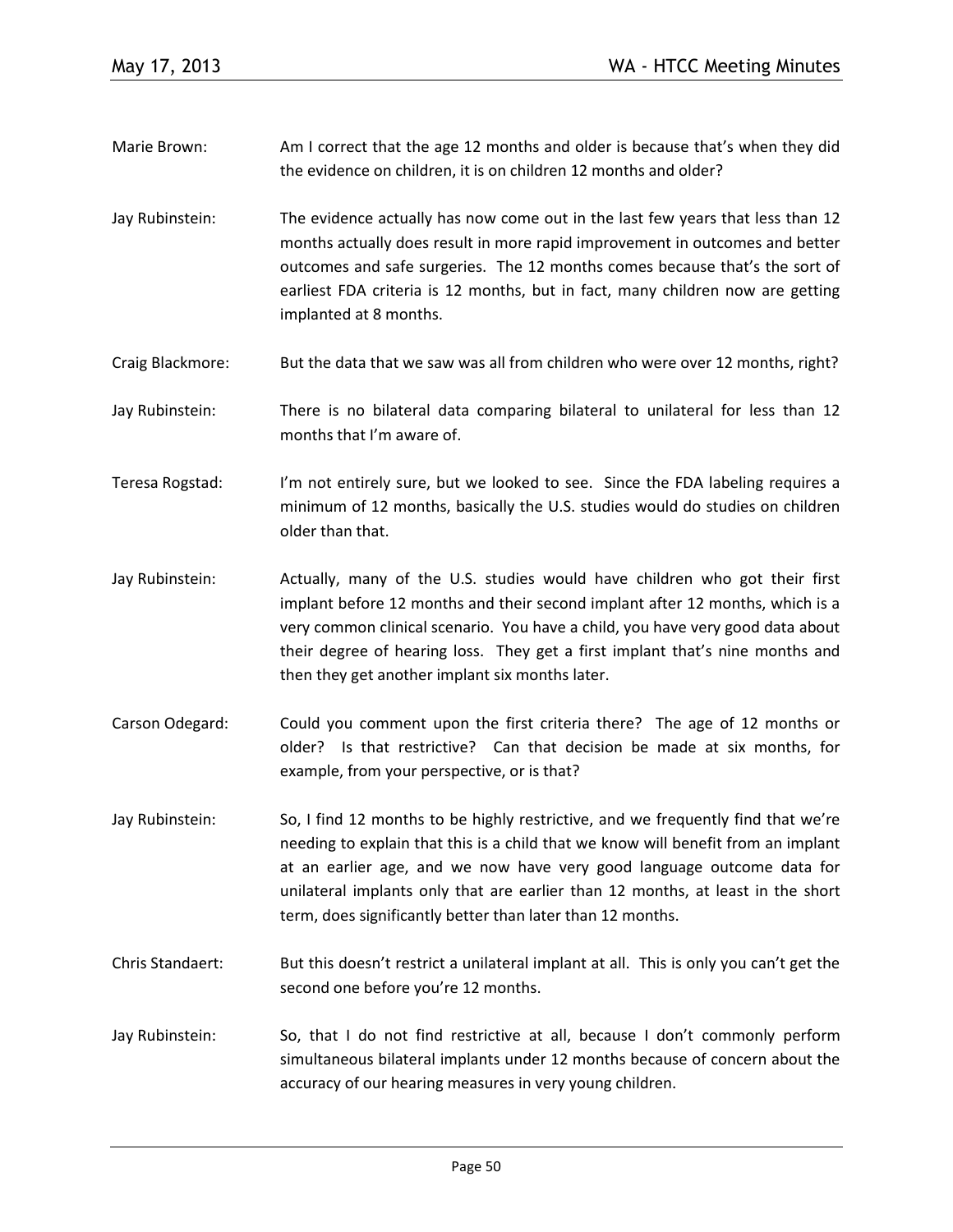Chris Standaert: So, as 12 as a bilateral restriction would be different?

Carson Odegard: That makes sense.

Chris Standaert: Do we need to specify sensorineural hearing loss, Seth, do you think?

- Seth Schwartz: I think it does make sense to have that say sensorineural hearing loss. I think the only concern about the 12 months, I think, and I would clearly agree with Dr. Rubinstein that the data that exists is in unilaterals. The only question is, if we're talking about the potential cost advantage of doing simultaneous bilateral versus sequential, it could be restrictive, even though it may be the choice of the clinician and the family not to do bilateral simultaneous in younger children, there's a question of whether we should make that comment at all.
- Michael Souter: I think there is always the opportunity, as more evidence emerges, to justify the evidence that we could see the benefit derived from the unilateral, that this decision could always be revisited at the 18-month cycle.
- Craig Blackmore: Yeah, I have trouble proving something where we have no data, and it's not FDA approved.
- Chris Standaert: Right, I do too. Yeah, we don't have data on bilateral in under 12 months.
- Carson Odegard: The thing that's happening here, it's not like you're not going to do it, it just means it's the timing in which it's going to be done. You're going to wait for four months before you do it or something like that.
- Chris Standaert: You can do one in an 8-month-old, see how they do with it, see how they grow.
- Carson Odegard: Well, it doesn't make any difference in cost is what I'm trying to say. The state's not going to save any money. They're just going to dictate that it's going to be done at time A rather than time C or whatever.
- Seth Schwartz: Well, currently Medicaid, for unilateral still has 12 months as the limitation.
- Craig Blackmore: Other comments?
- Seth Schwartz: Just about the accessible cochlear lumen and stimulable auditory nerve, whether that's still – people like the way that's worded.
- Craig Blackmore: So, the studies that we have, the studies that are on the better side, there were some that were moderate evidence, do we know the inclusion/exclusion criteria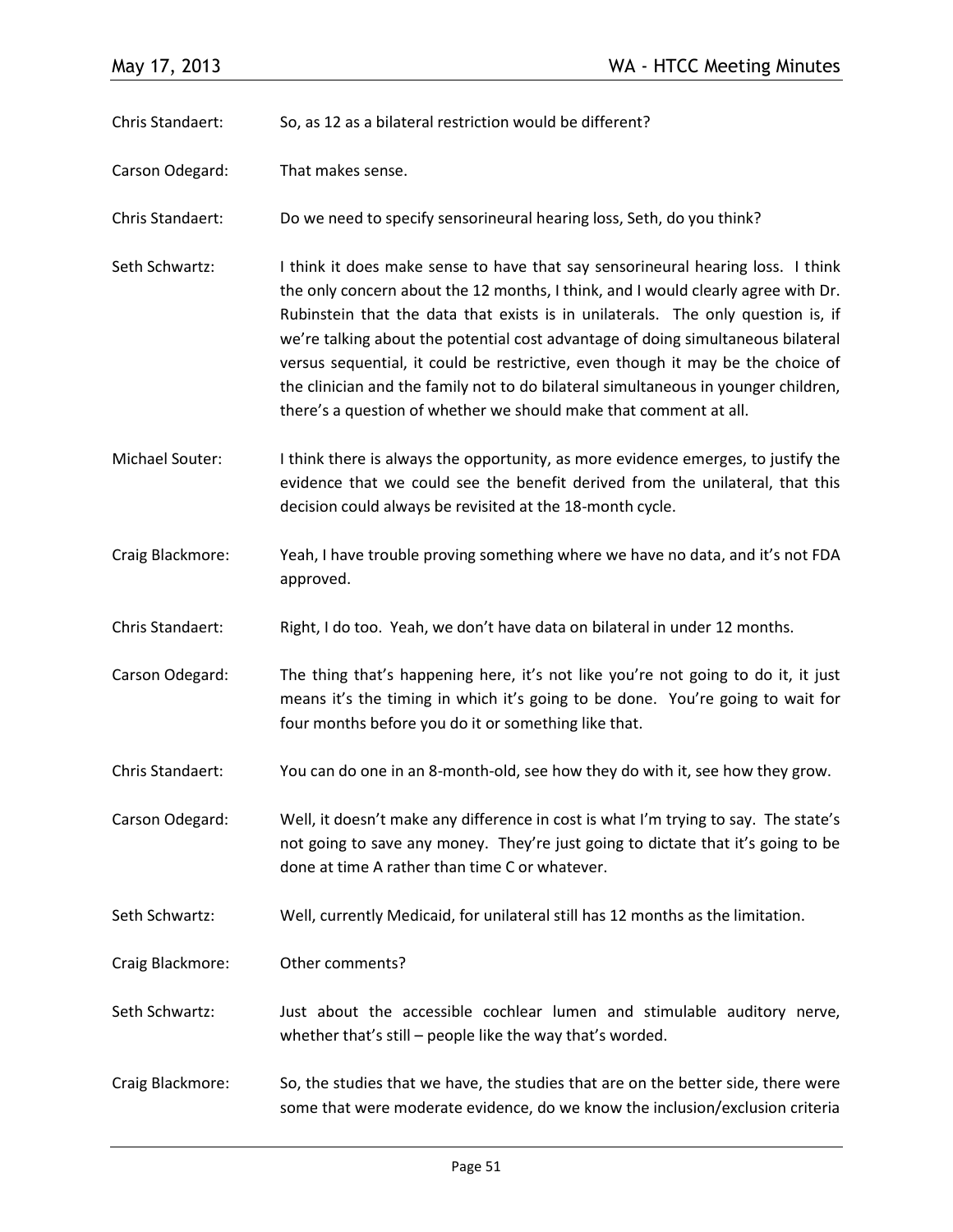for who got bilaterals? Do we know if these were people who had accessible cochlear lumen, or is this anybody? Do we – can you help us with that?

- Teresa Rogstad: Some of them did specify no structural abnormalities that would interfere with success, but they were not any more specific than that. Some of them just said severe to profound hearing loss.
- Craig Blackmore: So, my advice would be to go where the data from the studies leads us rather than where the surgeons believe they can have technical success, but that assumes that we know where the data from the studies leads us, because we know what the inclusion and exclusion criteria are, which they may not have been terribly explicit about.
- Teresa Rogstad: I can do a quick check to see how many…
- Craig Blackmore: Thank you. Other comments? What does device used in accordance with the FDA label mean?
- Chris Standaert: I guess that should be FDA-approved labeling, but...
- Craig Blackmore: Yeah, but what does that mean, practically? I don't know.
- Chris Standaert: It means it has to be used as approved by the FDA. The FDA has conditions on their approval.
- Craig Blackmore: What are those conditions?
- Joann Elmore: Those are in the slides.
- Craig Blackmore: Alright. Help me out.
- Joann Elmore: They depend upon a manufacturer, so I wonder if we're requiring that, then?
- Craig Blackmore: So, where?
- Joann Elmore: Page three, slide three, four, and five.
- Craig Blackmore: Page three of the agency's…
- Joann Elmore: …of the HCA. You know, slide three for Clarion. Like an adult has to score less than 50% on a test of open set hearing and noise test.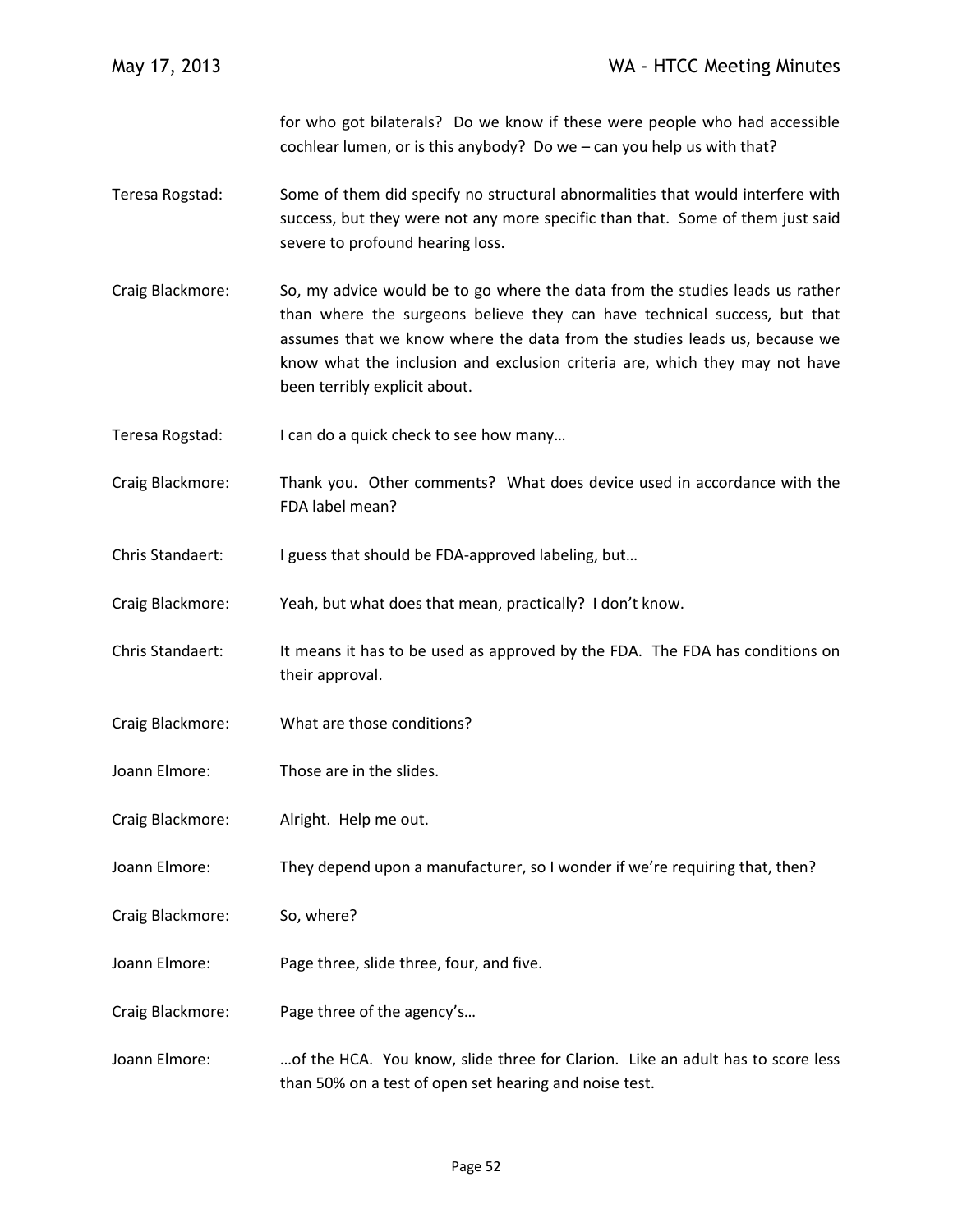Craig Blackmore: So, this is a trial of hearing aids and that sort of thing.

Chris Standaert: Those are payers though. Those are payers.

- Joann Elmore: No, this is the FDA label.
- Craig Blackmore: The FDA labeling is on slide three.
- Joann Elmore: But Craig is asking a good question. By adding that final sentence in, are we then forcing additional criteria that is manufacturer specific?
- Craig Blackmore: Which might not be a bad thing. I don't know.
- Joann Elmore: But, you notice how it varies by each manufacturer?
- Jay Rubinstein: And each manufacturer varies over time, as new studies are done of technologies that they develop.
- Chris Standaert: Yeah, it does not seem like we have any data to supercede FDA labeling on where it's approved and not approved, and there are going to be different circumstances and populations for which specific devices are approved. This is the way the FDA works. So, I think it is very reasonable – we've done it before. Like BMP we did the same thing. We basically matched the FDA approved indications. It depends how we say it. The FDA label doesn't quite sound right either. It's either FDA-approved indications or FDA-approved labeling or something like that.
- Craig Blackmore: I mean, I struggle to be less restrictive than the FDA if I don't have evidence. If I have evidence, I have no trouble saying this is where the evidence takes me, but when the evidence gets weak, which is generally the case, I have a little more trouble going beyond where things have been approved.
- Chris Standaert: So, you're saying you don't like that or you do like that?
- Craig Blackmore: I like keeping it in.
- Chris Standaert: I do, too.
- Craig Blackmore: Even though it does assign restrictions, which vary, etc.
- Joann Elmore: Even though it's variable across manufacturers?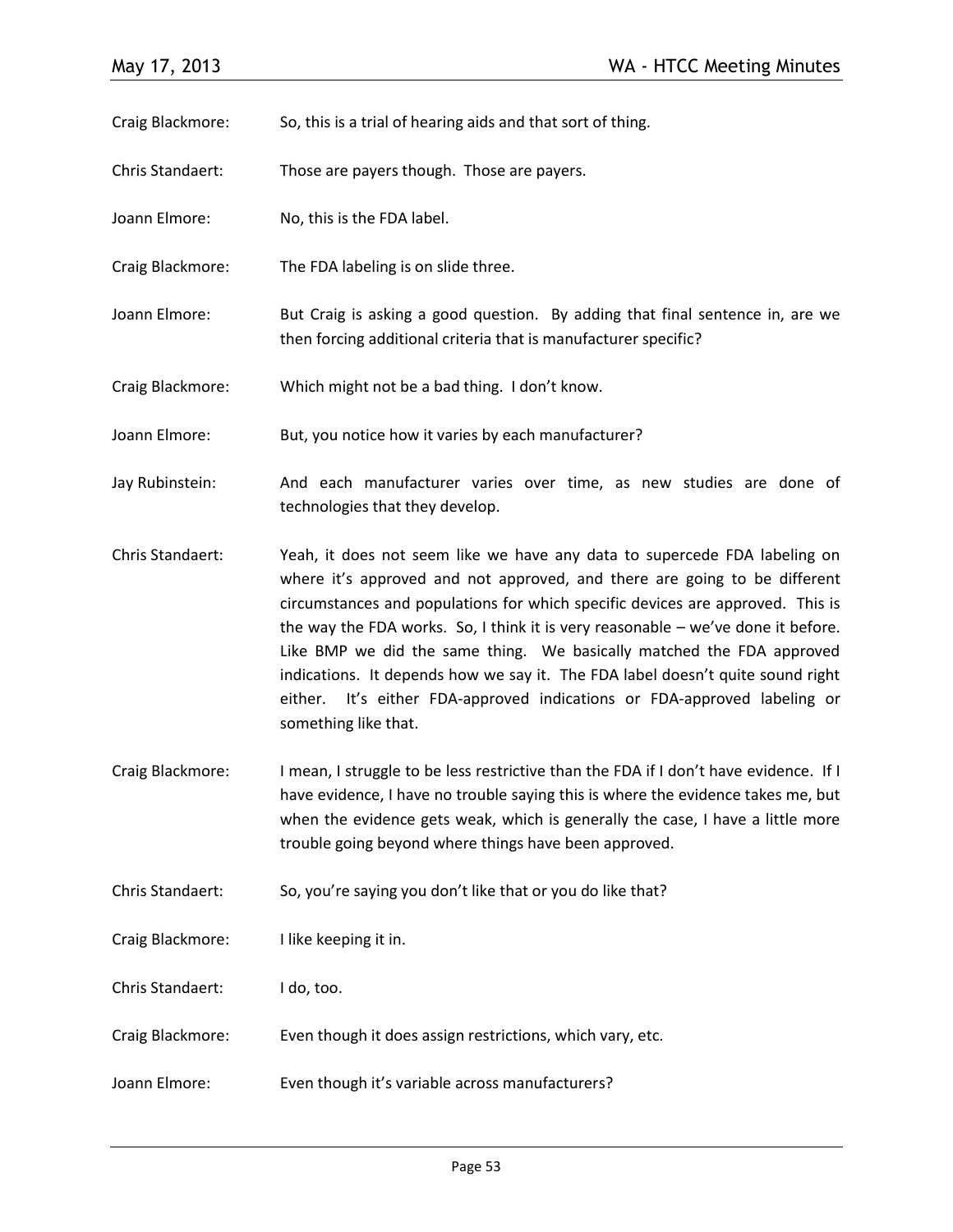Craig Blackmore: I mean, the devices are variable across manufacturers, too. Joann Elmore: That's what I mean. Craig Blackmore: And, you know, I don't know if that's the – if the devices are sufficiently similar that it makes sense that be harmonized, but I'm not going to know that without a bunch of data from the manufacturers that I don't have. Seth Schwartz: Just as information, I mean, Medicare sort of made their own determination, and they sort of disregarded the FDA approvals and made their own determination. Craig Blackmore: So, you think the Medicare is in conflict with the FDA? Is that what? Seth Schwartz: It is, for better or worse, but it is. Craig Blackmore: Alright, we should look at that. Seth Schwartz: And I'm not saying we should go with that. I'm just saying that it's... Craig Blackmore: No, I didn't understand that. Joann Elmore: Medicare national coverage is used in accordance with FDA-approved labeling, slide 10. Seth Schwartz: Their speech criteria are more restrictive than the FDA speech criteria. Joann Elmore: Oh. Craig Blackmore: When the FDA says you have to use - sorry – Medicare says you have to follow the FDA-approved labeling and it has further restrictions, is that? Seth Schwartz: Less than 40%. Craig Blackmore: Yeah, that's on the top paragraph of that slide. Jay Rubinstein: Whereas, FDA was 50% for the ear to be implanted and 60% in the contralateral. Carson Odegard: Oh, okay.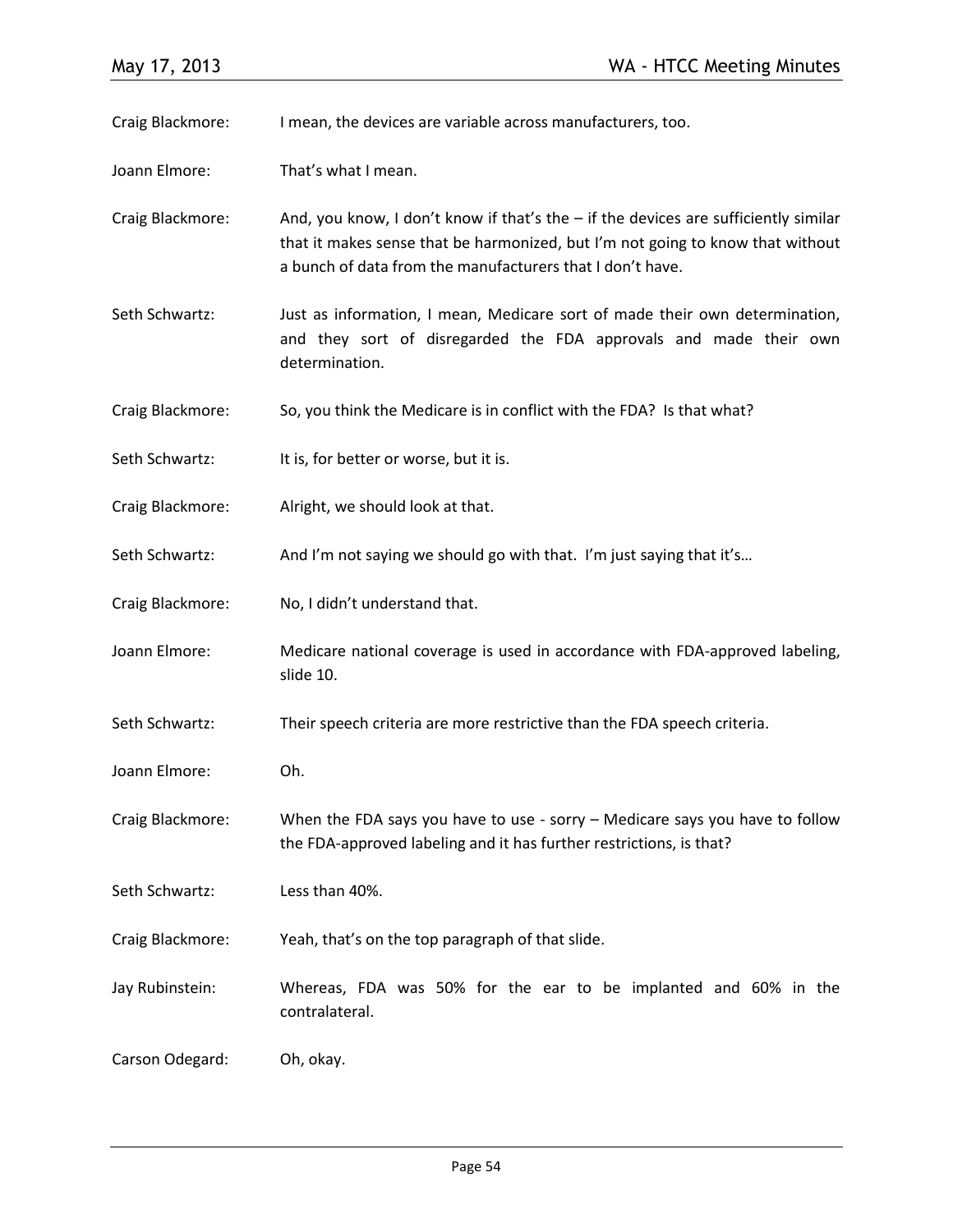- Craig Blackmore: Okay, so our charge, our legislation, says that we have to be able to explain why we differ from Medicare national coverage determinations, if we do, and again we don't hesitate to do that if we believe the evidence supports it, but we have to decide, as a committee, if the evidence supports having different criteria.
- Joann Elmore: Perhaps the populations are different?
- Seth Schwartz: I'm not saying that we disagree. I'm just saying we have to decide that explicitly.
- Chris Standaert: I mean, the trouble is that different devices have different FDA-approved criteria and there are different thresholds for the different devices. So, either we're going to arbitrarily pick an average or some number and apply it to all devices, or we just make people follow the specifications of the device, as approved by the FDA.
- Seth Schwartz: But there's conflict in the CMS decision.
- Chris Standaert: I know, so we either replicate their conflict or we...
- Seth Schwartz: But if we differ with their decision, don't we have to say why?
- Chris Standaert: Yeah, we say we found it conflicting with the FDA and we opted for the FDA requirement.
- Craig Blackmore: I mean, I don't think there's conflict. The Medicare coverage decision explicitly says you have to follow the FDA and you have to meet these additional criteria.
- Joann Elmore: And the additional criteria was just the most stringent of the manufacturer FDA labels, which was less than 40%. Some of the others were less than 50%.

Craig Blackmore: This would be in addition, or would sort of trump the FDA, but you still have to follow the FDA. So, it begs the question, if the coverage decision has criteria for percent improvement from – actually I have to read this again to understand it.

- Seth Schwartz: It's not...
- Joann Elmore: It's less than 40%.
- Seth Schwartz: What your speech discrimination score is at baseline.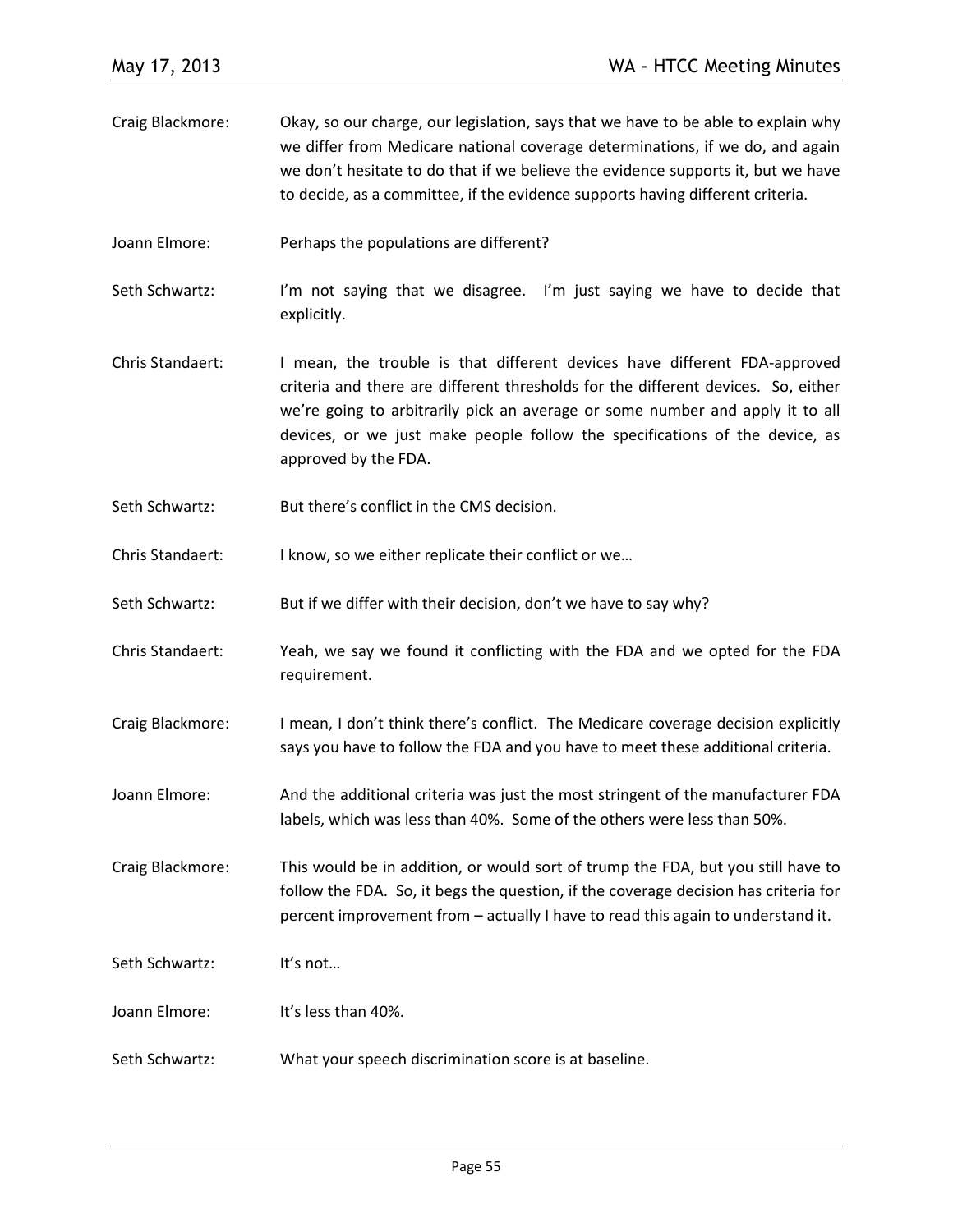- Craig Blackmore: Oh, okay. So, your score, right. So, if your score is less than so, if the national coverage decision has a criteria for what your score has to be, do we wish to replicate that in our decision, or do we believe the evidence tells us otherwise?
- Joann Elmore: Or do we believe that there's inadequate evidence?
- Craig Blackmore: Yeah. I mean, we can say that too. We can say we disagree with Medicare because we don't think there's enough evidence to agree with them. We just have to be explicit. I'm not pushing one or the other. I just want to make sure that we have done what we are charged to do.
- Chris Standaert: So, if we go back to our inclusion criteria, was our inclusion criteria be this cutoff by Medicare for our studies or were they typically the manufacturer specifications and FDA approval for the devices?
- Craig Blackmore: So, the inclusion criteria for the better quality evidence studies, right?
- Chris Standaert: Yes.
- Craig Blackmore: Have we made any progress on that, or?
- Chris Standaert: Because that would help us.
- Teresa Rogstad: Yes, in terms of the anatomical contraindications, only two pediatric studies address that issue in their inclusion criteria. They excluded individuals, one said no anatomical contraindications to implantation, and the other one just said radiographic evidence of normal cochlear anatomy. Those were both good quality studies, and there were only two good or fair-quality studies in the adult set that address that issue, and they said no malformations that would interfere with the success of the surgery. They were not any more specific than that.

Craig Blackmore: Okay.

Teresa Rogstad: If you – you were discussing the thresholds for performance on speech tests and in adults only, only a handful of studies define the inclusion criteria in those terms and the threshold ranged from 30 to 50%. There weren't enough data in any one threshold to form conclusions. In fact, the ARC did a technology assessment in 2011 on behalf of CMS in order to determine whether that 40% threshold level could be supported by the evidence, and they concluded that there was insufficient evidence to justify that or rule it out.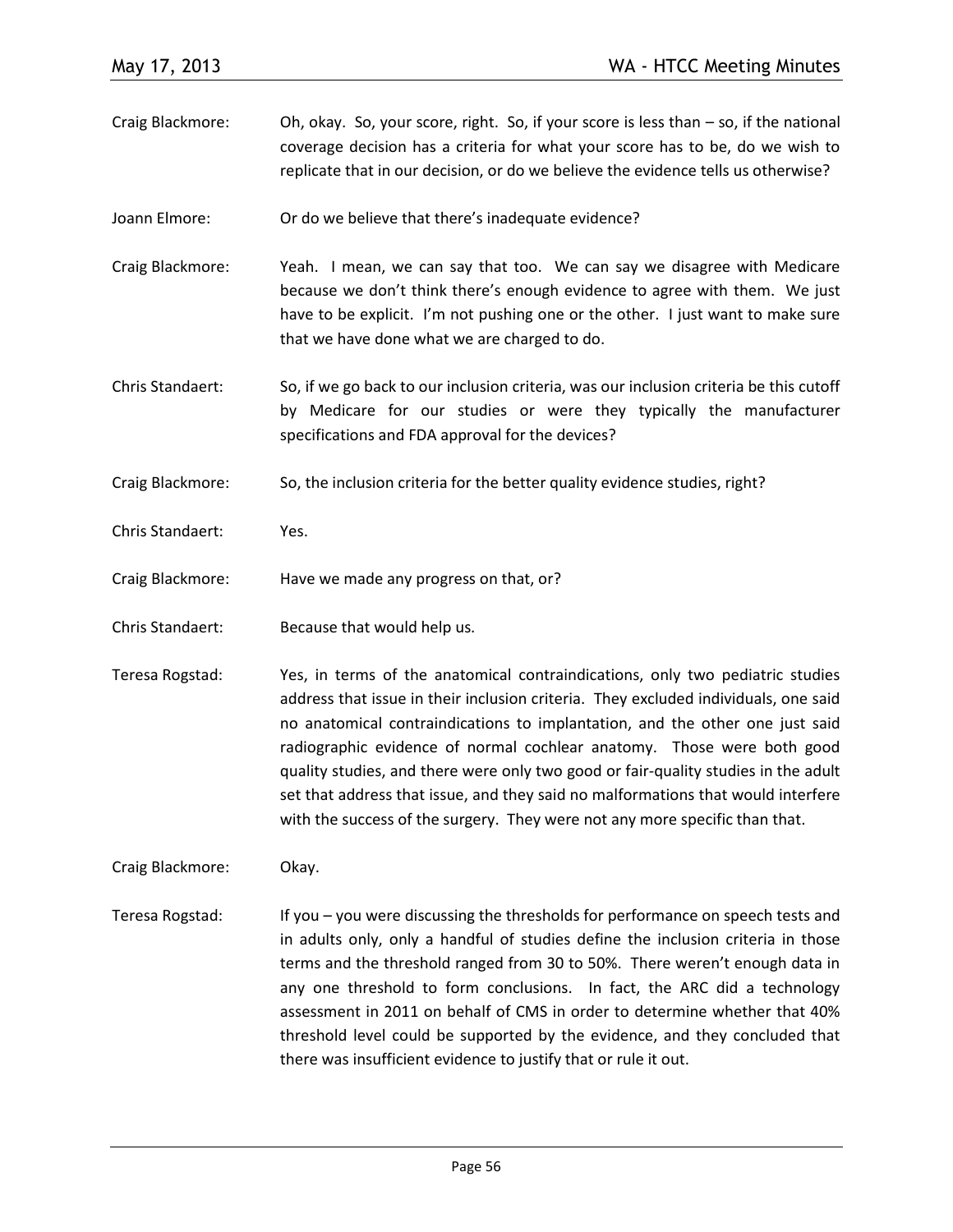- Craig Blackmore: Okay, to get back to the list, we have been talking about this anatomic criterion, accessible cochlear lumen and stimulable auditory nerve. Are we happy with this? Do we wish to get rid of it? Do we wish to make it more restrictive? I'm looking for input from the committee.
- Michael Souter: Well, it's also in the Medicare coverage, as well.
- Craig Blackmore: So, is that similar language?
- Michael Souter: An accessible cochlear lumen that is structurally suited to implantation. They also mentioned freedom from lesions of the auditory nerve, as well.
- Craig Blackmore: Okay. So one choice is to basically pattern after that language. Another choice would be to leave it at the discretion of the surgeon, if the surgeons believe they can technically succeed in people that would not necessarily meet these criteria. Committee members? I'd like to go with a show of hands on the restrictive versus less restrictive. Go ahead.
- Chris Standaert: I mean, I'd go with less restrictive to a degree, but given the we always have to match – we always have to explain our differences from the CMS if we have them, and frankly we didn't come up with this language. The medical directors came up with the language. We have no idea where it even came from. They just sort of picked it.
- Craig Blackmore: It comes from the national coverage decision.
- Chris Standaert: No, it doesn't. It's different than the national coverage decision. They don't mention anything about a stimulable auditory nerve.
- Chris Blackmore: Alright, I stand corrected.
- Chris Standaert: But that's not from the national coverage decision, and that's not any of the inclusion criteria in our studies, so where did we come up with that?
- Carson Odegard: The agencies did.
- Chris Standaert: The agencies did, but that's we're not the agencies. So, I don't think we have a basis for coming up with something different. I think we can look at what CMS said and then say based on a rational discussion of this, that might be overly restrictive for the patient population, but I don't know that we can add restrictions that don't exist in the CMS thing or that we found in the literature. Does that make sense?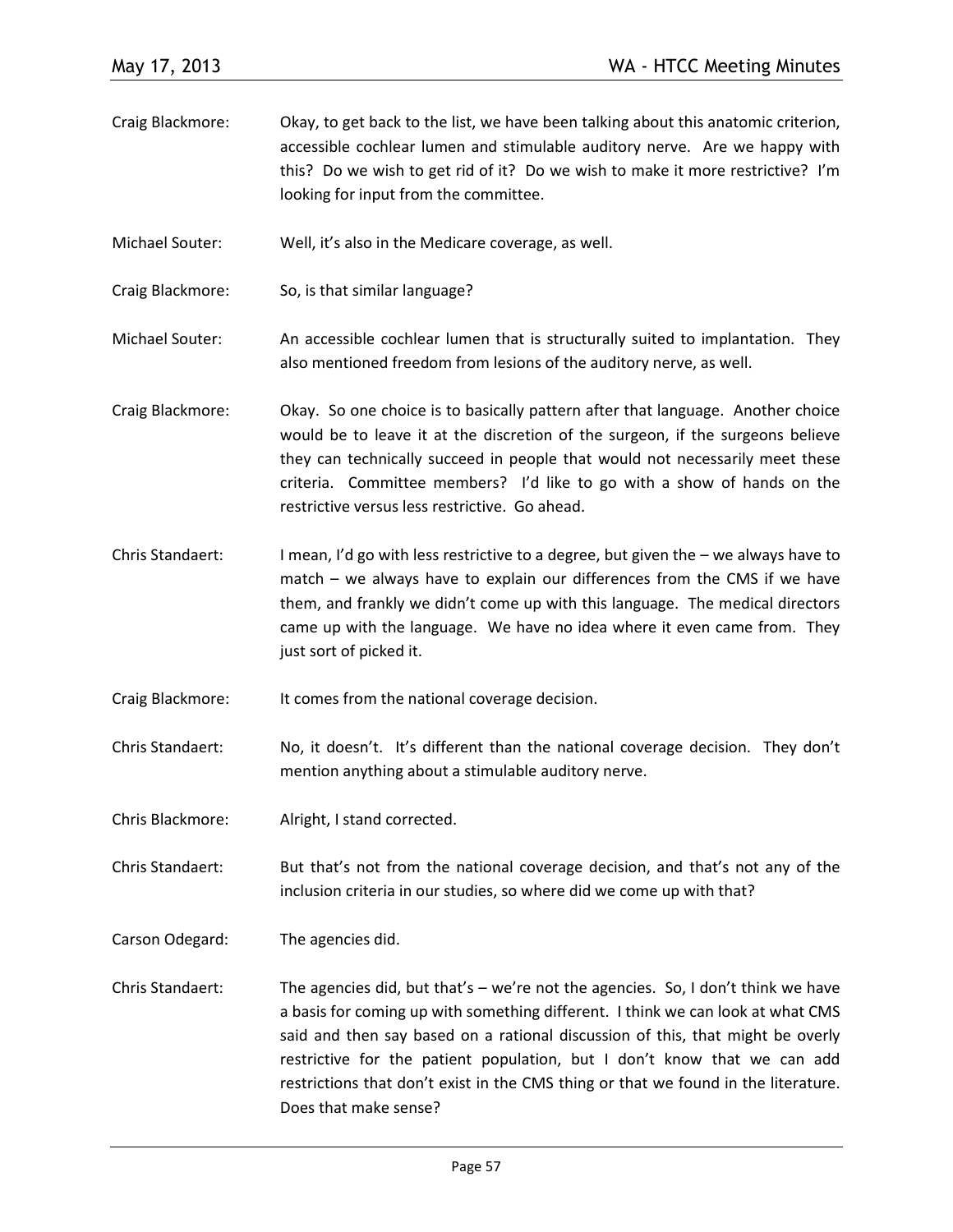- Craig Blackmore: I agree. If stimulable auditory nerve is not in either of those sources, then it might not be the best choice.
- Michael Souter: And again, while I understand our clinical expert saying that the threshold is shifting in terms of freedom from lesions in the auditory nerve, I think we need to see data on that before we could actually justify.
- Craig Blackmore: I think the choices are going with, and tell me if I'm wrong, but going with the national coverage determination, which is more restrictive, and which is at least close to what limited information we have on the inclusion criteria for the studies or going with a less restrictive model that is based on basically opportunity for technical success, and you can defend either of those. My bias would be, you know, our charge is look at the evidence and this is what we have evidence on. It's not great evidence, but I find it convincing for benefit, but I only find it convincing for benefit in the people that they study, and if there were people that were clearly excluded, I have trouble making statements about that.
- Joann Elmore: lagree.
- Craig Blackmore: But, that's an opinion.
- Seth Schwartz: I'm not sure of this so I'll ask, but was the national coverage decision, did it include evidence for children, or was it focused on mainly adults?
- Craig Blackmore: They don't give an age. Well, we don't have an age on this slide. I don't have a – you should probably go to the source.
- Seth Schwartz: For [inaudible] on the ARC report, what they looked at, I think it was just adults, but can you confirm?
- Teresa Rogstad: Correct.
- Seth Schwartz: Yeah. So, the reports they commissioned for making their determination was adults only.
- Craig Blackmore: But the evidence inclusion criteria for children we've heard, and it was you have to have a lumen.
- Seth Schwartz: But that's for Medicare, not for...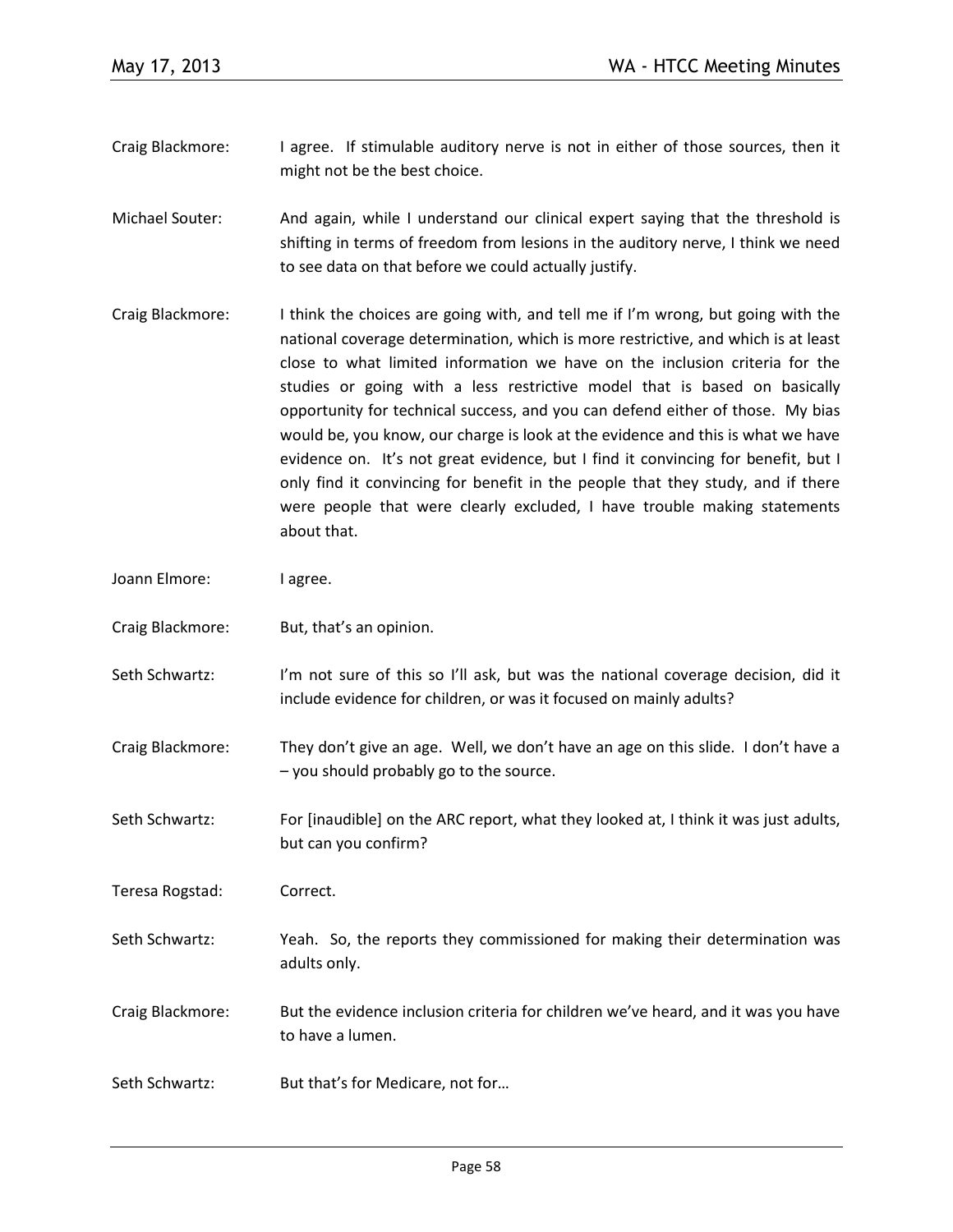| Craig Blackmore:        | No, but I mean for the studies that we've heard that provide evidence of<br>effectiveness in children, the inclusion criteria for those studies, as best can be<br>determined, were restricted to similar to this. |
|-------------------------|--------------------------------------------------------------------------------------------------------------------------------------------------------------------------------------------------------------------|
| <b>Chris Standaert:</b> | So, you said the ARC report was 2011, and the coverage determination we're<br>looking at is from 2005. Is there a new coverage determination for Medicare?                                                         |
| Teresa Rogstad:         | No, and I couldn't find any indication on the website that it was on a Meg-Cac<br>agenda or anything. So, I think since the ARC report didn't find anything to<br>suggest a change in the policy                   |
| Chris Standaert:        | Although the ARC report also didn't find any justification for their inclusion<br>criteria of hearing perception.                                                                                                  |
| Teresa Rogstad:         | That's true. They didn't find anything to disprove it either. So, I mean, I don't<br>know what the reasoning was. All that I know is there no evidence that the<br>policy is going to change.                      |
| Craig Blackmore:        | The report was consonant with the inclusion criteria for the adult study you just<br>told us. Some of them were 30% or 50%. I mean, it was somewhere in that<br>range, but it wasn't absolute.                     |
| Teresa Rogstad:         | Right. Most of the studies actually didn't express inclusion criteria in those<br>terms.                                                                                                                           |

- Jay Rubinstein: We recognize that a lot of these bilateral studies are done in countries outside of the United States where national coverage decisions or FDA criteria don't apply, but it is safe to say that if I were doing a large scale study of bilateral versus unilateral cochlear implants I would focus on people with normal anatomy and people who do not have structural anomalies of the auditory nerve either.
- Craig Blackmore: It's also safe to remember that patients with other conditions that would not meet these criteria would still be eligible for implantation potentially if they were enrolled in a study to answer those questions. So back to the sheet. We need a decision on inclusion or exclusion of basically the third bullet point of the national coverage decision on slide 10 of the AMDG presentation. So, this is what the coverage decision – the wording we have here is freedom from middle ear infection, an accessible cochlear lumen that is structurally suited to implantation, and freedom from lesions in the auditory nerve and acoustic areas of the central nervous system. So, include such criteria or not include such criteria.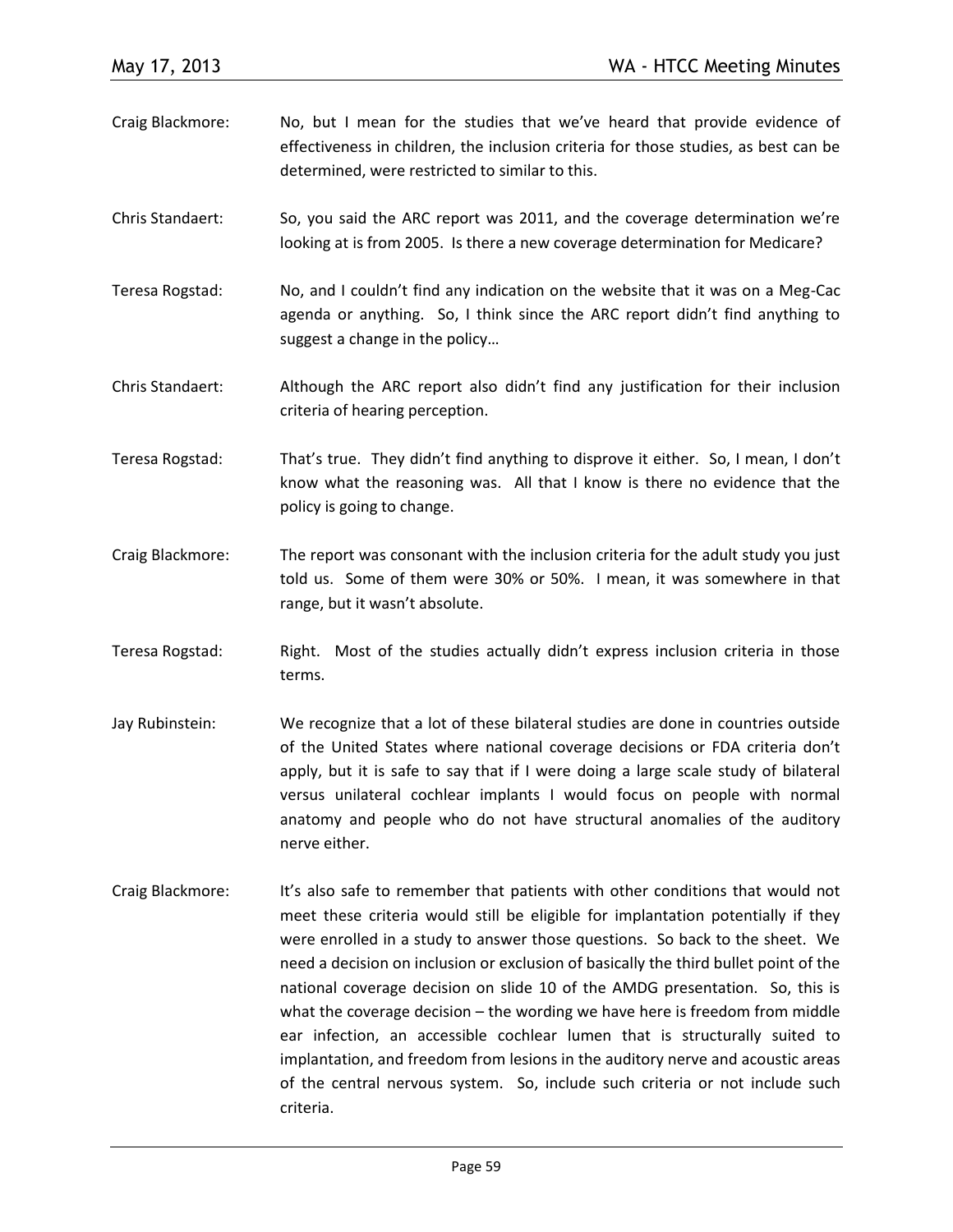Joann Elmore: How about include something but a little bit more general?

- Craig Blackmore: What do you have in mind?
- Joann Elmore: I don't know. Anatomy suited to implantation, I mean, something basic. I mean it seems self-evident that if they've got middle ear infections they're not going to implant.
- Chris Standaert: I think that's in the contraindication to surgery, right?

Joann Elmore: Right, one would hope.

Chris Standaert: Again, do our inclusion – do we have exclusion criteria from the studies that mimic these, or no? I figured I would ask, because I had a feeling. The exclusion criteria of the studies, do they help us at all with structural deformities, or no?

- Teresa Rogstad: To the extent that was addressed, as an enrollment criteria, they seem to support excluding structural abnormalities, but only four of some 35 or more studies mentioned that as a criterion. So, it's a little bit hard to know whether – so most of the evidence does not have that as a criteria. It doesn't state it as a criterion. It may be that this is considered standard practice, or like Dr. Rubinstein said, if you wanted to show effect, you probably wouldn't enroll patients you suspected might not have a good outcome. So, I think probably the evidence generally applies to no structural abnormalities.
- Jay Rubinstein: As I'm thinking about it more, structural anomalies are not discrete. There is a continuum of structural anomalies of the cochlea from very mild anomalies that have no impact on outcome to very severe anomalies that have profound effects on outcome, and there are minor anomalies of the cochlea where I would include them in a study like this, and presumably some of these studies do have those patients in it, because most surgeons would look at that ear and say, well that's this particular mild anomaly, say a Mondini deformity of the cochlea, and it's not going to affect the outcome of the implant. So, it's a mixed bag. There are probably some minor anomalies in these studies.
- Joann Elmore: Which is why the national Medicare is too restrictive when they say freedom from lesions in the auditory nerve and acoustic areas. It's almost too restrictive.
- Craig Blackmore: Well, I assume they mean tumors when they say lesions.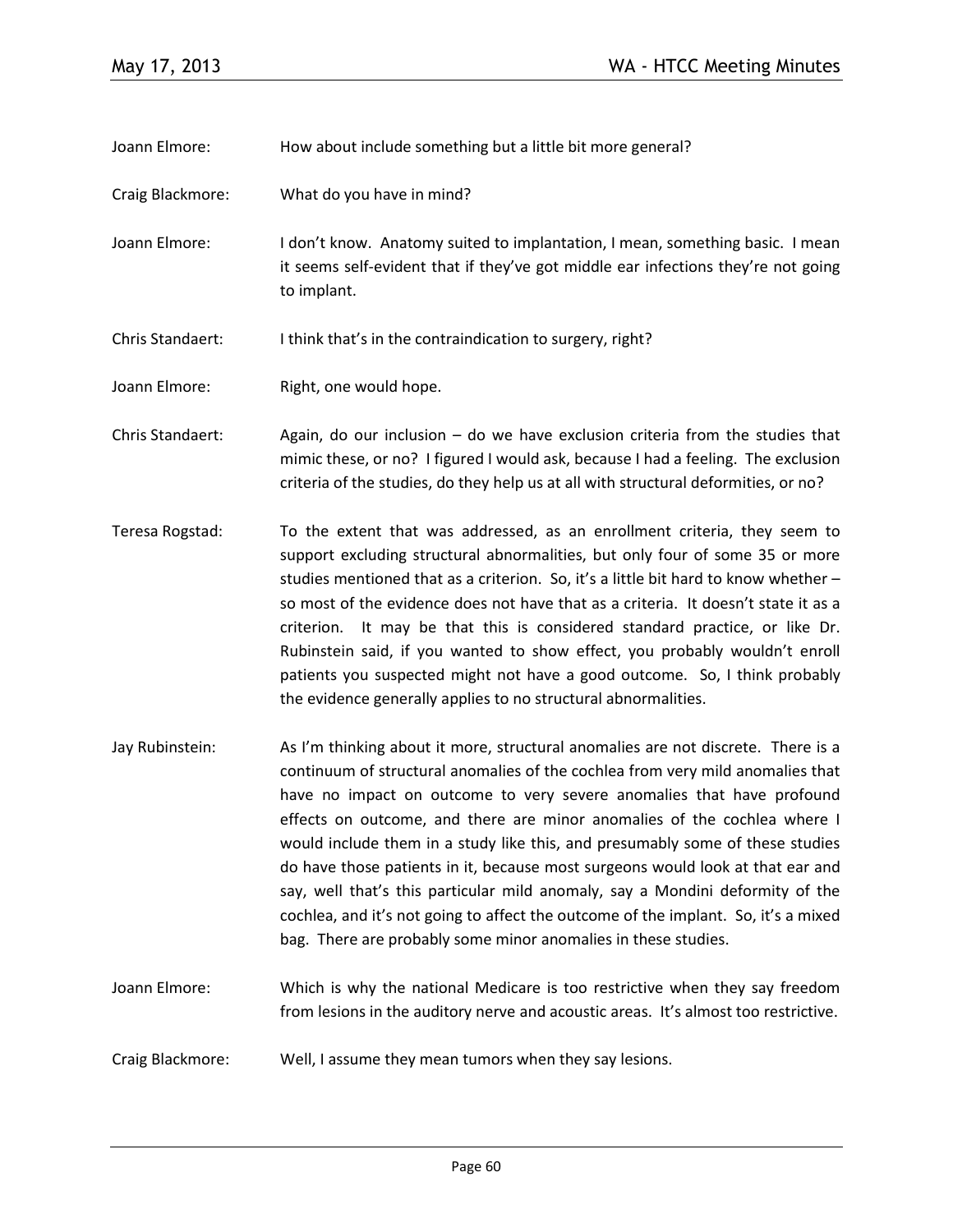- Chris Standaert: Well, I think they're talking about anything so, sensorineural hearing loss, but if the sensorineural hearing loss is from a more proximal lesion in the central nervous system, it doesn't matter what you do to the cochlea. That's what they're saying. So, if you have a brainstem lesion and that's why you – then – but as he is saying, there may be some lesions in that pathway that really aren't the cause of the hearing loss. You could have a neurofibroma that isn't  $-$  or a schwannoma or some other thing that isn't structurally impairing the neurological function that one would still consider a lesion of the nervous system that isn't really a structural problem, in terms of impairing hearing. So, I guess that's where it gets tricky, and again, we have no data. I think that little phrase kind of covers it actually, because if you had a destructive lesion of some sort in the auditory nerve, that would not be an anatomy suitable to implantation, I would think.
- Craig Blackmore: We can do this. My bias would be to use the language of the national coverage determination, because I don't see any compelling reason not to. Again, whatever the committee.
- Richard Phillips: When you're talking about the national coverage decision, are you trying to apply those data to children, too, because the testing, for example, it says testing at 40%. You can't test some of these kids, can you? So, I mean really, it's almost like it doesn't apply to a portion of our population.
- Craig Blackmore: I don't know, maybe the 40%...
- Chris Standaert: That's 40% on test of open-set sentence cognition, which you can't do…
- Jay Rubinstein: Those are adult tests.
- Chris Standaert: Yeah, you can't do that in a 12-month-old.
- Craig Blackmore: That wouldn't work in a 12-month-old.
- Chris Standaert: Personally, I would say you leave out the preamble, take the other pieces, and then use the FDA labeling as a way to restrict it based on testing.
- Craig Blackmore: So, the FDA labeling has adult and pediatric conditions that might supercede this 40%, because this is adult specific, I think is what we're hearing.
- Teresa Rogstad: The FDA labeling generally describes the eligibility criteria for children in terms of no evidence of improvement in language skills, as assessed by an audiologist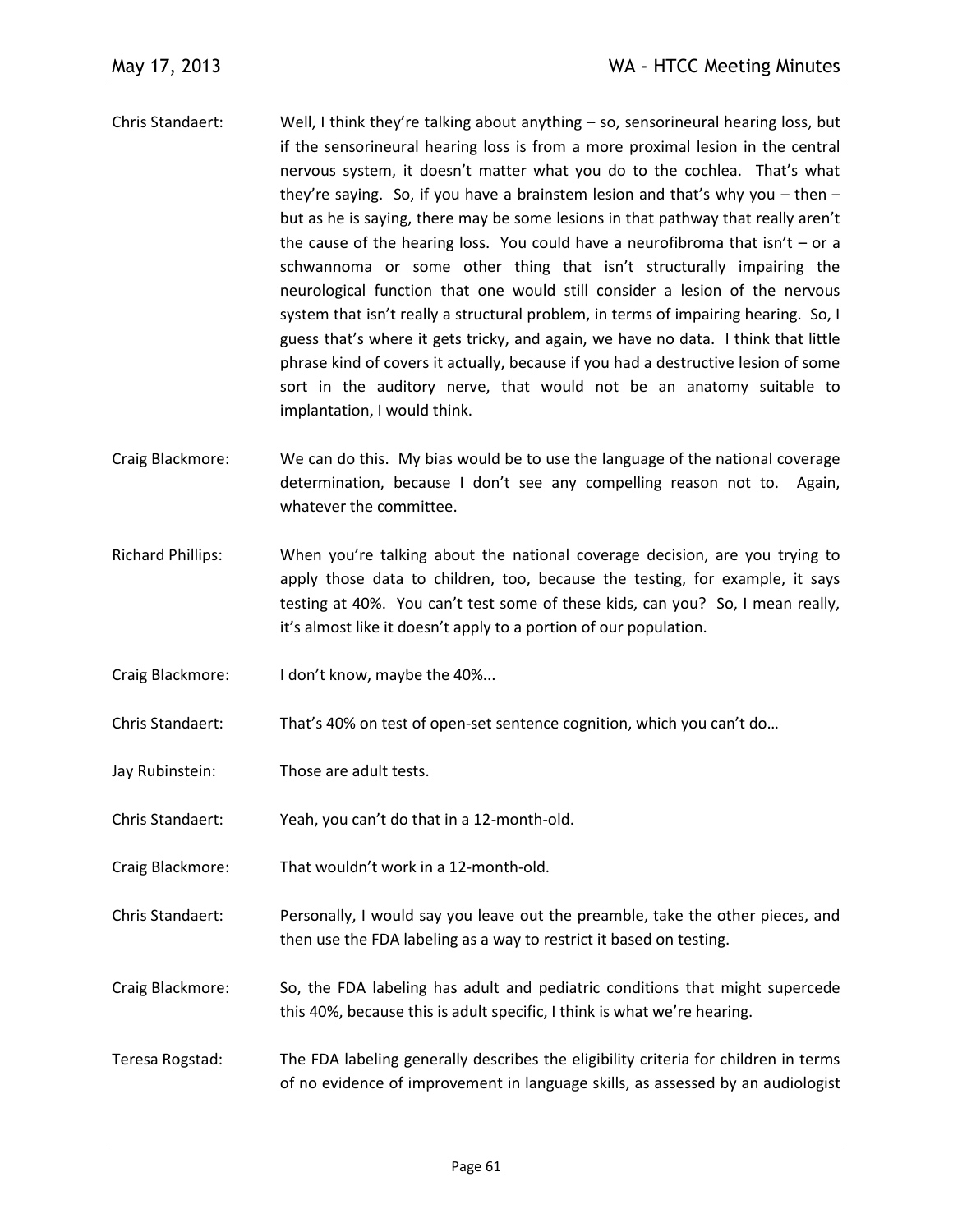or other healthcare professional, because they can't take those tests, but there does have to be an assessment that they're not making an improvement.

Craig Blackmore: There's an assessment in the trial.

Chris Standaert: So, we could leave out some preamble on the explanation that this does not necessarily apply to children, so we don't think we should have it and we'll just go with the FDA labeling.

Craig Blackmore: So, we have the last two paragraphs or bullet points here that are options, and we should choose one of those two. So, I'm going to ask for a show of hands on option one, which is simply stating anatomy suitable to implantation, and then I will ask for a show of hands for freedom from etc., etc. from the coverage decision. So, the anatomy suitable to implantation group, please give me a show of hands. And the group who would choose the national coverage language freedom from, etc. There are some abstentions, which is fine, too, but most of us favored the bottom bit, so can we please remove the anatomy suitable to implantation. Are there any others up here that deserve further discussion?

> Okay, then we will press on, and I think the next step in this process is for a binding vote, so this will be for coverage or noncoverage or cover with conditions of bilateral cochlear implantation. These are the pink cards, and your choices are to vote for coverage without conditions, which is self-evident, noncoverage, which is again easy to understand, or cover with conditions and the conditions are predefined on the slide there. So, may I have votes, please?

- Josh Morse: Nine cover with conditions.
- Craig Blackmore: So, it is our job to determine if there is a national coverage decision and if our decision is consonant with it, and it largely is with some areas of clarity that we felt the evidence supported, and that concludes…
- Josh Morse: There is also a consistency with expert guidelines to be checked, as well.
- Craig Blackmore: Consistency with expert guidelines. Well, we looked at the payment decisions.
- Josh Morse: They're included in the decision document.
- Craig Blackmore: They are included in the decision document.
- Josh Morse: Actually, it's in your decision tool discussion.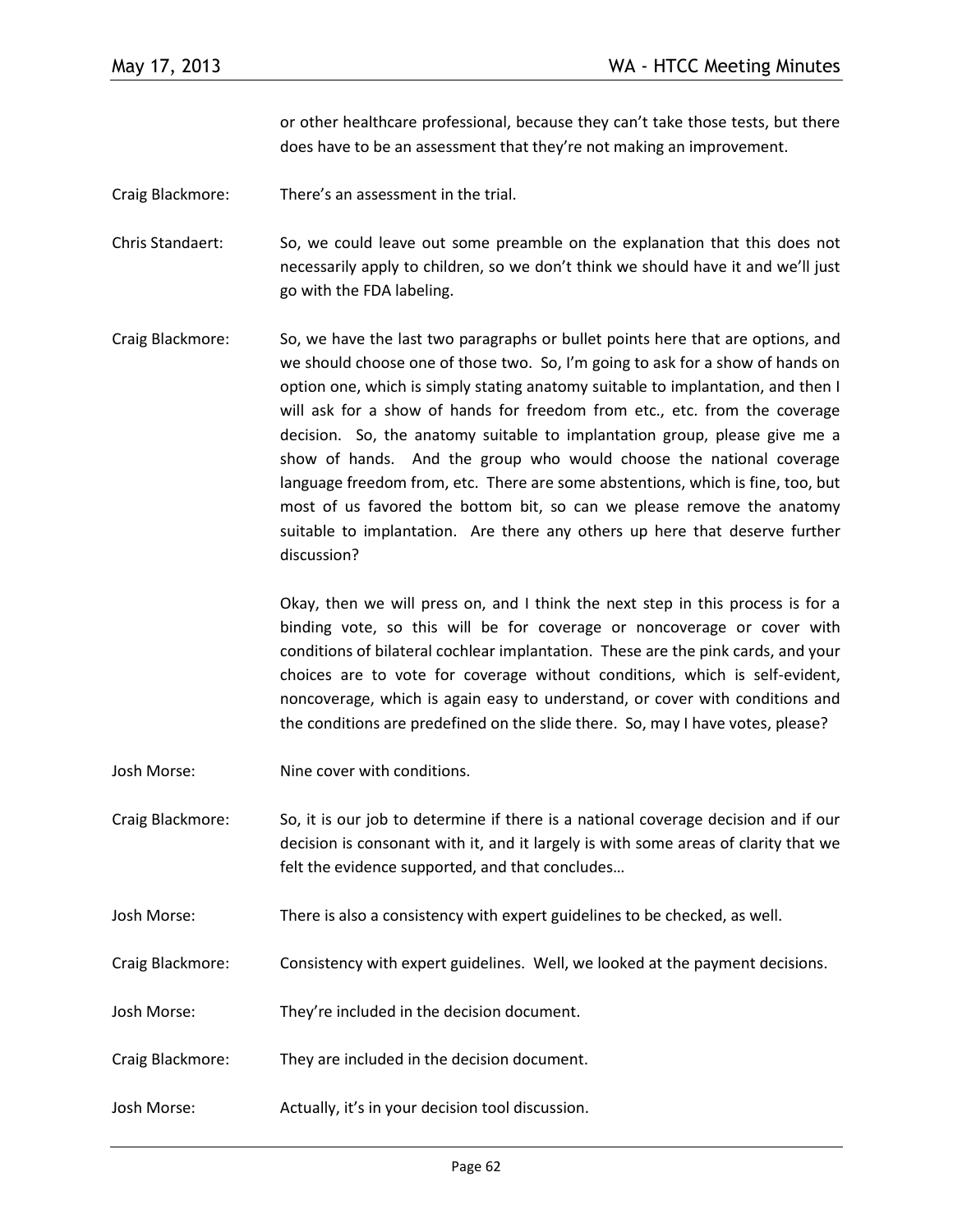Craig Blackmore: We included discussion of the NICE and the Children's Hospital in our presentations, and we have also seen the AAOS guidelines, so I think the committee is aware of those guidelines in making this decision. That was part of the discussion, and we relied upon the best evidence from the best trials and the inclusion criteria there.

> Alright, we charge staff with formulating a draft coverage decision for final approval and discussion at the next meeting, and that concludes cochlear implants.

> Lunch is not here, so we will continue. Next, let's make sure our vendor is here. We can go with agency utilization and outcomes.

- Seth Schwartz: Craig, since we've been doing it at the end of the meeting, you know, we've been talking about the upcoming key questions. Do you want to take a little time now and do that so we don't have to do that later, or is that?
- Craig Blackmore: We have to be in the window of time here.
- Seth Schwartz: I know, but that's not isn't that separate. That's not part of the meeting.
- Craig Blackmore: It's not on today's agenda. We don't have any that are at that point in development. So, we're going to continue. Are the agency – are you guys ready for the next topic? We're a little ahead of schedule, but if you're here and willing to present, we could move on with that before lunch. So, we're going to start into our second topic of the day, which is catheter ablation procedures, and in the interest of scheduling, we're going to have the agency medical directors provide their comments to us first.
- Steve Hammond: My name is Steve Hammond. I'm a chief medical officer of the Department of Corrections and here to present the Agency Medical Directors Comments on catheter ablation procedures for supraventricular tachycardia.

So, a little background. Catheter ablation for supraventricular tachycardia is intended to control or cure various types of cardiac arrhythmias originating above the ventricles. It is an alternative to medication and surgical treatment. What brought this up as a suggested topic of review is some uncertainty about benefits of catheter ablation in various types of supraventricular arrhythmia. There are a number of types. The safety of the procedures was uncertain. Cost was a serious consideration. Billed charges from outpatient hospital facilities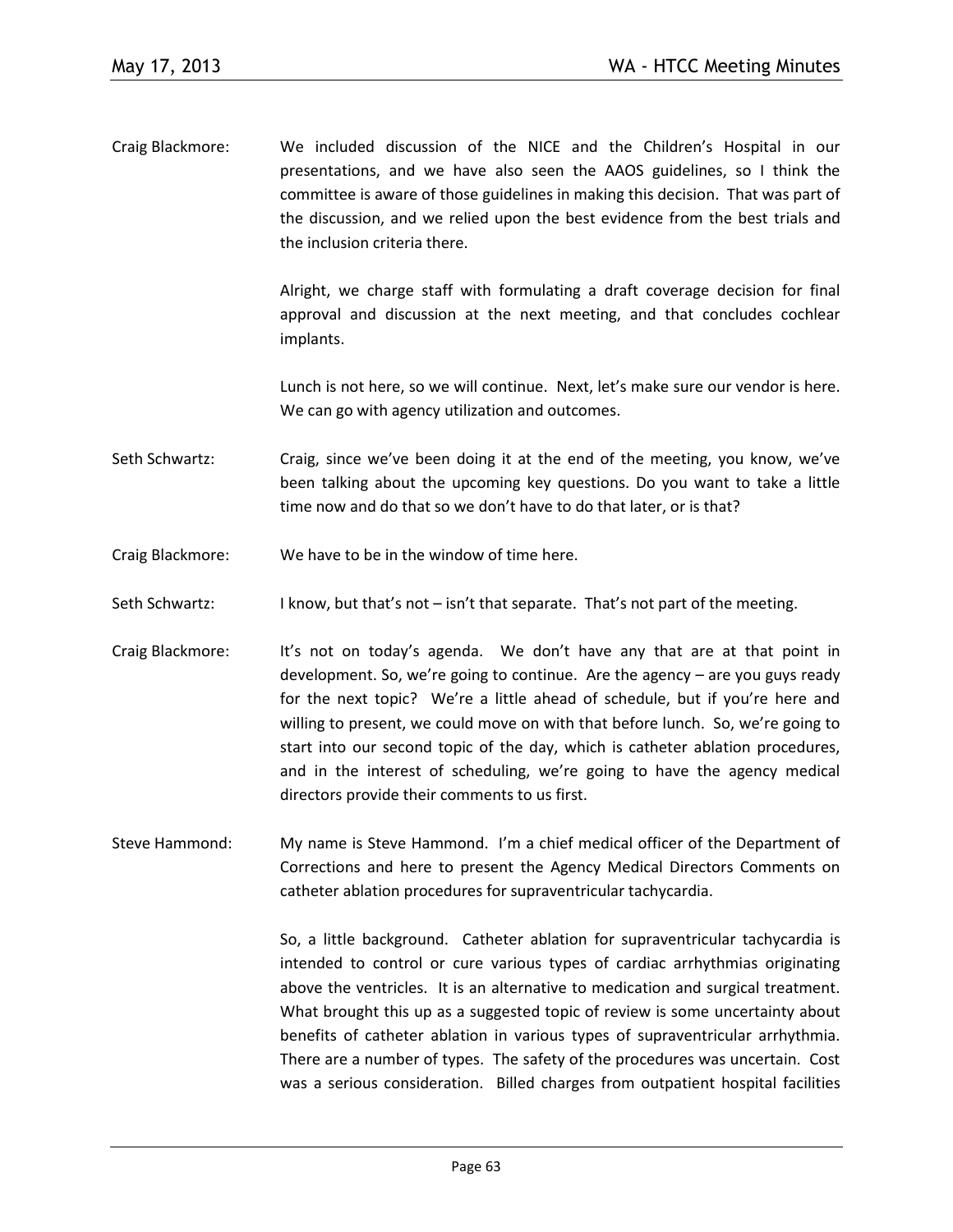where these procedures are performed can be quite high, exceeding \$100,000 for an outpatient procedure, and I will stop and comment.

There was a – I remember one sentinel case in which an individual was sent for a second attempt at an ablation to treat sinus tachycardia, again with very high charges, and so it was cases like this that brought the topic up for consideration. Also, catheter ablation needs to be compared to alternative management strategies, which could include medication treatment or antiarrhythmic drugs, surgical treatment, or no active treatment. So, at the time of the initial topic selection, the AMDG rated the concerns as high for efficacy and really the concern being in what conditions is this an effective treatment. Safety concerns were medium, and cost was high.

After review of the evidence report, the concerns were modified to some extent. The concern about efficacy remained high for some arrhythmias, but was less of a concern for others where there is more evidence to support efficacy or effectiveness.

So, from our point of view, we wanted to know when catheter ablation is the procedure of choice to manage different supraventricular arrhythmias. We wanted to know how management by catheter ablation compared to management with antiarrhythmic drugs or even no treatment, and in what patients catheter ablation procedures are appropriate. For example, is this appropriate for highly symptomatic patients, for patients who have failed medication treatment, and again, is it more appropriate in the setting of particular types, subtypes of supraventricular arrhythmia and tachycardia than in others. Again, we wanted evidence on the safety of these procedures and to the extent available for the cost effectiveness.

These are the current coverage policies in the four agencies participating in the review. Labor and Industries does cover this, although it is rarely required under L&I. It is covered, but prior authorization is required. PEBB-UMP, the state employee's plans, require no prior authorization and cover. Likewise, Medicaid covers without prior authorization. The Department of Corrections does require prior authorization.

So, looking at the utilization data, I will use the pointer at the screen at the front of the room, or the room near the refreshments table, the screen there. We see that for the public employees, plans over a four-year period, expenditures were \$9.7 million and for Medicaid \$2 million. We see that the average payment per procedure is substantial. It is higher for PEBB-UMP than for Medicaid, and we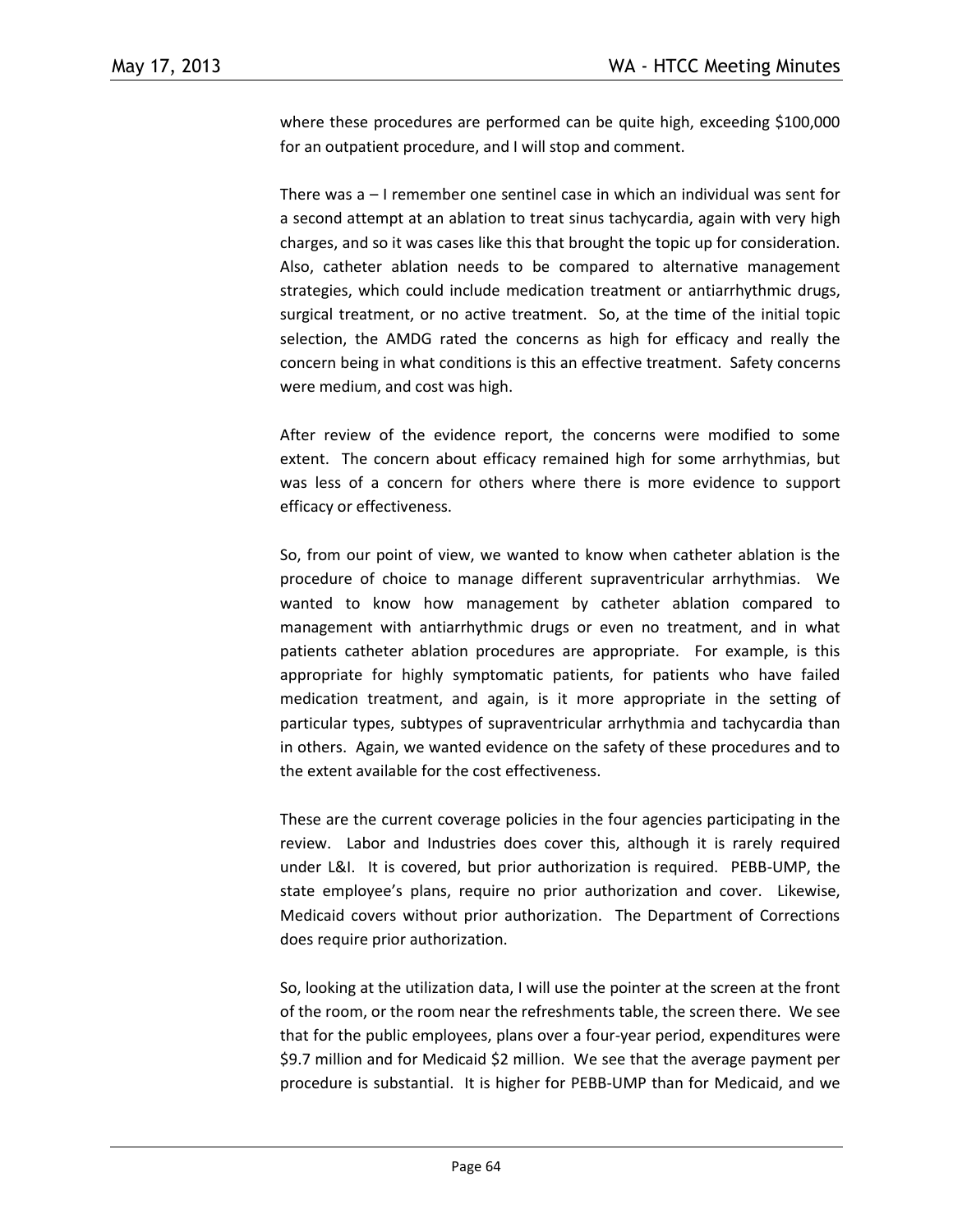also see some evidence of rising utilization, more pronounced in the Medicaid population than in the public employee's population.

Looking at the age distribution of these procedures, we see in the PEBB a concentrated, perhaps not surprisingly, in the middle-aged and elderly groups, age greater than 50, somewhat less askew towards the higher age ranges for the Medicaid population. Again, likely reflecting the age distribution in these covered populations. Slight predominance of males over females.

Now, the cost data we looked at previously were for amounts paid. This is a look at amounts allowed. In other words, sort of the negotiated price under the different plans, but this may include copays by patients, but in any case, I mention the billed charges in excess of \$100,000 by hospitals, but these are negotiated, allowed amounts here, and we see considerable variation between UMP, as the primary payer, versus for reasons I'm not really clear on, UMP Medicare allows considerably higher. We also see that the great preponderance of the charges come from facility fees, which would include equipment, also. Okay, I think that's enough for that slide.

There is no national coverage determination under Medicare for catheter ablation procedures. So, the evidence report, this is the summary from the agency perspective. For atrial fibrillation, catheter ablation, may be more efficacious than antiarrhythmic drugs in preventing recurrence of atrial fibrillation, although question remains is this in those failing antiarrhythmic drugs and is it most suitable for symptomatic patients? In the case of atrial flutter, catheter ablation does appear to be more efficacious than antiarrhythmic drugs in preventing recurrence, although the questions remain would this be after failure of attempts at cardioversion.

In a couple of subtypes of SVT, supraventricular tachycardia, the atrioventricular nodal reentry tachycardia and atrioventricular reentry tachycardia, there is some data that suggests efficacy of catheter ablation greater than antiarrhythmic drugs, but really not sufficient to determine that with confidence, I should say greater efficacy than drugs and surgery or no treatment. For Wolf-Parkinson-White syndrome, there does appear to be evidence of superior efficacy for catheter ablation treatments, again in reducing recurrence rate, and for the remaining subtypes of SVT listed here, sinus tachycardia, atrial tachycardia, focal junctional ectopic tachycardia, and nonparoxysmal junctional tachycardia, there is no evidence of efficacy specific to these types. So, in summary, the evidence best supports efficacy and symptomatic drug resistant atrial fibrillation, atrial flutter, and WPW syndrome.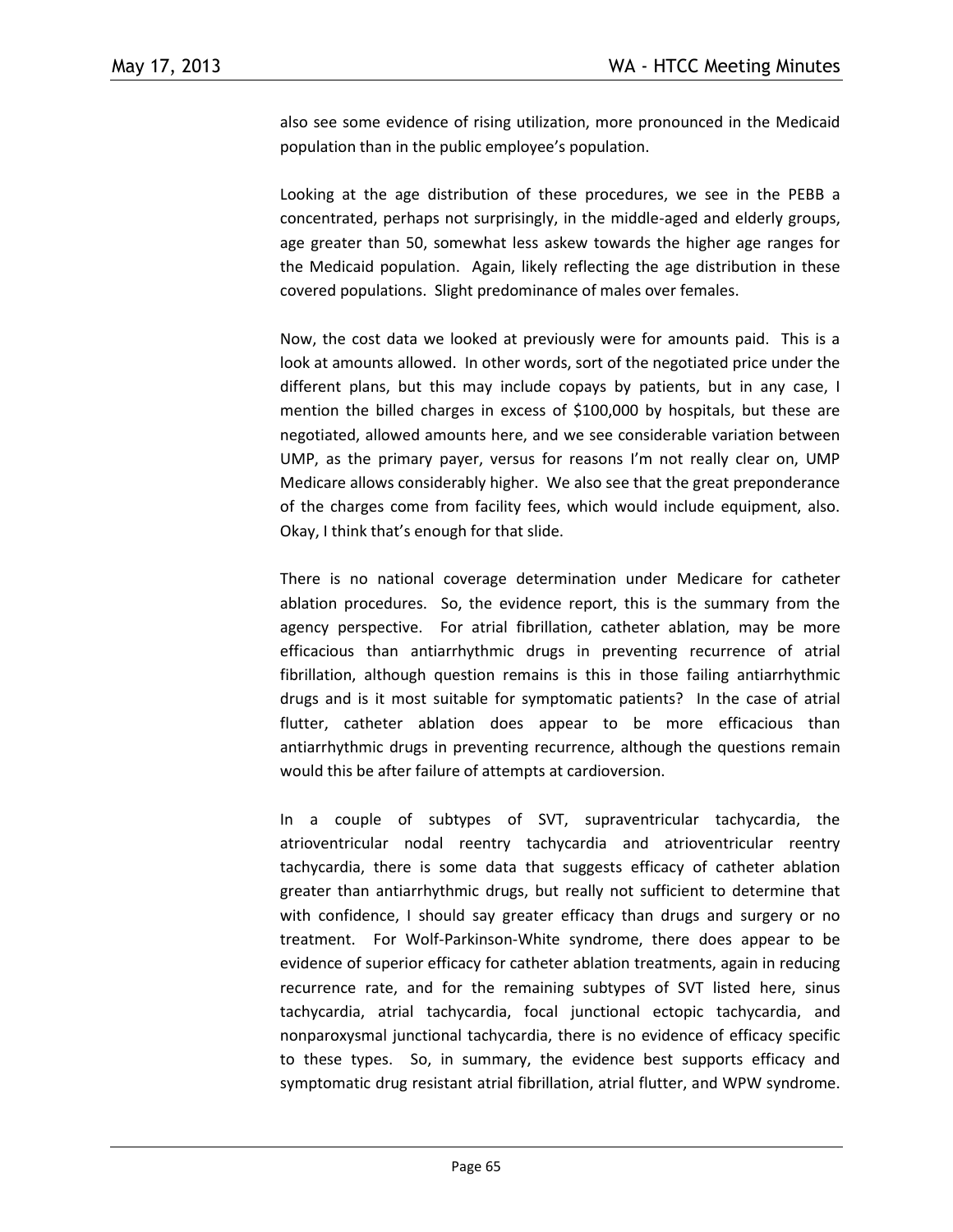There is sparse evidence to support efficacy in AVNRT and AVRT and really evidence is lacking to support efficacy for the remaining listed arrhythmias.

Safety appears to be equivalent to interventions other than catheter ablation. Cost effectiveness, there have been some studies. I would suggest, the medical director suggests, that it really can only be argued for in the setting of symptomatic drug-resistant atrial fibrillation, atrial flutter, and WPW syndrome where efficacy is reasonably well established.

So, our recommendation is that catheter ablation be covered with conditions, those being as shown here for atrial fibrillation, atrial flutter, WPW syndrome, and AVNRT, AVRT when symptomatic and resistant to drug therapy and that catheter ablation not be covered for, I'll just read them off one more time, sinus tachycardia, atrial tachycardia, focal junctional ectopic tachycardia, and nonparoxysmal junctional tachycardia. And that concludes the agency presentation.

- Craig Blackmore: Thank you. Questions? Richard?
- Richard Phillips: Steve, on some of your cost data, when you're doing ablations, do any of these cost data include the cost of pacemakers that are sometimes added in?
- Steve Hammond: Yes, I believe so. Now, Margaret can correct me if I'm wrong, but what we tried to do was just look at all of the costs surrounding the procedure done on the day of the procedure. Is that accurate, Margaret?
- Margaret Dennis: Yeah. Related by diagnosis [inaudible] for the duration of optimization or the [inaudible].
- Richard Phillips: So, it's possible that over-extends the cost, because sometimes these patients are treated with pacemakers in addition to medications. So, in a sense, it may – the cost may not really reflect comparators. Does that make sense?
- Steve Hammond: The cost could include a pacemaker being inserted as part of the procedure.
- Richard Phillips: Yeah, and the other part was is that even if they didn't get the ablation, they might get a pacemaker anyway. That was my point. So, in other words, as a comparator, the pacemaker costs may not – may not be a comparable kind of comparison. That's all I'm getting at.
- Steve Hammond: The entire cost might not be avoided if the ablation procedure…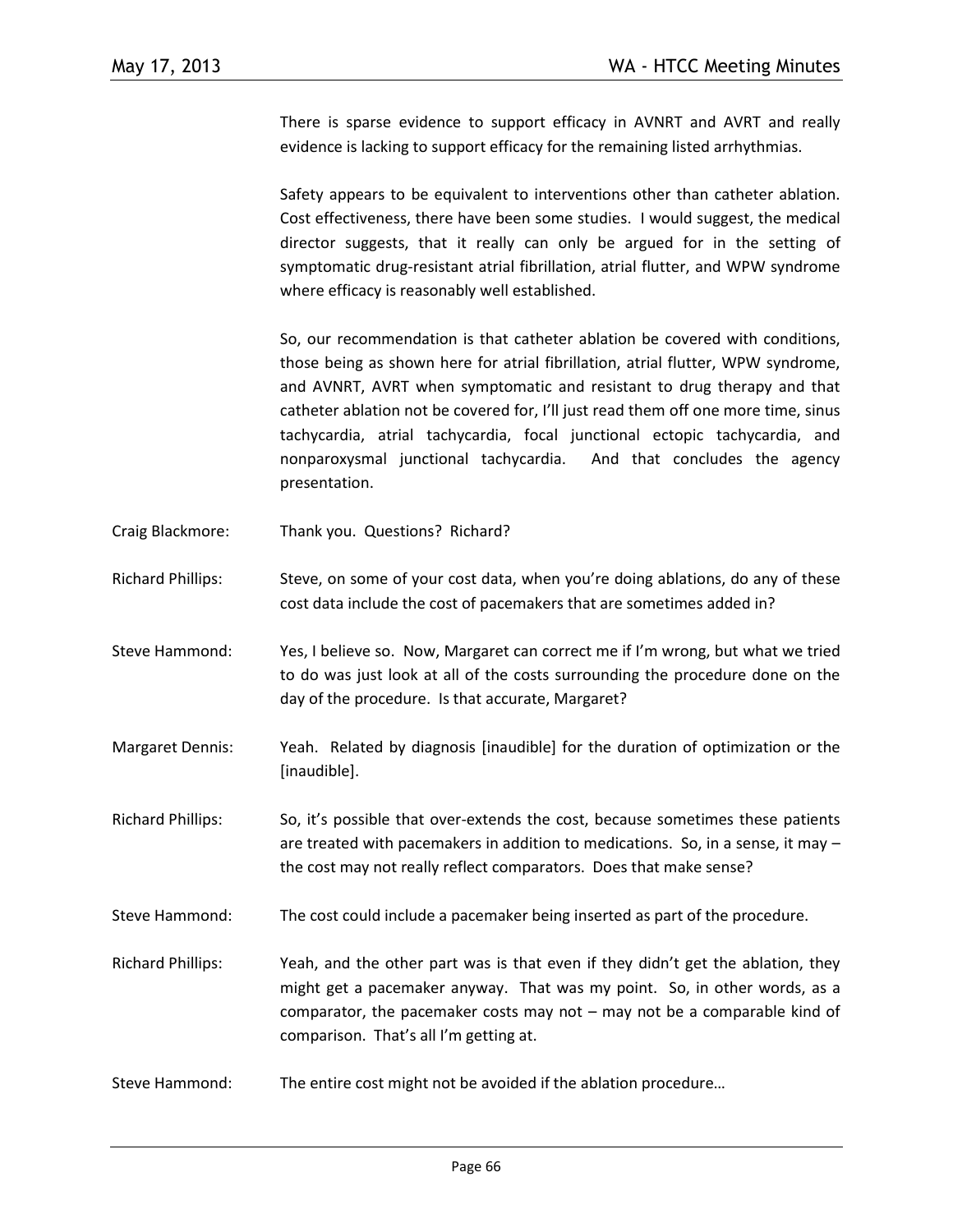| <b>Richard Phillips:</b> | Yeah, that's my point. That's what I was trying to clarify.                                                                                                                                                                                                                                                                                    |
|--------------------------|------------------------------------------------------------------------------------------------------------------------------------------------------------------------------------------------------------------------------------------------------------------------------------------------------------------------------------------------|
| Steve Hammond:           | Okay.                                                                                                                                                                                                                                                                                                                                          |
| <b>Richard Phillips:</b> | And it sounds like that might be the case.                                                                                                                                                                                                                                                                                                     |
| <b>Margaret Dennis:</b>  | I'll verify that.                                                                                                                                                                                                                                                                                                                              |
| Chris Standaert:         | Many times I've seen patients who have been hospitalized and had a couple of<br>ablations and a catheterization and all sorts of stuff done during one stay. So, if<br>you add all those up, it gets very expensive, but that's not just the cost of one<br>ablation.                                                                          |
| Craig Blackmore:         | So, I am struggling with the cost data, and I hope you can help me out. When I<br>look at slide 6, it says that per procedure average, and this is a UMP, is<br>somewhere on the order of \$17,000. When I look at slide 8 for UMP, it says the<br>average is $$31,000$ or $$55,000$ , and $-$ just help me understand the difference<br>here. |
| Steve Hammond:           | Okay. That's the difference between what was paid on the previous slide versus<br>what is allowed. So, when - an allowed cost is the negotiated cost and that can<br>include a secondary payer or a copay.                                                                                                                                     |
| Craig Blackmore:         | So, secondary payer meaning there's another insurance company that's<br>chipping in? I mean, I don't think the patients are chipping in \$30,000 here, but<br>somebody is paying that, even if it's not the state. Is that fair?                                                                                                               |
| Steve Hammond:           | That's my understanding, and Margaret would you agree with that?                                                                                                                                                                                                                                                                               |
| <b>Margaret Dennis:</b>  | Right. Either Medicare or a secondary, another $-$ they have another primary<br>coverage.                                                                                                                                                                                                                                                      |
| Craig Blackmore:         | Okay. Thank you.                                                                                                                                                                                                                                                                                                                               |
| Steve Hammond:           | So, we tried to show both because we want to show what the actual financial<br>impact on the agencies is, but we also want to talk about the more $-$ the actual<br>cost of the procedure.                                                                                                                                                     |
| Craig Blackmore:         | No, I think that's great. I just wanted to understand it. Thank you.                                                                                                                                                                                                                                                                           |
| Joann Elmore:            | I had a few questions also. I think we're always intrigued by the cost<br>information. It seems that you basically took the day of the procedure, but                                                                                                                                                                                          |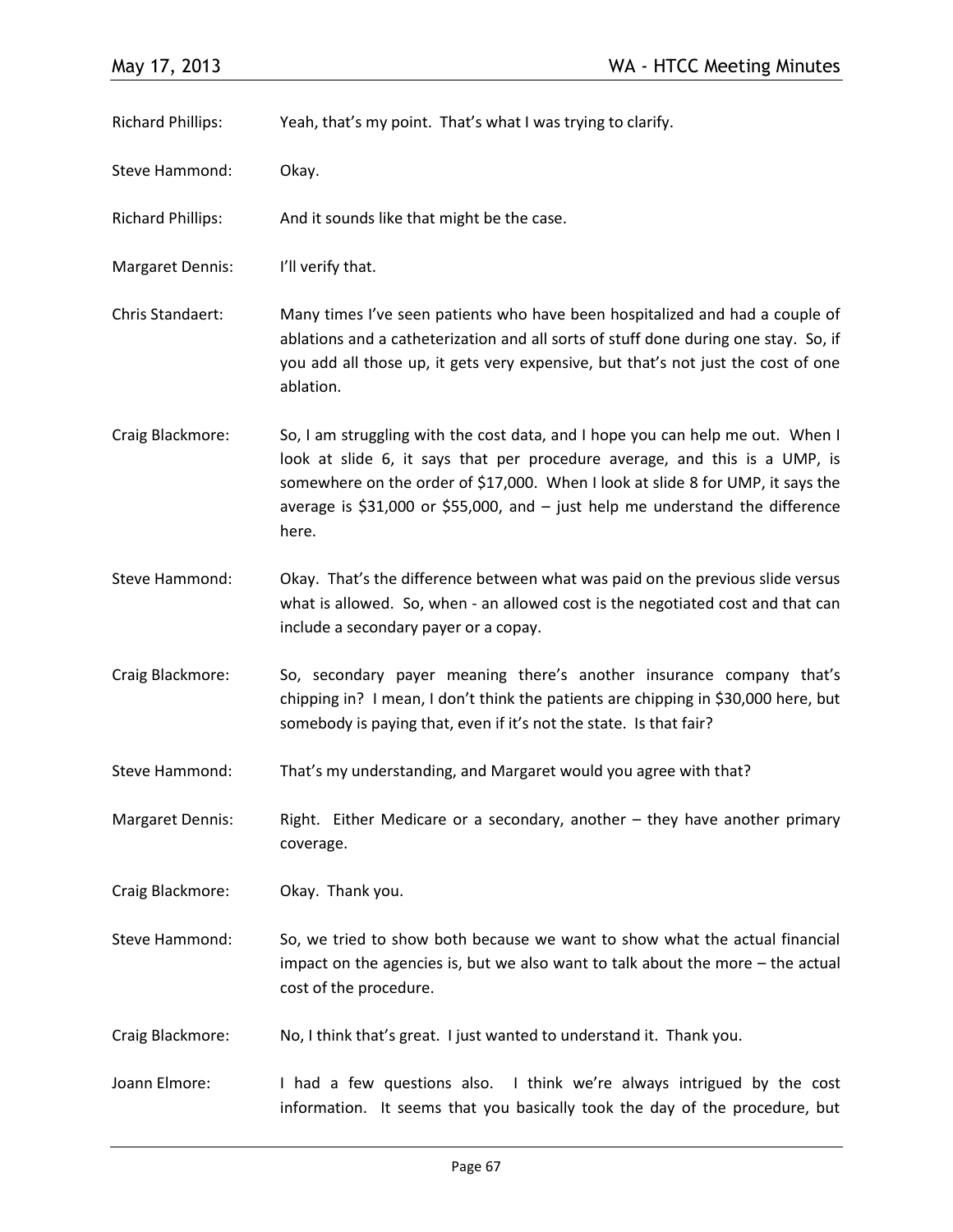there's a lot of cost associated with the EP testing that includes the echo and the event monitor and other things. So, those really aren't bundled into this the way you calculated it. I'm assuming that's correct, although if you took all of the costs on the day of the procedure, if they zapped things and they had to put in a pacer, then that would be included here. Steve Hammond: Yes, and it's my understanding if EP testing were done on the same day of the ablation procedure, that would also be included. Joann Elmore: Okay, and then my other two questions. Do you have any idea how many patients come back for repeat? Steve Hammond: That's a great question, and I think we did look at that, but  $I -$  Margaret is nodding affirmatively. Margaret Dennis: Yeah, we looked at that and we took it out of the data because it is very rare that we had repeats. Joann Elmore: Over this couple of years? Margaret Dennis: Yeah. Joann Elmore: Over the four-year period, it was low numbers. Steve Hammond: Infrequent. Joann Elmore: Okay, and then my final question is, what percentage of these ablation cases were for AVNRT or AVRT? Steve Hammond: I can't tell you that. I'm not sure that we broke that down. We did look at diagnosis codes. I can tell you just in general, atrial fibrillation is the most common. Atrial flutter, WPW are also fairly common, but I am actually getting beyond having the data right in front of me, so. Richard Phillips: One other quick question. Do you have any restrictions, as to which technology can be used? As example, the cryo versus the radiofrequency ablation? Steve Hammond: We did not suggest that. It did not look to me as if the evidence really strongly would indicate one direction or another. So, we just decided to address them as catheter ablation procedures in general, but certainly open to suggestions from the evidence or our expert.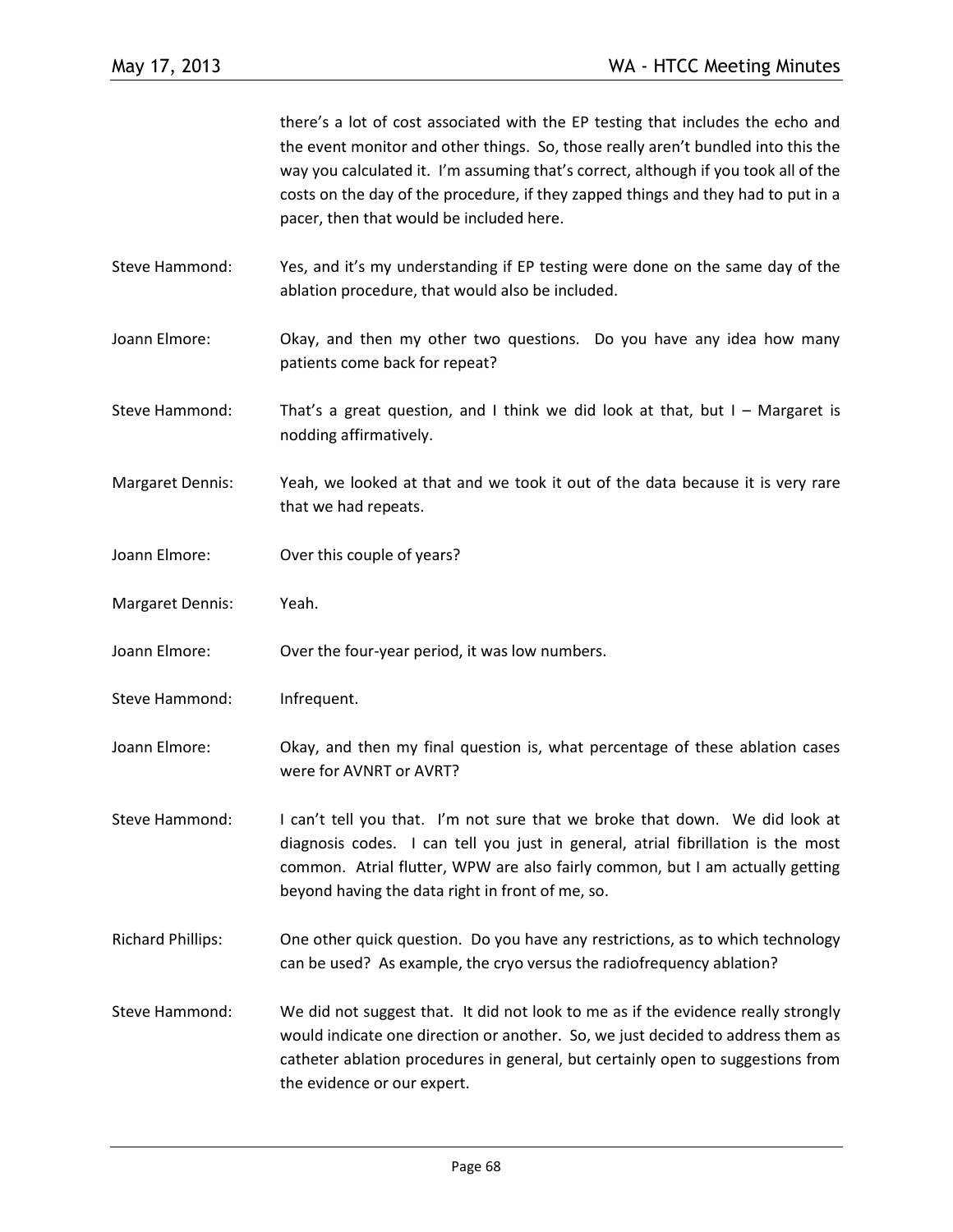- Richard Phillips: And then the other thing was is that a lot of these procedures are done with transesophageal echos and all that, and those costs are all involved in that, too?
- Steve Hammond: Again, they would be included, just all the charges for the day of the procedure, at least for the outpatient procedures.
- Craig Blackmore: Any other questions? So we're it looks like our vendor is not here yet, but our lunch is, so that makes it pretty easy. We're going to shoot for 12:15, but that assumes everybody is here. At least until 12:15, let's eat.
- Craig Blackmore: I'm going to call the meeting back to order. I have, I think, 7 committee members present. So we have a quorum. We're going to rearrange the schedule a little bit. The goal is to try to keep the public comments within the pre-scheduled window in case somebody were calling in. We wouldn't want them to miss the opportunity.

So what we're going to do next is we're going to go  $-$  in just a minute we're going to go to our vendor evidence report, but first Dr. Hammond wanted to respond to some of the questions that were raised earlier during his presentation.

Steve Hammond: Thank you. Yeah. Over the break Margaret was able to pull up some of the payment data and details to address, to some degree, some of the questions Dr. Phillips was raising. This is just from the PEB data that was I think 559 cases over four years and among those she found only seven pacemaker insertions involved in what we counted as procedures on the day of the ablation. So that didn't amount to a great number and the payout for that was modest, \$2,600. And the amount allowed was also modest at \$11,000.

> She was able to pull up diagnoses and among that group of patients the most common diagnosis was atrial flutter at 185. There were 176 cases of atrial fibrillation and 151 of paroxysmal atrial tachycardia, which I believe is a fairly non-specific diagnosis. And then 71 diagnoses even less specific cardiac dysrhythmia. So again atrial flutter ended up being the most common diagnosis, but very close to the number that had a diagnosis of atrial fibrillation.

- Craig Blackmore: Thank you. Robin, are you presenting or who? Okay. Thank you.
- Robin Hashimoto: Just give me a second. Okay. Everybody ready? So I'm Robin Hashimoto. I'm here from Spectrum Research and I'm going to present our evidence report. Okay. So the term supraventricular tachyarrhythmias encompasses a variety of diagnoses all of which lead to a rapid heart rhythm, and all of them have the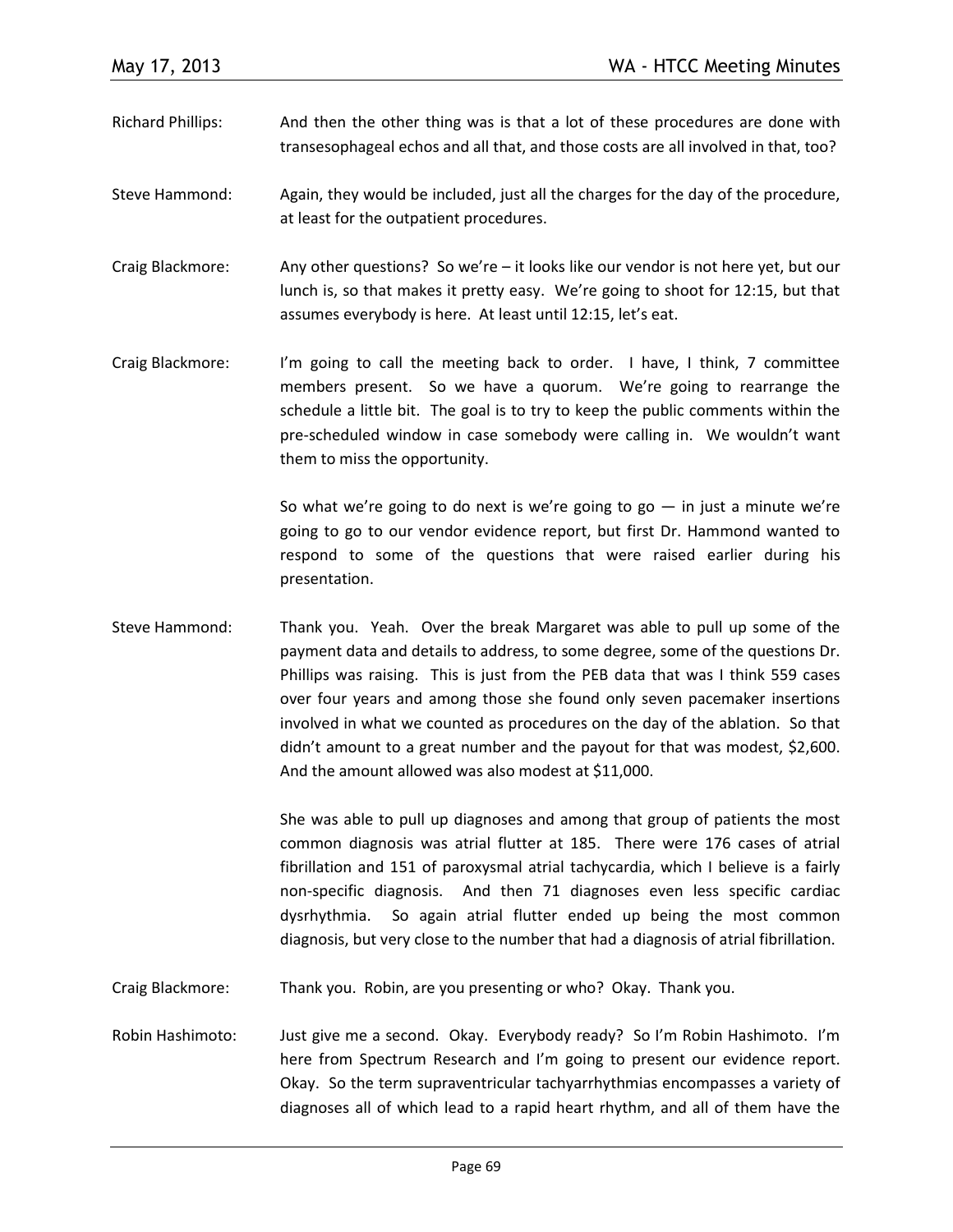arrhythmia originating above the ventricles. So I'm going to give you a brief background on how the heart beats.

So of course you can see the upper two chambers of the atria and then the bottom two are the ventricles and the heart's electrical conduction system is what makes it beat. And it's made up of tractive modified cardiac muscle that doesn't contract but instead generates and conducts action potential through the heart. So you can see the sinoatrial node up there at the top left. And this is a group of pacemaker cells in the right atrium that spontaneously initiates the action potential and thus the contraction of the heart, and it does this at regular intervals. So the action potential spreads from the SA node across two fibers at the same time. It moves across the interatrial fiber transmitting the impulses into the left atrium and then at the same time it transmits the impulses to the atrioventricular node or AV node. The AV node then acts to slow the impulse down and that allows the atria to contract before the impulse moves into the ventricles.

And then the impulse goes ahead and moves into the ventricles through the left and right bundles of His and this causes the ventricles to contract. During and after this process the atria and ventricles repolarize and the process begins again.

Okay, so supraventricular tachyarrhythmias are caused by disorders in this electrical track system either with the initiation of the impulse or within the conduction system. And the causes and severity of the disorder vary with a number of factors including age, sex and comorbidities, and supraventricular tachyarrhythmias are characterized by their origin. The main categories of course are atrial fibrillation, atrial flutter, and supraventricular tachyarrhythmias or SVTs. And I'm going to talk about each of these briefly.

So atrial fibrillation is the diagnosis for which the bulk of the evidence was found for the report. It's the most common form of supraventricular tachyarrhythmia that accounts for about a third of hospitalizations for cardiac dysrhythmias. It has an estimated prevalence of 0.4 to 1% of people in the United States and the risk of developing AFib increases with age.

Other risk factors include male sex, obesity, smoking, diabetes and hypertension. Having AFib increases a patient's long-term risk of stroke, heart failure and all cause mortality and it can also impair a patient's quality of life. It's considered recurrent once a patient has had two episodes and it is described as paroxysmal if it self-terminates, persistent if it lasts more than seven days or permanent. So atrial fibrillation is characterized by uncoordinated atrial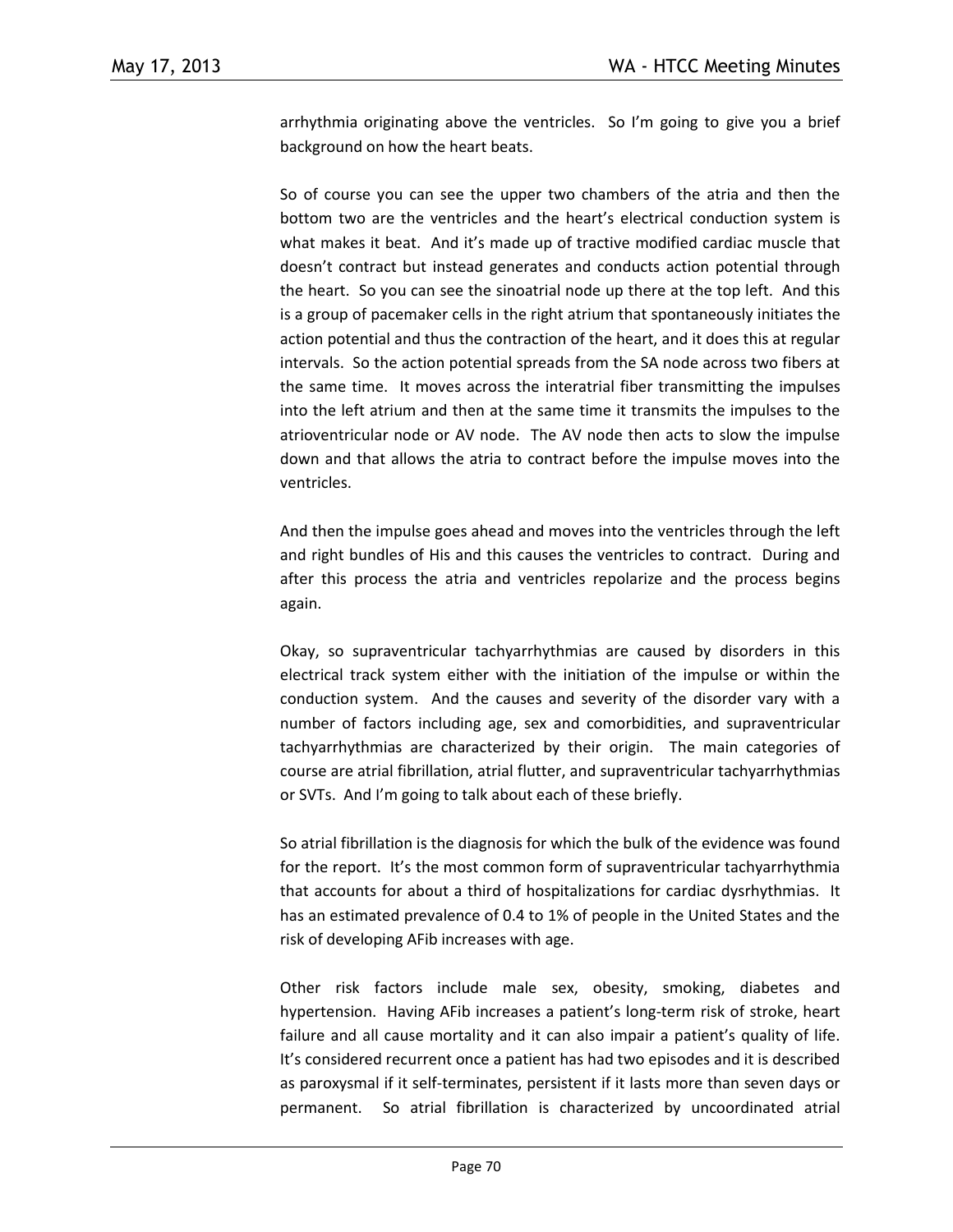activation with consequent deterioration of the atrial mechanical function. And the disorganized impulses that cause the heart to quiver very rapidly during AFib are thought to originate in the pulmonary veins.

So the report included a summary of all identified guidelines and here I've only included those guidelines for which the class of recommendation was reported. So first off the 2011 American College of Cardiology, American Heart Association, they do recommend antithrombotic therapy to prevent stroke in all patients except, of course, if it is contraindicated, and that's a Class 1 recommendation. So in general antiarrhythmic drugs are given a Class 1 recommendation. It's also recommended that patients with long standing permanent or persistent AFib be given rate-controlling drugs such as beta blockers or calcium channel antagonists to control the resting heart rate.

In patients who are refractory to at least once antiarrhythmic drug, ablation is recommended, and it was given a Class 2A recommendation.

The 2012 Heart Rhythm Society, European Heart Rhythm Association, European Cardiac Arrhythmia Society guidelines recommend ablation for symptomatic atrial fibrillation that's refractory or intolerant to at least one antiarrhythmic drug. For paroxysmal AFib, and that's a Class 1 recommendation, persistent AFib and that's a Class 2A recommendation, and then they gave a Class 2B recommendation for ablation for patients with long-standing persistent AFib. Prior to the initiation of drug therapy ablation is considered reasonable for symptomatic paroxysmal AF and that's a Class 2A recommendation. And we didn't identify any specific guidelines for cryoablation with classes of recommendation. Though NICE Guidance from 2012 does state that there is adequate evidence on the efficacy and safety of cryopulmonary vein isolation for AFib to support its use if patients have failed medical therapy.

So atrial flutter is another type of supraventricular tachyarrhythmia and it is characterized as a reentrant tachycardia where the impulse moves in a selfperpetuating loop through the atria. Symptoms include acute palpitations, fatigue and chest pain and the risk increases with age and male sex. Treatment options include antiarrhythmic drugs, cardioversion and ablation.

So many guidelines including the 2003 guideline from the ACC and AHA strongly recommend ablation for the long-term management of atrial flutter, especially when it's recurrent or doesn't respond to drugs.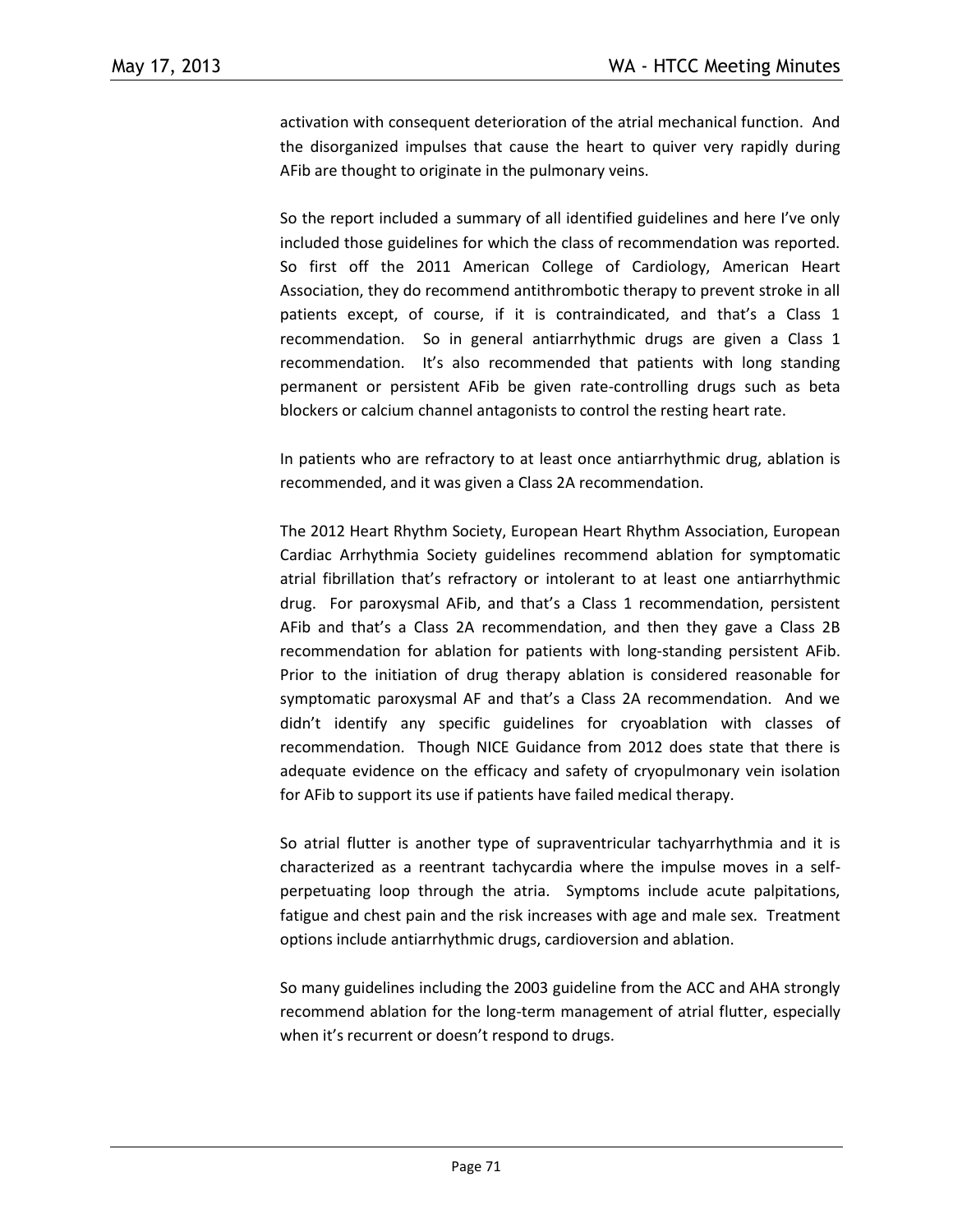They also give a Class 2A recommendation for ablation in patients with the first episode of well tolerated flutter. Antiarrhythmic drugs were given a Class 2A or B recommendation in patients with recurrent and well-tolerated flutter.

The 2003 Heart Rhythm Society guidelines give a Class 1 recommendation for ablation to be used as an initial therapy for typical flutter and then a Class 2A recommendation for patients with atypical flutter who are refractory to antiarrhythmic drugs.

So there are a number of different types of supraventricular tachycardias, and in the interest of time I'm just going to focus on the couple of types for which the most evidence was available. So the first of these is atrioventricular reentrant tachycardia or AVRT and it's characterized by the presence of an additional pathway that can conduct impulses. One type of AVRT is Wolff-Parkinson-White Syndrome, which is characterized by pre-excitation combined with tachyarrhythmias. The second type is atrioventricular nodal reentrant tachycardia or AVNRT, and this is the most common form of the SVTs and the irregular conduction leads to an almost simultaneous conduction both up the atria and down the ventricles.

So treatment options for the SVTs also include antiarrhythmic drugs and ablation and the 2003 ACC AHA guideline was the only guideline for which the class of evidence was reported. And because there were so many diagnoses within this category, I've only listed the Class 1 recommendations. So as you can see ablation was given a Class 1 recommendation for the treatment of AVNRT, Wolff-Parkinson-White Syndrome and AVNRT.

So catheter ablation is a technology of interest, of course. And it's performed in a catheterization lab. It involves guided insertion of the catheters from the arm, groin or neck into the heart. Radiofrequency energy is sent to the point in the heart that's believed to be the source of the arrhythmia and these areas vary by diagnosis and patient. Another form of ablation that's been developed more recently is cryoablation, which uses pressurized refrigerant to freeze the focal point. In either case the energy that's applied destroys or ablates very small areas of tissue and eliminates the disruption of the heart's electrical circuit. And catheter ablation may be used in conjunction with antiarrhythmic drugs and anticoagulants.

So this image just shows some catheters being used to ablate areas around the pulmonary veins, which is the primary focus target area of ablation for AFib as the pulmonary veins have been identified as the source of triggers that initiate and or perpetuate AFib.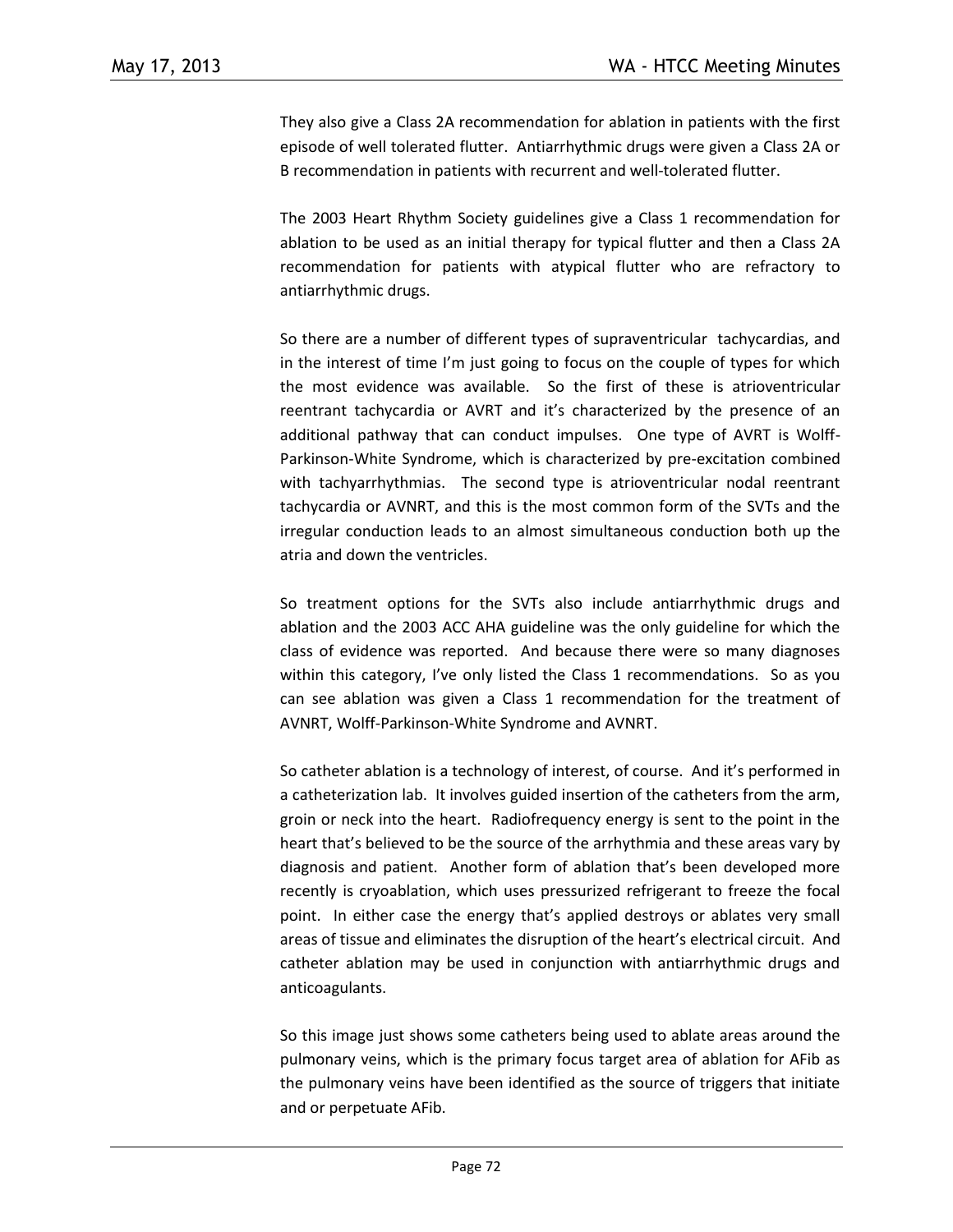And then various additional approaches can also be used in addition to pulmonary vein isolation, or PVI, to treat AFib. For atrial flutter the target is typically between the tricuspid annulus and the inferior vena cava, and then the target for the SVTs varies by diagnosis.

As of the writing of the report, the FDA had approved 18 radiofrequency ablation devices and 3 catheter ablation devices. Approval of these devices began in 1994.

So the most frequently used comparator in the studies we identified was antiarrhythmic drugs. And I'm not going to go over each one specifically. They are organized into classes and they have a variety of potential side effects, which may include cardiac complications. Typically if a patient is getting treated with antiarrhythmic drugs only, then it's probably going to be a long-term treatment for that patient. Surgery was reported in a handful of trials, but it's less frequently used. Cox maze surgery is an open heart surgery. It involves placing the patient on cardiopulmonary bypass and making incisional scars to block the abnormal electrical circuits.

So these are the five key questions that the report addresses. We evaluated the efficacy and effectiveness of catheter ablation, whether there was evidence of differential efficacy of different types of ablation, the efficacy of different PVI approaches to treat AFib, safety of catheter ablation, and whether there was evidence of differential efficacy or safety in subpopulations, and finally we evaluated the cost effectiveness of catheter ablation.

We included studies that enrolled adults with the various types of supraventricular tachyarrhythmias that I discussed who were treated either with catheter ablation, and for AFib we only considered studies that used pulmonary vein isolation because it's the current standard of care. Comparator treatments included medical therapy, surgery, or other strategies to control rhythm.

Outcomes of interest for efficacy and effectiveness – the primary outcomes were freedom from recurrence as well as mortality, stroke, or congestive heart failure that was not caused by the procedure. And we reported a number of secondary outcomes as well, as you can see. For safety we reported procedurerelated mortality, stroke and congestive heart failure and we also reported any other complications or adverse events that were reported in the studies.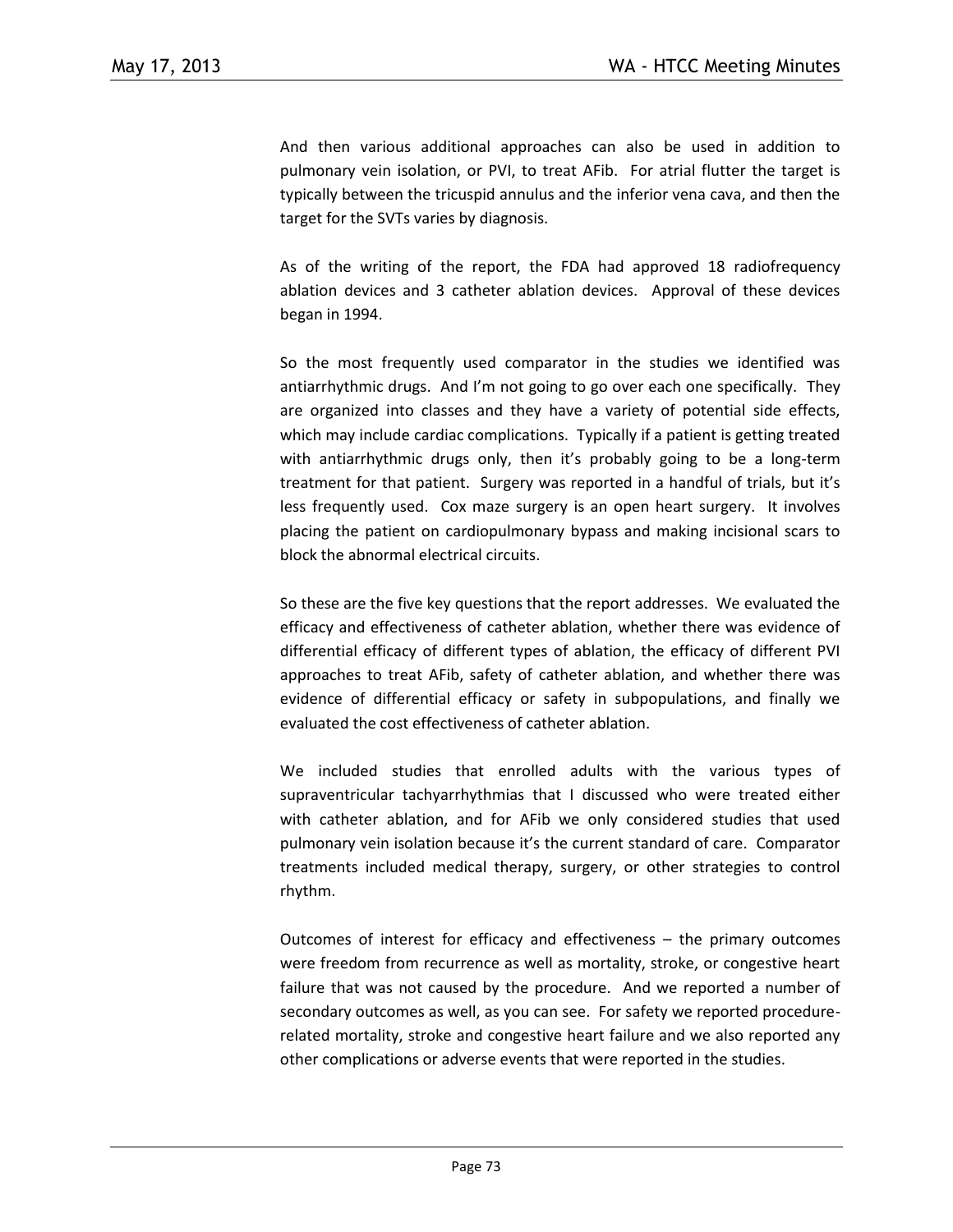This is the result of our literature search. So you can see that for key questions 1 through 4 we started out with over 4,200 studies and after applying the inclusion/exclusion criteria from our PICO table we ended up with 88 publications to be included for key questions 1 through 4 and seven for key question 5.

So I'm going to present my results today in terms of the overall strength of evidence and so I just wanted to give you a brief background on that. We determined the overall strength of evidence for individual outcomes and this was done separately for each comparator group and for each diagnosis. And the way in which we grade the SOE is based on our application of grade and AHRQ's recommendations. So we start grading the strength of evidence for each conclusion based on the quality of the studies available. That baseline strength of evidence can then be downgraded due to the risk of bias, inconsistency, indirectness, imprecision, or publication bias. After taking all of these factors into consideration we then arrive at a final strength of evidence rating. Okay? So these are the four strength of evidence ratings that are possible. An SOE of high indicates that we have high confidence that the evidence reflects the true effects. An SOE of moderate indicates we have moderate confidence that the evidence reflects the true effect and that further research may impact the results. Strength of evidence of low indicates we have low confidence that the evidence reflects the true effect and that further research is likely to impact the results. And a strength of evidence of insufficient indicates either that the evidence does not permit a conclusion or is unavailable.

So moving into the results, again, key question 1 asks about the evidence of efficacy and effectiveness of ablation for the various supraventricular tachyarrhythmias. And for the talk I'm going to focus on summarizing the evidence for the primary outcomes when it was available and also on summarizing the highest quality of studies that were available.

So I'm going to start with radiofrequency pulmonary vein isolation compared with antiarrhythmic drugs for patients with atrial fibrillation. So the eight RCTs listed here met our inclusion criteria and they enrolled between 30 and 198 patients each. Most of the studies specified that they included symptomatic patients. The first study listed there by Wazni and colleagues evaluated PVI and antiarrhythmic drugs as first line therapies, and the mean duration of symptoms in these patients was less than half a year. The remaining studies evaluated PVI and antiarrhythmic drugs as the second line treatments and patients had been symptomatic for a range of approximately three to six years. The symptomatic status of patients wasn't clear in the Pappone study. The way that they wrote it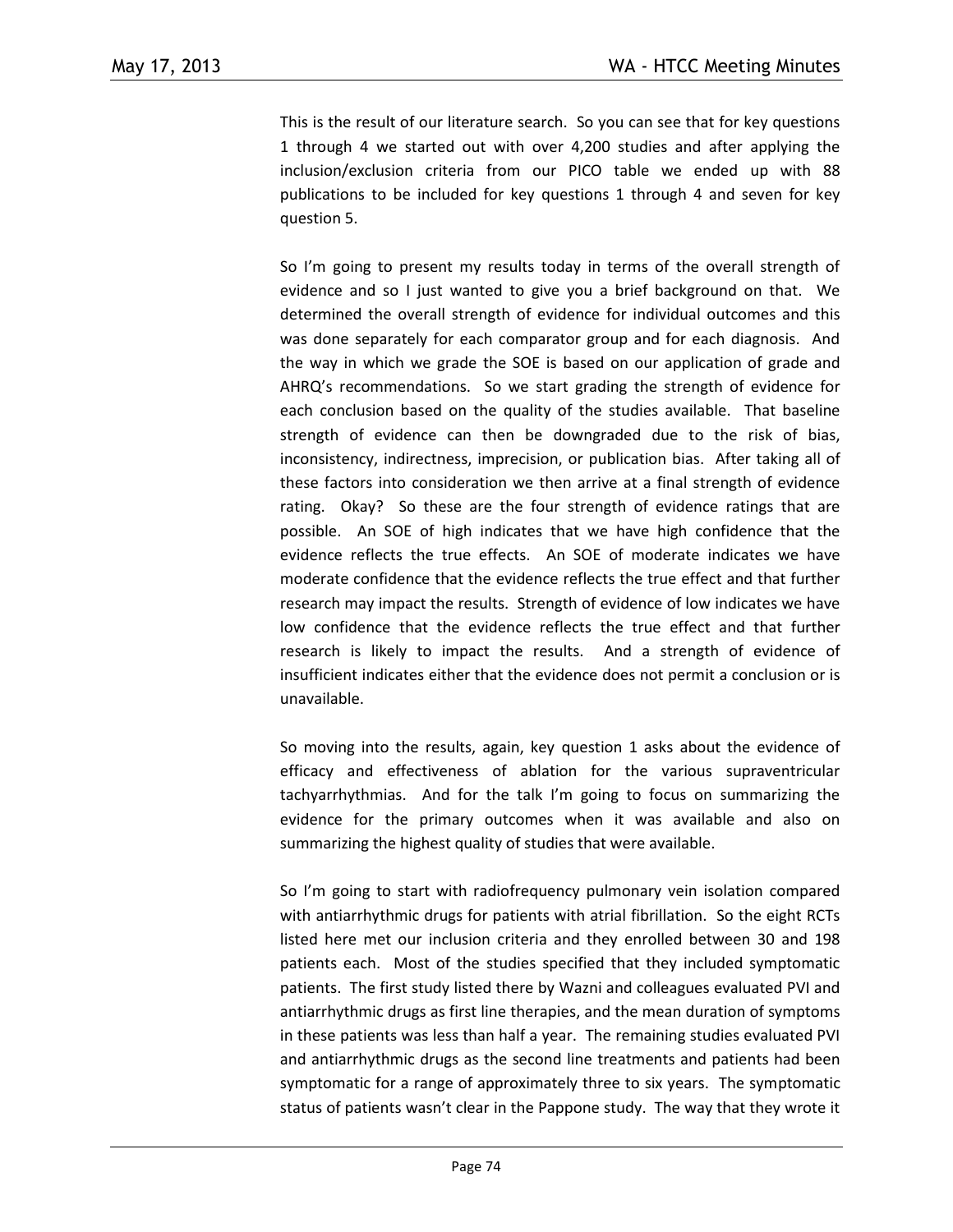implied that patients were symptomatic, but it's not definitive. And then in general patients included in these studies were refractory to at least one antiarrhythmic drug, though all but one study gave patients in the antiarrhythmic drug group a drug that they had not previously tried.

So in these studies, cumulative freedom from recurrence of atrial fibrillation or atrial arrhythmia was described as the primary outcome of interest. That being said the definition of freedom from recurrence varied by study in terms of whether or not it had to be documented, symptomatic or how long it lasted, etc. And the full definitions are in the report on page 146.

So I'm going to present the results in terms, again, of the overall strength of evidence for that outcome whether results favored one treatment over the other and on the slides you'll see the effect size and the number of studies.

So there was moderate strength of evidence that there were significantly greater freedom from recurrence following PVI compared with drugs between 6 and 12 months follow-up based on data from seven RCTs of 714 patients, and a similar effect was found at 48 months based on data from 1 RCT.

So this is a meta-analysis that shows the results from freedom from recurrence that I just discussed in the short term. So the six studies that were included in the meta-analysis all employed a blanking period, which is a period of time that ranged in the studies from about one week to three months following ablation during which recurrence is not evaluated. And this is used because it does take some time for the scars to form and completely eliminate the disruptions of the electrical conduction system. So you can see that when ablation was used in these patients as a second line therapy, which is up here, that all five studies favored ablation. Basically you can see that all of the diamonds and lines are to the right of the middle line. One study used ablation as the first line therapy to treat AFib and similar results were found, and that's right here. So overall, patients randomized to PVI were nearly three times as likely to have cumulative freedom from recurrence than those patients randomized to receive antiarrhythmic drugs.

There was low strength of evidence based on data from one to two RCTs that there was no difference between treatment groups and the incidence of mortality, stroke, or congestive heart failure that wasn't related to the procedure. Unfortunately, mortality and stroke were not consistently reported for both treatment groups for the majority of the randomized controlled studies, and this did affect the overall strength of the evidence grade. Also note that because these were all rare outcomes and because there weren't very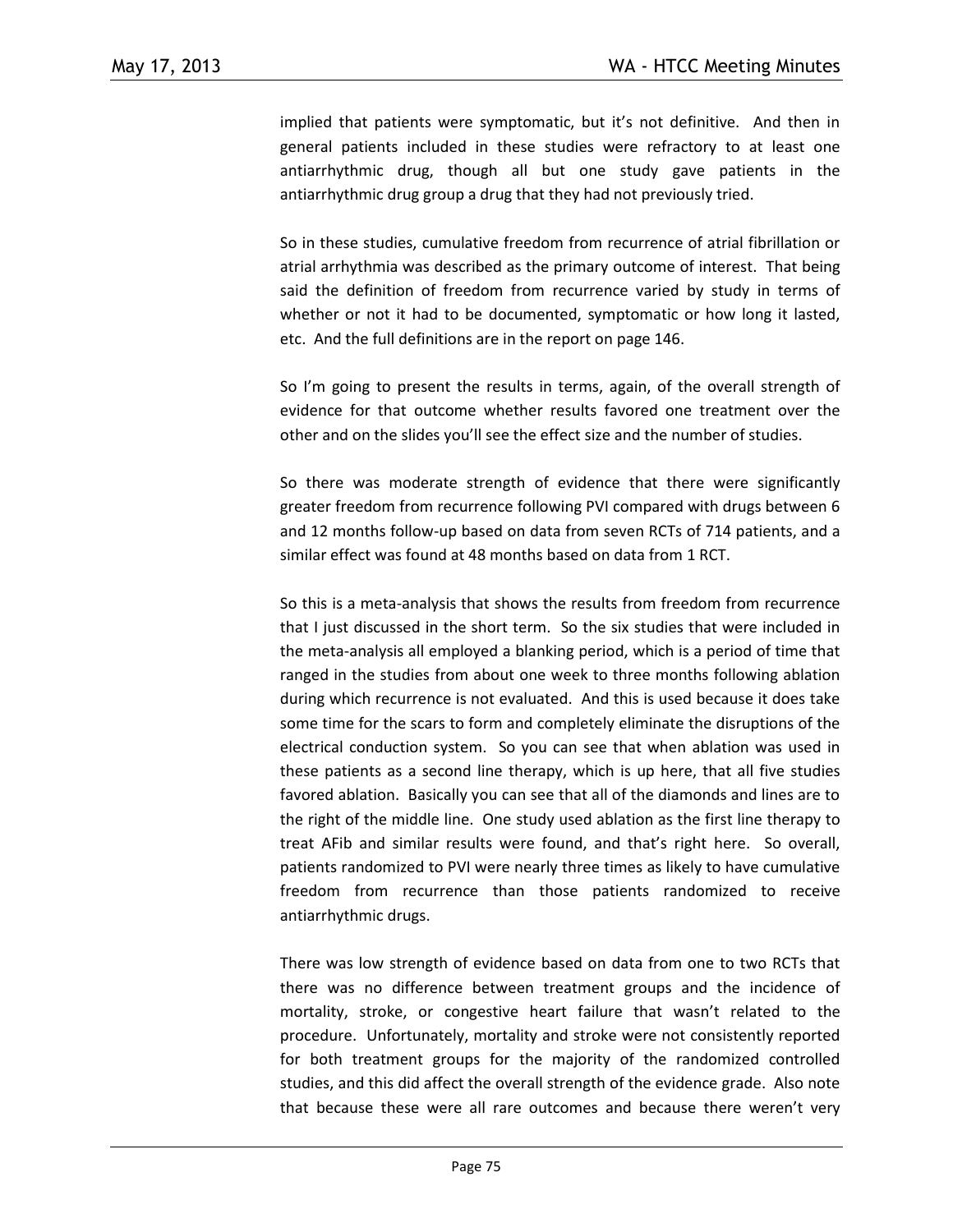many patients with available data that there wasn't enough power to detect a difference between treatment groups. In addition, this isn't on the slide, but one perspective and two retrospective cohort studies reported that death was less common following ablation compared with medical treatment and these results were shown to be statistically meaningful in the two studies that did statistical analysis. One of these in the prospective cohort study had over 1,100 patients and they reported that death unrelated to the procedure occurred in 6% of PVI patients compared with 14% of antiarrhythmic drug patients and that difference was statistically significant.

So we included data from one FDA summary of safety and effectiveness pivotal trial and it compared cryo pulmonary vein isolation with antiarrhythmic drugs in patients with AFib. Patients were followed for one year and we found low strength of evidence that there was greater freedom from recurrence following cryo PVI compared with drugs. There was low strength of evidence that there was no difference between treatment groups and the incidence of mortality, stroke, or congestive heart failure not attributed to the treatment.

Only one comparative study met our inclusion criteria that compared radiofrequency PVI to Cox-Maze surgery and it was a retrospective cohort study. And there was insufficient evidence regarding the outcome of freedom of recurrence in the patients who are treated with antiarrhythmic drugs and then in the absence of antiarrhythmic drugs there was low strength of evidence that patients had greater freedom from recurrence following surgery compared with ablation.

Finally, we found low strength of evidence that there was no difference in the incidence of procedure unrelated stroke between treatment groups.

For atrial flutter one RCT met our inclusion criteria. It compared radiofrequency ablation with antiarrhythmic drugs and patients were at least 70 years old and were followed for a mean of 13 months. We found moderate strength of evidence that ablation provided significantly greater freedom from recurrence when compared with drugs. And there was low strength of evidence that there was no difference in the incidence of mortality not attributed to the treatments given. Again, in reality there was not enough power to detect a difference between treatment groups for this rare outcome.

So moving into the evidence on the efficacy and effectiveness on catheter ablation for the SVTs. I'm going to start with AVNRT. Overall, four cohort studies met our inclusion criteria. One of these compared ablation to antiarrhythmic drugs; two compared ablation to open paranodal dissection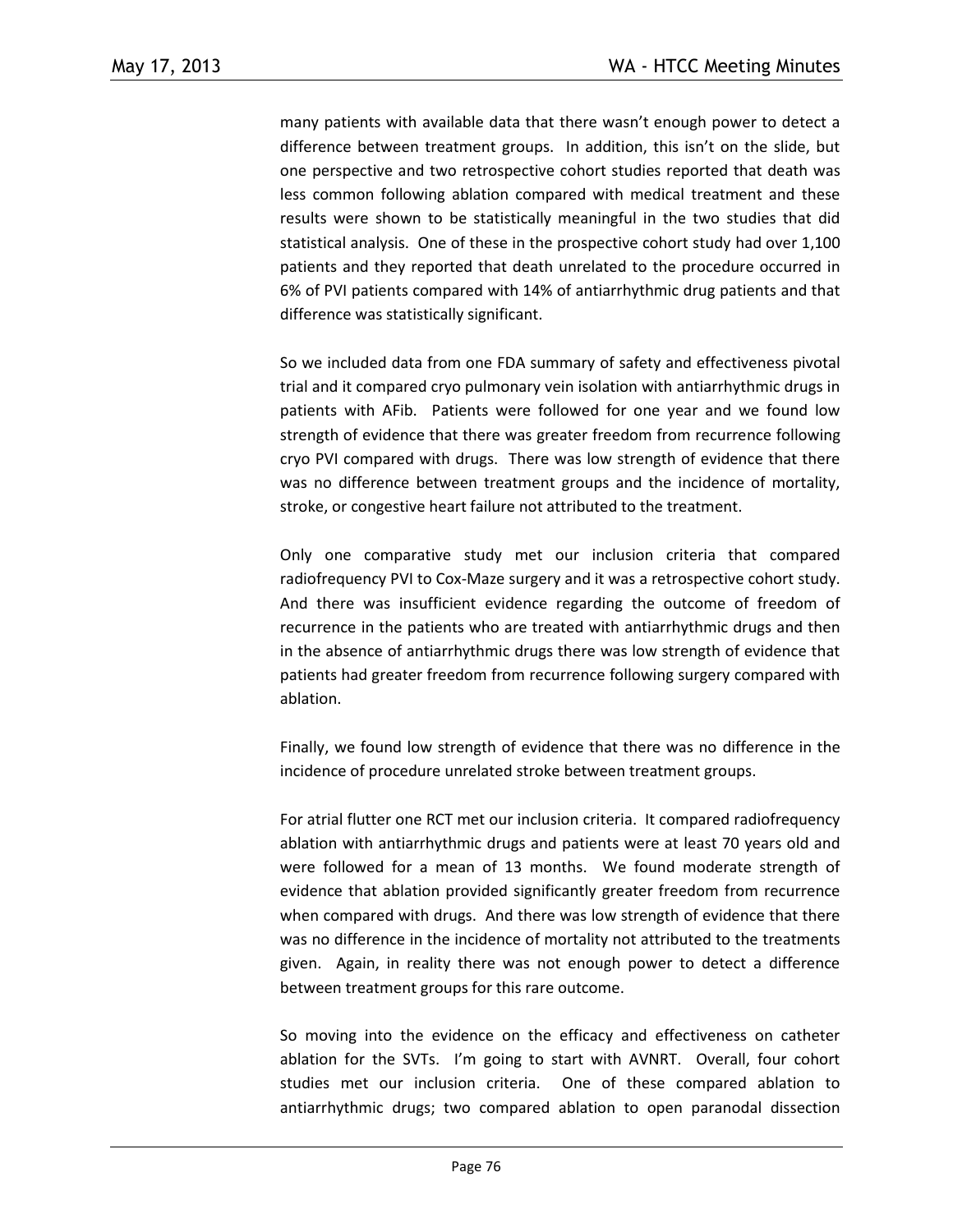surgery, which from my understanding isn't really used anymore; and then one compared ablation to no treatment. Overall, the strength of evidence from these studies was insufficient making any conclusions uncertain.

For AVRT one small retrospective cohort study met our inclusion criteria and it compared radiofrequency ablation to antiarrhythmic drugs and to surgery in terms of symptom improvement. And again the strength of evidence was insufficient.

And so finally for key question 1 we included one RCT that compared radiofrequency ablation to no treatment for patients with Wolff- Parkinson-White Syndrome and there was moderate strength of evidence that ablation resulted in a 55% lower risk of recurrence at 24 and 48 months compared with no treatment. And there was low strength of evidence that there was no difference in the incidence of mortality between treatment groups with no treatment-related deaths reported for either group.

Key question 1A asks whether there is differential efficacy between the different types of ablation. All the studies we identified for this key question compared radiofrequency ablation to cryoablation. And we did not identify any RCTs that evaluated these different types of ablation for atrial fibrillation. So we'll go right to flutter. So for atrial flutter four RCTs met our inclusion criteria. These studies followed patients for 3 to a mean of 15 months. There was low strength of evidence based on data from three RCTs so there was no difference in freedom from recurrence between treatment groups. There was also low strength of evidence from one RCT that there was greater persistent bidirectional conduction block, which was the primary outcome for that particular study following radiofrequency ablation compared with cryoablation.

For the SVTs the only studies that we identified evaluated AVNRT. So four RCTs were identified that compared radiofrequency to cryoablation. And there was moderate strength of evidence from three of these RCTs that there were significantly greater freedom from recurrence following radiofrequency ablation compared with cryoablation at 6 to 12 months follow-up.

Key question 2 asks about whether there is evidence regarding the comparative efficacy of various approaches to radiofrequency PVI for AFib. Overall, the key question included data from 35 RCTs, but I'm going to focus on the approaches for which we had the greatest amount of evidence. So we found low strength of evidence based on data from five RCTs that wide area circumferential ablation resulted in greater freedom from recurrence than PVI alone. We found moderate strength of evidence that there was no difference in treatment from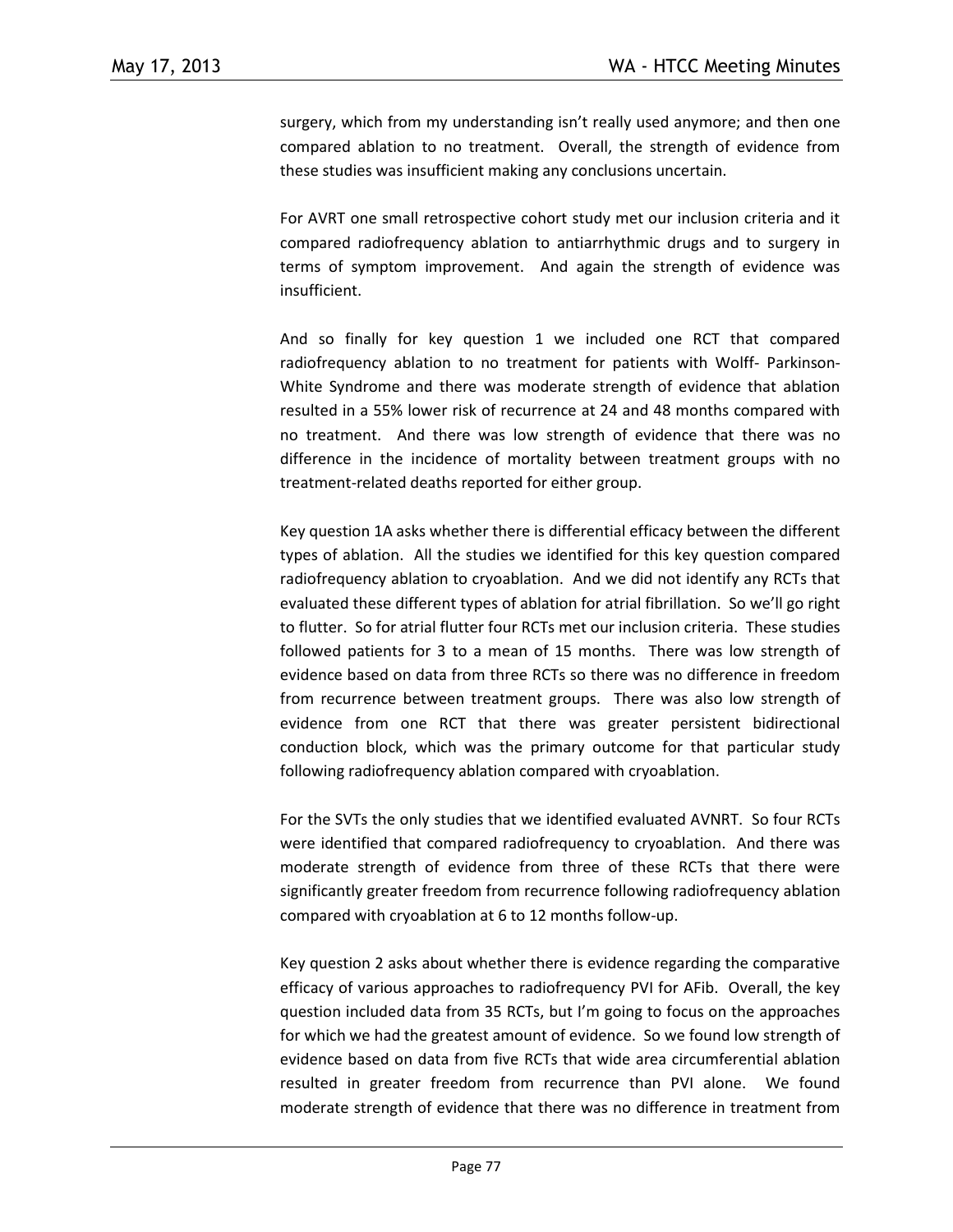recurrence following PVI compared with PVI plus additional left or right sided lines. And we found moderate strength of evidence based on data from six RCTs that there was greater freedom from recurrence following PVI plus complex fractionated electrograms or CFE, which involves ablation of sites thought to be critical for the perpetuation of AFib.

Key question 3 asks about the comparative safety of catheter ablation. So we evaluated the safety data from all of the comparative studies included in key question 1. And then in the report we supplemented this information with data from large case series, which I'll touch on a little bit later.

So for atrial fibrillation we found low strength of evidence from one RCT that were no differences in the incidence of procedure-related mortality with no cases being reported from the RCTs. There was also low strength of evidence from three RCTs that there were no differences in the incidence of procedurerelated stroke, which was 0.7% in the PVI group and 0.6% in the drug group. Similarly, there was low strength of evidence that there were no differences in the incidence of pericardial effusion or cardiac tamponade or pulmonary vein stenosis between treatment groups.

Data from one RCT that compared cryo pulmonary vein isolation to drugs for treatment of AFib provided low strength of evidence that there was no difference between groups in the incidence of pericardial fusion or cardiac tamponade or in the incidence of pulmonary vein stenosis. No cases of procedure-related stroke occurred following cryoablation. That data was not reported for the antiarrhythmic drug group.

For atrial flutter there was low quality evidence from one RCT that there were no differences between treatment groups and the incidence of treatmentrelated death with no cases of death occurring. For AVNRT there was insufficient evidence from one cohort study that suggested that there might be a higher incidence of persistent AV node block following ablation than that which occurred after open paranodal dissection surgery. And then there was no difference between groups in terms of pacemaker implantation.

Key question 4 asks whether there is any evidence of differential efficacy or safety for catheter ablation compared with other treatment groups in subpopulations. So although we evaluate all subpopulation data from the comparative studies included in key question 1, we found no evidence on the differential effectiveness of catheter ablation versus a comparator group for any subpopulation.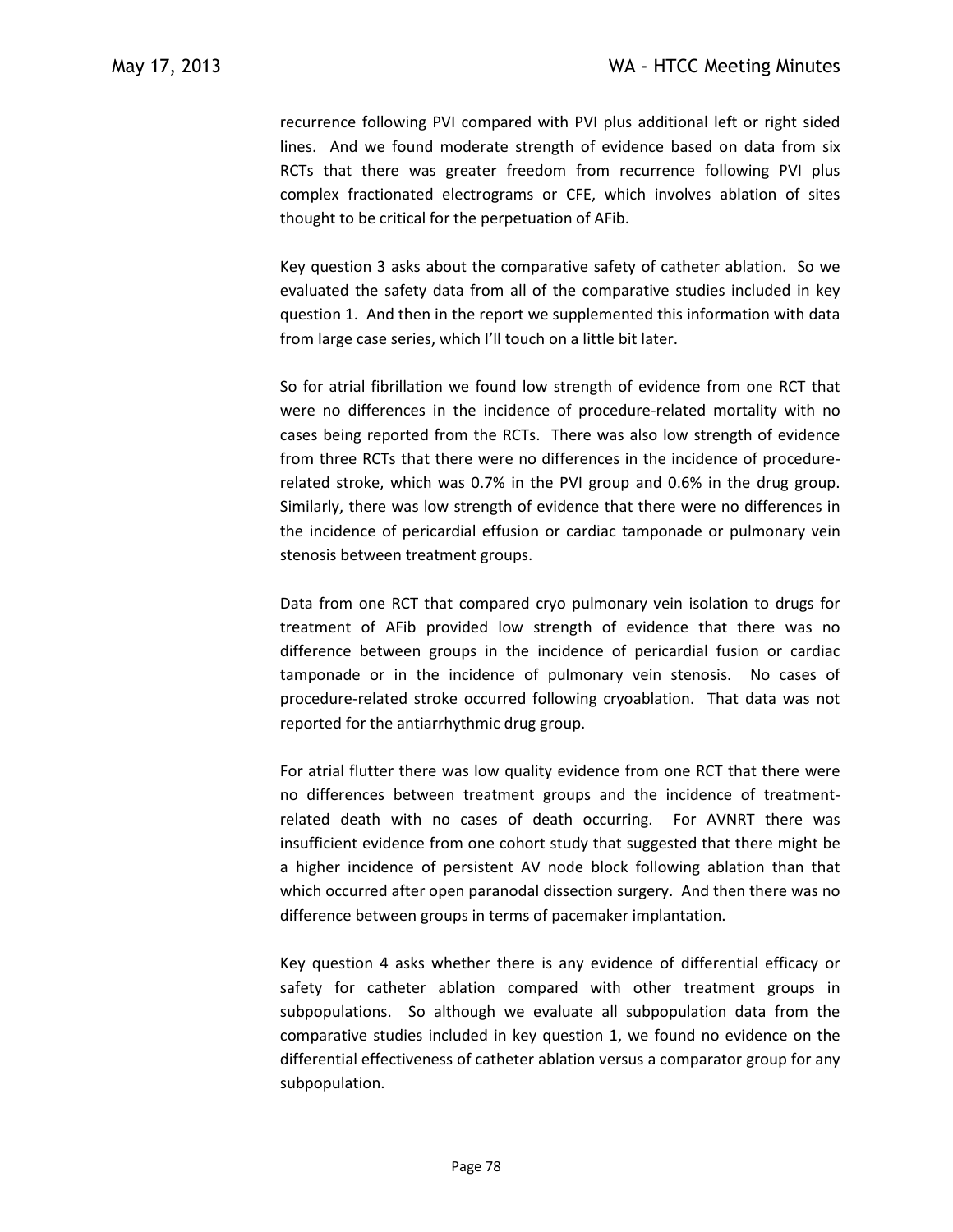Finally, key question 5 asks about the cost effectiveness of catheter ablation and we only included formal economic analyses for this key question. So we identified five cost utility analyses that evaluated atrial fibrillation, none for flutter, and one for specific SVT diagnoses. So starting with AFib of the five cost utility analyses that met our inclusion criteria, three evaluated the cost effectiveness of catheter ablation compared with antiarrhythmic drugs for a five-year time horizon and then there did this evaluation for a lifetime horizon. And I'll talk about that on the next slide.

So for the five-year time horizon the populations included hypothetical cohorts with paroxysmal atrial fibrillation who are resistant to antiarrhythmic drugs. One study was conducted in the US, another in Canada, and the third was conducted by the NHS in the UK. So two studies found that the incremental cost effectiveness ratio was \$51,000 to \$59,000 per quality adjusted life year. And then one found that the ICER was \$33,000 to \$44,000 per QALY and that decreased with increasing stroke risk. We concluded that there was moderate quality evidence that PVI may be more cost effective than antiarrhythmic drugs depending on how much society is willing to pay per quality adjusted life year.

For the lifetime horizon the population was hypothetical cohorts of patients with paroxysmal or persistent AF with low to moderate risk of stroke. Again, one study was conducted in the US and the other two were done in Europe. So for the lifetime horizon the ICER ranged from \$12,000 to \$29,000 in two of the studies and then the third study reported that PVI dominated antiarrhythmic drugs meaning that PVI was both more effective and less costly. So we concluded again that there's moderate quality evidence that PVA may be more cost effective than antiarrhythmic drugs depending on how much society is willing to pay per quality adjusted life year. And in general ablation seems to be more cost effective in the lifetime horizon due to the long-term costs associated with long-term antiarrhythmic drug use.

For supraventricular tachycardias, we identified one diagnosis-specific cost utility analysis that met our inclusion criteria. The population was a hypothetical cohort of 40-year-old patients with Wolff-Parkinson-White Syndrome and it was conducted in the US. And the study found that ablation dominated drug therapy. So we concluded that there's low quality evidence that ablation may be more cost effective than antiarrhythmic drugs.

So I'm going to end the presentation by going over the findings with the strongest evidence for each of the diagnoses. So for AFib we found moderate strength of evidence that radiofrequency PVI led to greater freedom from recurrence compared with drugs in both the short and the long-term. We found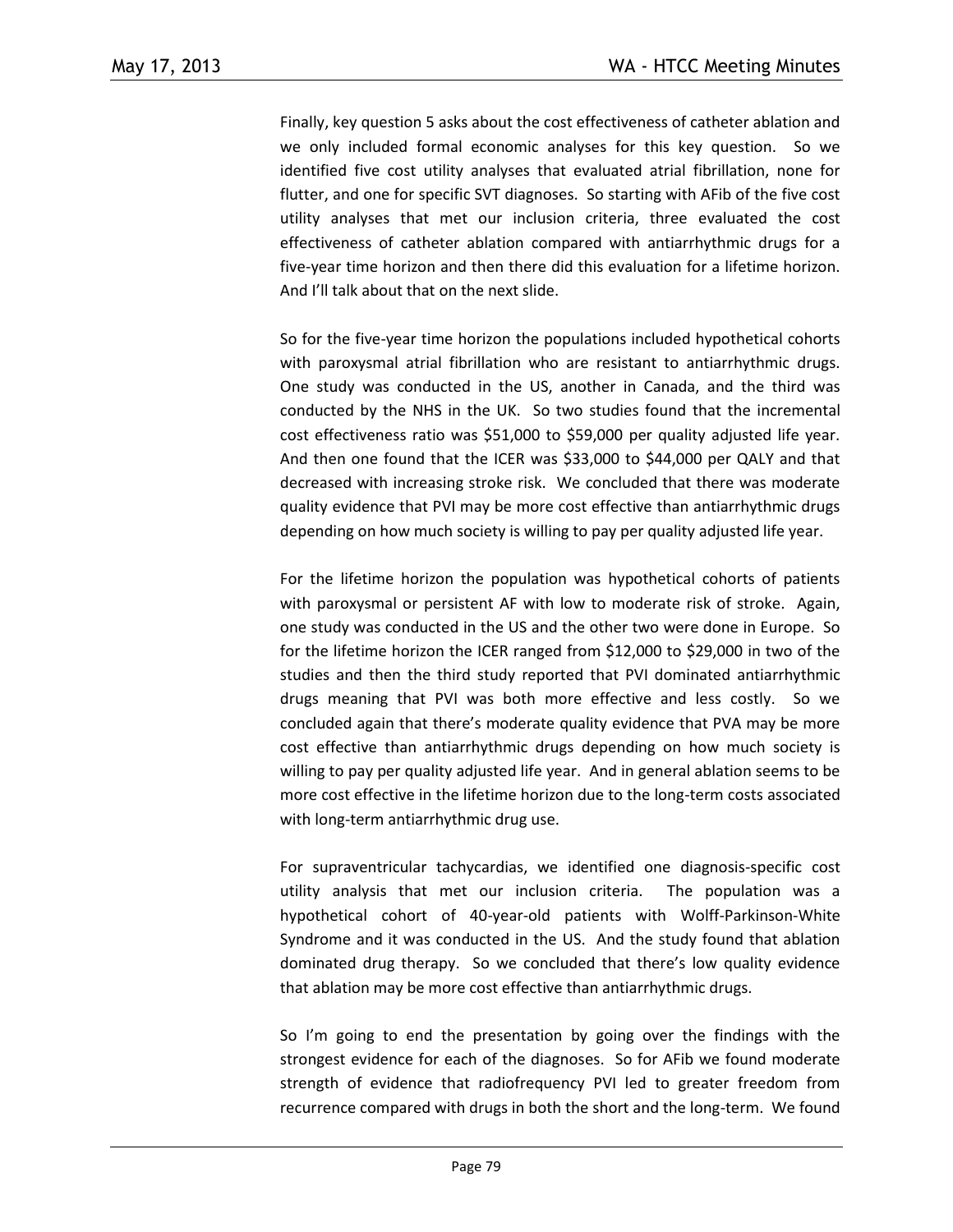low quality evidence that cryo PVI results in greater freedom from recurrence compared with drugs in the short-term. We found low strength of evidence that patients treated with radiofrequency or cryo PVI have low rates of mortality, stroke, and congestive heart failure similar to that of antiarrhythmic drugs and that's those things related to the procedure. We found low to moderate evidence that different approaches may be superior to PVI alone though the addition of left or right sided lines had no impact on freedom from recurrence.

For safety we found low strength of evidence that there was no difference in procedure or treatment-related mortality, stroke, or other complications following PVI versus antiarrhythmic drugs. Data from cohort studies supported this conclusion and data from large case series of at least 1,000 patients each, these were prospective case series designed to evaluate adverse events, and they supported this very low incidence of complications following PVI.

For cost effectiveness we found moderate strength of evidence that PVI may be more cost effective than antiarrhythmic drugs though this, again, depends on how much society is willing to pay per quality adjusted life year. We also found that PVI was more cost effective when evaluated for a lifetime horizon because of the long-term costs associated with drug use.

For atrial flutter we found moderate strength of evidence that catheter ablation results in greater freedom from recurrence than antiarrhythmic drugs in the short term. And we found low strength of evidence that radiofrequency catheter ablation results in greater freedom from recurrence compared with cryoablation in the short term.

For safety we found low strength of evidence that there was no difference in procedure or treatment-related mortality following ablation versus drugs. And then data from prospective case series of at least 100 patients support this very low incidence of complications following ablation. We didn't identify any studies that evaluated the cost effectiveness of atrial flutter.

Moving into the SVTs we found moderate strength of evidence that catheter ablation resulted in greater freedom from recurrence in the short and long term compared with no treatment in patients with Wolff-Parkinson-White Syndrome. We also found moderate strength of evidence that ablation results in similarly low rates of procedure unrelated mortality when compared with no treatment. And we found low strength of evidence that ablation may be more cost effective than antiarrhythmic drugs.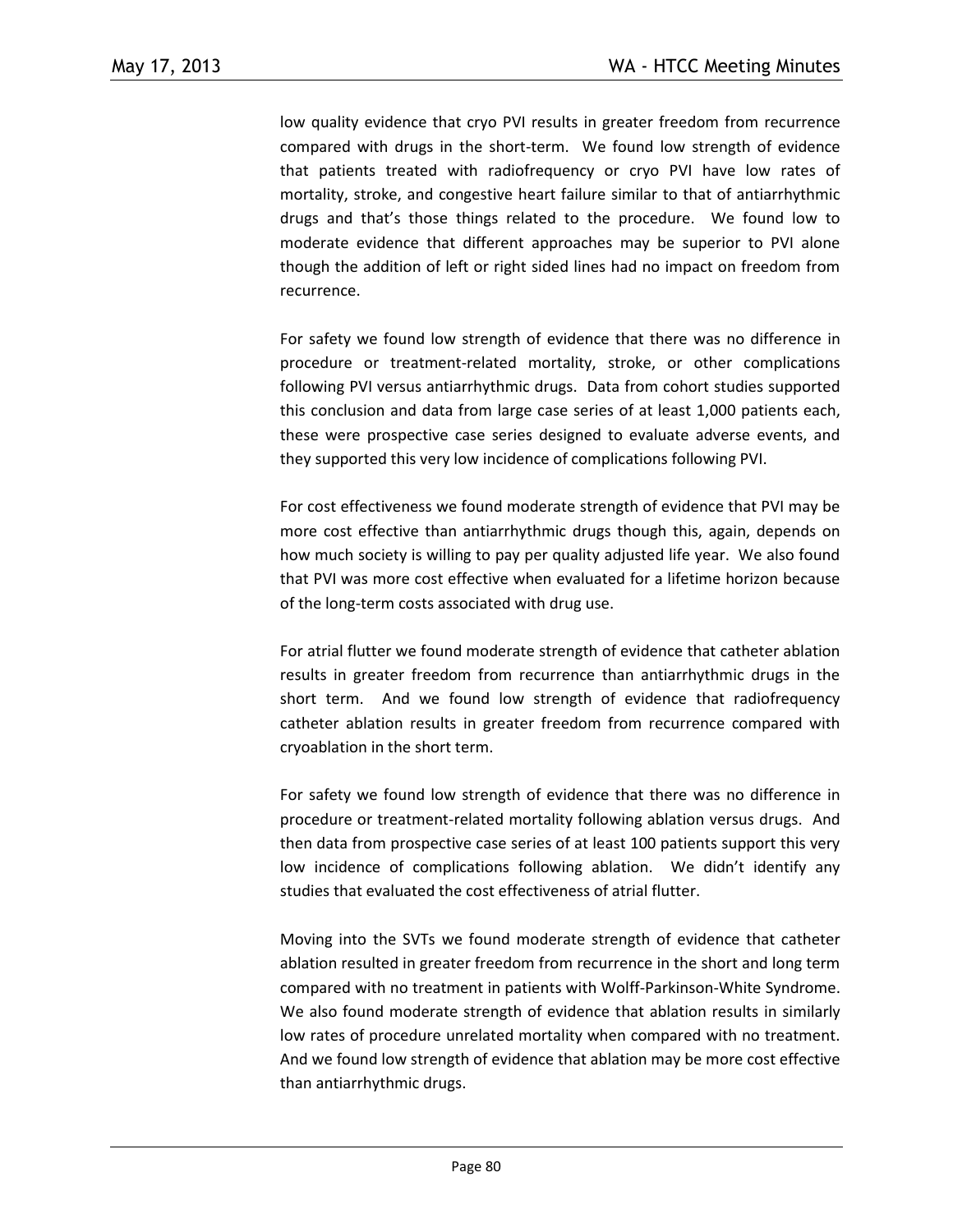Lastly, for AVNRT we found moderate strength of evidence that radiofrequency catheter ablation results in greater freedom from recurrence in the short term when compared with cryoablation. So I think we're going to do…

- Craig Blackmore: Yeah, thank you. The schedule is a little awkward, but we're going to juggle things a little bit and I'm going to ask the committee members to hold questions at this time so we can get the public input in the window that they might have been expecting to sort of give everybody an opportunity. So thank you. We'll be right back to you. And at this point I want to open the discussion for public input.
- Josh Morse: We have two public commenters. Dr. Poole? Do you have slides?
- Jeanne Poole: No.
- Josh Morse: Okay.
- Craig Blackmore: So we ask that you introduce yourself and you tell us either  $-$  tell us who you are and if you're speaking as an individual or if you're representing a group and if you have any financial conflicts of interest, please.
- Jeanne Poole: My name is Jeanne Poole. I am the director of the electrophysiology labs and service at the University of Washington. I've been an electrophysiologist since the 1980s. In terms of conflicts of interest, none in the catheter ablation space. I do with other aspects of what we do.

What I wanted to be able to do was step back and give you a little bit broader picture of these arrhythmias. I think Robin Hashimoto did a great job summarizing all of the clinical trial data that does or does not exist. I think what doesn't come out very well in such a summary is that to a large extent catheter ablation, in terms of its application to the variety of rhythms that you just heard about, parallels very much the technologic advances and discovery of using ablation as a technique to actually cure certain kinds of arrhythmias. So for instance atrial fibrillation is a rhythm that probably 70% of us will experience as we all age and it's found most often in the setting of comorbid conditions underlying coronary artery disease, congestive heart failure, whereas the other types of rhythms that we'll refer to as the supraventricular tachycardias. They came under some acronyms that you saw, ADRT, AVNRT, those rhythms are very, very different from when we consider atrial fibrillation. Those are rhythms that we considered congenital. They occur most often in younger individuals; frequently presenting as children, teenagers, 20 year olds with heart rates that are approaching 200 beats per minute. They don't happen every day. They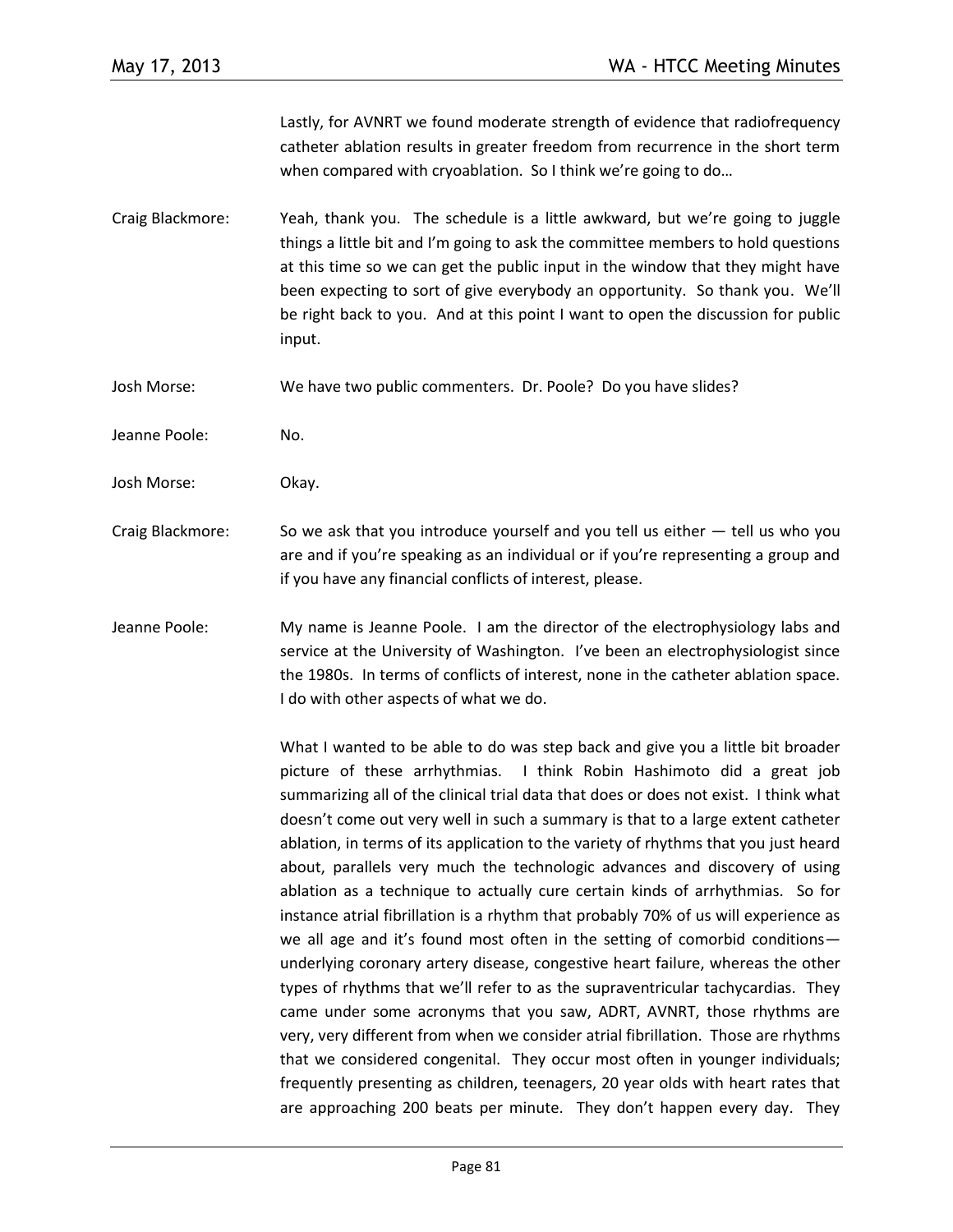don't happen even sometimes once a month. These individuals may or may not have a trigger for those arrhythmias, but without a doubt the majority of these rhythms are going to impact that young person's life in a significant way. They won't be able to play sports, they won't be able to drive if they are highly symptomatic. And so very early on in the evolution of electrophysiology as a specialty it was very clear that antiarrhythmic drug therapy for the majority of such young people was a very poor option. You can't take a young 20-year-old man and put him on a beta blocker. They become impotent and they really don't like you as a physician any longer. For young women they are going to gain weight and they also aren't going to like you very well. It just doesn't make any sense to give a young person a daily antiarrhythmic drug that has significant side effects if you can actually cure that arrhythmia. And so those rhythms were studied extensively. As soon as this technology of catheter ablation became apparent, it was just simply clearer that that was a much superior approach to these people and you could do  $-$  what we can hardly do in medicine at all and that is actually cure a potentially either life-threatening or life-significant problem. And so there's not a lot of randomized clinical evidence as you saw because that kind of arrhythmia, that kind of medical problem doesn't lend itself well to the clinical trial process. The clinical trial process when you're looking at outcomes, especially the big outcomes like mortality, require a lot of years if you're talking about a 20-year-old with an event happening once a year or twice a year. You would have had to follow those patients for 40 or 50 years and then it wouldn't make any sense anyway because by then they are going to have their other comorbid problems. So there isn't a lot of trial evidence. I think those rhythms nicely fall into an example of medicine where we do something because it simply is what works.

And then you move up from those rhythms into atrial flutter. And atrial flutter is you've got one foot in both camps if you will. Atrial flutter can be similar to the rhythms I just described in a young person where that's the only problem that person has. And again it makes sense to cure a problem because atrial flutter and the rhythms that I presented earlier are ones where you can target a specific area in the heart and go after that and cauterize or ablate that area. And so for a lot of patients with atrial flutter also that's what made sense for the same reasons versus taking an antiarrhythmic drug. There's a different group of patients with atrial flutter and then you cross over into atrial fibrillation. Now we're talking about older age individuals, underlying cardiac or pulmonary disease and the question becomes a different question than that younger group of patients. And that's where issues of overall mortality, survival, risk really lend themselves to the clinical trial process, which is why there's this wealth of data that has evolved over the last decade as we've applied the technology of catheter ablation to a very different sort of beast. Now we're not targeting just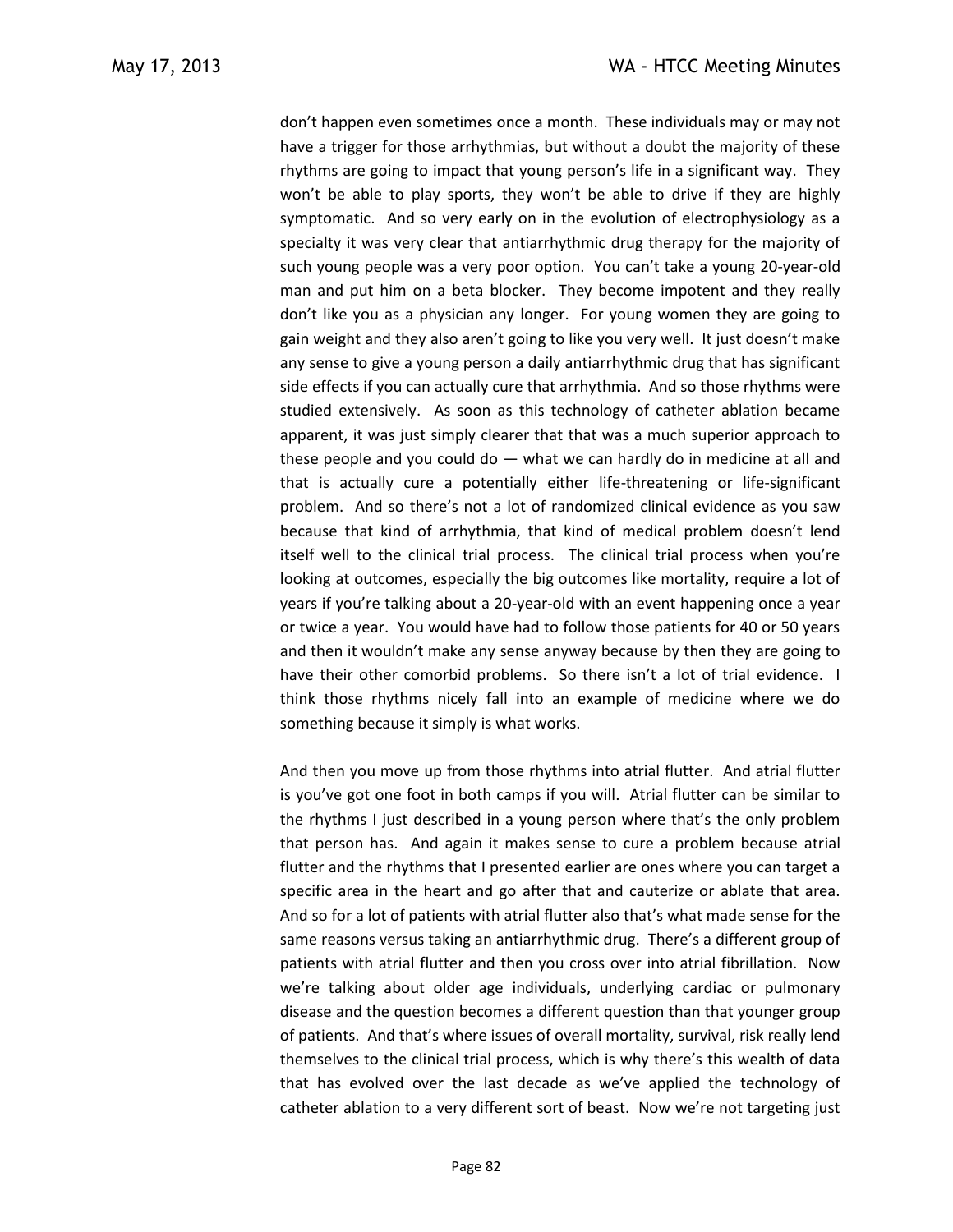a single little spot in the heart. You're talking about trying to isolate large areas of the left atrium and protect that patient.

Also in terms of why randomized clinical trial data is important is because these patients have coronary disease, they are going to die of heart failure, die of a heart attack, and you really do want to ask the question, "Is that little bit of higher risk that we thought might exist with catheter ablation going to outweigh the risk for the antiarrhythmic drug therapy?" And as you saw actually what's evolving through the clinical trial data is that this is a very good approach for even this older age population. With that I will wrap it up. I'm getting the signal to wrap it up and turn it over to my colleague for a few further comments. Thank you very much for your time.

- Josh Morse: Thank you. Actually, we have one other scheduled commenter. Dr. Muelheims? Is he  $-$  can we unmute the phone and see if he  $-$
- Jeanne Poole: He was going to fly in today.
- Josh Morse: Okay. We'll check the phone after. Dr. Viswanathan?
- Mohan Viswanathan: Actually, I prepared a document, which I have sent electronically to the SHTAP as well. So this is for the committee's—
- Woman: You can give it to me.
- Mohan Viswanathan: Oh sure. So just in terms of introduction my name is Mohan Viswanathan. I'm an electrophysiologist at the University of Washington. I do perform catheter ablation for all these different arrhythmias. In terms of conflicts I have filled out the form. I am a site investigator for the Cabana trial, which is the first  $-$  or one of the largest outcome studies for atrial fibrillation ablation versus medications, which is an ongoing trial. So it is our goal with that trial to really ultimately get some more hard outcomes in terms of atrial fibrillation ablation.

I feel that Dr. Poole has really nicely summarized the difference in these arrhythmias and the appropriateness of use of catheter ablation for these arrhythmias. If you don't mind, I may go through some of these points here, which I feel make our point well in that - and I'll take one each at a time. So supraventricular tachyarrhythmias you've heard about the various ones – AV nodal reentrant tachycardia, AVRT Wolff-Parkinson- White Syndrome, and atrial flutter. They are abnormal arrhythmias that affect many patients of many ages, but largely seen in young individuals. Many of these individuals are unable to tolerate medications for many years given the side effect profile of the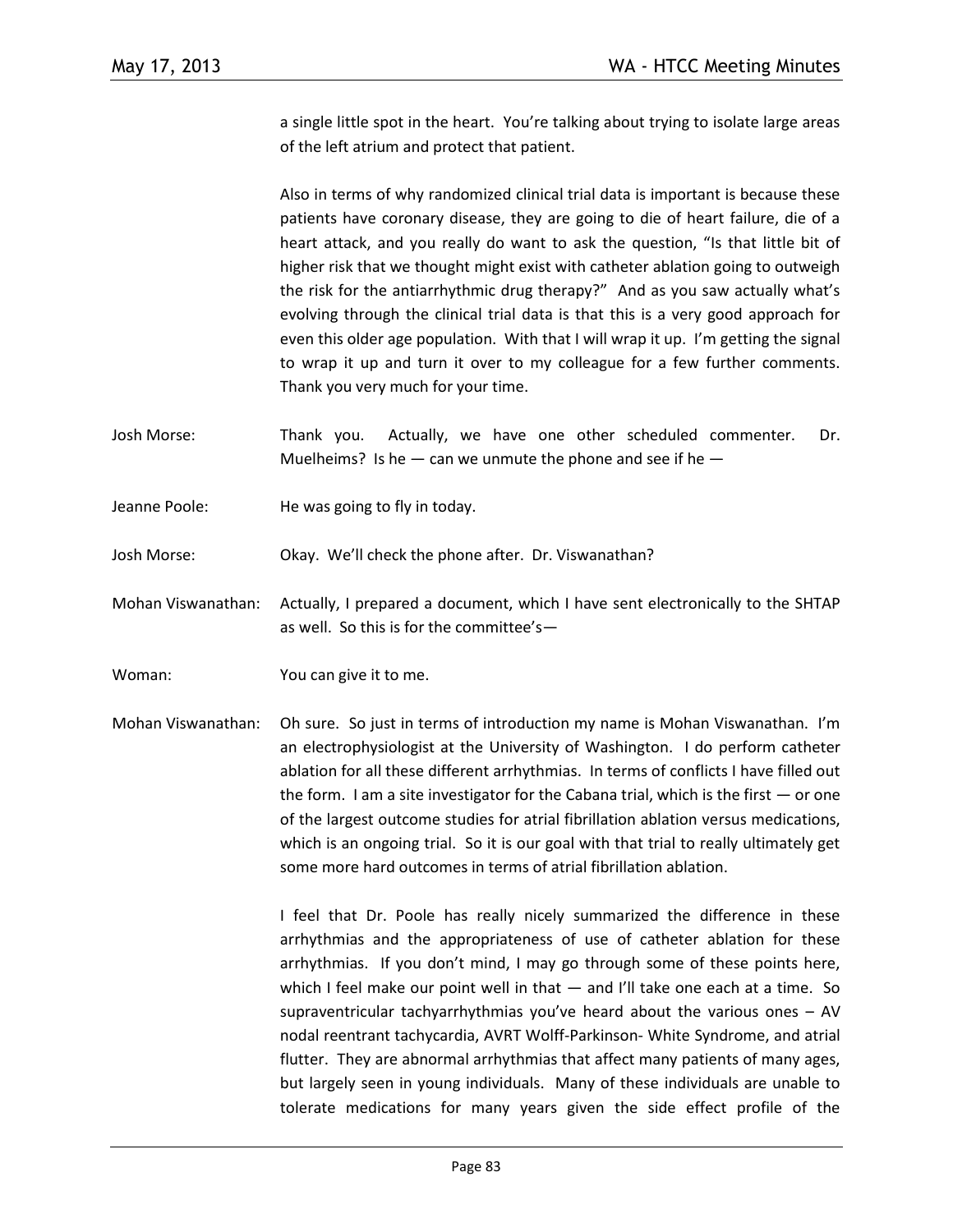medications as well as some of their effects, which are actually beneficial, but ultimately may result in life-threatening bradycardias meaning a slow heart rate of proarrhythmic effects such as ventricular arrhythmias. And in some cases of antiarrhythmic drugs, namely amiodarone, which is widely used, unfortunately, some non-cardiac side effects such as liver, lung and thyroid toxicities really do limit our use of that medication. So catheter ablation procedures for the supraventricular tachycardias, namely AVNRT, AVRT, WPW, and atrial flutter have become the standard of care for treatment and they, in many cases, result in about 90 to 95% success in terms of a curative treatment, which is, as Dr. Poole had mentioned, rare in any field of medicine.

Catheter ablation for atrial fibrillation has also been applied over the last 15 to 20 years and has resulted, as Ms. Hashimoto had demonstrated, a significant reduction in morbidity associated with atrial fibrillation, namely a reduction in recurrent hospitalizations due to the need for cardioversions due to the associated congestive heart failure that may be seen with atrial fibrillation and devastating stroke. The majority of patients who have received catheter ablation for any of these arrhythmias do report an improved quality of life as we've seen with the data due to freedom from arrhythmias and reduced need for antiarrhythmic drugs and any medications in the future.

Finally, there has been a significant cost savings incurred with an earlier approach involving catheter ablation for SVTs as compared to medical treatments due to the costs associated with the recurrent need for hospitalizations when medications are used, primarily due to the marginal efficacy of medications. We've observed, many times we initiate medications but they work for one or two years but ultimately patient's symptoms breakthrough medical treatments and we do have to look at these types of treatments. So due to the, as Dr. Poole has mentioned, the underlying mechanisms of the subset of supraventricular tachycardias that do affect younger individuals, namely AVNRT, AVRT, Wolff-Parkinson-White Syndrome, and partially flutter, catheter ablation has become the standard of care because of its high effectiveness in abrogating the re-entry loops so to say in the muscle of the heart that results in these arrhythmias.

And finally, catheter ablation procedures for SVTs are really associated with a minimal procedural risk in the patient on the order of 1% or less of any adverse outcomes. So this makes this type of treatment a palatable and very reasonable option for a lot of individuals to actually achieve a cure in many cases. So the take home point that I would like to leave you with is that catheter ablation for SVTs and atrial fibrillation continues to be highly effective and has become the standard of care in the majority of these supraventricular tachyarrhythmias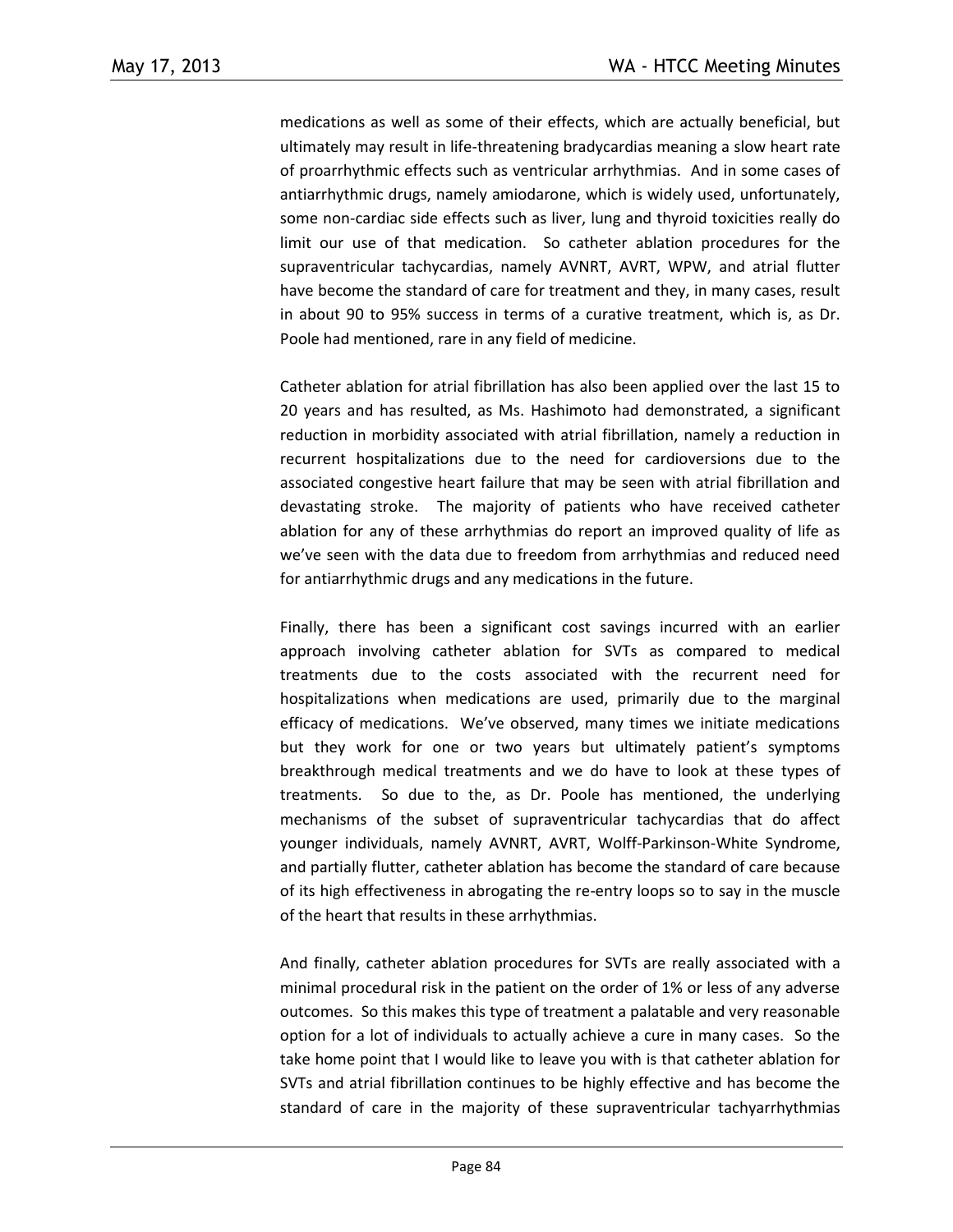including atrial fibrillation in that it has little associated procedural risk. It uniformly provides the patient an improvement in quality of life and is associated, in some cases, 90 to 95% cure rate and in the case of atrial fibrillation significant morbidity benefit in terms of recurrent hospitalizations for congestive heart failure, stroke and recurrent arrhythmias. So with that I will leave you with the document and take any questions.

- Craig Blackmore: We don't usually ask questions of public presenters, but would you mind just sharing with us what the Cabana trial is and what that's all about.
- Mohan Viswanathan: Sure. So the Cabana trial is a multi-center NIH sponsored randomized controlled trial of individuals with some risk factors associated with atrial fibrillation. So the initial group is individuals who are 65 years of age who have paroxysmal or persistent atrial fibrillation. If you're less than the age of 65 you have to have one or more risk factors such as hypertension, prior stroke, diabetes, congestive heart failure, or an increased size of the left atrium. If you're younger you have to have some predilection to a higher rate of atrial fibrillation. So these individuals are randomized to the use of antiarrhythmic drugs or upfront catheter ablation. Some of these individuals may have already been on antiarrhythmic drugs. That's okay. And so once they get randomized they are — so you have to be prepared to undertake a catheter ablation if a patient is contemplating that. And what we're trying to find out is, there's a heart end point of mortality. There are secondary endpoints of stroke, recurrence of atrial fibrillation and one of the nice things about this trial is there's very strong and very robust monitoring of patients for recurrent atrial fibrillation with a weekly monitor that is given every so often. So it's one of the largest trials to look at a hard endpoint of mortality with antiarrhythmic drugs versus ablation.

One caveat is if antiarrhythmic drugs result in certain cases intolerable side effects or recurrent atrial fibrillation that is debilitating the patient they can be crossed over at a certain point to the ablation arm as per the physician's who are evaluating the patient.

So we are really excited. It's in the process. As of right now there's near 1,000 patients who have enrolled. The goal is about 3,000. So we're on our way, but probably in the next three to four years we should have an answer. But in the interim preliminary data has not been released. Actually, the wealth of evidence already is in favor of catheter ablation and we'll see if that is borne out in the long run.

Craig Blackmore: Thank you.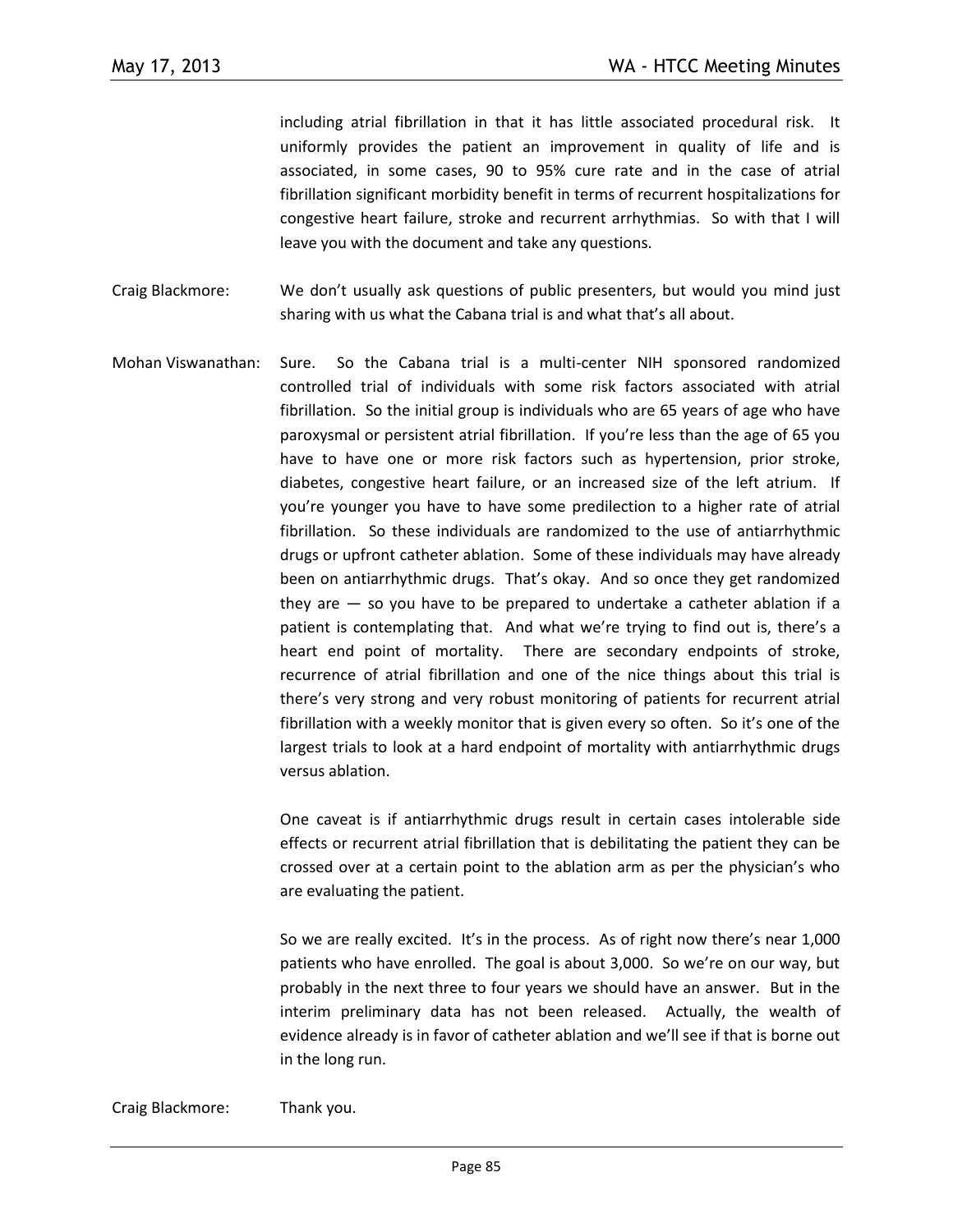Mohan Viswanathan: All right.

- Craig Blackmore: This is the public comment period of the HTCC discussion of catheter ablation. Is there anyone who called in who wishes to address the committee at this time? Okay, we'll close the public comment period and move on in the agenda and — so we'll circle back now and, you know, Robin, you don't have to get up, but I just want to take this time to return and see if there's questions of the presentation we heard from our evidence team.
- Seth Schwartz: I just have one quick question about the outcome. So for the patients who have successful ablation are we to assume that they no longer required anymore medical therapy?
- Robin Hashimoto: In the majority of the studies, we only have follow-up for 6 to 12 months, most of them were 12 months. Most of those trials the patients did get antiarrhythmic drugs for a period of time. I want to say 1 to 3 months and then it was discontinued. But after that, you know, we don't have evidence to answer the question.
- Seth Schwartz: Okay. And the other question  $-1$ 'm not sure who to ask this one to but I'm just curious about the cost difference. So how much do  $-$  because I mean presumably if this works and they don't have a recurrence and they don't need meds for the rest of their life then that's interesting. And then we have patients who are on drugs for the rest of their life. I'm curious, do we have any idea what those drugs cost like monthly, annually? Is there anyone?
- Robin Hashimoto: That's not a question for me.
- Seth Schwartz: Does the agency maybe have an idea?

Craig Blackmore: I have been remiss in not introducing our clinical expert. So Dr. Reddy has joined us from Oregon. Thank you for being here and if you could just take a moment to introduce yourself to the committee and also tell us if you have any conflicts of interest.

- Ramakota Reddy: Yep. Hello. I'm Dr. Reddy. I'm a practicing electrophysiologist now in Eugene, Oregon. I've been practicing for about 16 years as an electrophysiologist. I don't have any conflicts of interest in the electrophysiology/catheter ablation realm. Like Dr. Poole I'm in another field in electrophysiology.
- Craig Blackmore: Would you share those with us, please?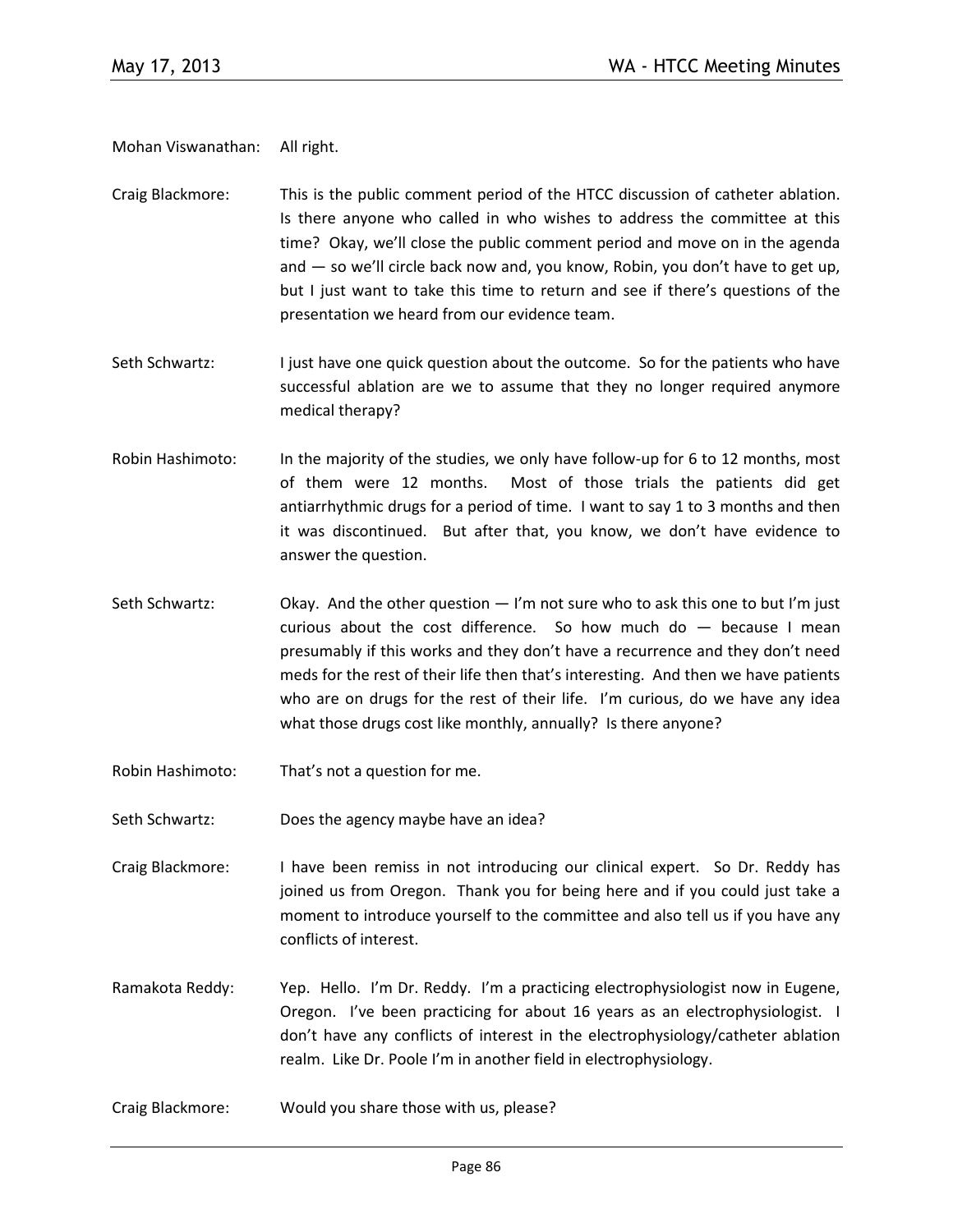Ramakota Reddy: I do a fair amount of research using implantable devices—defibrillators, pacemakers and that sort of thing. As far as the question on the cost of medications, that's one of the questions that patients ask me all the time and I don't know exactly how to answer that in most cases. Usually I think about the cost to the patient, which is different than the cost to the whole medical care system. But some of the drugs that are used, and Ms. Hashimoto did a list of them, are trade medications that are in the range of \$300 to \$400 a month. For example Dofetilide, which is the only one that's approved for atrial flutter, is still a relatively expensive medication. Most of the antiarrhythmic medications, because they don't have a lot of patients on them tend to be expensive even when they're generic. And another set of medications that tend to cause a lot of side effects are blood pressure medicines like beta blockers or calcium channel blockers that don't work that effectively, but do have the benefit of being relatively cheap.

> As far as your first question goes in terms of after an ablation if you expect people to not be on medications, that gets into which types of ablation you're doing. If you're doing an ablation for an ordinary SVT or for, in most cases, atrial flutter, we consider patients who are ablated, particularly the young patients who are ablated for WPW or for an SVT, really to be cured. I would not give them a medication. I don't even see them after a year. They say you're done, you're 21 years old, you had a small congenital problem. We fixed it. You're done. Go live a normal life. You don't have heart disease anymore. So they almost universally, if it's a successful procedure, and it is successful 95% of the time, don't have to take medications ever until they get new heart disease later on in life.

> For atrial fibrillation it might be a different story. You know, atrial fibrillation it is the case that people will sometimes recur later on and they will have a period where they might be antiarrhythmic drug free, but it's managing more of a chronic problem as opposed to curing a congenital problem. So it's not whether they'll have 20 years being drug-free is sort of an open question at this point. It does depend on what arrhythmia you are talking about.

Chris Standaert: I have a question. One issue with our follow-up in the complications and things really is the time. Twelve months is not very long when you're talking about cardiac issues; especially in 20-year-olds, much less even 60-year-olds is not very long. And so you have the whole constellation of, well, if you cure the thing then there are no problems. If you don't cure it then you might actually have higher mortality rates if you don't do it. But we don't — we don't have any studies tracking any of this. There's no data from Framingham, there's no data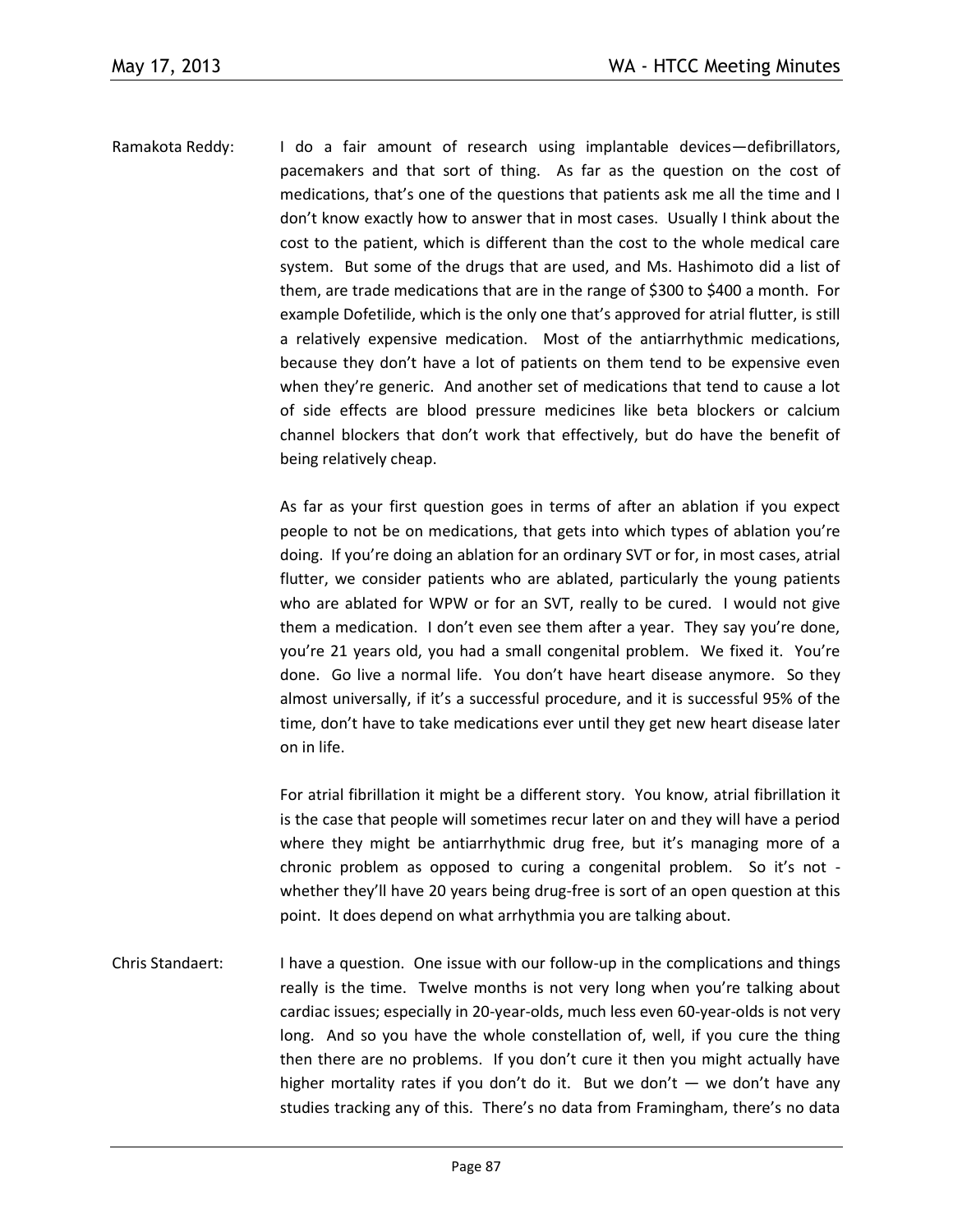somewhere else that really tracks mortality over decades for some of these issues that would help us sort through that a little bit. Again, 12 months is really almost — it's just not very helpful to tell us one way or the other for most of these conditions, frankly; especially for big things.

- Robin Hashimoto: Yeah. So from the randomized controlled studies we don't have long-term data. Let me take a couple minutes and make sure that I can give you the correct answer for the cohort studies and see what case series data we had as well, so I don't answer you incorrectly.
- Chris Standaert: Okay. And my other question is in the cost. When you have cost there you used the phrase hypothetical cohorts. So hypothetical cohorts mean these aren't actual data from actual people with actual numbers. These are — I mean what does hypothetical cohort mean?
- Robin Hashimoto: Um, it varied by economic study. But the rates of stroke, the rates of complications, the rates of recurrence, etc. were taken from literature reviews. Some of them were just taken from RCTs.
- Chris Standaert: So these aren't actual populations being studied. They are estimates of -
- Robin Hashimoto: In general, yes. Yes. Unless, you know, if the information was taken—
- Chris Standaert: Even the cost data then is all hypothetical too?
- Robin Hashimoto: Yes, yes.
- Chris Standaert: So lots and lots of assumptions in there.
- Robin Hashimoto: Yes. And the assumptions are all documented in the Appendix tables.
- Chris Standaert: Okay.
- Michael Souter: I'm interested in that question of the longer term effect in this as well. I mean as far as I can see, the reports seem to concentrate on randomized controlled trials for the longer term outcome. But there are several national registries in existence. You made reference to some of them in your evidence tables, the Spanish registry, you do talk about the German registry there, there's an Australian registry, etc. I don't see any of that data in the report with regards to those longer term questions that you're bringing up. I'm just wondering, have I missed it?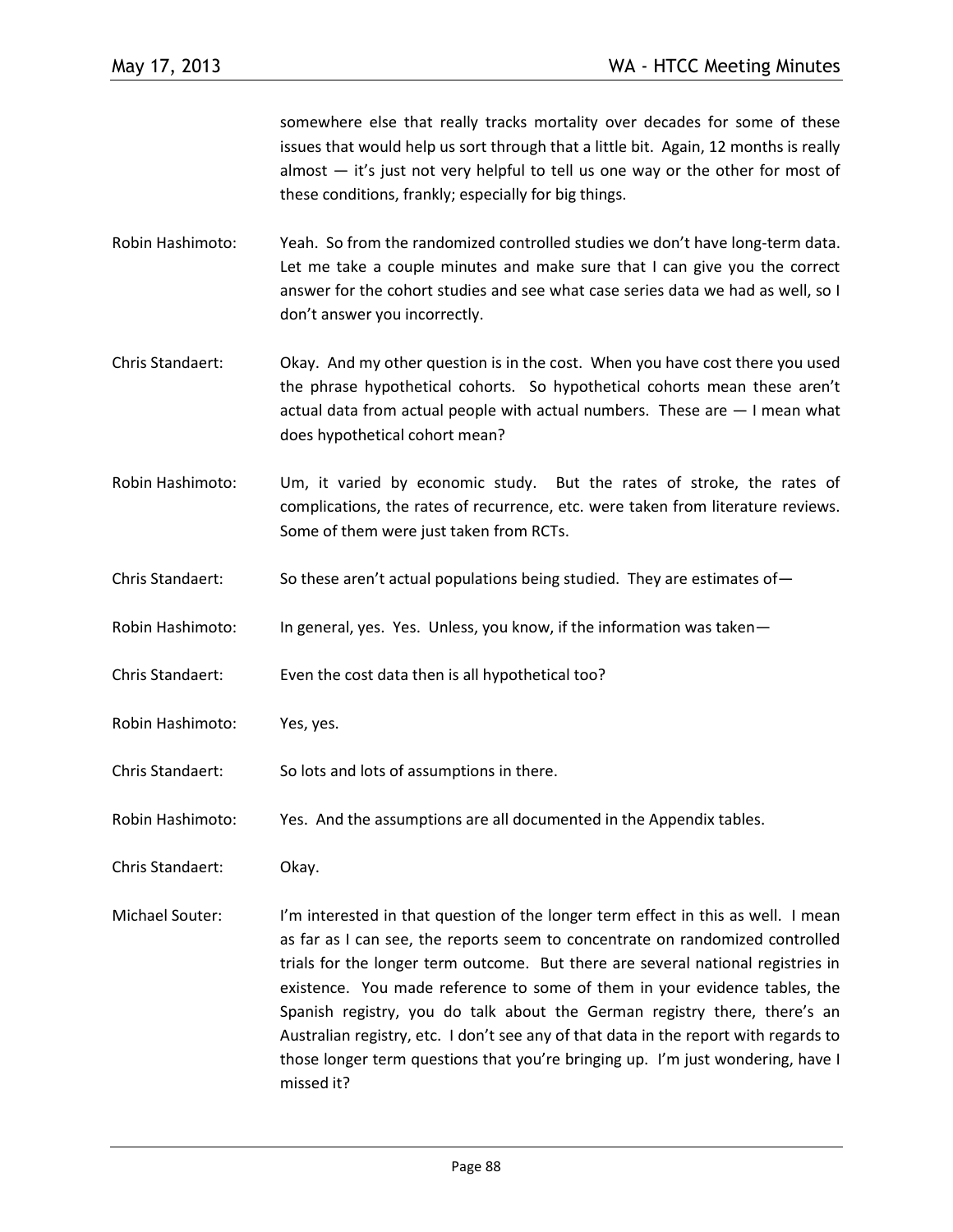- Robin Hashimoto: So in general registries are, you know, they are going to be case series data. They provide low quality of evidence. We really limited  $-$  typically we don't even include data from case series unless we have to.
- Michael Souter: But when you're talking about clinical effectiveness versus efficacy then I think that we'd be looking for registry data as opposed to—
- Robin Hashimoto: I'm sorry. Can you say that again?
- Michael Souter: When you're talking about clinical effectiveness as opposed to efficacy I'd be looking for registry data to contribute to that.
- Craig Blackmore: She did give us safety data from the registry.
- Michael Souter: Yeah, but the question that Chris asked with regards to long-term outcome from the recurrence of arrhythmia.
- Craig Blackmore: I think we're waiting to see the results of the Cabana trial and others to know what the long-term outcome is.
- Chris Standaert: I think I would also disagree with the statement of the registry as being low  $-$  it depends on how you're looking at them. As cause-effect data they are very low quality, but as complications and long-term efficacy and survival rates and all of that there… we don't have a better way to do it. So in terms of just disregarding registries as a useful source of information for our process I would disagree with your statement.
- Woman: We generally do not disregard registries if they are comparative. With regard to the exclusion, which usually is at the level of case series because you have questions compared to what? And so there was a large volume of studies, as you saw, and so we needed to make decisions on what would be the highest quality of evidence to present to folks. We fully understand that, yes, for efficacy these are great. For effectiveness then we will need to look at the other things. And Robin is looking up some of the information for the comparative cohort studies that we do have. But that is a problem that we have across the evidence based practice evaluation field is that the case series provides some information. But in the absence of a comparator it's difficult to understand how those data are really [inaudible].
- Marie Brown: What data would contribute to the clinician's confidence that this is a cure?

Ramakota Reddy: [not talking into mic]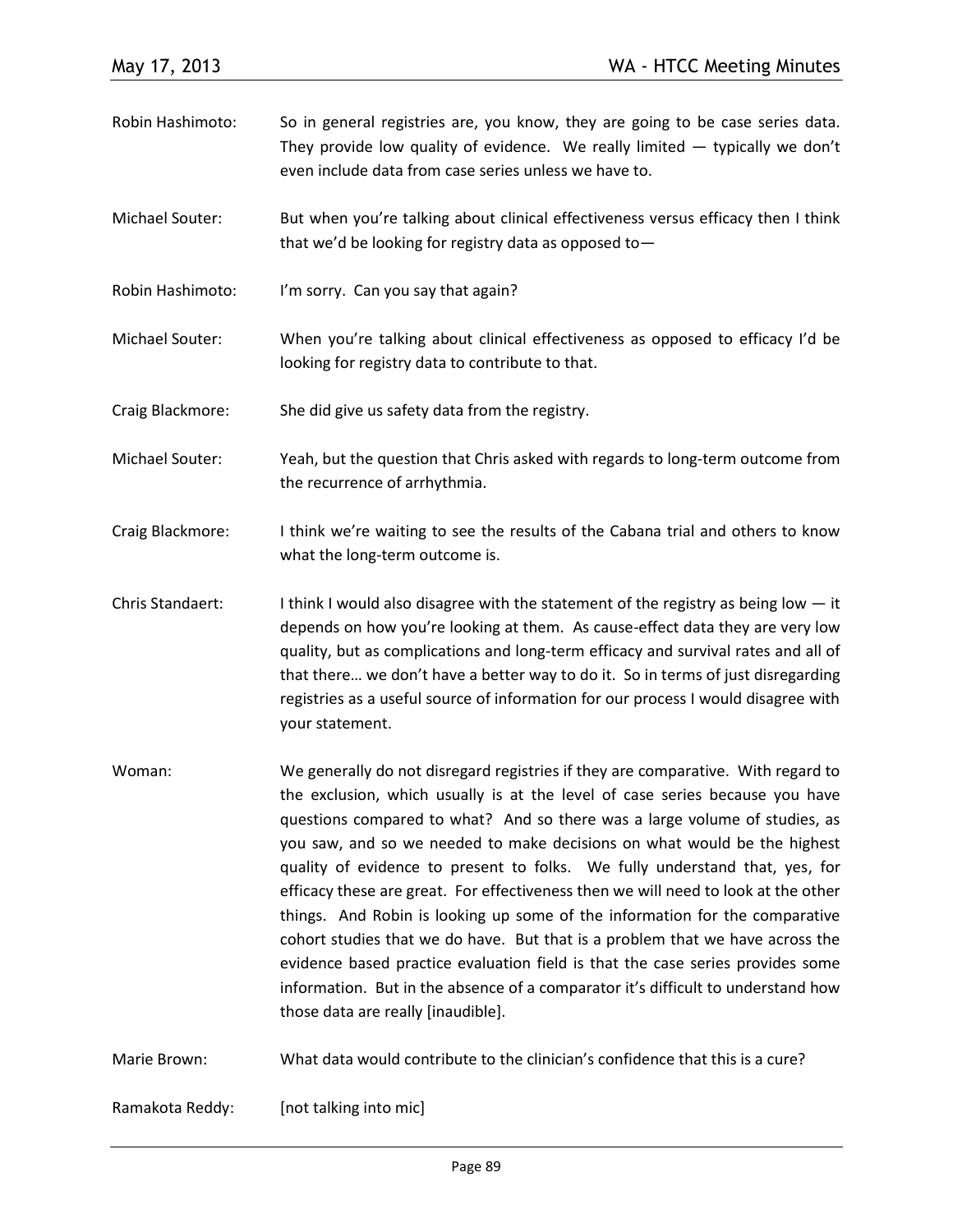Well, clinicians [inaudible] so for many of these arrhythmias there's a-patients are having very, very frequent problems and then after you do the procedure they have essentially none or [inaudible], so it's more of a . [inaudible] cure for and that applies to almost everything in medicine. Some of the arrhythmias that we're talking about, as in WPW, it's pretty clear what the arrhythmia is caused by. By repairing the cleft palate, you repair the cleft palate and you look at them a year later and they don't have a cleft palate because they have been cured and you can look at them 10 years later or 100 years later and they still don't have the cleft palate. You can say that it's been cured because you know what the underlying problem was and you fixed it. Some of these arrhythmias are so well defined that you cure it because you fixed what the problem is.

Atrial fibrillation is different than that, and it's not as easily well defined what the underlying problem is. So that's where we start getting into the  $-$  if you haven't studied that don't [inaudible] — aren't based on the study you do to yourself. And that ends up being how do you [inaudible]? The type of study that have already been presented like the Cabana trial [inaudible] fully randomized patients for various case series where you look at patients compared to how [inaudible]. Those studies have always, you know, take a cohort [inaudible] subjected to catheter ablation compared to a [inaudible] out in the world. You run into an enormous number of [inaudible]. It's really hard to interpret whether the patients with [inaudible] are the ones that are healthier [inaudible] better to begin with or they are the more sicker ones. [inaudible] compared to a population that's more controlled with a really [inaudible]. I have a hard time as a clinician interpreting [inaudible] study myself. Does that answer your question?

- Craig Blackmore: Other questions from the committee?
- Robin Hashimoto: Can I go back and answer this?
- Joann Elmore: I don't think your microphones are on.

Woman: Can you hear me?

Richard Phillips: No, not very well. I can't hear anybody.

Robin Hashimoto: Okay, this is working. So to answer the question about long-term  $-$  is it longterm complications? So for case series most of the outcomes were 30 days. If they weren't 30 days the case series didn't report the length of follow-up. For the comparative cohort studies, and I'm speaking about AFib here, we don't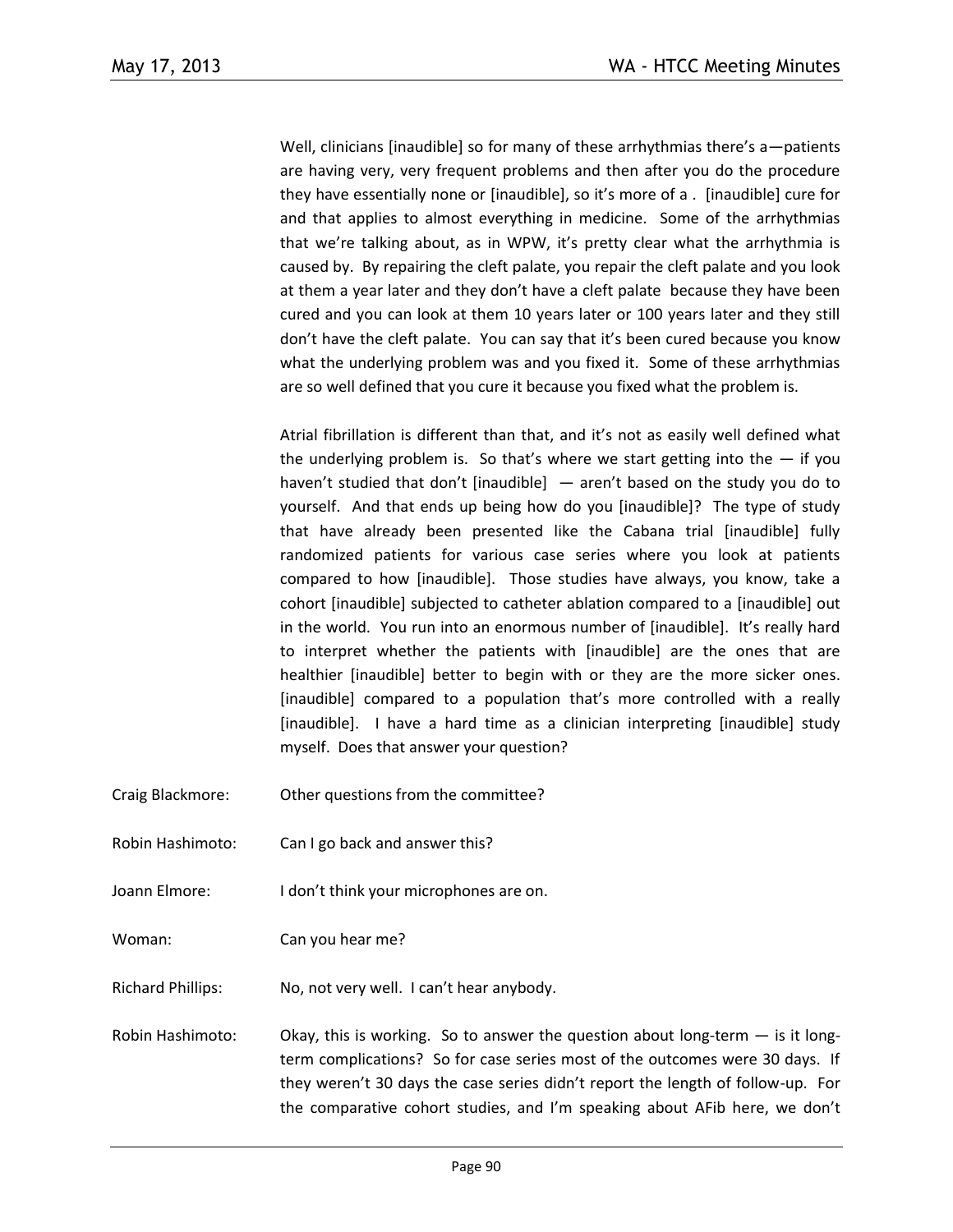really have any data on mortality past about 30 months. And that's, you know, related to treatment-related stroke. And then, you know, part of the problem is that with complications if you want to say that mortality for example is related to the treatment it typically occurs, you know, within 30 days after the procedure. Otherwise it's not considered to be a complication. So that really gets into the question of efficacy or effectiveness and in that case we have let's see here. I have far too many tabs in here.

So I mentioned in my talk some data from some cohort studies that compared PVI to antiarrhythmic drugs. And I think the follow-up for those, you know, was again relatively short. So we don't have 10-year data and this is, you know, for mortality that is not related to the treatment. There was one large, as I had mentioned, prospective cohort study that enrolled 1,170 patients and this was a Pappone study done in 2003, and the follow-up was a mean of 30 months. In that study mortality not related to the procedure was 6.5% following pulmonary vein isolation and then 14.3% following antiarrhythmic drugs plus or minus cardioversion. And that result was statistically significant. And, you know, mortality was caused by stroke, congestive heart failure, MI, sudden death, and then a variety of other causes. Does that answer the question?

- Craig Blackmore: I have another question which relates to the duration of symptoms and maybe I missed this or maybe you didn't talk about it. I don't know, but did you encounter any data on the comparison? Basically on the differential effectiveness of catheter ablation immediately at the onset of symptoms versus some period of time later?
- Robin Hashimoto: Right. So we would only have data for atrial fibrillation to even talk about this question. So for that one if you remember in the slides we had one study in which patients were treated with first line therapy and they had only been symptomatic for a mean of about six months. So that's the closest that we have.
- Craig Blackmore: So there's no direct comparison?
- Robin Hashimoto: There's no direct comparison.

Craig Blackmore: One study seemed to have similar results with immediate, which was defined as up to six months. Is that right?

Robin Hashimoto: That's the closest I can come to that. And then otherwise patients received a second line therapy and they had been symptomatic for three to six years on average. In all of those studies the results were statistically significant in favor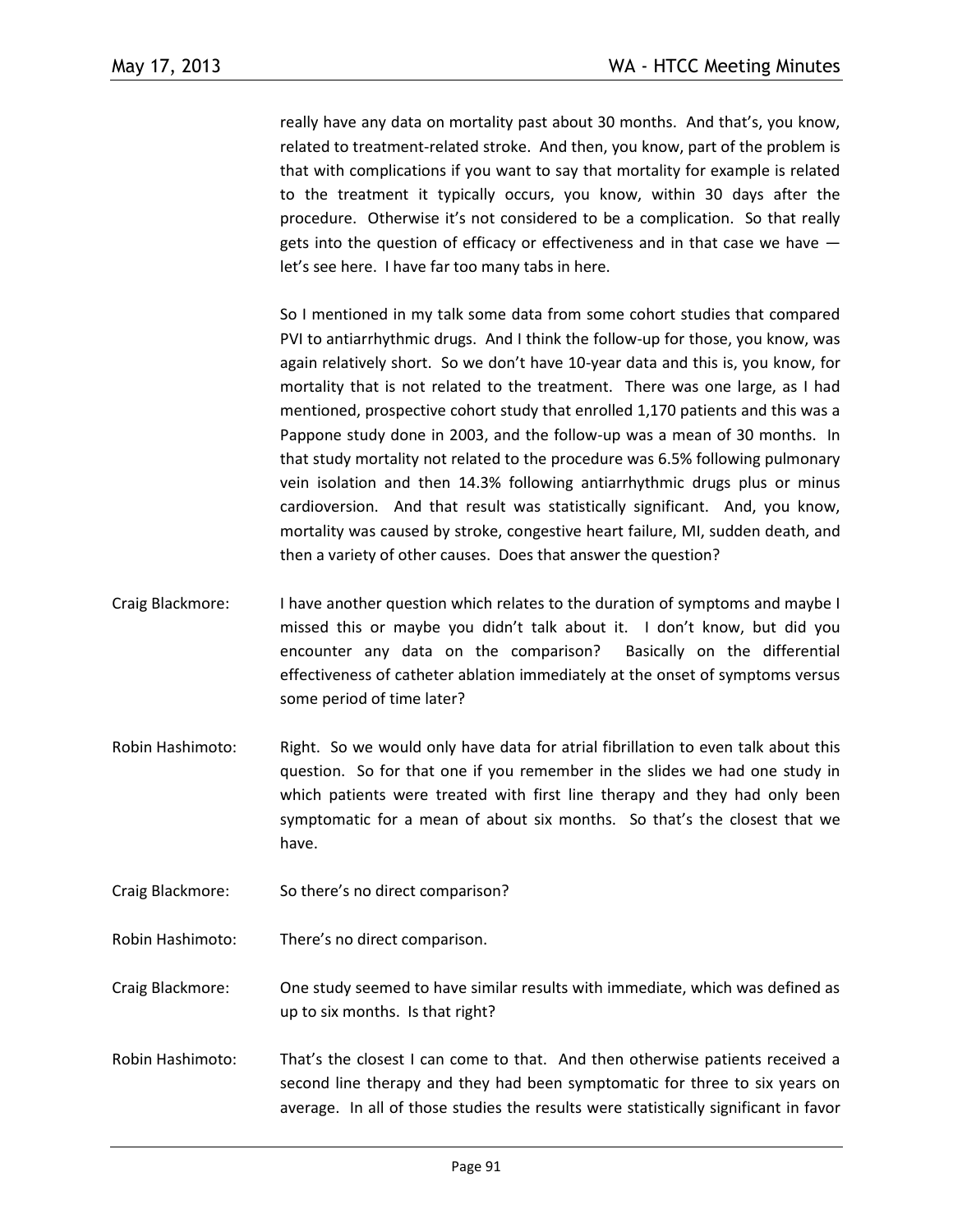of ablation. So we don't have differential efficacy data per se to answer that question.

Craig Blackmore: And all of those—I mean they were randomized, but obviously they weren't blinded. There were no—

Robin Hashimoto: Right.

Craig Blackmore: But the outcomes were measured and they were presumably objective measures of—

- Robin Hashimoto: The primary outcome, again, was freedom from recurrence and it's a little bit messy. It's very consistently, across the trials that we included, it was described as the primary outcome of interest. How it was defined really varied. I can't say that there was one definition. In a couple of cases the studies didn't even report how it was defined. Like how long does the occurrence last? Like how many minutes or seconds, does it have to be recorded or not?
- Craig Blackmore: Symptomatic versus asymptomatic?
- Robin Hashimoto: Yes, exactly.

Craig Blackmore: What the surveillance was and if it was equal surveillance in both arms?

Robin Hashimoto: Exactly. There was variance. So keep that in mind.

Chris Standaert: I have a question that may be for you, it may be for our clinical expert. So at the start of this you guys broke this down by a whole bunch of different — the SVT question is my question. You broke it down by different types of SVT. But when it came down to it you had studies on one or two of those. But looking at it so when I think about the SVTs and our process and whether we start breaking this down by different versions of SVT we don't have a lot of data on most of them. I assume in some because the frequency is relatively low in the population. So we're not going to find them. I assume some is  $-$  the clinical diagnosis of SVT and then what type it is and what subtype it is, I assume in part can be even determined electrophysiologically. So it's not so overt. And when the state gave us data they just said SVT. They didn't break it down. So I don't even know if there are codes when you diagnose these things. I don't know if there are codes in the billing sheets for all the different types of SVT or do you just check SVT. You know? So I'm wondering about the granularity in that and whether we really have any basis for becoming granular and SVT are what we think about as a bigger thing.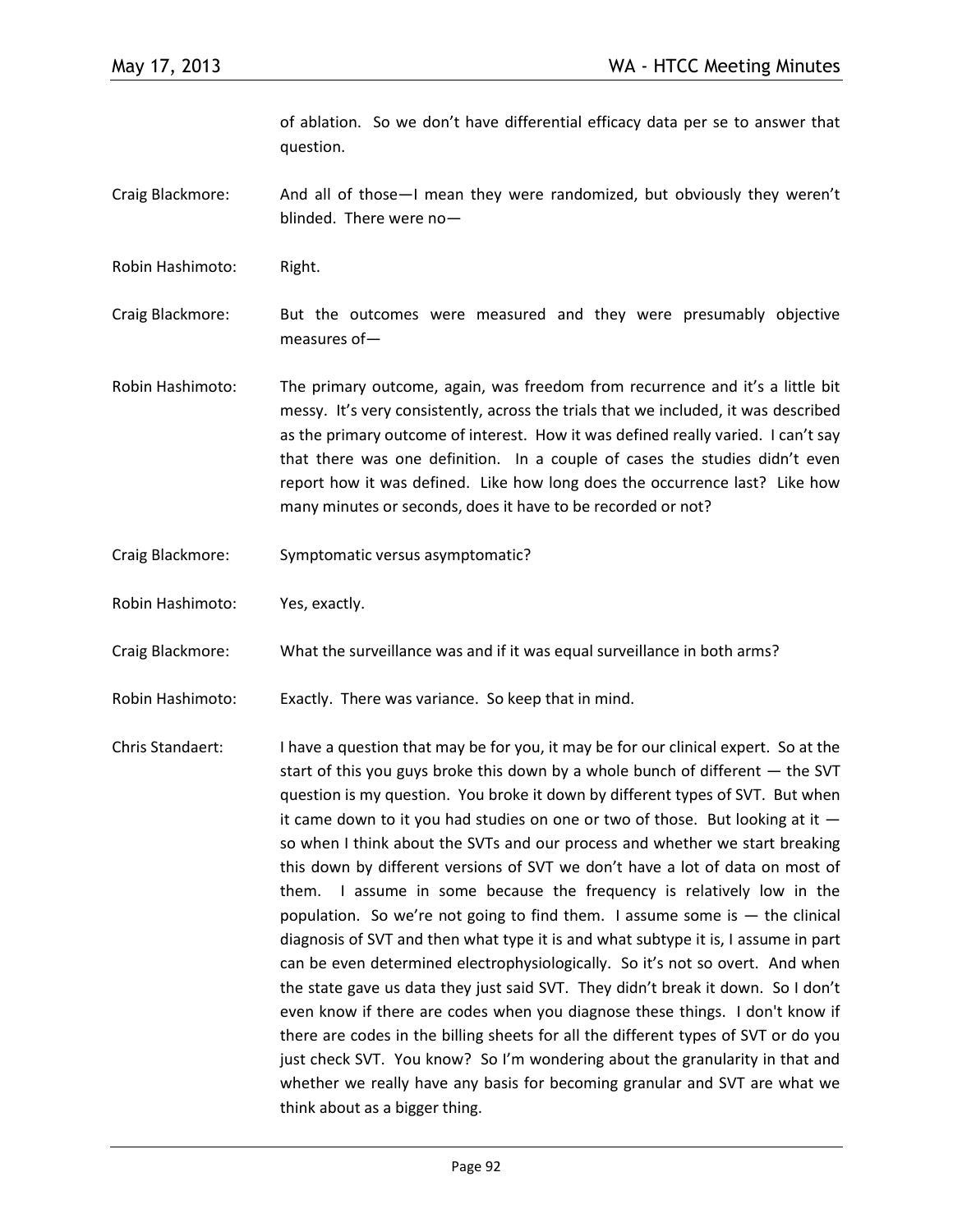- Robin Hashimoto: Right. Well, one thing to consider is I had a slide with the guidelines on it. Let me see if I can just go to that. These are just the guidelines but these, from what I can tell, are the most  $-1$  went way past it – cited guidelines from the American College of Cardiology and American Heart Association and they were done in 2003. But the strongest recommendations were given for some specific diagnoses. It's not a broad, you know, all SVTs should get ablation or all SVTs should get antiarrhythmic drugs. So from my perspective at just looking at the evidence that's the only answer to your question that I have. There is not a lot of evidence from these studies. Dr. Reddy, you might want to—
- Ramakota Reddy: SVT is really an unfortunate term. It's become a little bit of a wastepaper basket term. It is rare that you'll find an electrophysiologist who will talk about doing an AFib ablation as doing an ablation for SVT. You always separate out atrial fibrillation and that's a [inaudible]. And SVTs from an electrophysiologist's perspective when we're going in for an ablation generally refer to the—basically the curative type procedures, the ones that are, you know, find one location that is the cause of the SVT as a well-defined mechanism and they will find where that location is, is what that diagnosis comes from. Whether it's called WPW or AVNRT.
- Chris Standaert: Do you know this before you go in?
- Ramakota Reddy: Occasionally. Sometimes you'll know if someone has WPW before you go in. But sometimes—
- Chris Standaert: But other times you just know they are going into ventricular tachycardia—if they go into tachycardia and you go in and—
- Ramakota Reddy: Right.
- Chris Standaert: Right. So it will be determined while you're in the midst of the procedure.
- Ramakota Reddy: Right. But you're not going to go in anticipating doing an atrial fibrillation ablation. In that case atrial fibrillation—
- Chris Standaert: No, you can sort those out.
- Ramakota Reddy: An atrial flutter, as Dr. Poole pointed out, is sort of in between. When you're going in to cure atrial flutter it is generally well known what it is when you're going in. The problem is that SVT can, properly speaking, be applied to all of the method group including AFib and A flutter even though I would not refer to that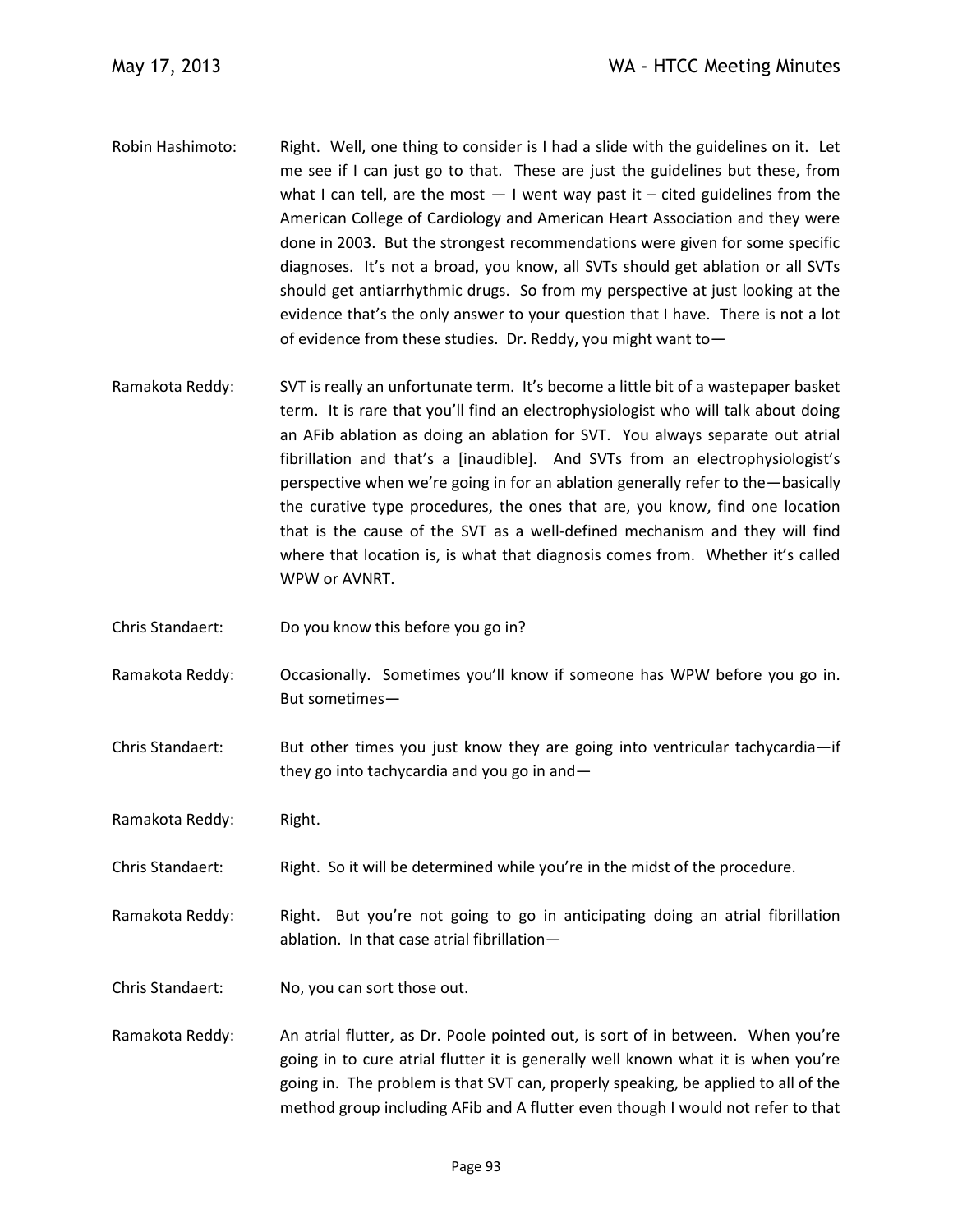when they are all supraventricular. We think as electrophysiologists and perhaps it could be—the guidelines sort of reflect that. Atrial fibrillation is one completely separate category than all the rest of the ablations, and all the rest of the ablations, atrial flutter included, are in the sort of curative arrhythmia type of category and they are thought about differently. You know, nobody feels the need to do big studies on any of the other arrhythmias because, you know, again like I said it's like you're born with six fingers and you take one finger off you're cured of having that congenital abnormality. You don't have to look 10 years later to see if it grew back. You kind of fixed the problem and you're done. AFib is a much more chronic thing. It's more like chronic arthritis where you do want to look later on to see what you're doing, whatever it is, is effective because it's not—we're not sure how curative our procedures are going to be. So it's really AFib versus non-AFib ablations. That's really the break point and you'll find much more data on atrial fibrillation. Not because it's a better ablation, but because we don't know as much so we're studying it more. The rest of the ablations you'll find very little data and I would be surprised if you find any new data on any of the other arrhythmias because no one is interested in studying them. It's a foregone conclusion everything short of atrial fibrillation.

- Chris Standaert: Right.
- Ramakota Reddy: So perhaps we're not, as doctors, as careful as we should be in coding SVT. I won't code—

Chris Standaert: Are there codes for all these other things like codes for-

- Ramakota Reddy: Yeah, there's a code for WPW. I don't even know if there's a code for AVNRT. I'm sure there's a new code for it.
- Chris Standaert: It might not even be there.
- Ramakota Reddy: Yeah.
- Craig Blackmore: Joann?
- Joann Elmore: I had two questions. One for the vendor and one for our clinical expert. For the vendor, actually, I want to thank you for giving the amount of detail that you did. The 300 pages report plus the 150 pages of appendices because this way we were allowed to go in and see what was in some of the studies. So thank you.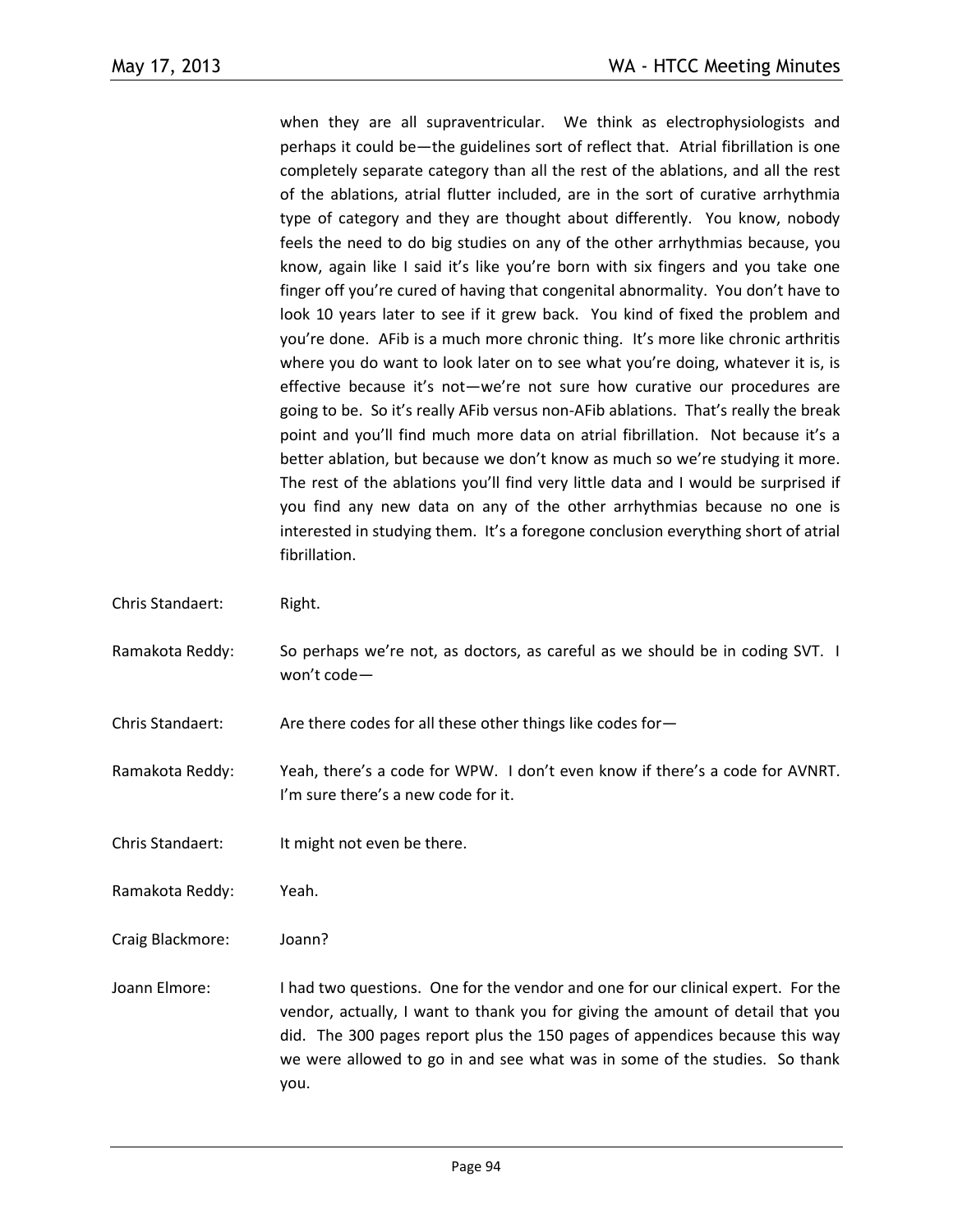Robin Hashimoto: Yeah.

Joann Elmore: In our last review this morning we came up with a cover with conditions. One of them being, you know, whatever the FDA label was. And I just looked quickly at the FDA labels this week and it seemed like most of them were for AFib, A flutter and I didn't see them for many of these other things. And so I'm just wondering. It seems like there has been the treatment creep where we're sort of using it where it seems to be working, but it seems like it is off label and I wanted to see whether that was a correct interpretation.

Robin Hashimoto: Let me look on my computer if you want to—

- Joann Elmore: In the meantime I'll ask the clinical expert. I had a hard time with your three quick slides of safety. I kind of want to know, you take a bunch of people and you put them through this procedure versus you take them and give them the drugs for a few years. Tell me, you know, what percent die, what percent have strokes, what percent, you know, have heart block. Is it 1%? 2% have heart block? And there was no mention of radiation exposure. And so I'm just wondering if our clinical expert would say a little bit about the two comparators.
- Ramakota Reddy: Oh, between drugs and catheter ablation?
- Joann Elmore: Uh huh.
- Ramakota Reddy: Well, I can tell you what I tell my patients, which is that a catheter ablation, even for an SVT, is in fact an evasive procedure and one could expect an occasional complication. It is in the grand scheme of cardiac procedures a very low risk procedure, but it is a procedure where we're putting catheters into the heart and I quote in the range of about 1 in 500 to 1 in 1,000 chance of some important and potentially dangerous complication. And maybe a 1% chance of a minor complication something like bleeding in the groin or something that doesn't even keep you in the hospital another day, but it is something that you notice from pain or bleeding. Radiation exposure is probably something that we as physicians don't pay attention to the risk of in any of our realms, you know, whether it be imaging or any other—in terms of a lot of procedures. If the patient needs a procedure and it involves radiation we tend to go ahead and do it. But I can tell you the amount of radiation from doing an EP study is considerably lower than that from say a CT scan; an ordinary CT scan or any other—most of the radiological procedures. It's more than a chest x-ray, but it's lower than say a CT scan. So it is always a consideration that I've heard estimates on how many cancers are caused by medical radiation. So it is one of the things that causes medical radiation, but it's not a big consideration in the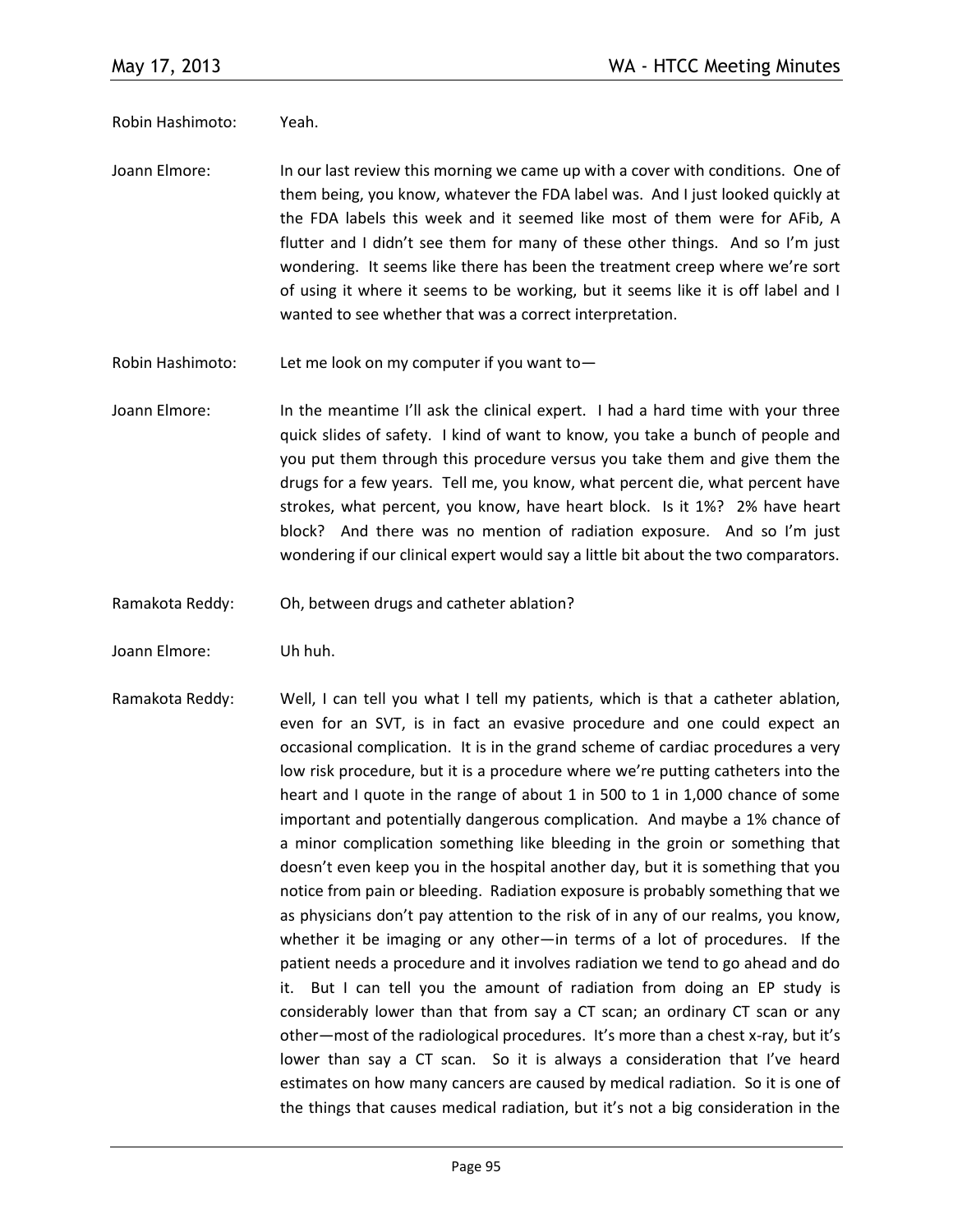decision with the exception of women who are lactating that I personally avoid doing radiation procedures on.

The radiation exposure from catheter ablation is going down because of even newer technologies, you know, fluoro-less types of procedures. So there's some sensitivity to it but it's not a reason not to do the procedure.

Now as far as drugs go most of the antiarrhythmic drugs carry a risk and some of them are very well documented risks. And again what I tell my patients is that if you take an antiarrhythmic drug you are approximately doubling your risk of having a cardiac arrest. And that's close to what the studies show. Most people don't have a very high risk of a cardiac arrest. So doubling that risk is perhaps acceptable for controlling of their arrhythmia. But it is increasing your risk. You're not making people live longer when you prescribe them an antiarrhythmic drug and there has not been really any study that shows that antiarrhythmic drugs improve mortality. They might improve symptoms, but they don't improve mortality. So there is a risk to an antiarrhythmic drug as well and over the medium term it's—the risk of both antiarrhythmic drug or an ablation are relatively low, but the curves will cross over at some point assuming you live long enough.

Chris Standaert: That's where longer term stuff would have helped us.

Robin Hashimoto: Okay, oh, this is working. Great. So first off regarding radiation exposure the reason that I didn't mention it is because we couldn't find any evidence on it. So that being said regarding the FDA approval or the indications for the various devices. So again there was, what did I say, 18 radiofrequency catheter ablation devices that are approved and 3 cryo. So they started getting approved in 1994 and if I'm remembering correctly they weren't used to treat atrial fibrillation until the year 2000 or so. Is that correct?

Ramakota Reddy: Roughly.

Robin Hashimoto: So just glancing cursor, you know, doing the cursory glance through the different FDA indications, and these are all listed in the appendix starting around page 134 or so, you know, there are so many different devices and some of them are indicated for specific diagnoses—AVNRT, flutter, AFib and it's really, you know, across the board. So I wouldn't say, you know, I can't speak for a physician and know which ones that they are using to treat which diagnosis. But there are a number of catheter systems that are approved for a variety of the different diagnoses.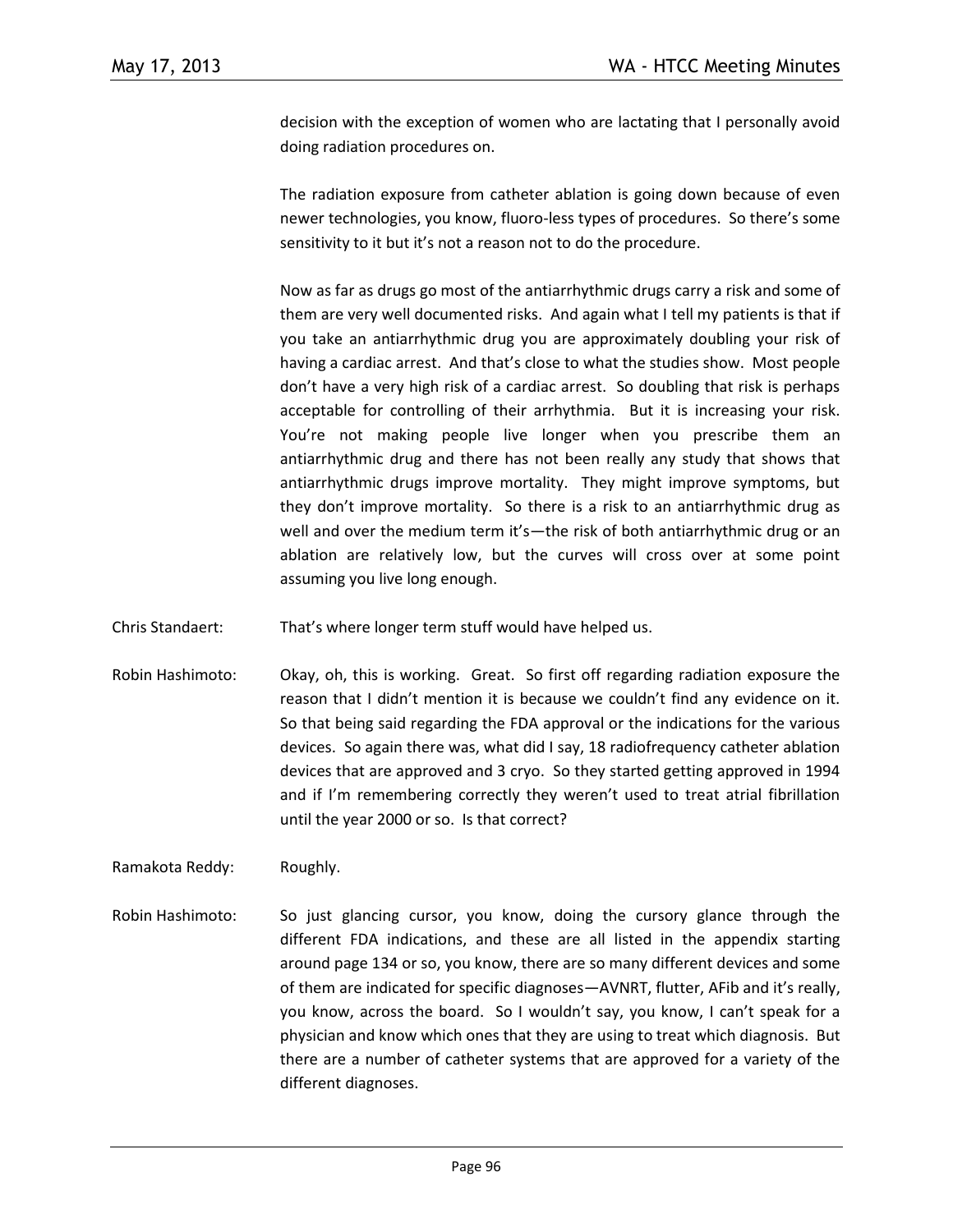Joann Elmore: I didn't see — are any approved for like atrial tachycardia? I didn't—

Robin Hashimoto: Yeah and we didn't really have any evidence for atrial.

Joann Elmore: What's being used. Okay, thank you.

Robin Hashimoto: Right. And I mean as you can see right here on the guidelines for the regular tachycardia, you know, the ACC recommends first off antiarrhythmic drugs for treatment. So we don't really have a lot of evidence on that.

Craig Blackmore: Other questions? Richard?

Richard Phillips: This has more to do with the long term—what are the—do you know the number in most of these studies, the number of procedures, EP studies, and/or ablation procedures that are required for the patients? Or was that ever looked at in the studies?

Robin Hashimoto: Um, in maybe half of the studies patients underwent re-ablation. I would say two to three procedures. Just a second.

Ramakota Reddy: I can speak to that a little bit I think. I don't have the exact number that she might be able to come up with, but for atrial fibrillation ablation, at least historically, there's been a fair percentage of repeat procedures to get a good effect and I think the preferred average is quoted in the range of 1.8 procedures per patient to get the efficacy that we're talking about for atrial fibrillation. For atrial flutter and the other SVTs, for the non-AFib arrhythmias, it is quite rare, maybe 1 in 20 or 1 in 30 people that would need a re-do procedure and that would just be because the one area that you try to ablate you didn't quite get and you have to go in at it again. So the average in that case would be something like 1.05.

Richard Phillips: Is it fair to say that the frequency is changing as time goes by? I mean are you getting better at it?

Ramakota Reddy: Yeah. The number of redoes—

Richard Phillips: Assuming the number of repeat procedures in 2013 might be less than in 2008 or something?

Ramakota Reddy: Perhaps.

Richard Phillips: Perhaps?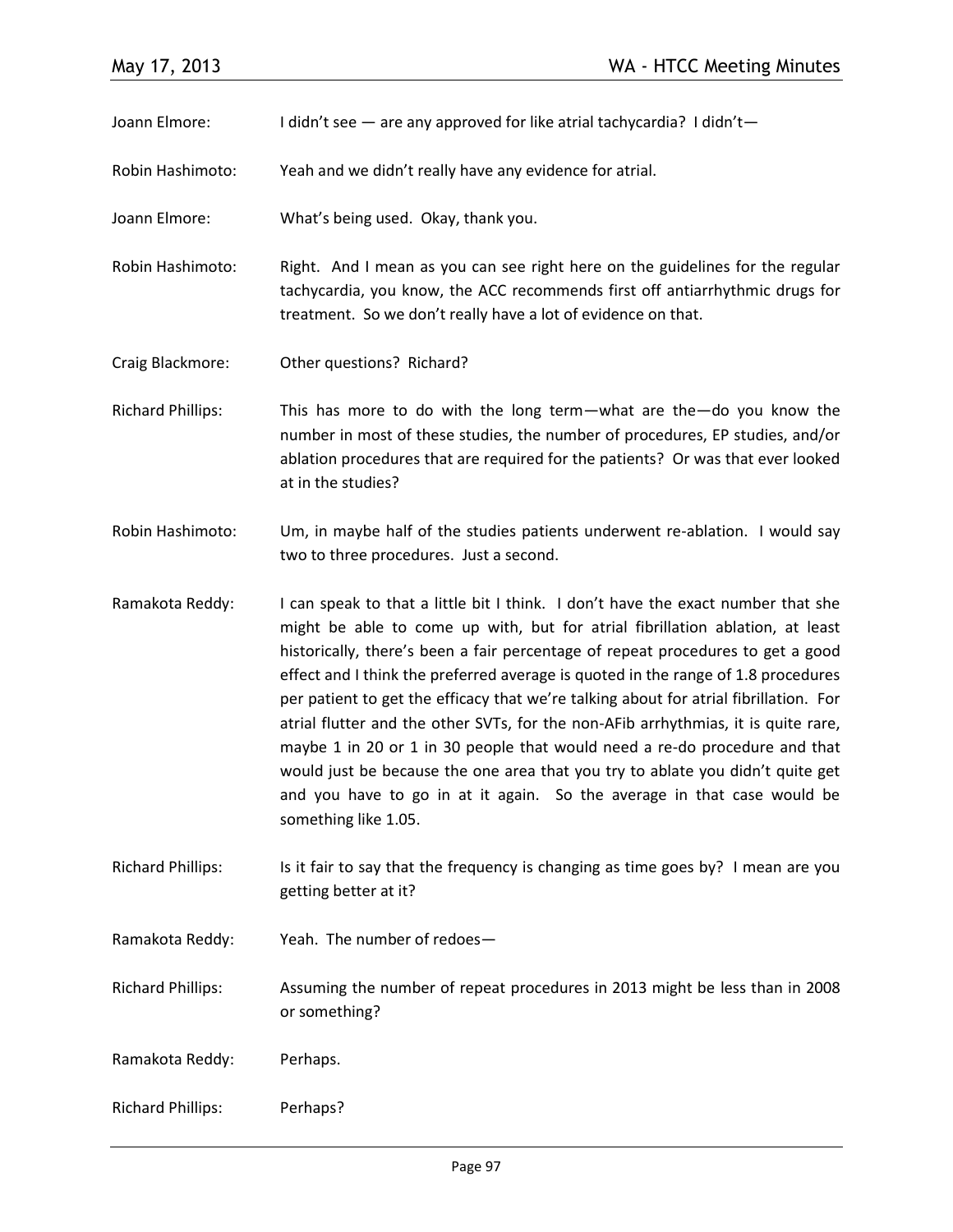Ramakota Reddy: For atrial fibrillation what—people live longer and, you know, we're treating someone who has had a little bit of a chronic disease. As time goes on it might start recurring again despite kind of getting rid of the triggers that you got rid of the first time and as they are continuing to be sick and having multiple comorbidities and new parts of the heart are becoming arrhythmogenic, you might do procedures that you wouldn't have done before because they were left in atrial fibrillation and you failed the first time. So sometimes as you keep people healthier you end up doing more procedures just like what we see in coronary disease. If you make people live longer they are going to have more stents put in.

> So I don't know if that—to get the success that we get the number of procedures we need is lower, but the patient might end up with more procedures because we've been successful and we may need to do something on them later on for atrial fibrillation. And again this applies only to atrial fibrillation, not to the only ablations.

- Richard Phillips: I have another question too and that has to do with this potpourri, this pot of SVTs. You don't really know what those diagnoses are until you do an electrophysiologic study, do you?
- Ramakota Reddy: In many cases. We won't know precisely where the abnormal tissue is until you actually go and map it out. You can give a pretty good guess in many cases from the EKG of their SVT of where it is and depending on what the arrhythmia is you can be better or worse, but you won't know for sure until you actually do the—
- Richard Phillips: The reason I'm asking is because I'm wondering, you're going to end up having to do electrophysiologic studies on these people anyway, are you not, in order to establish the diagnosis? The question is, are we going to cover the, you know, the ablative procedure to treat it when, you know, it seems to me if we're already covering 80% of the cost is that something we should be considering or not? Does that make sense where I'm coming from there?
- Ramakota Reddy: Well, it is incredibly rare to do an EP study now for an SVT just for the purpose of precisely knowing what the diagnosis is without going through an ablation afterwards, you know, basically most of the diagnostic EP studies are done for the purpose of ablation and if you don't attempt to ablate the patient, in other words the patient says, I don't want a catheter ablation, I'd rather be treated in a different way. I'd rather be treated with medications. That's acceptable. It's okay. That's an acceptable choice on their part. It's not—they have to put up with the side effects and risks of medication, but we'll treat with medications.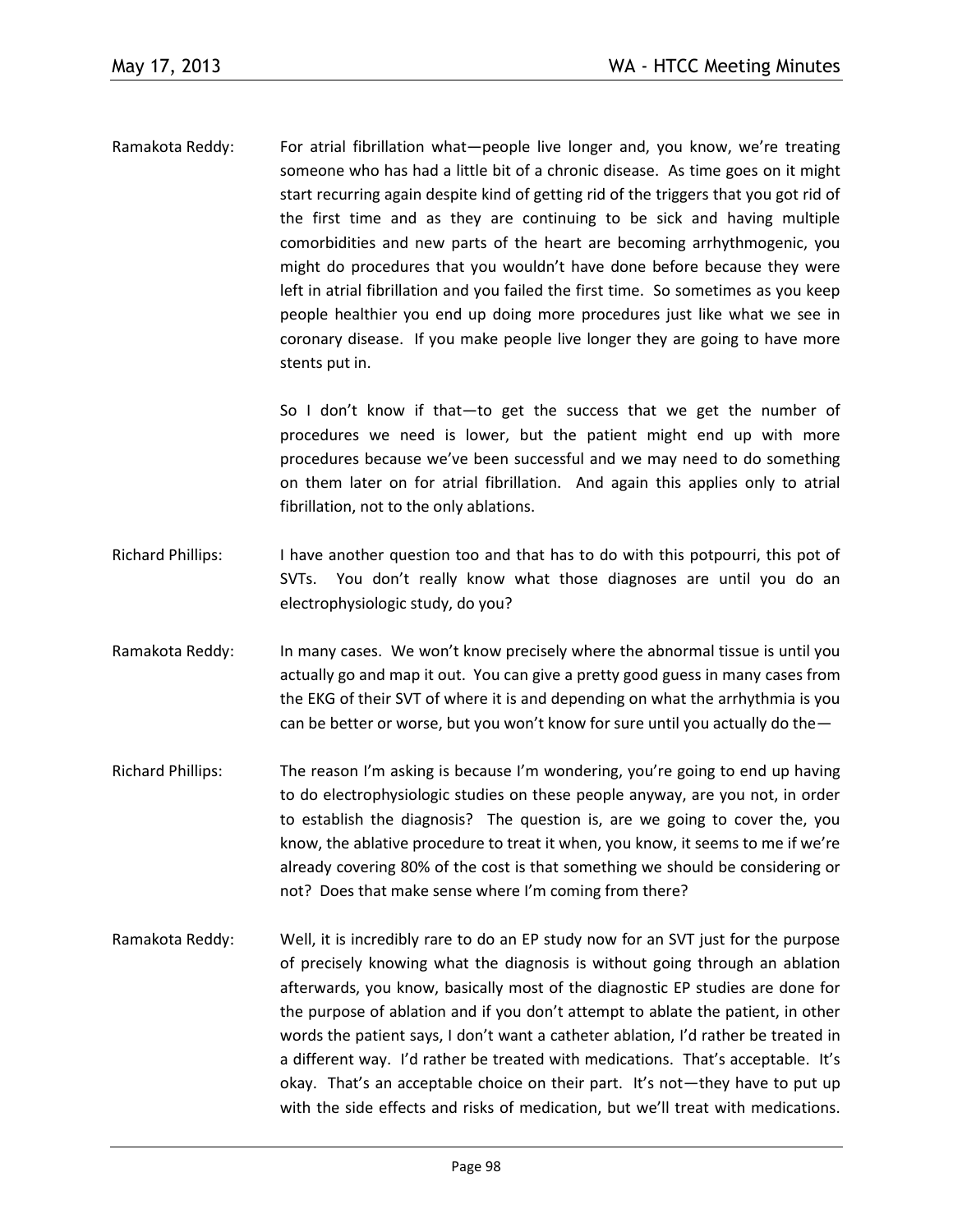In many cases you can base your decision on what medication to use without doing an EP study. So you won't need to do an EP study to make your decision on what medication to use. And if you do an EP study, it's in almost all cases with the intent of doing a curative ablation.

Seth Schwartz: Are those separated or do you do the EP study and the ablation at the same time?

Ramakota Reddy: Same time.

Robin Hashimoto: Can I answer the previous question really quick just to give you the evidence that we had? Six of the RCTs, the patients were permitted to undergo reablation and it was 6 to 43% of patients did undergo repeat procedures. And then—

Craig Blackmore: I'm sorry, that's for AFib or that's for—

- Robin Hashimoto: AFib. This is all AFib, yeah, because that's what we have the most evidence for. And I also wanted to note that in about half of the RCTs patients were allowed to go—were allowed to cross over to the other treatment. And so in about half of those studies, patients who were randomized to receive antiarrhythmic drugs eventually did cross over and receive ablation and it was about 42% to 77% of patients in the controlled group eventually received ablation.
- Craig Blackmore: So how many in the intervention group actually received the control intervention, which is antiarrhythmics?
- Robin Hashimoto: It—most of the studies they received antiarrhythmic drugs as part of the treatment for a relatively brief period of time. Crossover was pretty low. I'm only seeing one study here where patients in the PVI group crossed over. It was 9% of patients, so not very many.
- Seth Schwartz: Did it say what the determination was for why they crossed over? Was it progression of—

Robin Hashimoto: Recurrence.

Seth Schwartz: Recurrence? Even - failure of drug therapy and that sort of thing?

Robin Hashimoto: Yeah.

Ramakota Reddy: That's almost always why.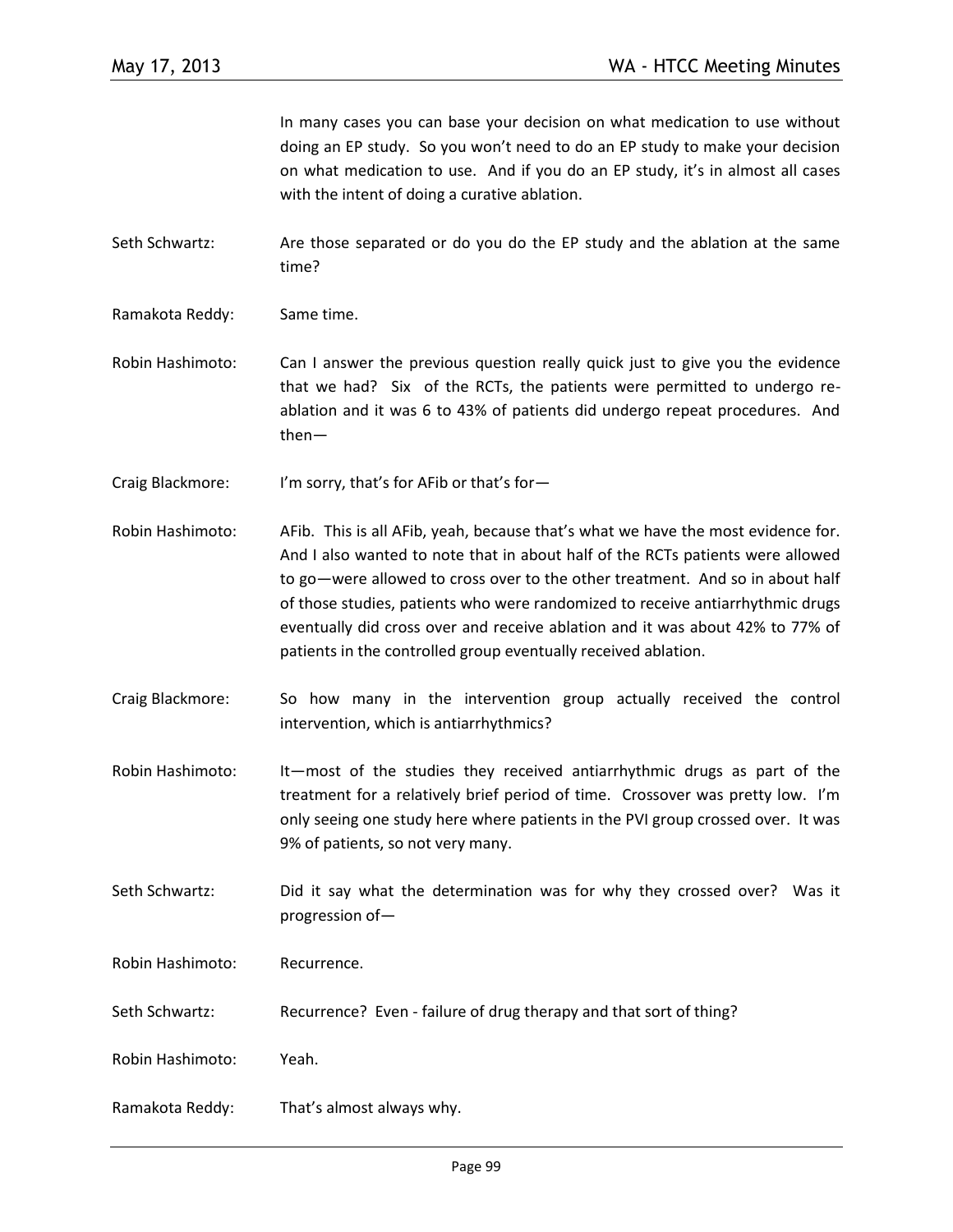- Robin Hashimoto: You know, and again the exact definition of why that might have occurred, you know, would vary.
- Seth Schwartz: And for our expert I'm just trying to understand clinically how this goes. I mean we're talking about—in the majority of these—some of these conditions obviously like the congenital conditions there may or may not be a medication trial first, but for these AFib patients presumably most of these patients will undergo a medication trial or be treated with medication for a period of time. And it seems that a lot of those patients go for this procedure when they have failed medical therapy. And when we look at the criteria were some of them were having failed one drug. And so I'm just sort of curious how that goes. Are there a number of drugs which are effective? Is that just a point at which there's an opportunity to discuss this as an option? How does it go clinically when you're working with a patient who has atrial fibrillation?
- Ramakota Reddy: By and large in my practice I think what the guidelines suggest is to try an antiarrhythmic drug to see if it gives you a good result with someone who has atrial fibrillation first. Now the intent of the Cabana trial incidentally is to see whether even that is appropriate, whether we should maybe use catheter ablation as a first line, like we do for all the rest of the arrhythmias. But failing having that data—most clinical practice is to use one antiarrhythmic drug because if an antiarrhythmic drug works for atrial fibrillation given the uncertainty of how well the ablation is going to work and that the success of ablation for AFib is not anywhere near as good as it is for the rest of the arrhythmias, drugs don't look so bad in comparison. You know, you use a drug and after—if a drug fails then you have a choice as to whether to continue on with other medications. But, you know, when one drug fails it is less likely that another drug is going to work. Most of the drugs have perhaps in the range of 60% success rate. So if one drug doesn't work you say, well we can try something else. If it's in the same category of drugs it's likely it's not going to work. You might try a different category of medication and you might get some to work. And I actually like to try two, you know, I like to try a couple medications before doing an atrial fibrillation ablation and if the medications don't work then you reach for something beyond medications to treat it. In a sense it's like treating somebody who has knee pain. You give Tylenol, might use Motrin, might use something a little bit more potent, but if that doesn't work you say, okay we're going to do a knee replacement or we're going to do a knee surgery on you. It's generally in that progress. And it is—I would consider it appropriate to have at least been on one medication before considering a catheter ablation. I think with the data right now it might be okay to do it as a first line treatment, but I think it probably is better to try a drug—a drug if it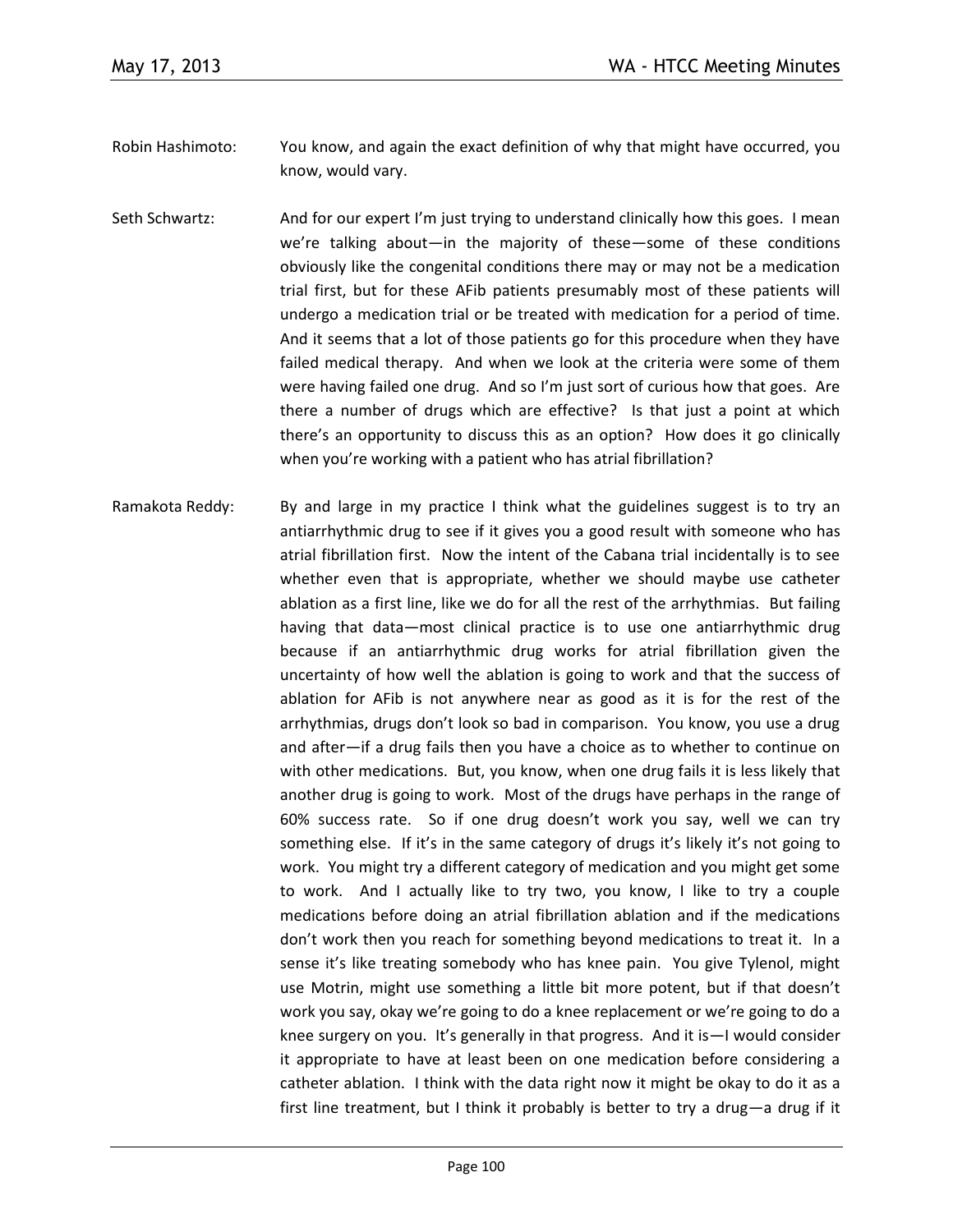works really well for the patient is, you know, it's cheaper and it's easier and potentially as safe as an ablation. But if a drug's not working it's likely another drug is not going to work and it is perfectly reasonable to go to an ablation then. It's also perfectly reasonable to give another drug a shot. That's sort of a clinical decision. It's made with the doctor and the patient.

Craig Blackmore: Is there a role for cardioversion in that sequence or am I outdated?

- Ramakota Reddy: A cardioversion does not, you know, the whole idea of both medications and catheter ablation is to keep from going into atrial fibrillation or into the arrhythmia in the first place. Cardioversion only gets you out of the arrhythmia. So essentially 100% of people who would get cardioversion, maybe not quite 100%, but most people get cardioverted from atrial fibrillation will recur. Now whether they recur five minutes later or five days later, five months later, or five years later, you don't know, but they probably will recur because all you're doing is resetting it and the idea of the ablation or medication is to make that time longer or to make it so they don't recur. So cardioversions are involved in all of these things. It's a rare patient who is not going to need a cardioversion even as part of the ablation and certainly with the antiarrhythmic drugs they get cardioverted along the way. Cardioversion is in the spectrum of things you do just to get them out. The idea is to keep them from going in.
- Seth Schwartz: And then one other question—we're lacking long-term data on efficacy for fibrillation. So in other words we don't know—we know that some patients are going to recur and they are going to require repeat treatments, and we don't know what that period of time is from the data. I'm curious if you have any clinical sense of what that time period is? If you do ablate somebody what do you tell them is the expected duration of effect of that treatment?
- Ramakota Reddy: Well, I hope for as long as possible. Although I do tell people that it is much more common to make people dramatically better than it is to cure them for a decade. Most people, what they're looking for is to have a lot less atrial fibrillation. They feel lousy when they have atrial fibrillation. If they are in atrial fibrillation 50% of their life and you do an ablation and they have AFib maybe two days in a year they are dramatically better. That would be considered a failure by all these trials even though the patient is clinically dramatically better than they were before. And I try to get my patients to expect that. To, you know, expect to have an improvement, but maybe not to have complete elimination of atrial fibrillation, which makes it seem like it's more successful at the end because they are generally more satisfied with it.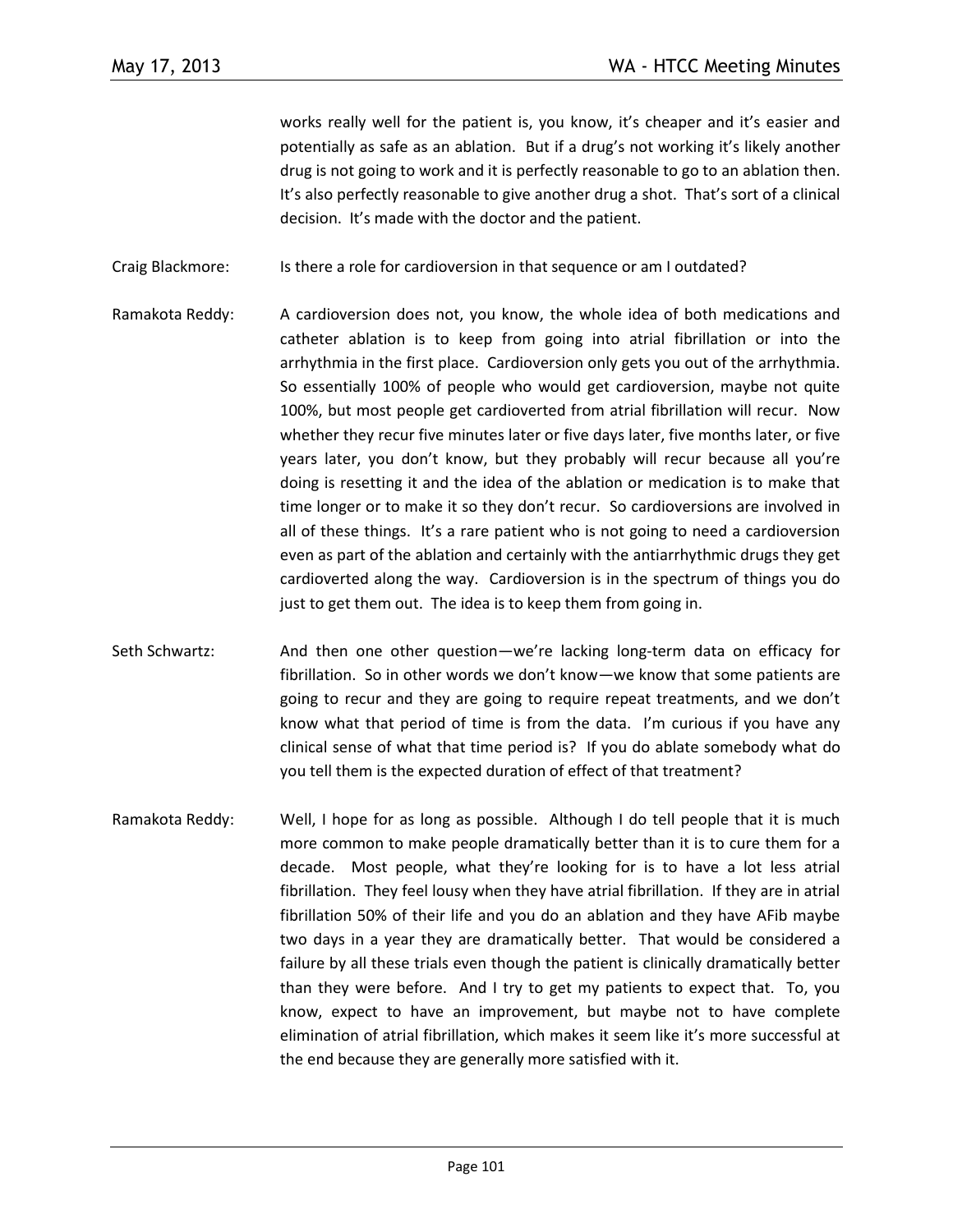But, you know, if you want to say, what would I expect as a clinician if we do an AFib ablation, what percentage of patients would I expect to have to be completely free of AFib 10 years later? It's less than half. Like I say it's a progressive disease. How many people do you expect who get knee replacement to be completely free of arthritis 10 years later? It's really—that's not really what you're necessarily shooting for. If you get it, it's great. But that's not what you're shooting for all the time.

- Seth Schwartz: And part of where I'm going with this, you know, we're looking at potential costs of medications is very expensive and the cost of the intervention is expensive. But if the intervention keeps you off medications for 10 years then that—it may look better. So the other—I guess along those lines if a patient still may have a few episodes of AFib are you going to have those patients still on medication?
- Ramakota Reddy: Not always. Sometimes they don't, you know, the decision whether they be on medication or not, again, is based on how much atrial fibrillation you might be having.

Man: Okay.

- Marie Brown: Okay. And when you say fail medication you mean side effect—you mean intolerable side effects?
- Ramakota Reddy: No. Or the medication is not working, you know, atrial fibrillation does not lend itself to treatment with medications very well. There's patients who we give them our most potent medication that we have that can cause long-term lung problems, liver problems, eye problems, a huge number of problems. Even that if you give it at high doses to people for atrial fibrillation perhaps as at best 70%. And that might even be generous in terms of how well it is in keeping people out of AFib. So medications can fail because they actually fail to do what you want them to do. They don't have any effect on…
- Marie Brown: So there are lab studies showing liver disease?
- Ramakota Reddy: Uh, or they start having side effects or intolerability to it. So it fails for both reasons. Most of the time they fail because they just don't work. In my experience, you know, the medications just don't control atrial fibrillation, you know, sufficiently, and that's a failure.

Craig Blackmore: Go ahead.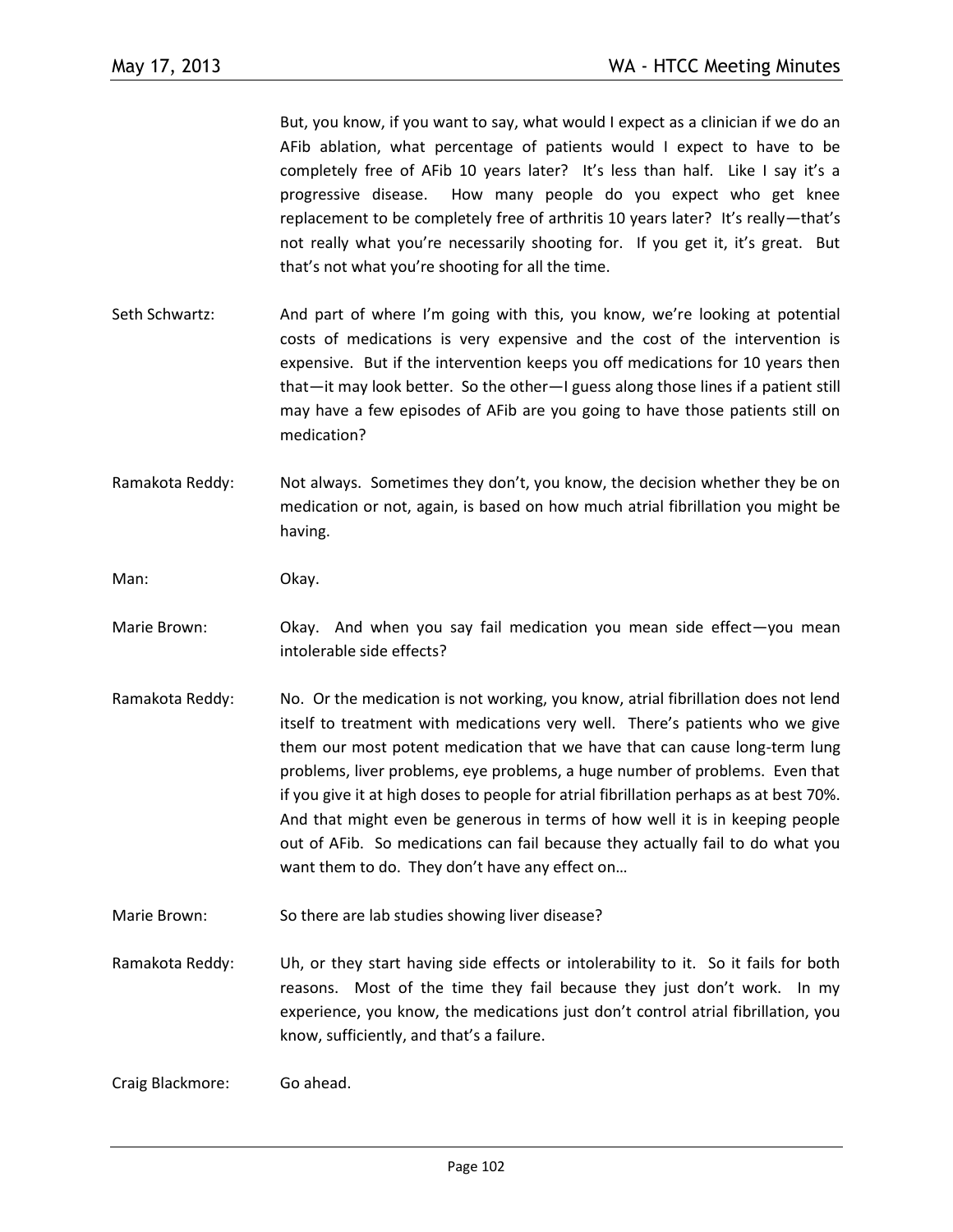- Carson Odegard: I have just one other question, you know, a little data on the use of cryoablation and—other than it was comparable to RF ablation. What's your experience with the cryoablation?
- Ramakota Reddy: For SVTs, for the, you know, single freeze SVTs I think you don't quite damage as much tissue I think with most cryo balloons and that's part of why it might be used. You know, there's some suggestion it might be safer and that you don't get as much collateral damage so you might not cause as much other damage. But if you don't burn as much tissue you might have a lower chance of for sure getting the one that you want. And I think there's maybe a couple percent increased risk of having a recurrence say for an SVT. And a recurrence for an ordinary SVT is because you haven't completely eliminated the pathway and then can have a recurrence. It almost always happens within a few months. You know, if it's gone for six months it's gone for their lifetime. But to be incomplete is probably a little bit more common with cryo, not dramatically so. And I use both partially depending on how high up of a risk I think it is.
- Carson Odegard: There's a chance of having a cryo and then come back and do an RF after that?
- Ramakota Reddy: Yes, that can happen. Yes.
- Carson Odegard: Okay.
- Ramakota Reddy: It's not common. I usually—what I quote my patients for recurrence rate for doing an ordinary SVT oblation is perhaps in the range of 3 to 5% and that's not because it grew back, but because we didn't complete the ablation to begin with. With cryo, I'll say it's maybe like 5 to 8% or something like that. It's still better than 90% success.

Now for AFib there are a lot of different technique as Robin sort of pointed out. There are a lot of different techniques that are being used for atrial fibrillation. We're still sort of looking for the one that turns out to be the very best, which is why there are a lot of studies in that. And the cryo balloon, which is a considerably different type of cryo than the point-to-point cryo is a way to do pulmonary vein isolation differently than sort of cauterizing around the circles. That's the understanding as far as if you do an SVT ablation where you're trying to get to one area, in many cases you burn one time with a catheter about that big. You just burn one location about that much and it's gone. Maybe two or three. For atrial fibrillation you might be burning 70 or 80 areas to get those veins isolated. So it's considerably more ablation for atrial fibrillation because you're trying to isolate a vein and many of the technologies that are being developed now, cryo balloon is one of them, and there's various other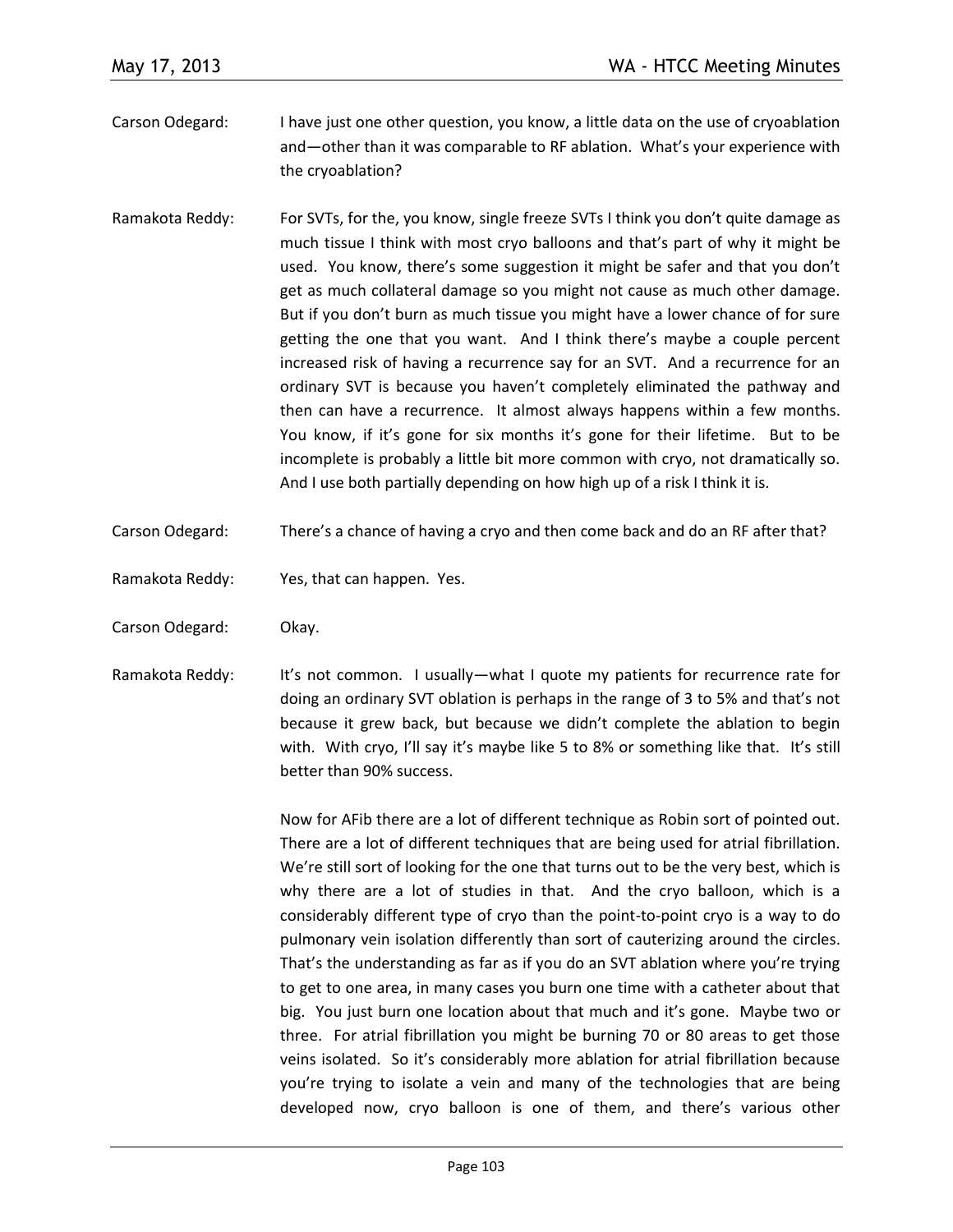technologies are designed to kind of get those veins isolated in a more efficient manner. That's more of a technical improvement. It's not really a different nature of procedure, but it's trying to kind of find the best way to accomplish pulmonary vein isolation and a cryo balloon, you know, many would argue that it's a better way to accomplish pulmonary vein isolation than radiofrequency. Just from my own personal bias is that I prefer using a cryo balloon for achieving pulmonary vein isolation, but radio frequency is the way it's been done for the last 10 years and that is very successful too. It's a risk benefit thing ultimately and there will be studies—there will be comparative studies on those as the technology evolves.

- Carson Odegard: Great. Thank you.
- Craig Blackmore: So it's just about 2:00 and we're due for a break. So let's take a break. I will ask the committee to reconvene at 10 after 2:00. Thank you.

All right. We have a quorum so I will call the meeting back to session. So it's time for the committee member deliberation on where we're going with this. I'd like, again, to invite to a member or members of the committee to summarize where we are. Do I have any volunteers? Well, let me back up a little since nobody ever volunteers for anything. So I think we're probably in agreement, and tell me if this is not so, we're really dealing with basically three broad categories – we have atrial fibrillation, we have atrial flutter, and we have this package of what we're calling SVT although we know that's not a great term, but encompassing WPW and some of the others. And I propose to treat them separately and then maybe they will reconverge or maybe they won't. Does that seem—

Group: Yes.

- Craig Blackmore: Okay. So why don't we start with—we can go in historical order here as I understand it and start with the WPW SVT family and now I can solicit somebody on the committee to summarize where we are in terms of that group. Kevin, can you help us?
- Kevin Walsh: Well, I thought there was evidence that WPW was different than the other SVTs in terms of success or effectiveness?
- Craig Blackmore: You are saying we should treat that one differently than—

Group: Yes.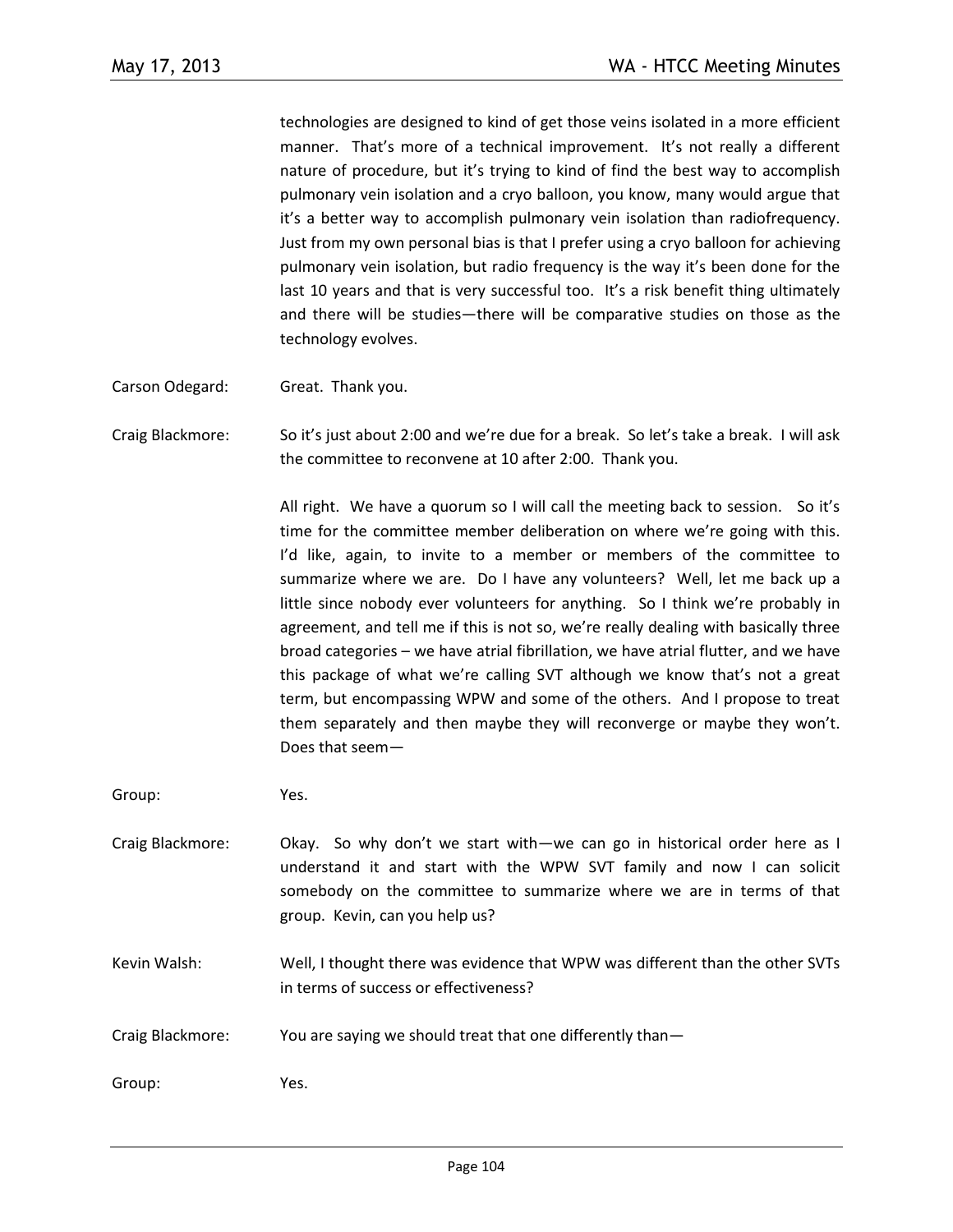| Craig Blackmore: | That's fine.                                                                                                                                                                                                                                                                                                                                                                                                                                                                                                                                                                                                                                                                                                                                                                                                                                                                                                                                                                                                                                                                                                                                                                                                                                                                                                                                                                                                                                                                                                                                                                                                                                                                                                                                                                                                                                                                                                                                                                                                                          |
|------------------|---------------------------------------------------------------------------------------------------------------------------------------------------------------------------------------------------------------------------------------------------------------------------------------------------------------------------------------------------------------------------------------------------------------------------------------------------------------------------------------------------------------------------------------------------------------------------------------------------------------------------------------------------------------------------------------------------------------------------------------------------------------------------------------------------------------------------------------------------------------------------------------------------------------------------------------------------------------------------------------------------------------------------------------------------------------------------------------------------------------------------------------------------------------------------------------------------------------------------------------------------------------------------------------------------------------------------------------------------------------------------------------------------------------------------------------------------------------------------------------------------------------------------------------------------------------------------------------------------------------------------------------------------------------------------------------------------------------------------------------------------------------------------------------------------------------------------------------------------------------------------------------------------------------------------------------------------------------------------------------------------------------------------------------|
| Kevin Walsh:     | You're grouping them maybe physiologically together. I'm saying there's more<br>evidence that WPW responds than there is that SVTs respond.                                                                                                                                                                                                                                                                                                                                                                                                                                                                                                                                                                                                                                                                                                                                                                                                                                                                                                                                                                                                                                                                                                                                                                                                                                                                                                                                                                                                                                                                                                                                                                                                                                                                                                                                                                                                                                                                                           |
| Craig Blackmore: | Okay.                                                                                                                                                                                                                                                                                                                                                                                                                                                                                                                                                                                                                                                                                                                                                                                                                                                                                                                                                                                                                                                                                                                                                                                                                                                                                                                                                                                                                                                                                                                                                                                                                                                                                                                                                                                                                                                                                                                                                                                                                                 |
| Kevin Walsh:     | So I'm separating them for that reason.                                                                                                                                                                                                                                                                                                                                                                                                                                                                                                                                                                                                                                                                                                                                                                                                                                                                                                                                                                                                                                                                                                                                                                                                                                                                                                                                                                                                                                                                                                                                                                                                                                                                                                                                                                                                                                                                                                                                                                                               |
| Ramakota Reddy:  | Can I comment?                                                                                                                                                                                                                                                                                                                                                                                                                                                                                                                                                                                                                                                                                                                                                                                                                                                                                                                                                                                                                                                                                                                                                                                                                                                                                                                                                                                                                                                                                                                                                                                                                                                                                                                                                                                                                                                                                                                                                                                                                        |
| Craig Blackmore: | Yes.                                                                                                                                                                                                                                                                                                                                                                                                                                                                                                                                                                                                                                                                                                                                                                                                                                                                                                                                                                                                                                                                                                                                                                                                                                                                                                                                                                                                                                                                                                                                                                                                                                                                                                                                                                                                                                                                                                                                                                                                                                  |
| Ramakota Reddy:  | One of the things to know is that WPW, I don't think this has been brought out<br>historically, but WPW is an EKG finding that you can see where there's a short<br>circuit in the heart on it. EKG even from 1950 the diagnosis was easy to make<br>on an EKG. What's going on inside the heart is that there's a short circuit and it<br>just so happens that if you have a short circuit that you can see on the EKG then<br>you call it WPW. What's been learned since then, afterwards, is that AVNRT and<br>AVRT are also due to short circuits just like WPW is, but you can't really see it on<br>an EKG. So there's more data on WPW primarily because it was the easiest one<br>to pick up first, you know, these people coming in for EKG that shows WPW and<br>you can actually see it very easily, do an ablation and the EKG becomes<br>completely normal. It's fixed. When we learned-we've learned inside the<br>heart that there was things that we sometimes actually probably incorrectly<br>called WPW that aren't properly speaking that because they are short circuits in<br>the heart, but they don't see it on the EKG. It's fairly obvious it's the same thing<br>going on. So the ablation technique is essentially the same. WPW just<br>happened to be the first one that was the $\equiv$ it was like the layup. It was the<br>easiest thing to apply catheter ablation to because you could tell even without<br>the patient coming to you whether it's successful. You can look at the EKG<br>before, look at the EKG afterwards, and there is a dramatic difference that you<br>knew that short circuit was gone because you could see it from before. For the<br>other ones you have to go to their EP study. You have to go into the heart again<br>to see if the short circuit is gone and that was done early on in really small<br>studies and then it was obvious that the same outcome was going on with WPW<br>so no one bothered studying it after that. They said, well, this is the same. |
| Kevin Walsh:     | $Can I -$                                                                                                                                                                                                                                                                                                                                                                                                                                                                                                                                                                                                                                                                                                                                                                                                                                                                                                                                                                                                                                                                                                                                                                                                                                                                                                                                                                                                                                                                                                                                                                                                                                                                                                                                                                                                                                                                                                                                                                                                                             |

Ramakota Reddy: I think you're still—you can treat it separately, but I think that they are, from my perspective, I think of them as in the same—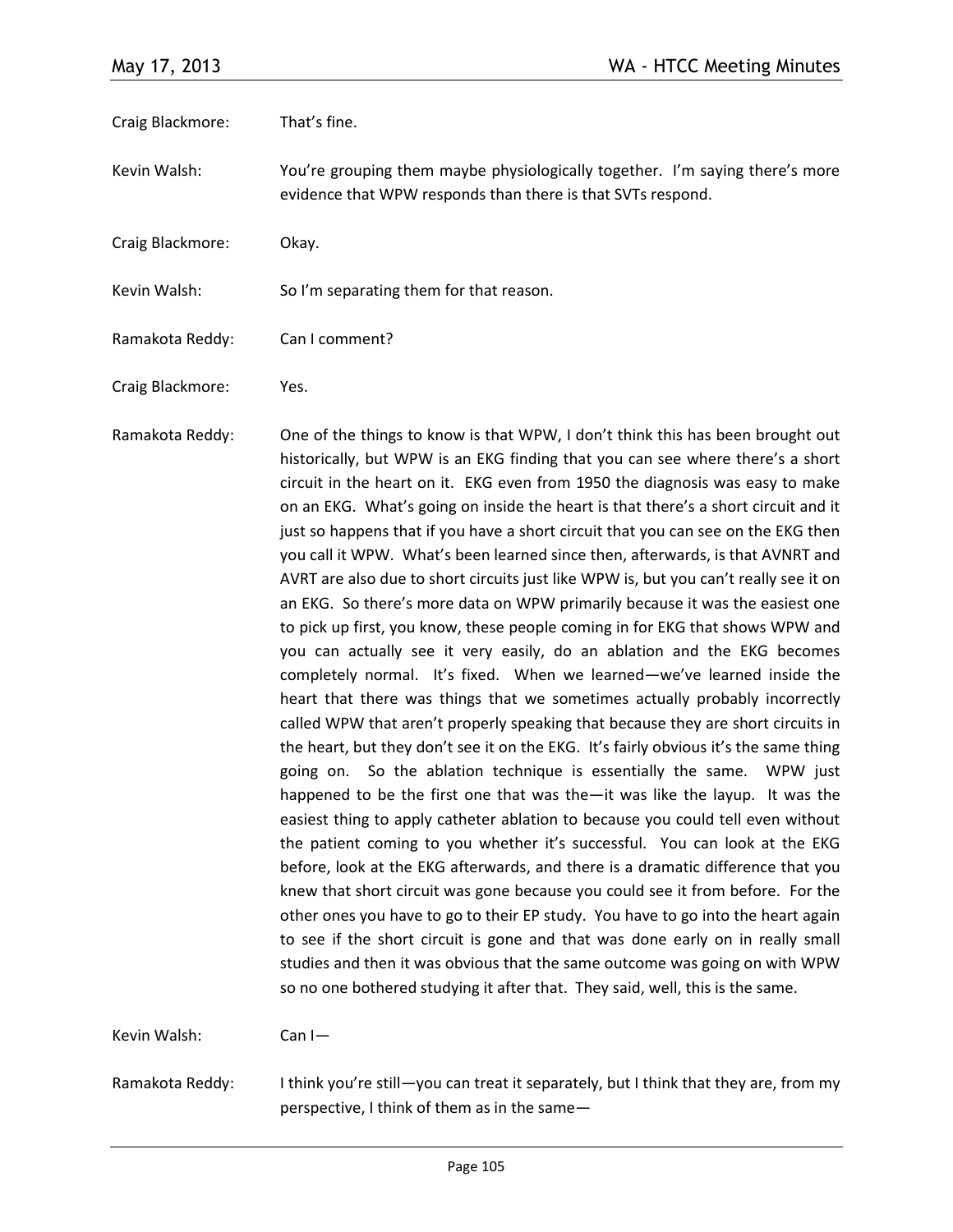| Michael Souter:          | Can I propose that we classify it slightly different, Craig?                                                                                                                                                                                                                                                                                                                                                     |
|--------------------------|------------------------------------------------------------------------------------------------------------------------------------------------------------------------------------------------------------------------------------------------------------------------------------------------------------------------------------------------------------------------------------------------------------------|
| Craig Blackmore:         | Please.                                                                                                                                                                                                                                                                                                                                                                                                          |
| Michael Souter:          | You have atrial fibrillation, atrial flutter and then re-entrant tachycardias, which<br>essentially encompasses, you know, what we've been doing.                                                                                                                                                                                                                                                                |
| Ramakota Reddy:          | Absolutely correct.                                                                                                                                                                                                                                                                                                                                                                                              |
| Michael Souter:          | And then everything else.                                                                                                                                                                                                                                                                                                                                                                                        |
| Craig Blackmore:         | But I'm still hearing that there may be different levels of evidence for WPW<br>specifically compared to some of the others, whatever terminology we use. Can<br>I get you to expand on where you're going with that? You're a little more<br>comfortable with the WPW or-                                                                                                                                       |
| Kevin Walsh:             | I thought that the evidence was more clear.                                                                                                                                                                                                                                                                                                                                                                      |
| Craig Blackmore:         | Okay.                                                                                                                                                                                                                                                                                                                                                                                                            |
| Kevin Walsh:             | I think the AVRT, AVNRT there's probably evidence to show benefit for those<br>too, but it wasn't—for some reason they didn't seem exactly as impressive to<br>me.                                                                                                                                                                                                                                               |
| Craig Blackmore:         | Okay. So we can accept the - we know it works so we don't study it approach or<br>not. But at least you're suggesting that the data is a little more convincing on<br>the WPW. So why don't we just for the present confine ourselves to those one<br>or two groups, however we say it. I'd like to get other people's perspectives on<br>the evidence in those areas.                                           |
| <b>Richard Phillips:</b> | On what?                                                                                                                                                                                                                                                                                                                                                                                                         |
| Craig Blackmore:         | So this would be the WPW and the other re-entrant tachycardias, the AVNRT,<br>etc. as a group. So we're going to address flutter and fib later. But starting with<br>this other group.                                                                                                                                                                                                                           |
| Michael Souter:          | I think you've got evidence in the basis of some, you know, of the trials that<br>we've seen, the RCTs that there is certainly more attention being focused on<br>WPW. I'd have a great deal of problem believing that physiologically that there<br>would be a difference in effect between the other re-entrant tachycardias in<br>WPW. And I think that underscores what I was saying before and I think that |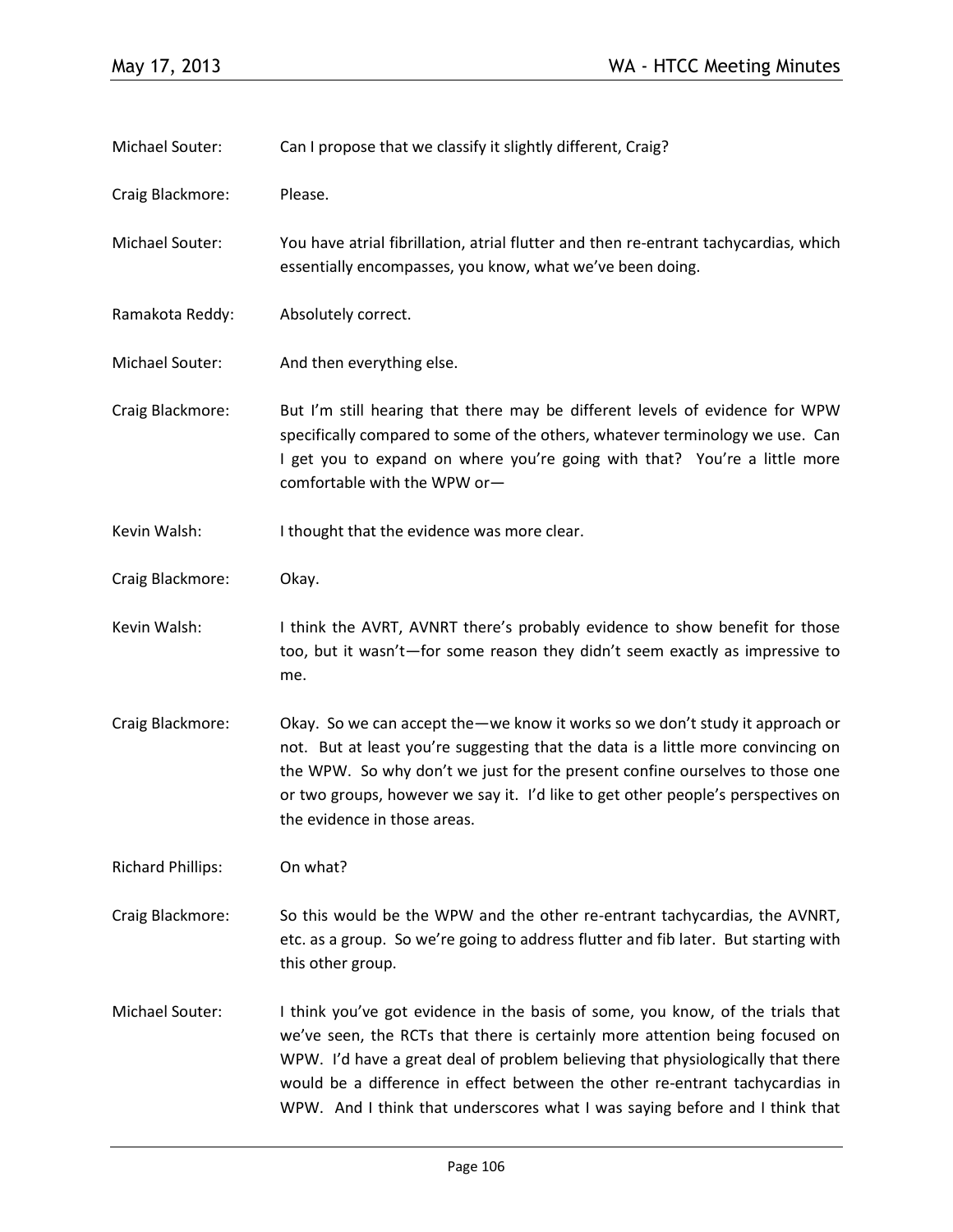there is registry data there that has not been considered in this report that I think does warrant some scrutiny. It's been shelved to the side. I would just include all re-entrant tachycardias together. There's another cohort of cardio logical of the arrhythmias that we have—that the medical directors suggested not covering, which I'm entirely in agreement with and that's all the sinus tachys, the atrial tachys, basically anything that's a non re-entrant tachycardia. I see perfect sense in not covering that. There's no evidence to cover that particular classification. But re-entrant tachycardias it makes eminent sense to me that an ablation therapy should actually work.

- Craig Blackmore: And you're saying then that—you believe the evidence for that group, the reentrants including the WPW?
- Michael Souter: I think there is evidence for that. I don't think it amasses as much as there is for WPW, but I think there is evidence for it.
- Craig Blackmore: Okay. Other thoughts on re-entrant?
- Chris Standaert: I sort of agree. I think the terminology gets confusing because again a lot of these things are not diagnosed until you're in there and WPW you can see. Like he said, I mean I remember this from medical school. That's classic EKG sort of findings. And the other ones, a lot of them are diagnosed in the procedure and sort of treated there. And all of them I am troubled by this idea that, you know, you sort of state, you know, oh we cure it therefore it never comes back. Well, we only have one year of data and that's where—I know fingers don't grow back, but nerves grow back. You know? I hate to say I don't know that you've cured it, but I don't know that you've cured it. Nobody proved to me that you've cured it. You followed people for a year. That doesn't prove much. So we're missing this other data. But if it exists it would have really helped me personally in understanding the long-term consequence of these things. But as a fundamental classification I have difficulty separating these things out very well—AVNRT versus WPW, AVRT because they are electrophysiologically very similar. And they sort of received a very similar treatment just one is much easier to monitor the outcome simply by EKG because of its—the location of the abnormality.
- Robin Hashimoto: Can I say something just to clarify the evidence?

Chris Standaert: Yes.

Robin Hashimoto: For WPW, so we did have one RCT and it did provide 48 months follow-up and ablation was significantly better than drugs alone.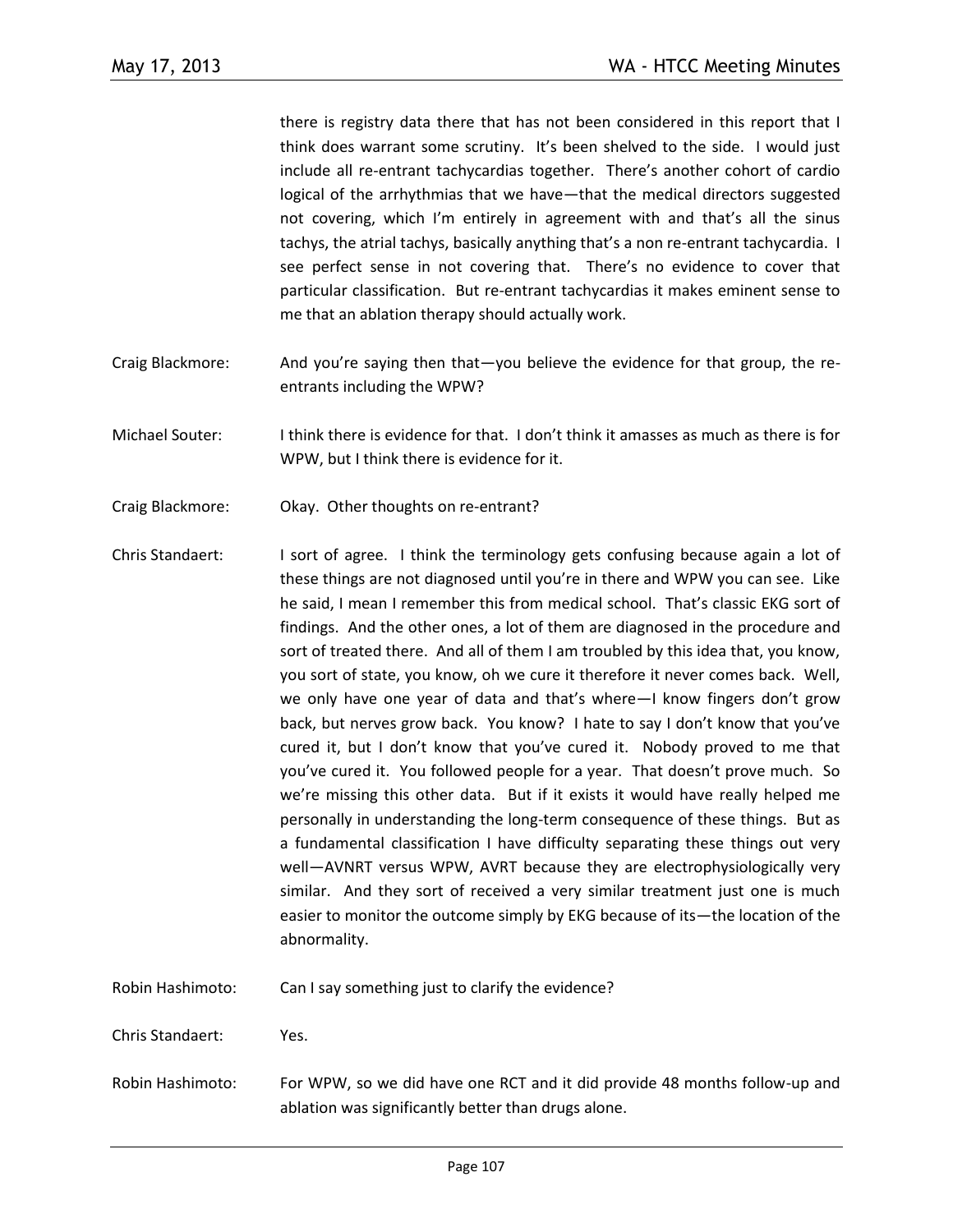- Craig Blackmore: Which slide are you on, Robin?
- Robin Hashimoto: I am on slide 31.
- Chris Standaert: That's where the evidence for WPW as an entity is better because of that study it looks like because it can identify the patients before and actually study it more readily, I imagine.
- Robin Hashimoto: Right. So just looking at the middle column is what I'm referring to.
- Carson Odegard: But that was comparing it to no treatment.
- Robin Hashimoto: That's correct.
- Carson Odegard: See, that's the difference between the AVRT where you've got, you know, compared to the drug.
- Chris Standaert: And the other ones, unfortunately are, you know, patient reported free from symptoms over, you know, 8 to 58 months for the AVRT up there. Because they can't follow them electrophysiologically to know if it's gone short of going back into the EP lab or sticking a Holter on them forever to see if something happens, which are both relatively impractical. So you're left with patientreported symptoms. In that one study at least ablation certainly worked well, but it's a small number and it's subjective.
- Craig Blackmore: Any other thoughts from the committee members around this group?
- Richard Phillips: I think some of the focal tachyarrhythmias congenital related I don't think there's a lot of data provided, but the lack of data to me doesn't necessarily mean they're not—that that's an accurate depiction of what's going on. In other words we don't have data that favors them. I think it would be an error to say that there's no evidence for coverage, because it's probably curative in some of them. I think Dr. Poole mentioned that in her comments. I don't know to what degree that's the fact, but I feel very uncomfortable voting based on the lack of evidence.
- Chris Standaert: Some of our problem in this case is the alternative treatments for some of these things. I mean amiodarone is not a benign drug to stay on for twenty years. I mean these alternative treatments are not benign.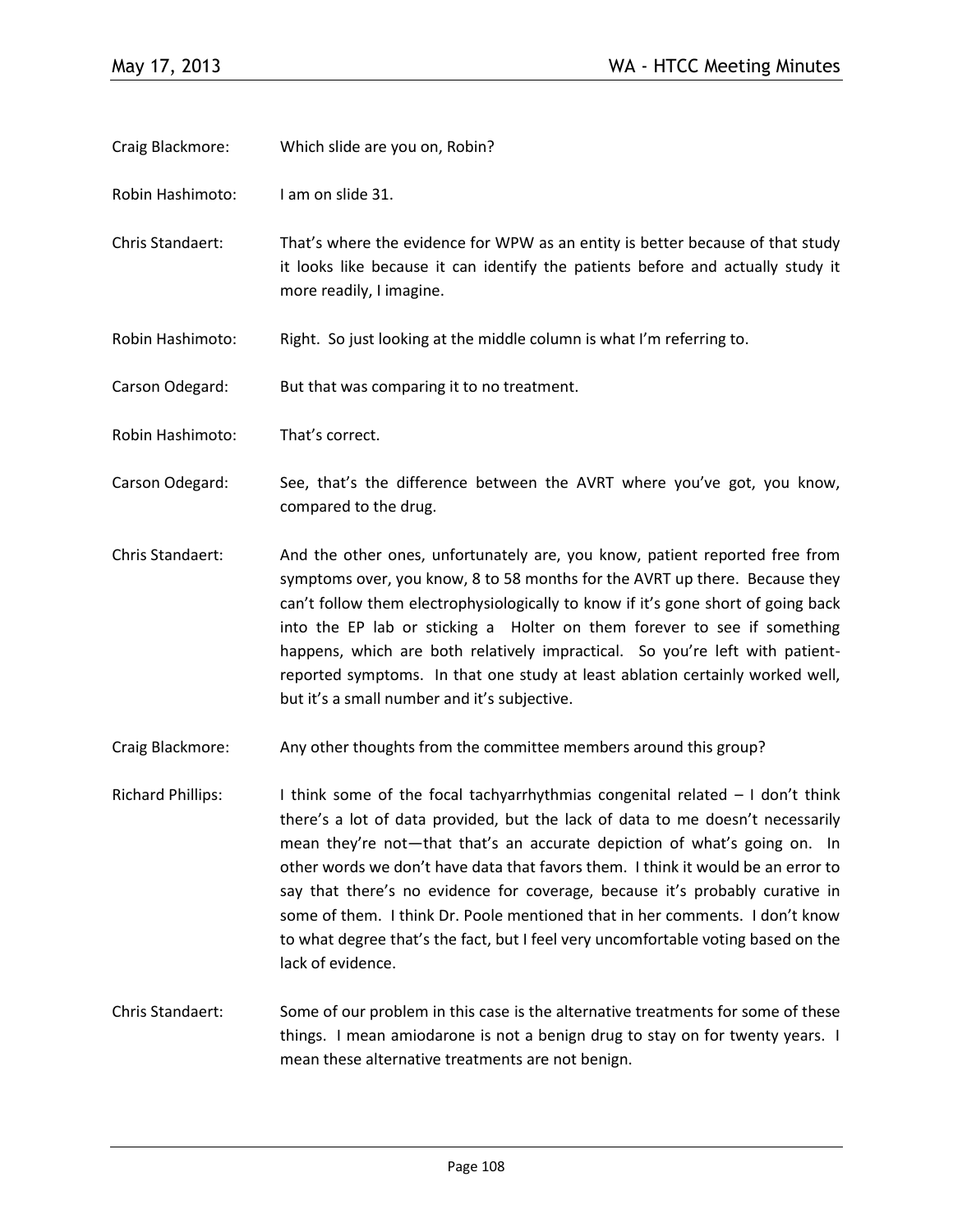- Richard Phillips: That's another point I'd bring up. I mean I've had a lot of experience with those drugs myself in my lifetime and I have a real aversion to most of those drugs. I've had people die with them. So I don't know what the electrophysiologists think about it. I'm sure it's all they have—it's what they deal with. And I'm not sure to what degree we can apply that kind of information to making our decisions here, but it is certainly a bias I carry into making any decision. I'll say that.
- Seth Schwartz: I would also comment I think what we're hearing is that this disease is a very different disease than AFib and atrial flutter, which is a very different patient population. And when we start thinking about what are the implications for cost of a single procedure, which may be, you know, \$17,000 or \$30,000 versus a lifetime of medication could be somewhere on the order of \$4,000 to \$5,000 a year and suddenly the cost difference looks pretty strongly in favor of this even if it's marginally beneficial and yet we're seeing it is, you know, the one randomized trial we have is at least 95% beneficial. I think that's the powerful difference based on the natural history of the disease in these patients. What's harder is with the AVNRT and the AVRT is understanding how they are similar, but I think we kind of have to defer to our expert and he's telling us that they are basically the same disease. I don't know anything other than that. So it doesn't make a tremendous amount of sense to me to try to pick those apart. I think the advantages are going to be the same in that group if the treatments work the same way. I would love to see it in harder data, but I think we have at least one cohort study and that's about as good as we're going to get because the clinicians are already convinced.
- Craig Blackmore: So if we lump AVNRT, AVRT and WPW we're still left with now a fourth group, which is not specified sinus tachycardia, atrial tachycardia, focal junctional ectopic tachycardia, and nonparoxysmal junctional tachycardia. Now I've gotten to four groups.
- Chris Standaert: But can you classify them by re-entrants or non-entrant tachycardias?
- Craig Blackmore: I think that's a great question for our clinical expert.
- Ramakota Reddy: That's how we think of them. That's actually—I wish more referring doctors sort of recognized that difference.
- Craig Blackmore: So for the non-cardiologists in the crowd—
- Ramakota Reddy: Re-entrant tachycardia has excellent outcomes.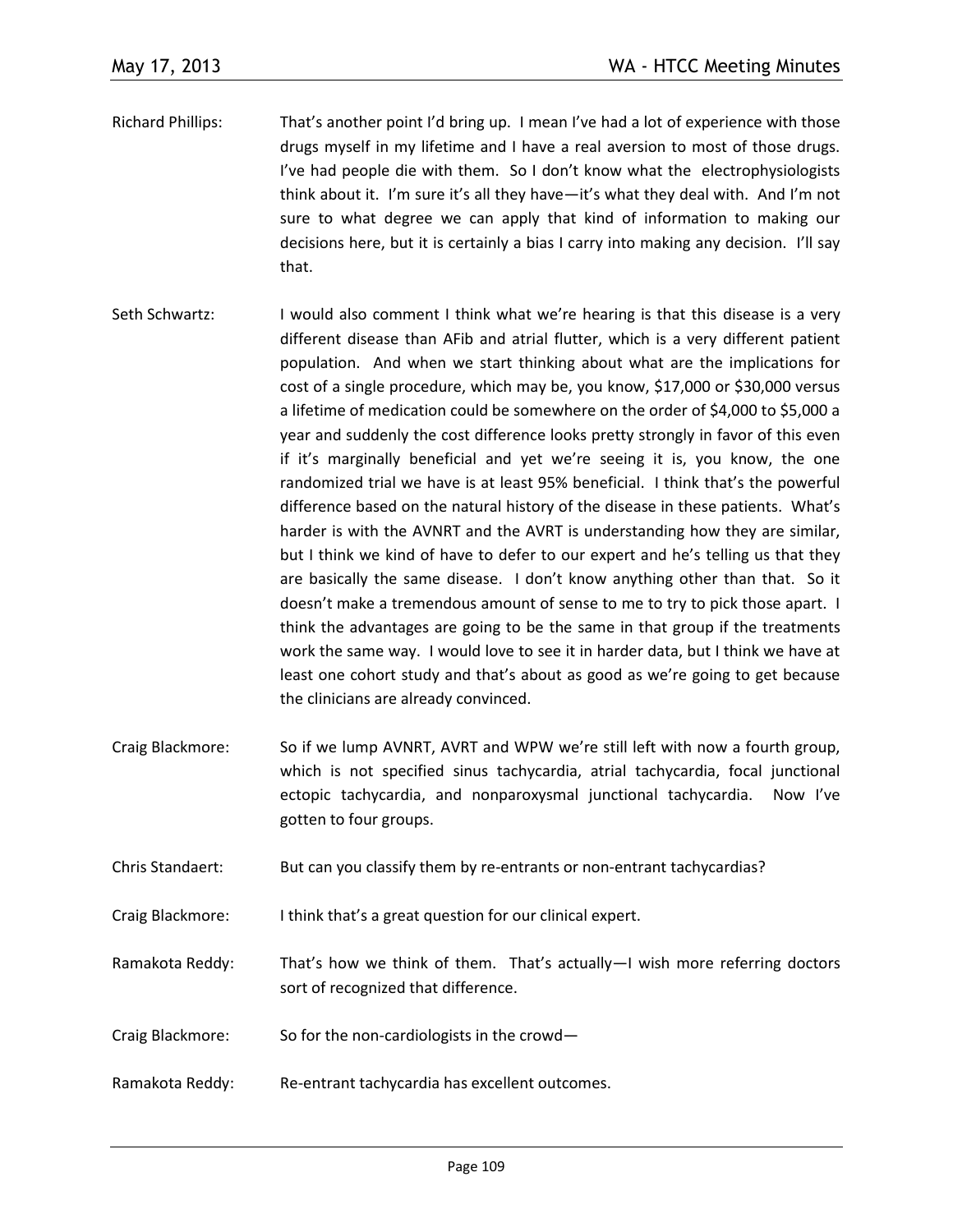Craig Blackmore: So that would include WPW?

- Ramakota Reddy: WPW, AVRT, and AVNRT. The non re-entrant atrial tachycardias, the focal types of tachycardias, we do take them to the EP lab, we do ablate them. Sometimes we find that when we're looking for something else. We think it's AVNRT and it actually turns out to be a non re-entrant atrial tachycardia, a focal tachycardia. We try to ablate it. They are harder to ablate because there isn't a short circuit. You're trying to find a tachycardia that's coming from a certain location. The problem you run into in those cases is that the patient doesn't always go into the rhythm while you're there. So you have to actually induce the arrhythmia and find it, find the focus it is coming from. So they are more difficult to ablate. Now if it's a single focus and you ablate it then it's going to be gone. But the success rate on those-I'm not pleased when they go in expecting to have AVNRT and they have a non re-entrant tachycardia because I know it's going to be a longer case. I know I have to work harder to bring it out. It's not as successful, but the rest of your thinking is about the same. You know, the drug comparison is about the same.
- Craig Blackmore: So for our purposes these are physiologically different groups.
- Ramakota Reddy: Right.
- Craig Blackmore: So when we're looking at this, which is our job, we're asking for data on these non re-entrant arrhythmias and we're getting our evidence from our evidence vendor, that there isn't any good evidence on those categories. Is that where the committee—am I summarizing in a reasonable way for the committee?
- Chris Standaert: All these studies were on AFib, aflutter or re-entrant tachycardias. So we have nothing.
- Craig Blackmore: So Robin, did we attempt to look for—I mean it's one thing if it doesn't exist. That's great, as long as we looked. Thank you.

Robin Hashimoto: We looked, yes.

Craig Blackmore: Thank you, okay. So now we have four groups and we talked about lack of evidence in the non re-entrants. We've talked a bit about not necessarily all on the same page, but we've at least talked around the re-entrant tachycardias and what evidence there is. That leaves us with the AFib and aflutter, which is first? How about AFib? That's where the data is. We just have to decide if it's good data or not. Anybody want to start us off in the AFib land? Richard, you look like you're ready.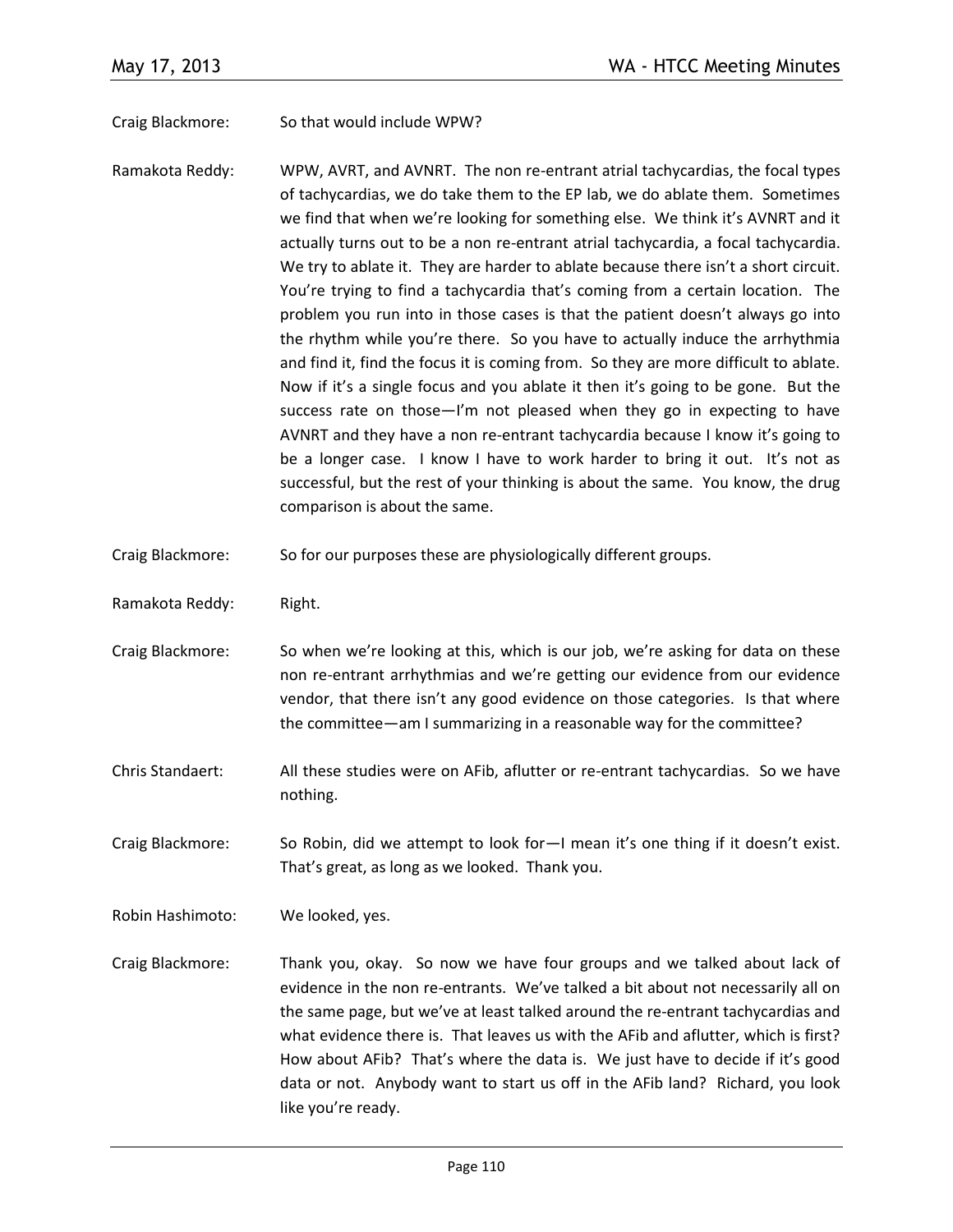- Richard Phillips: I think the data is supportive to atrial fibrillation mostly because I think the alternative is not very good. It's not a curative procedure. I mean that's the thing we've pretty much decided. It's palliative, but it's pretty damn palliative and it helps improve quality of life. I think the data's there that shows that. I think it's supportable. I think it improves the quality of life and the efficacy is there.
- Craig Blackmore: Anybody want to expand?
- Chris Standaert: We have eight RCTs they gave us on this and all of them have positive effects. None of them cross 0 on their little graph. They all have positive effects and you have an NNT of 2, which is about as low as I've ever seen on these things, personally.
- Michael Souter: I think this is one of those rare self-evident truths. I wish we actually had that for all of our cases.
- Craig Blackmore: Does anybody differ? Does the group believe that that applies to everybody or does the group believe that applies only if you've failed first line medical therapy? 7 of the 8 or 8 of the 9 clinical trials were on people who failed drug therapy and one of them wasn't. One of them was as an initial, although they were still symptomatic for up to six months.
- Carson Odegard: I think that's a very complex question because you're, you know, I think the answer to your question is yes. But then I think there's also the thing that the risk profiles of the patients are very complex too. You know, you've got atrial fibrillation in a patient with decompensated congestive heart failure. It seemed like maybe it works there too. But are you going to do it on a 90-year-old with paroxysmal atrial fibrillation? I don't know. It almost has to be individualized to some degree. But in general I think that we should say—put some kind of disclaimer on it that it's only going to be done if you have failed medical therapy or failed the medications.
- Chris Standaert: You either fail it or it's not appropriate to put people on them and [inaudible] look and say that the drugs are worse than—we can't do this. Those fails are inappropriate for medical therapy.

Carson Odegard: Yeah, exactly.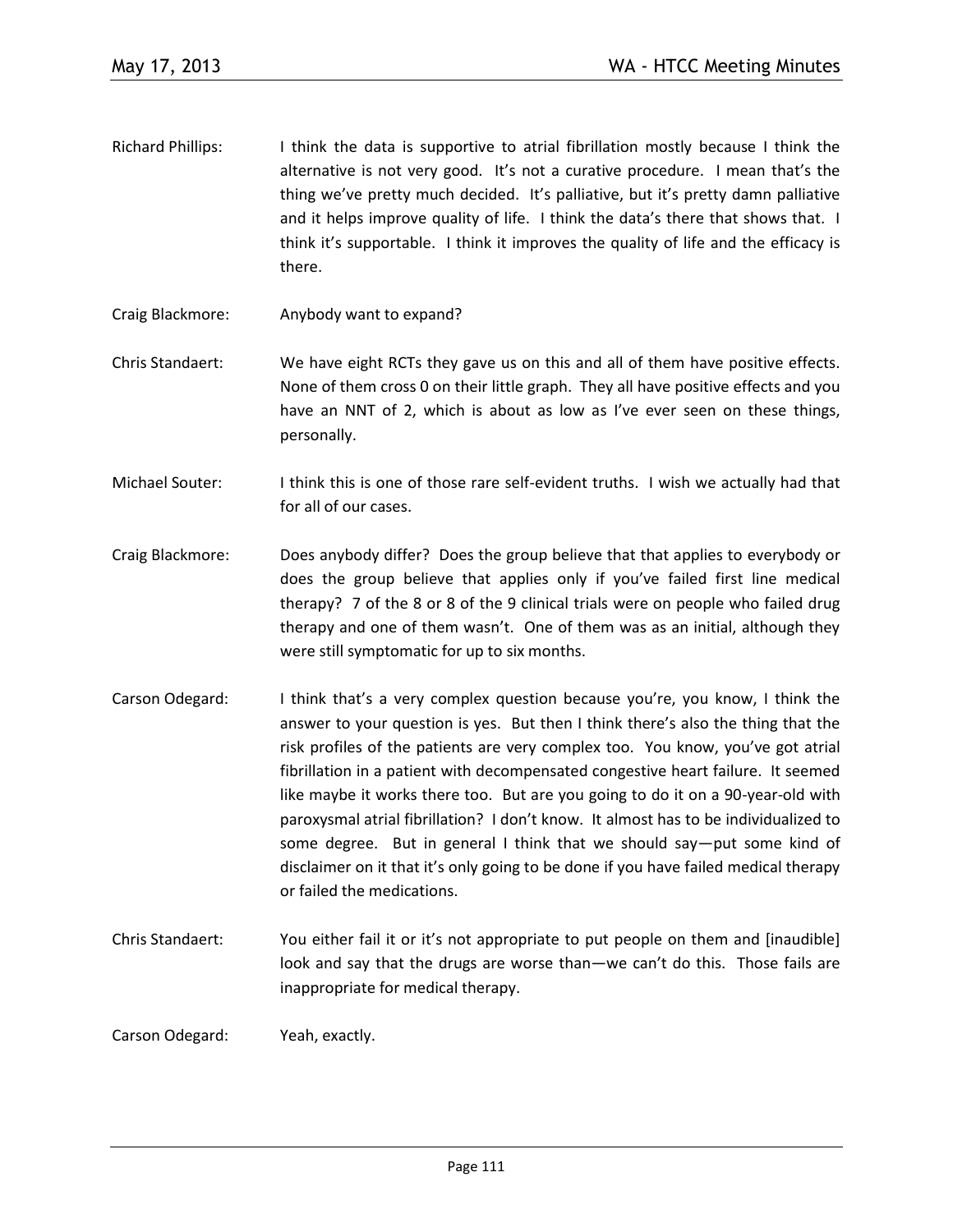- Richard Phillips: That's what most of the Class 1 recommendations are anyway, aren't they in these guidelines? I don't know how they derive those recommendations anyway.
- Craig Blackmore: We don't have to follow non evidence-based guidelines.

Group: Right.

- Craig Blackmore: Although we should discuss them and we should understand them. And there's no national coverage decision so we don't have to worry about that. Does anybody else want to expand on that? Agree or disagree?
- Joann Elmore: What wording do we want on the cover with conditions for atrial fibrillation? Symptomatic and drug-resistant is what Steve Hammond had proposed. But it seems like they are both refractory and they are intolerant or they failed. So what wording would the group like?
- Craig Blackmore: Joann wants to jump to wording.
- Joann Elmore: I want to start seeing it in front of us.
- Chris Standaert: I think symptomatic is a tricky word for AFib.
- Joann Elmore: I do too. He wrote symptomatic and drug-resistant. I'm not certain that I like either of those words.
- Chris Standaert: Drug-resistant implies you try every—it's like a drug-resistant and a bacteria or something that no drug can kill. Not just that one drug can't kill. I don't care for that word either. And I think the symptomatic is tricky because that's very vague in this population and if you see them going in and out of fib all the time this is bad whether or not they're overtly—you can clearly correlate their symptoms.
- Craig Blackmore: Have a stroke if you're not symptomatic.
- Marie Brown: It would be hard to diagnose if you didn't have symptoms.
- Seth Schwartz: Can you say something like clinically significant symptoms or something like that?
- Richard Phillips: Or it could be refractory to alternative medical therapy, too. I mean, you know, it's sort of generic.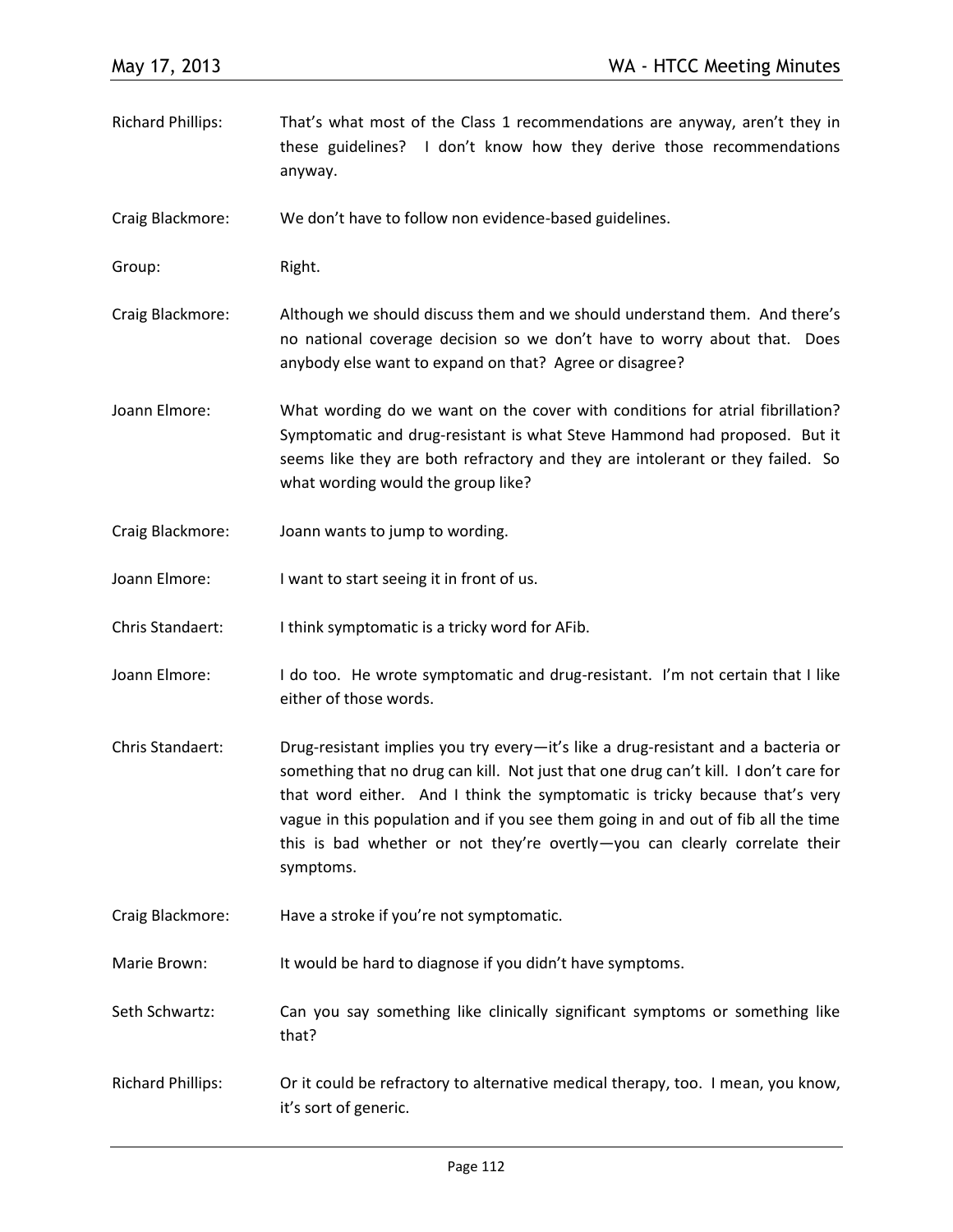- Craig Blackmore: So since we started we'll continue. Turn to the tool, to the evidence—to the tool. Coverage and reimbursement determination analytic tool. That contains a list of clinical guidelines that exist. We also have the suggestions from the associated—from the medical directors and—which we've got some prepopulated verbiage here. And so focusing specifically on the atrial fibrillation population if we elect to go with a covered with conditions decision what might that look like? And we've got sort of sample language throughout our tool and like I said we have sample language from the medical directors. I think we've already heard that we believe there should be a trial of medical therapy, antiarrhythmic therapy, although there might be some patients in which that's not appropriate, and we also, I think, are hearing that there might be—that we want to make sure it's clinically important to atrial fibrillation, I guess, is what I'm hearing. However we definite that, whether it's symptomatic or—I don't know what.
- Chris Standaert: We're not saying failed medical therapy either.
- Joann Elmore: Either not tolerated or ineffective.
- Craig Blackmore: Give us words here.
- Joann Elmore: Drug therapy is either not tolerated or ineffective.
- Chris Standaert: What did we say a second ago? We had—
- Craig Blackmore: So one would be to say, well, one group says symptomatic AF refractory are intolerant to a Class 1 or Class 3 antiarrhythmic medication, except they recommend it—so that's one way of saying it. Symptomatic AF refractory or intolerant to antiarrhythmic medication. That's one choice of language. Another group said – NICE says ablation procedures may be used for atrial fibrillation when drug therapy is either not tolerated or ineffective. So that's kind of the same message. Pharmacologic therapy is insufficient or associated with side effects. That's another way of putting it. I think we are consistent with what these groups are trying to say. I like the NICE—personally, their wording ablation procedures may be used when drug therapy is either not tolerated or is ineffective. I don't know that we need to specify class of drugs because that's just beyond our charge. Did you guys get that? Drug therapy is either not tolerated or is ineffective. The Canadians on the other hand say recommended in patients who remain symptomatic following adequate trials of antiarrhythmic drug therapy and in whom a rhythm control strategy remains desired. I like that.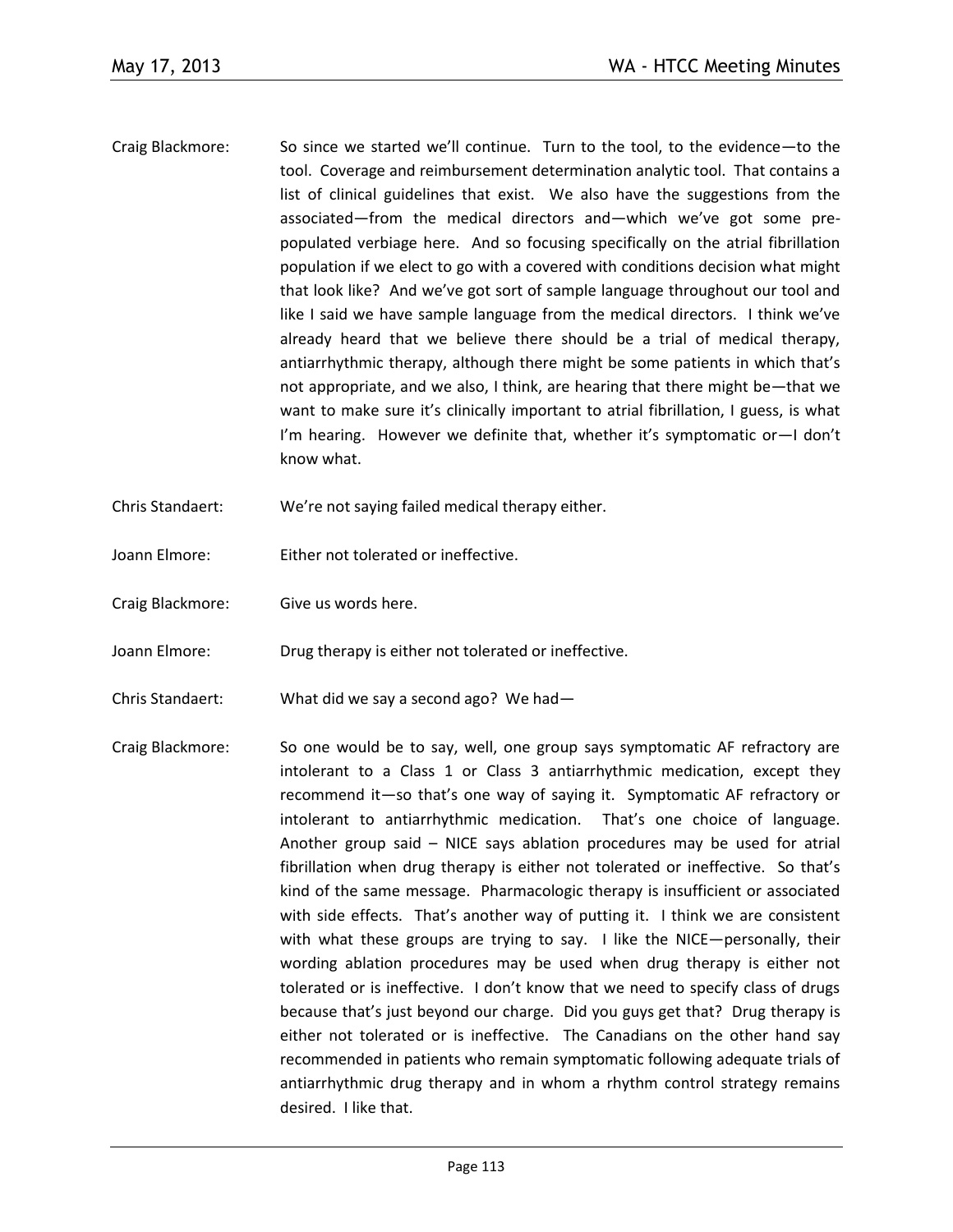Michael Souter: That does cover the [inaudible]. I like that, yeah.

Craig Blackmore: Okay. So that's one sort of—

Chris Standaert: Can you run the Canadian one by me again?

Craig Blackmore: Canadian's say patients who remain symptomatic following adequate trials of antiarrhythmic drug therapy and in whom a rhythm control strategy remains desired. I don't know if we need all that. It encompasses more. So drug therapy is either not tolerated or ineffective. Are there other—

Joann Elmore: But doesn't everyone have symptoms?

- Craig Blackmore: No.
- Chris Standaert: I don't treat a lot of this, but symptoms from atrial fibrillation. So they could have a little bit reduced exercise tolerance, they could get short of breath, they could get overtly fatigued, they could get all this sort of stuff. These are very non-specific symptoms in a—I see them all the time and I don't see atrial fibrillation ever, really. I make the diagnosis anyway. But half my patients complain of that. So they are very non-specific symptoms and so defining someone's fatigue. That's where—I assume you can do it physiologically and you can see their fatigue is better when you fix the AFib, but I assume it's tricky.
- Kevin Walsh: Isn't this a circumstance where someone will just defer to the clinician and say, symptoms related to untreated atrial fibrillation or something like that, and leave it up to the discretion of the clinician to say either their symptoms are likely from AFib or not.

Craig Blackmore: What about paroxysmal AFib and the risk of emboli clot.

Chris Standaert: They're not even symptomatic and you're trying to reduce the risk of the recurrence rate so that you lower the risk of embolization, again, which they don't go in often enough so they need to be on coumadin. So that's where I don't know—the symptom thing.

Ramakota Reddy: Can I say something?

Michael Souter: That's where the Canadian definition had some strength and that you're seeking medical control of the arrhythmia.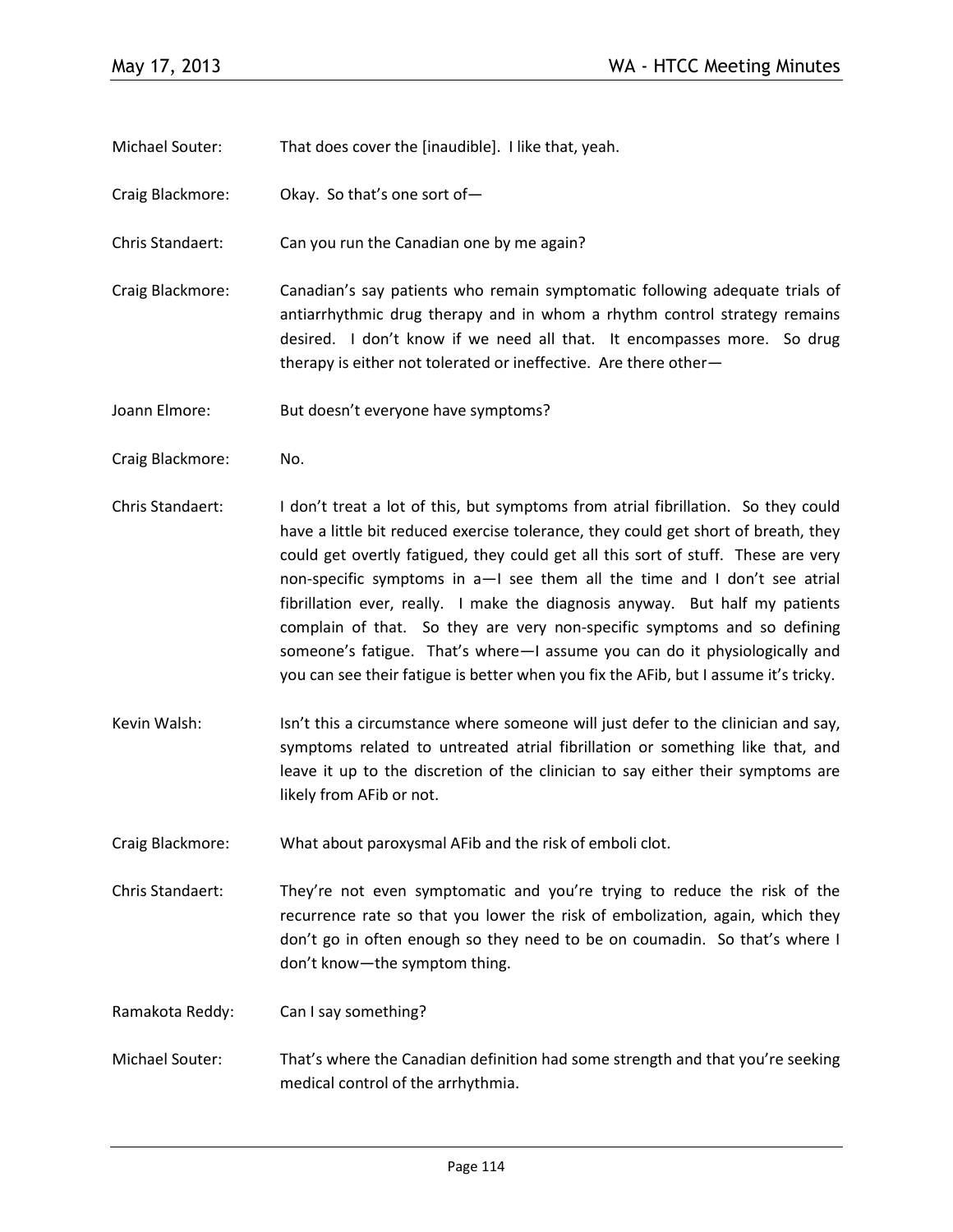Chris Standaert: But they mandate they are symptomatic. They are symptomatic and  $-$ 

Michael Souter: Yeah, but if they are symptomatic then you're usually seeking medical control.

- Craig Blackmore: But it's also implied. I mean this is a reimbursement decision. Right? So somebody's not going to say, pay me for this procedure that I didn't need to do because I didn't really want to control their rhythm. I mean it's just not—
- Ramakota Reddy: I think our guidelines will say symptomatic atrial fibrillation because it is—it's sort of recognized that one of the primary benefits of doing an atrial fibrillation ablation is that you can improve people's symptoms even if you don't completely cure the arrhythmia. And there's really precious little data that shows that in asymptomatic people anything you do to atrial fibrillation is actually hugely important in the long run. So I think that the reason the medical guidelines say that is because that is not to imply that treating asymptomatic people with atrial fibrillation is strongly indicated, you know, we don't know that. If they are symptomatic and you feel better that is worth it all by itself. So that's why the guidelines specify symptomatic atrial fibrillation because even if we do nothing else we at least make people feel better.
- Chris Standaert: How do our studies define it for the inclusion criteria? Do they define symptomatic AFib in some way? Do they just sort of say symptomatic?
- Ramakota Reddy: It's very hard to enter it into the trials.
- Craig Blackmore: Let's hear from—

Robin Hashimoto: Most of them did specify. Most of them were for symptomatic patients.

- Chris Standaert: Is that where they just say symptomatic patients? They don't define it any other way? Because we can just leave it there and then it becomes whatever people interpret it to be.
- Robin Hashimoto: I'll need to look in the appendices to see what their specific criteria were.
- Craig Blackmore: Okay. Anything else on here for verbiage? Okay. So just in terms of procedure this document will be all inclusive. So we should have—can you guys, Margaret or Christine or somebody, who's running this?

Christine Masters: Margaret is.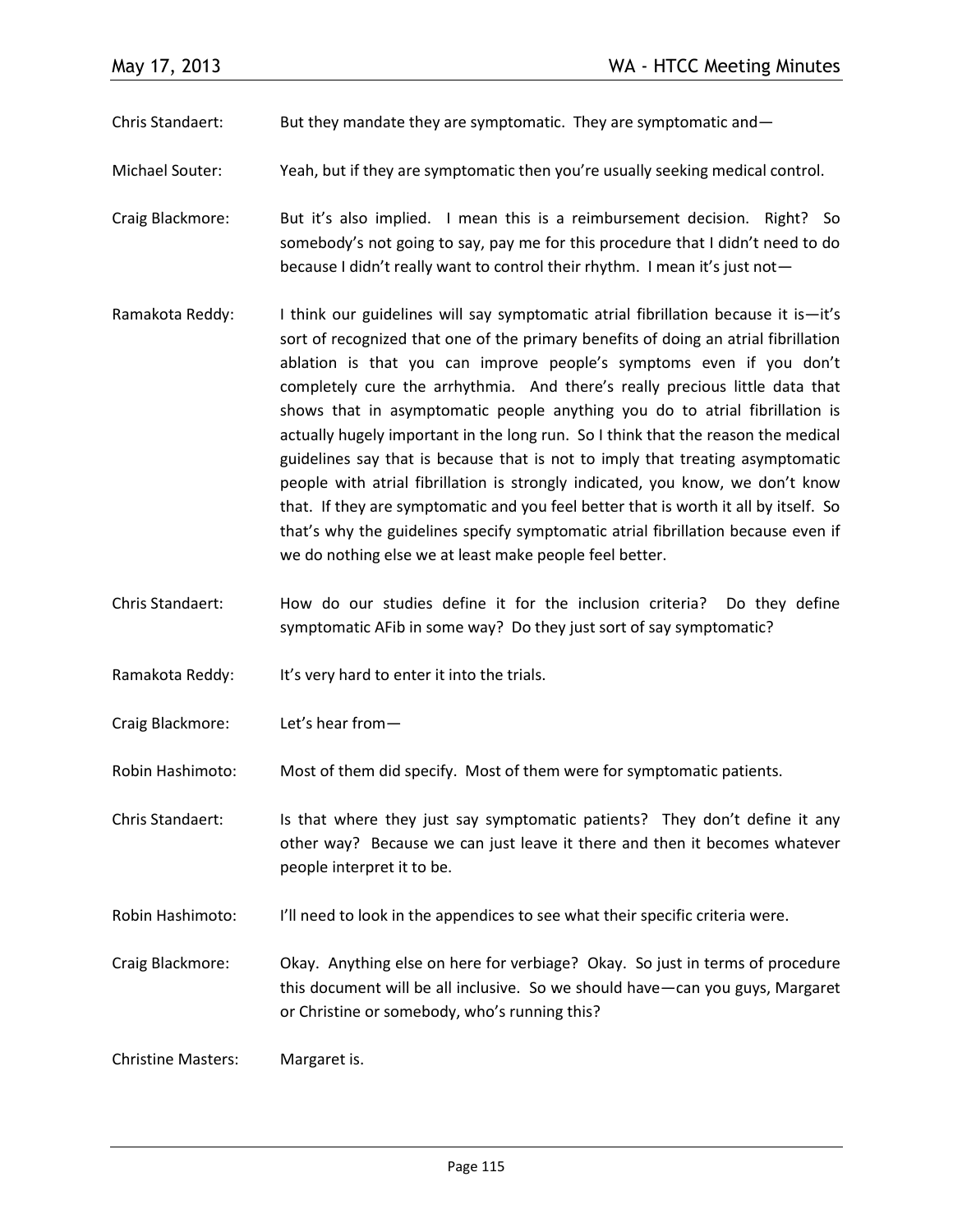- Craig Blackmore: Okay. Margaret, can I get you to have four subheadings, which you've already got in parts. So you've got them up there. So those two lines we just gave you, symptomatic and drug therapy, are going to go under atrial fibrillation. That's fine where they are. Get rid of everything else. That's fine. And then scroll up and we're going to say non re-entrant tachycardias would be non-covered, which I think is what I'm hearing from the group. So then those are the conditions under atrial fib. Do we want other conditions under the re-entrant or are we just kind of happy with having them.
- Group: We're happy.
- Craig Blackmore: Okay, and so that leaves atrial flutter. Are finished with atrial fib? Are we happy with where we are?
- Richard Phillips: Yeah.
- Robin Hashimoto: To answer the question about how the RCTs defined symptomatic was with the word symptomatic; if that's helpful.
- Craig Blackmore: We can match that. That's the language that's used in the guidelines that are published. Okay. So atrial flutter. Let's get some input on atrial flutter from the committee here. What do we think? Somebody want to take a start? I'm on the wrong page. Here's the right page. So I think the most relevant information is slide 28. Right?
- Richard Phillips: Uh huh.
- Craig Blackmore: One RCT 104 patients. Number needed to treat of 4. Moderate quality. Followup of 13 months. Freedom from recurrence as an outcome.
- Marie Brown: And on slide 51, they have  $-$  it's a summarizing—they summarized it as moderate overall strength of evidence.
- Craig Blackmore: So what do you think of that, Marie-Annette? What do you think we should do?
- Marie Brown: Match with the quality of study.
- Joann Elmore: I would just have a subheading of symptomatic and leave it at that.
- Craig Blackmore: So you're saying that would be in the covered group? There's enough evidence there for you as long as it is symptomatic? Does that resonate with people?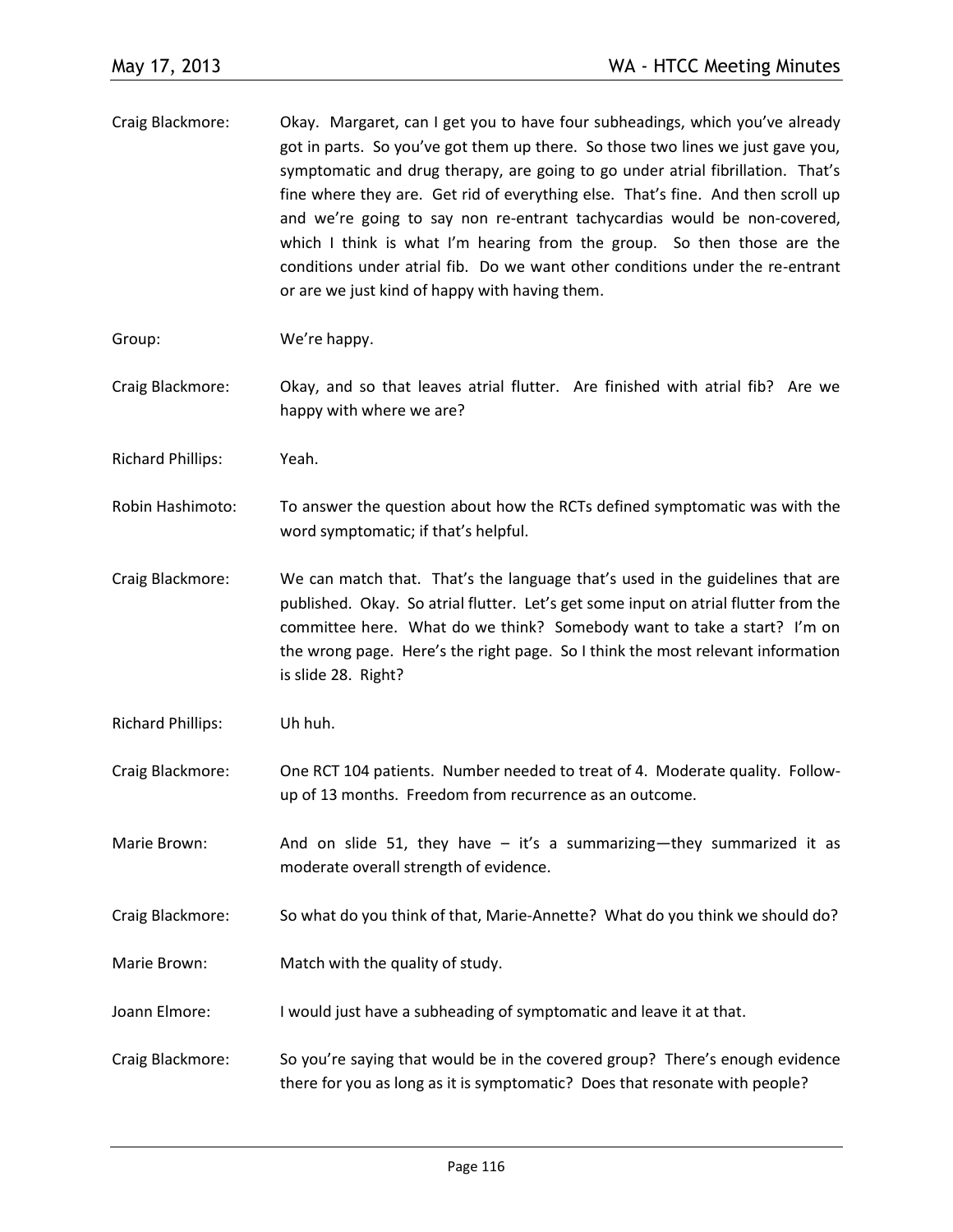Chris Standaert: And do you treat it medically as well? Do you just treat it like fib? That's not the same disease as fib. Carson Odegard: No, it's a little different. Joann Elmore: You go straight to ablation. Chris Standaert: You go straight to ablation. Carson Odegard: Right. Chris Standaert: So you just leave it with the re-entrant tachycardia as an atrial flutter you just treat when you find them. Carson Odegard: Right. Chris Standaert: Do you have non-symptomatic atrial flutter that you treat? Is there such a thing? I'm getting a nod. Ramakota Reddy: Occasionally. Craig Blackmore: I'm just looking at wording. Michael Souter: So the study with the 104 patients only looked at patients with one documented episode of symptomatic atrial flutter who had not received previous antiarrhythmic treatment. Craig Blackmore: Who had not? Michael Souter: Yeah. Craig Blackmore: So first line therapy, but they were symptomatic is what we're doing. Michael Souter: Right. Craig Blackmore: That makes sense to me. Canadian Cardiovascular Society says symptomatic. Europeans—it's hard to understand. Chris Standaert: Europeans are hard to understand. Is this a general statement you're making?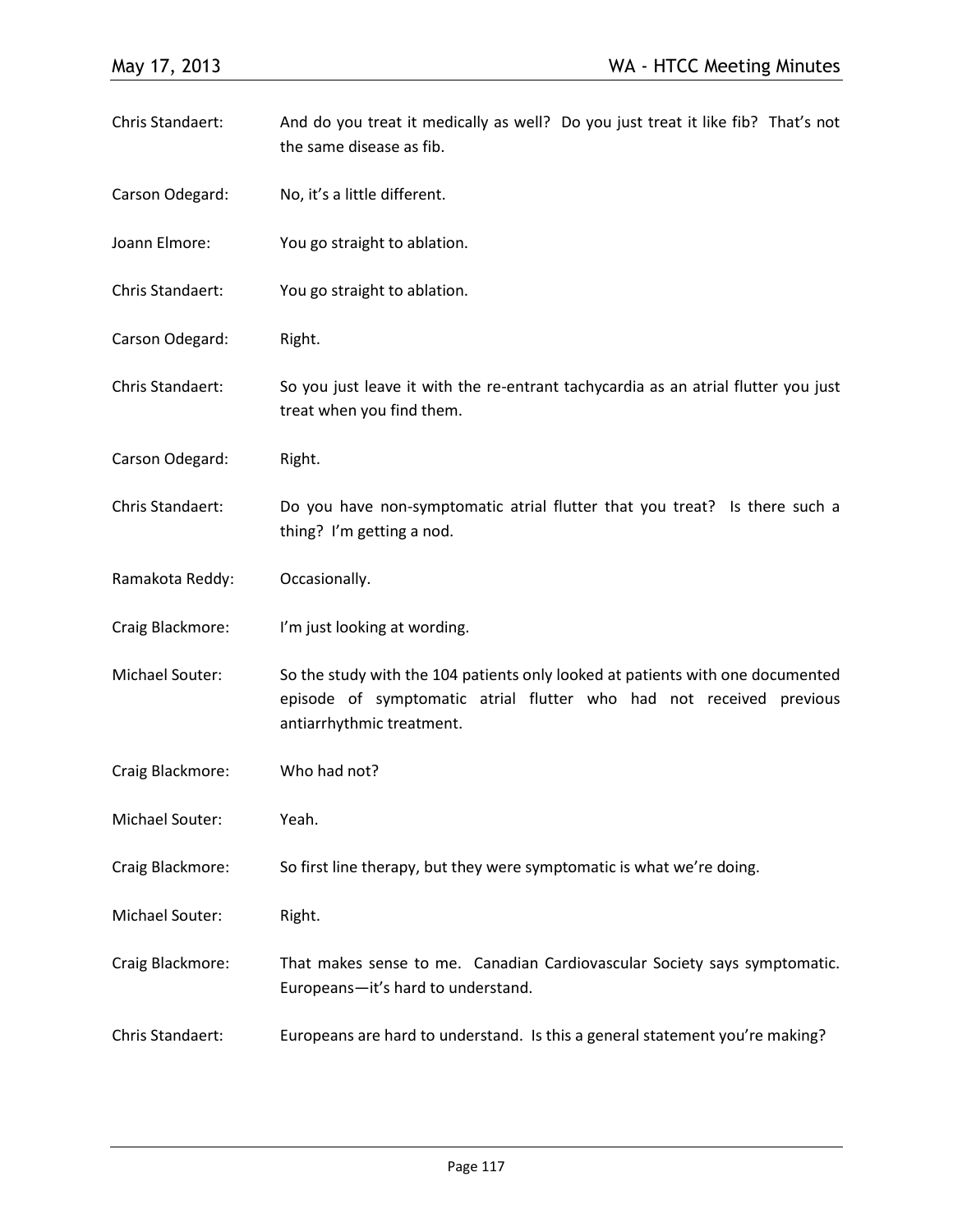| Craig Blackmore: | It says left atrial ablation of common atrial flutter is recommended as part of AV               |
|------------------|--------------------------------------------------------------------------------------------------|
|                  | ablation procedure if documented prior to ablation procedure or occurring<br>during AF ablation. |
|                  |                                                                                                  |

Chris Standaert: That means they find it. Either you have it or you find it and you can treat it. It doesn't say.

Craig Blackmore: Okay. Any other thoughts on flutter? Okay. Then I think this is looking good. What about the question of radiofrequency versus cryo?

Chris Standaert: Can I ask one question? So aren't there re-entrant phenomenon other than those three or are they all categorized into those three? Do we put that in or take that out? Can it all be categorized?

Joann Elmore: And I was also going to ask with WPW isn't it just first line whereas with the other two shouldn't they fail drug therapy first? So I was going to ask whether we should really be merging them together versus separate WPW out separately. Because the data looks like for WPW it's first line. You don't need to have any of these clauses of having failed AADs.

Craig Blackmore: I was happy with those as first line. If they are really re-entrant tachycardia in younger people.

Joann Elmore: But some of the studies they had drugs first on AVRT and AVNRT. And again we're, you know, there's no data.

Craig Blackmore: Yes.

Richard Phillips: I'm not sure we want to get into, maybe we do, but I'm not sure we really want to get into the cryo versus non-cryo because, you know, cryo is sort of diffuse thing. There's the balloon cryo and then there's the focal catheter cryo, you know, which have totally different applications. I realize cryo is far more expensive, you know, but if we get into—as an example if in WPW they would use cryo all the time and it might be very effective, but, you know, is it safer than, you know, ablation—radiofrequency ablation? I mean some people would say yes. In others it might make no difference and be more expensive. So it's a mish-mash, I think, of data there that we're not going to come to any conclusion. I personally just think we ought to leave it alone and let the docs decide.

Carson Odegard: I agree.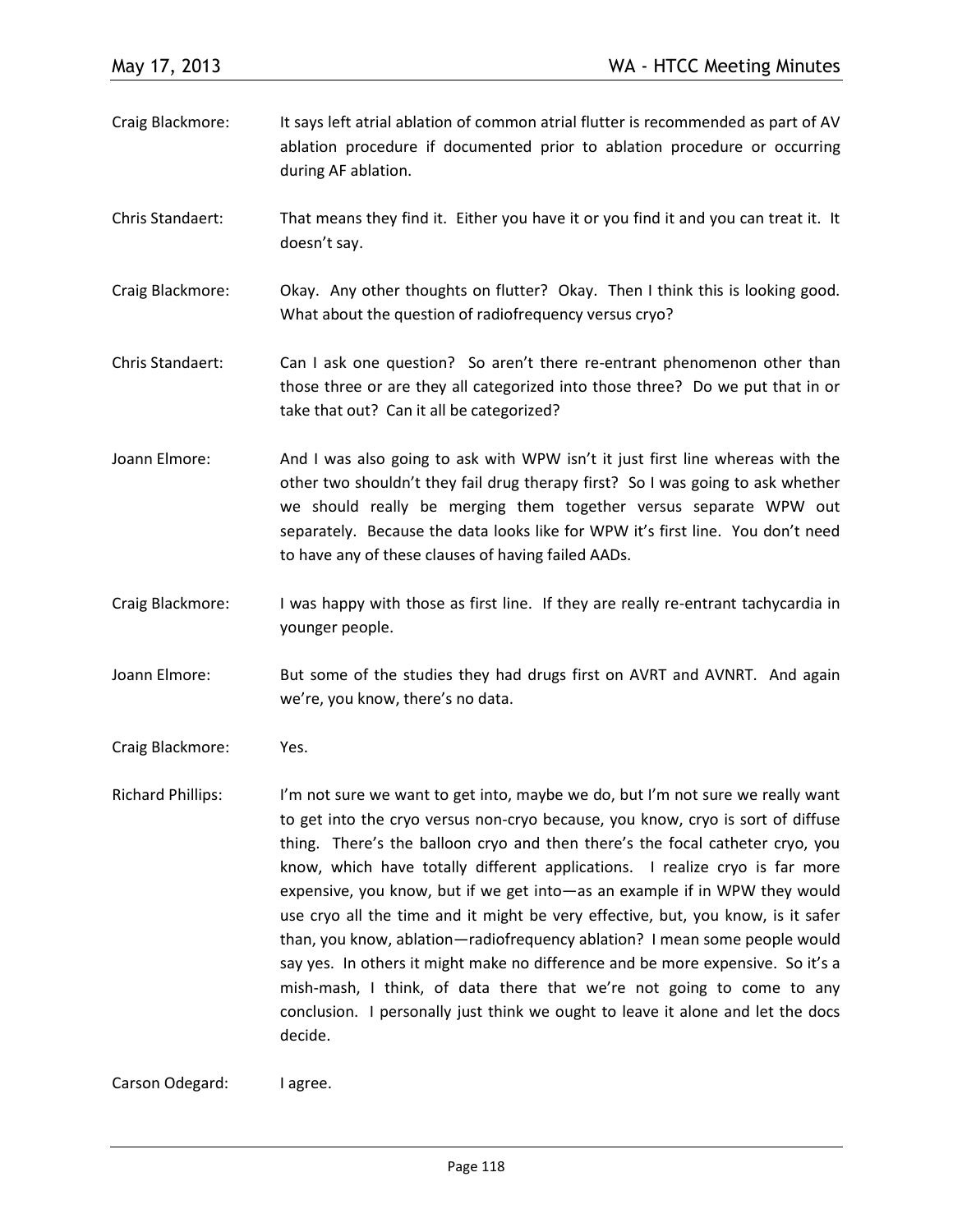Craig Blackmore: We're obligated to consider it, but we're not obligated to say why.

Richard Phillips You said it better.

Craig Blackmore: So we're considering it. So I guess one approach would be to say we don't think there is sufficient evidence to make a determination one way or the other and cover either one as the physician/provider thought it was appropriate.

Carson Odegard: We do have evidence that it's quite comparable.

Craig Blackmore: So another choice would be to say we think there is evidence.

Chris Standaert: Our data suggests that they're comparable.

Craig Blackmore: That's right. I misunderstood. Does anybody think we should try to parse this more or that there is a difference that we need to emphasize? Okay. All right. Let me look at the key questions and see how we're doing. Anybody have the key questions?

- Richard Phillips: Now did we agree with the non-coverage for non re-entrant tachycardias at the bottom there?
- Craig Blackmore: Well, we should talk about it. I think I would, but I'm only one person.

Richard Phillips: I just wondered if we chatted about it. I don't know that I have any - I'm not sure I understand—when you're talking about the non re-entrant tachycardias we're not talking about anything ventricular. We're only talking about something that comes above the node. Right?

Chris Standaert: I guess we can specify non re-entrant supraventricular tachycardia.

Craig Blackmore: So a—

Richard Phillips: Supraventricular.

Chris Standaert: Yeah.

Craig Blackmore: So our decision is limited to supraventricular tachycardias.

Richard Phillips: That's what I want to make sure.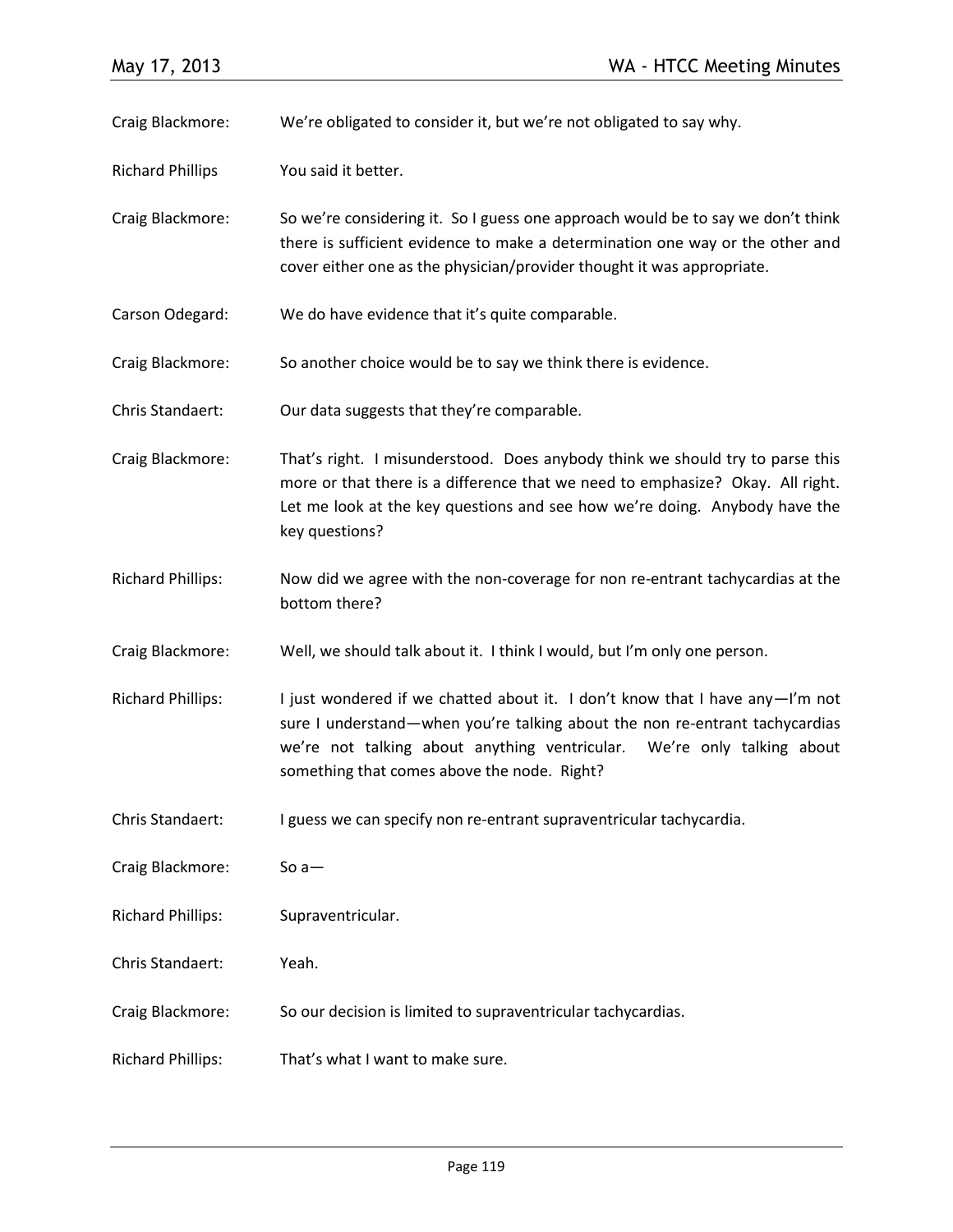- Craig Blackmore: We have been asked to address supraventricular so everything valve and below I guess is outside of the scope of our decision.
- Richard Phillips: I agree.

Craig Blackmore: That's where our evidence summary was based on.

Richard Phillips: And that's part of what I wanted to clarify. And then the other part of that was what are the alternative treatments to non re-entrant supraventricular tachycardias are some of these same medications, are they not?

Craig Blackmore: I believe so.

- Richard Phillips: Is there, you know, it seems to me that sometime you're going to fail those medications. And so what I'm saying is that there may be an indication for ablation. I don't know that. But I'm not sure that it's covered in what we have either.
- Joann Elmore: I think there was no data on that.

Richard Phillips: I guess that's the thing I wanted to ask the clinical expert.

Ramakota Reddy: For ectopic atrial tachycardia is sort of a nice easy term for non re-entrant tachycardia. It's the focal area of the atria that tachycardias come from. The success rate is lower, and they are more difficult ablations and in general, I, and most electrophysiologists, sort of favor trying a drug to see if it works, but if drugs fail for that, an ablation is a fairly effective way to take care of it. If you can ablate the location it's coming from and it doesn't work, that's point number one. So, it is something that we reach for, generally second line if we know what the diagnosis is up front. The second point is that sometimes you find a non re-entrant atrial tachycardia when you're doing a study, or an SVT that is not otherwise specified. You go in and you think it's AVNRT and you find that it's an atrial tachycardia and you'll go after it, because there's a decent chance that you'll fix that and then the patient will still be better from  $$ basically, the patient doesn't know any different. They went in for an SVT, they got treated, they don't have it again, and they are fine. So, you wouldn't want to not ablate when you're in there and find the location. If you find out that this tachycardia is not re-entrant but it is ablatable, then I will always ablate an ablatable tachycardia on somebody who is going into the EP lab for an ablation.

Craig Blackmore: So, the charge of the committee is to look at the available evidence, and we have done that, and we now have to make a decision as to whether we think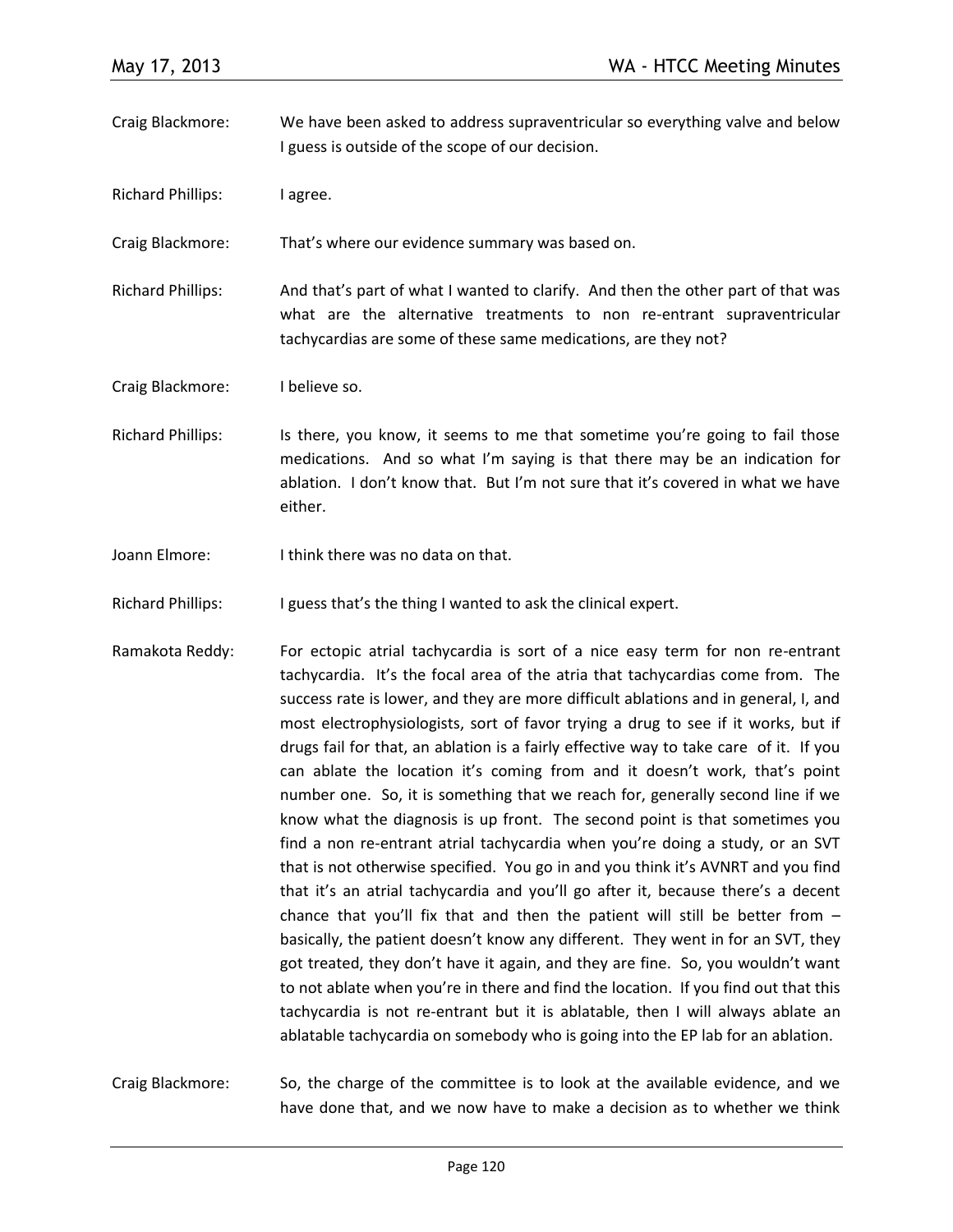there's sufficient evidence to show that something is effective, safe, and cost effective, and therefore provide coverage for it. So I think not all of the committee members might be in the same place on that decision. I think we've had some discussion around this, and I think many of us are comfortable with stating that there isn't evidence to support this procedure in this non re-entrant arrhythmia group. I think since we're not all in the same place, it probably makes sense to have a show of hands as to whether that should be included as one of our conditions, as you will, and I think probably what we should do is go through all of these, and why don't we do that now. We'll go through all of these and make sure we have a majority for each one and then talk about whether there's others we need to add on.

- Seth Schwartz: Can I just ask one question before we do that? I'm just curious why those were excluded or why there's no studies on those, and I'm wondering if there's any – I mean, do people tease them out and exclude those patients from the existing studies, or were they just lumped in all together. I mean, I'm just not sure why there's no data on this group if your perception as a clinician is that it's effective for that group, as well?
- Ramakota Reddy: I can speculate in that it is a tough population to get a lot of people together on. Usually, these patients are found sort of incidentally. You do an EP study and you say, well this guy surprisingly has a crista terminalis tachycardia, and we ablated it by doing it this way, and you do it sort of a single case study thing. Sort of one of the things you find and take care of but don't gather up a lot of patients to try to do a prospective trial on. The second reason, non re-entrant SVTs kind of track more like atrial fibrillation. They're in that same category. In fact, a lot of atrial fibrillation starts from a non re-entrant atrial tachycardia. You see a burst of tachycardia and then that's what starts up atrial fibrillation.
- Seth Schwartz: I guess what I'm thinking where my mind is going with this is, if we say no coverage for that category, what does that mean? In other words, do you have a patient where you say, okay, I see this patient, you have a non re-entrant ectopic arrhythmia, we're not going to offer this to you. Or is it, you're working them up the same as an AFib patient, or whatever, and they failed their therapy so you're in the EP lab and it turns out they have an ectopic thing, we're saying – would this mean you have them in the lab and now you can't ablate that person who would have fallen under some other category?
- Ramakota Reddy: As a clinician, I would want to know that myself. That would be kind of a bizarre way to practice to say that if I find something I can fix, but it's not in this category of re-entrant tachycardias, to not do the ablation. That would be…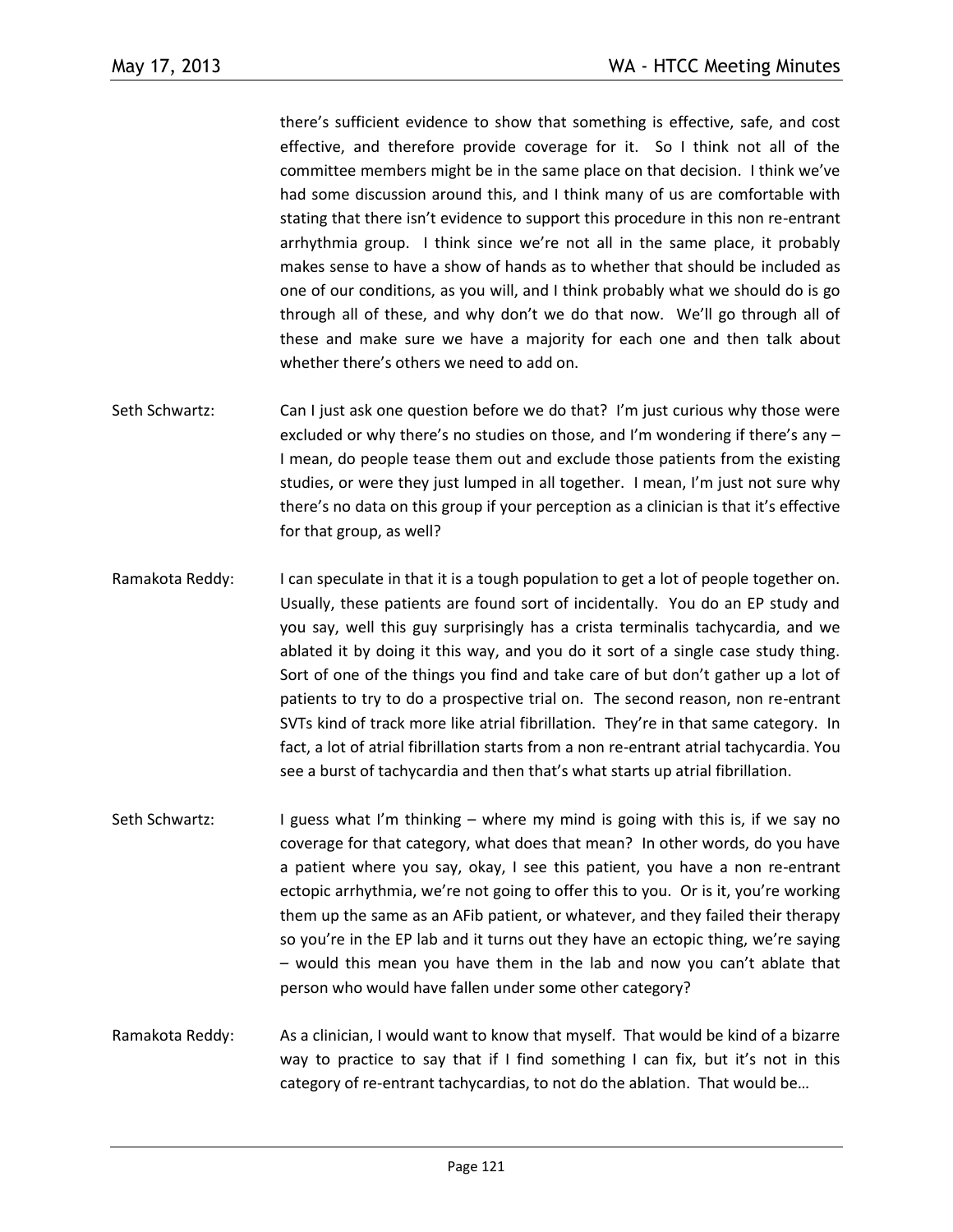- Chris Standaert: The trouble is in the phrase though, I can fix. On what data? I have no idea how you know you can fix it, and you use the word. I mean, I'm not going to argue with you, but from the data we have, how do you define an ablatable lesion or a lesion that can be fixed, because we don't have that.
- Joann Elmore: Any tissue that is there is ablatable, but whether there is data showing that if you ablate it, it will help the patient. We have not been shown that data from our vendor. We have not been shown any data on non – as you're lumping them as non re-entrant SVTs, or I would just say or any other and I might list a few, but we have not been shown any data that it is beneficial, and I have to say that when you look at the PEBB data for the four-year period that they showed to us at the beginning, one-third of all of the procedures are done for things like atrial tachycardia, which there was no data on.
- Craig Blackmore: I don't have a problem with somebody stopping a procedure and not doing an intervention because there's no data to support that intervention, but we might not all be on the same page.
- Marie Brown: Insurance coverage is different than whether or not they continue to do the procedure.
- Richard Phillips: I think you're right. Our charge is exactly as you say it, but there's a point at which I think the electrophysiologist in charge has a clinical judgment to make, and I hate to see us create a dictum that he has – the patient is not going to be paid for the procedure. The hospital isn't going to be paid for it, because of what we say, and it may not be good medicine.
- Carson Odegard: I think there's some value in...
- Chris Standaert: They're there to get an EP. They're in there for an EP basically. They're in there for the study in the first place and they find it in the course of the study, and then the question is, do you treat it? It's a diagnostic study they're in for to sort of see what they have. That's part of the multi-stage thing. Then there's this question do you ablate it not knowing whether you have any idea whether it's going to help somebody to ablate it or not when we don't have the data?
- Michael Souter: When we do that it turns into belief versus knowledge, and I think that we have to error on the side of where's there's knowledge. People will believe that they can do many things, but unless – our charge is to actually make sure that the money is spent doing stuff that we know will work.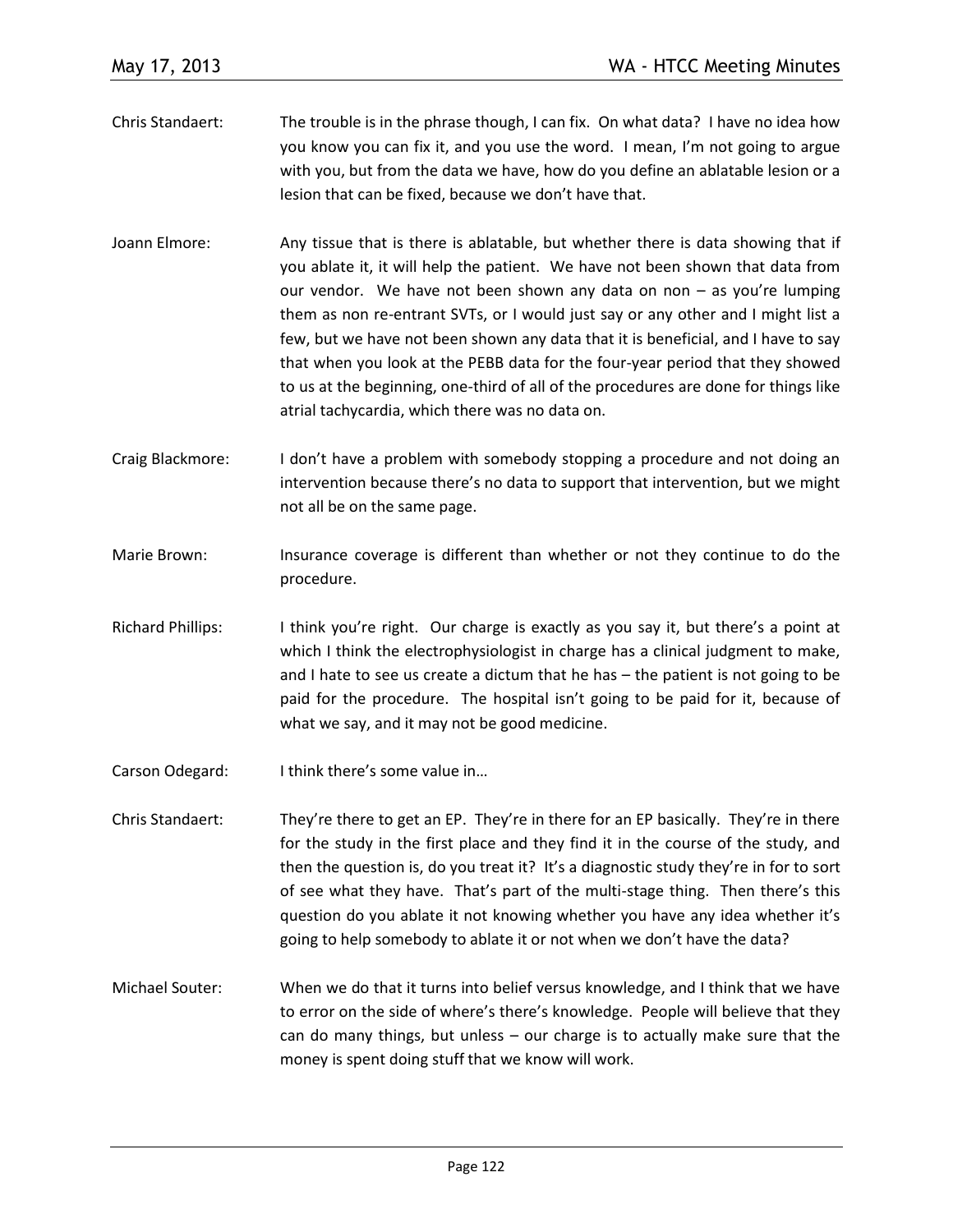- Richard Phillips: I'm not disagreeing with you there. I'm really talking about the group of people where basically medical therapy has failed where you really don't have much alternative. I think that's where I'm looking at it within this group.
- Michael Souter: There's always the possibility, I think, of fielding this back to the medical directors as a singular exception, or doing the studies.
- Craig Blackmore: And there's no point in having this committee if we say, well we'll leave it up to clinical judgment. Clinical judgment, you know, we've been doing that for 70 years. Our costs are up here, and our outcomes are down here, and I would like to believe that we're all perfect in our clinical judgment, but we're not. So, our job is to look at the evidence.
- Richard Phillips: Well, I think the other thing is, the absence of evidence does not necessarily equate to proof that we shouldn't do things. Sometimes, that's exactly the extrapolation we make when we do that. So, I think there is room for clinical evidence in some situations, and I'm not saying that I don't agree with what you're saying up there. I really do. I really do believe we should go by our charge, which is the evidence-based thing, but I think there is some  $-$  my problem is I don't feel comfortable by just marking out something where I know that we're going to be hurting some patients.
- Craig Blackmore: I don't know that we're going to be hurting them.
- Joann Elmore: We don't know that.
- Craig Blackmore: Maybe it  $-$  it may be hurting patients by pulling parts of their heart when it doesn't do them any good.
- Richard Phillips: Well, I think we've made that decision in the past where I think we've hurt some patients. Maybe you don't agree with that, but I do.
- Craig Blackmore: Well, I hope not.
- Richard Phillips: I don't make that categorically at all.
- Seth Schwartz: I'm having trouble in the same way that Richard is. I mean, I think it seems clear to me that there is no data on this, and I have a hard time supporting something there is no data on, and I agree with all of the things you're saying. What I'm trying to get at is, a lot of times we've excluded things, it's because we feel like it wasn't studied, and it wasn't studied because for whatever reasons. Often it was just because it was sexy and new and nobody got around to it yet,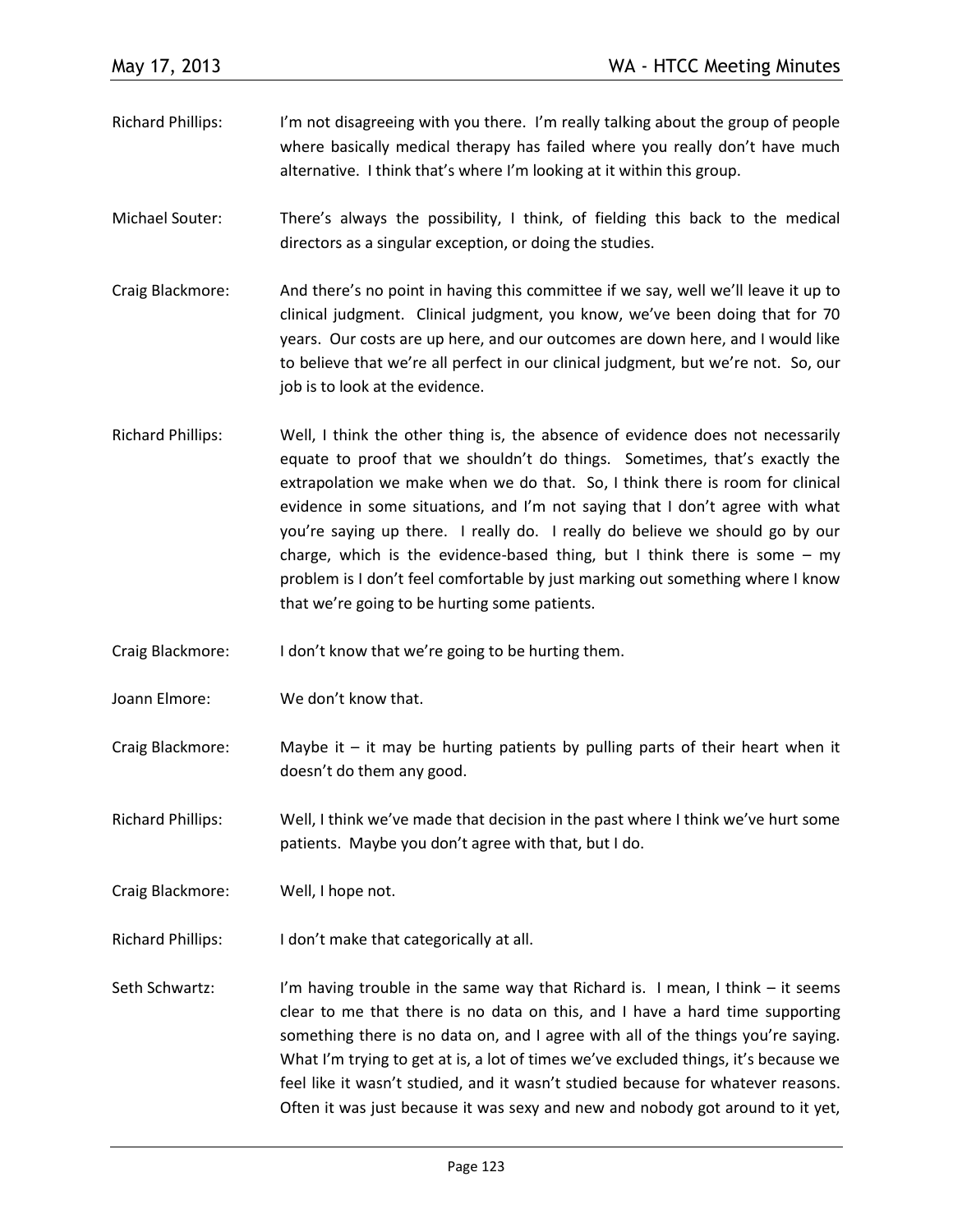or they just thought that the one or two case series were enough data to support the intervention, so they just went off and did it. What I'm trying to figure out here is, is there actually a way to study this group? In other words, and what would that look like, because if it's something that hasn't been studied yet, and we say you can't cover it unless – and then people might be inclined to say, okay, well then we're going to try and study it and prove that it works in that population. That makes a lot of sense to me. But, if this is like an X-type of situation where there's just – there is no way to know – or there is no way to design a study for these patients, then it troubles me a little bit to exclude them. I'm not sure that's the case at all. That's what I'm trying to piece out clinically what goes on, and I think you made a valid point that if you're doing an EP study and you identify one of these tachycardias, then you could design a study that says, okay, well we found one of these separate types of tachycardias. We're going to either treat it or not treat it, and then we're going to follow up. I mean, I think if it's reasonable to design a study along that, then I think it's totally reasonable to say, yeah, we're not going to cover this now unless it's with evidence determine. I mean, not that we need to specify that, but there is an avenue to study it, whereas if there is not, I don't feel as comfortable excluding it.

Craig Blackmore: I mean, one of the things that we are constantly called on to do, which is incredibly difficult, is to decide where to draw the line. There's a therapy and it's good for something, so should we allow it to be done for everything or do we draw a line, and how do you draw the line? What level of evidence do you need to shift the line, different groups of population, etc., and I think this is one of those examples. I think we have already said, alright, we've got some data on WPW. These other things seem physiologically very similar. We can extrapolate, but now we're into another group, and again I'm just one of the committee members, but I would say that this feels very different to me. I'm not willing to make that extrapolation without some data to support it. I think it's always going to be hard to say this is where the line goes.

Craig Blackmore: Other thoughts?

Joann Elmore: And I think there are some positive implications to saying there is no evidence and to change thinking about, well, we see that it works to we have to study this to know that it works.

Craig Blackmore: We don't know.

Joann Elmore: We believe that it works.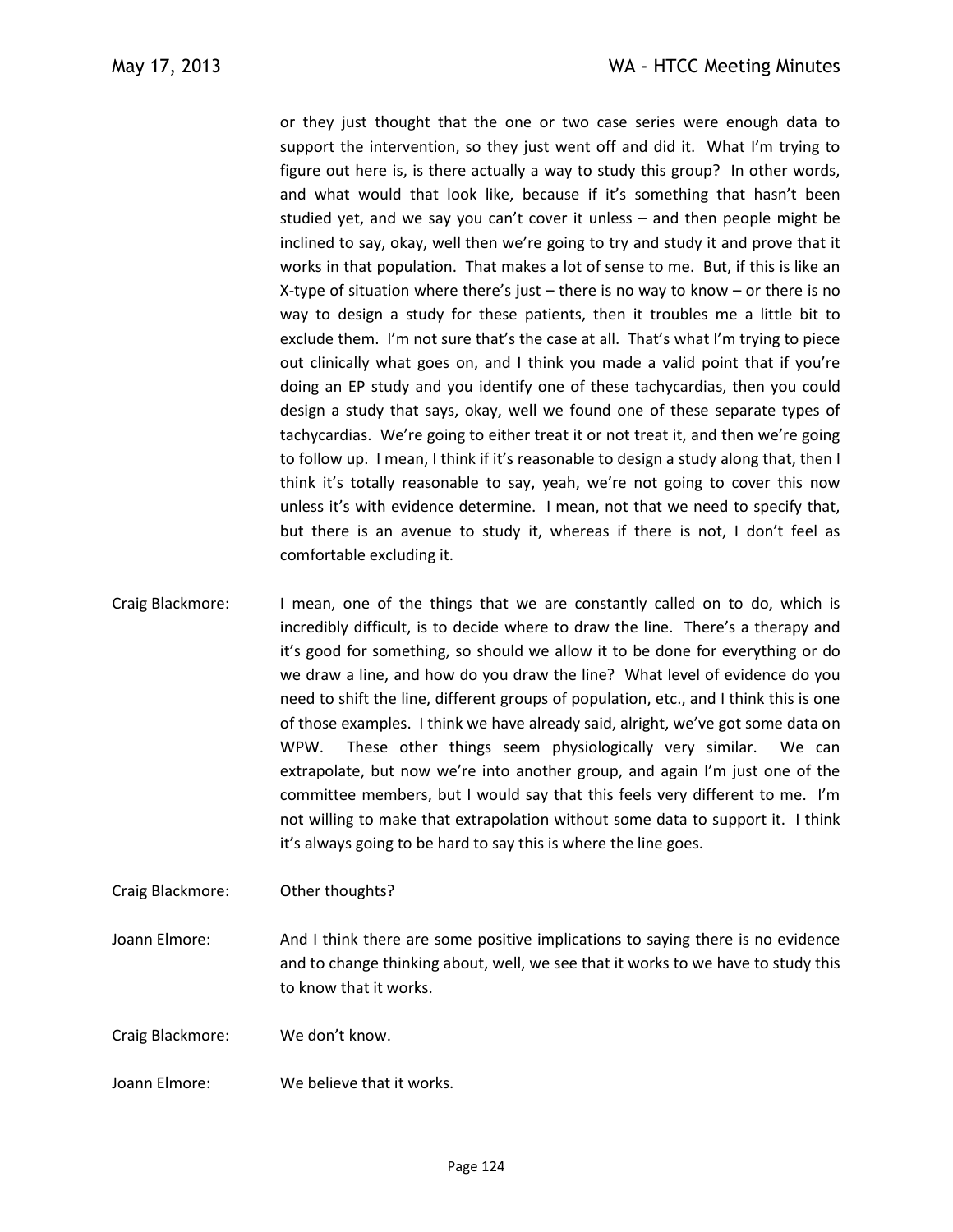Craig Blackmore: Other comments from the committee members? Alright, go ahead Dr. Reddy.

- Ramakota Reddy: I actually echo Seth's question as to what the study would look like for a patient population like this, mostly because that's a potpourri of arrhythmias that you discover when you're doing an EP study that – the reason we, as electrophysiologists, think its effective is that you have somebody who's having a fast heart rate, highly symptomatic. You ablate where you find the arrhythmia, and their heart rate is normal again. It's normal for quite a long time afterwards and medicine doesn't work. So , I have to admit that the way that, you know, it's one of those things that seems kind of obvious but is rarely studied for a number of reasons, one of which being it's hard to gather patients.
- Craig Blackmore: One of the reasons we have evidence-based medicine is because lots of things seem obvious and turn out not to be true.
- Ramakota Reddy: So, what would the endpoint be of a study to treat to look at a population like that?
- Craig Blackmore: I think we're getting off the target. So, if we get back to our sheet here, and again I think to make sure we're all on the same page, we should go through each of these and have the committee members, through a show of hands, confirm or not if this is something that should stay on our list or not.
- Carson Odegard: That last non re-entrant not covered for, can we say other non re-entrant supraventricular tachycardias or atrial flutter and fibrillation are non re-entrant.
- Craig Blackmore: Yes. We can say other non re-entrant. That would make much more sense. So, I'm going to start at the top. Is everybody in agreement with including the reentrant tachycardias, WPW, etc. under our coverage to cover? So, just a show of hands, do we want to cover these?
- Joann Elmore: Yes.
- Craig Blackmore: Okay, so I'm seeing a lot of hands, in fact, everybody. Are we in agreement with symptomatic atrial flutter without other limitations? Okay. Are we in agreement around the first limitation condition under atrial fibrillation, which is that they have to be symptomatic? Okay. Are we in agreement that we're only going to cover it if drug therapy is either not tolerated or ineffective? Okay. And are we in agreement that we will not cover the other non re-entrant supraventricular tachycardias? So, we've got nearly all or all. Okay, and then I guess the other thing we didn't say is, are we in agreement that we will include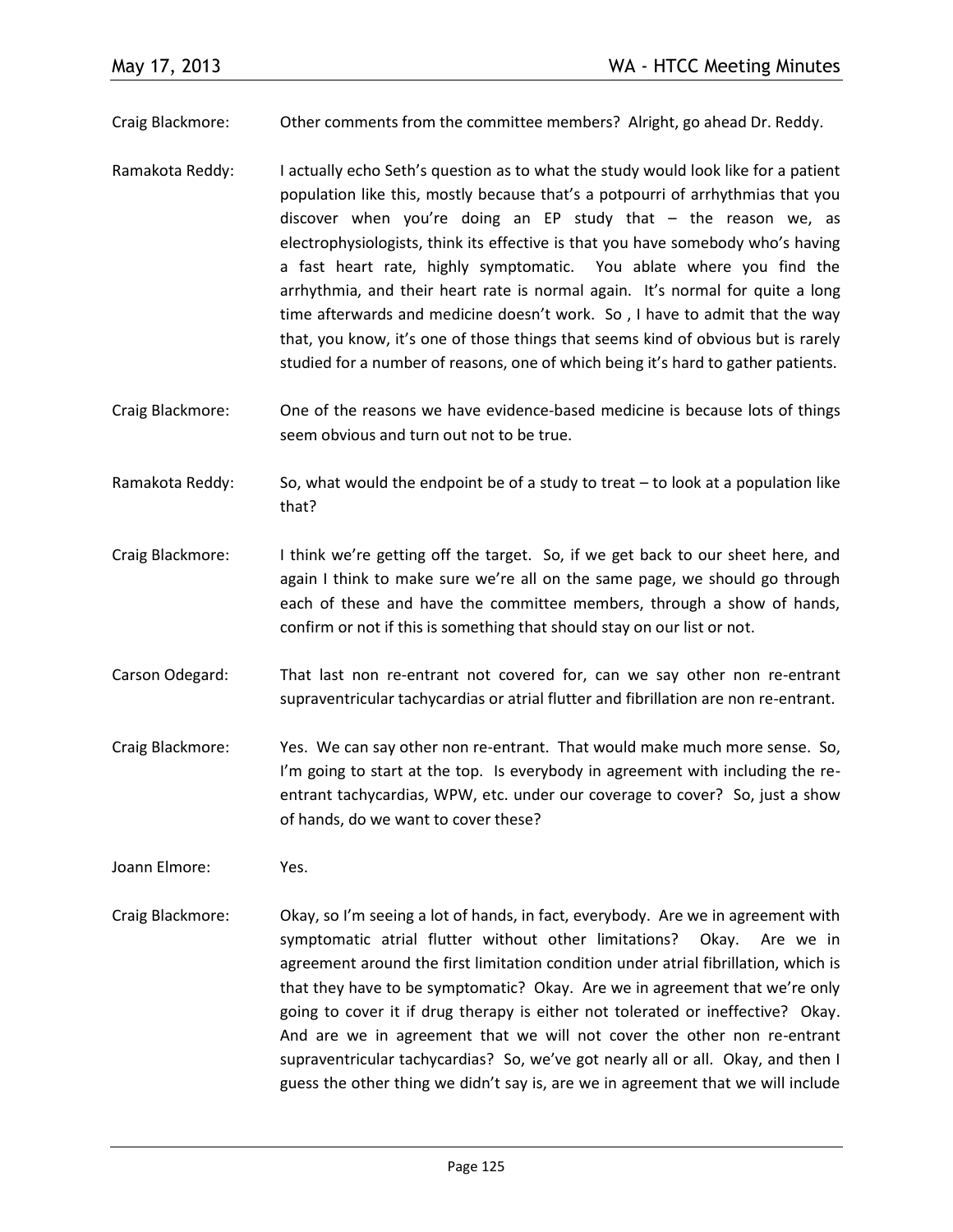both radiofrequency and cryo under this list and basically treat them equally? Okay.

Man: May I suggest the first line be an ablation procedure and then parenthetically RF or cryoablation?

- Craig Blackmore: Sure. You got that, Margaret?
- Margaret Dennis: No, I didn't hear it.

Craig Blackmore: Cardiac ablation procedures, open paren, radiofrequency and cryoablation, close paren. And then change the and to an or.

> Now, I want to go to the key questions, which we talked about different types. We talked about efficacy and effectiveness. We talked about differential effectiveness in subpopulations. We included adults. We also included children. I guess that was another one. We limited this to adults in the key questions. Is this correct, Robin? The search was limited to adults?

- Robin Hashimoto: Yes.
- Craig Blackmore: Okay. So, then I would, therefore, suggest that we include adults as a condition.

Robin Hashimoto: Can I make a quick suggestion? Instead of just saying cardiac ablation, you might want to specify catheter ablation, because there are surgical ablation procedures?

- Craig Blackmore: Okay.
- Robin Hashimoto: Or not.

Chris Standaert: Can we say if there is supraventricular tachycardias as follows or something?

Craig Blackmore: Well, that's up at the top, supraventricular – SVTA is at the top. Okay, so we need to move the for adults. We didn't actually talk about children. So, is the SVTA adult HTCC coverage decision. It's not a condition, it's a scope. You got that Margaret?

Margaret Dennis: [Inaudible].

Craig Blackmore: Okay, that's fair. So, then for adults with SVTA. Okay, does that resonate with people? Alright, I want to turn back to the decision tool. So, we work our way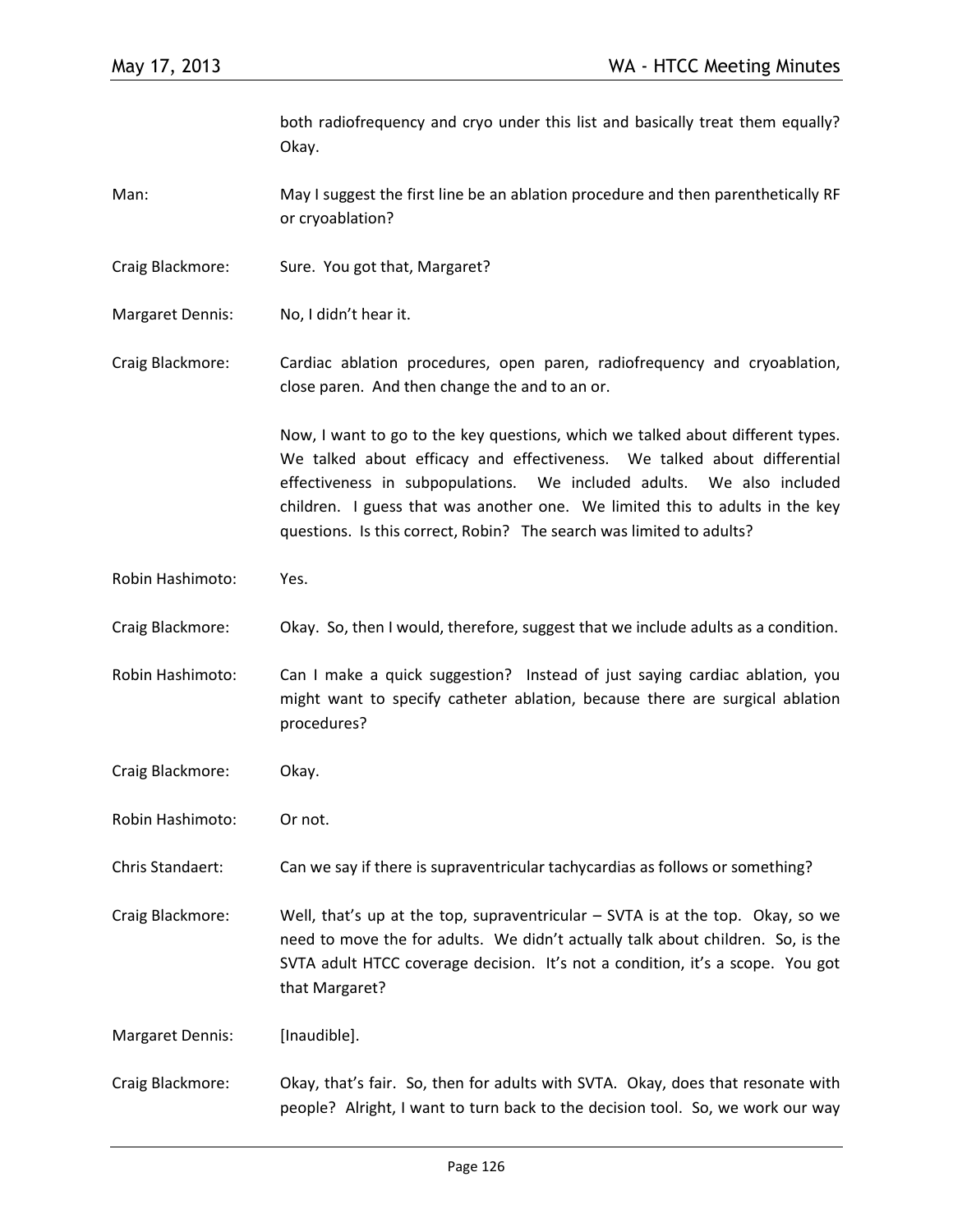through the tool. The first thing we do is talk about the safety, effectiveness, and cost outcomes that we considered in our decision making and the staff has prepopulated this document with relevant outcomes. Under safety, we have mortality, thromboembolic events, etc. Are there other outcomes in any of these, including the special populations, that we need to add to this list? Or does this encompass the factors that we used in our decision making for any of them, safety, effectiveness, cost, radiation?

Okay, I'm going to move us to the first nonbinding vote. So, wording is always important. In this case, we will be voting with our tan cards, and the question is, is there sufficient evidence under some or all situations that the technology is effective, safe, or cost effective with comparison to basically standard medical therapy, antiarrhythmic therapy, and if you believe that it is more effective under any circumstance, you would vote more. If it were less effective under all circumstances, you would vote less. Then unproven and equivalent are selfevident. So, for effectiveness, if I could have the committee members.

- Josh Morse: Nine more.
- Craig Blackmore: Alright. For safety, and again to be clear, if you think that catheter ablation is safer under any circumstance you would vote more. If you believe it is less safe under all circumstances you would vote less, and then equivalent you would vote equivalent, and unproven you would vote unproven.
- Josh Morse: Okay, I see two unproven, seven more.
- Craig Blackmore: Okay. Then cost-effectiveness, again, if you believe that under any circumstances it is more cost effective for the ablation, you would vote more. If you believe that it is always less cost effective to do the ablation, you would vote less. Then equivalent and unproven.
- Josh Morse: Three more, six unproven.
- Craig Blackmore: Alright, further discussion at this point from the committee? So, the next step in the process is the binding second vote or the coverage decision, and your choices are that you will vote for cover, which means it's covered under all circumstances, noncover, which means it will never be covered, and then cover with conditions, and the conditions are those that we have discussed and delineated on the board. Are we happy, or do we need? Are you okay, Joann?

Josh Morse: Nine cover with conditions.